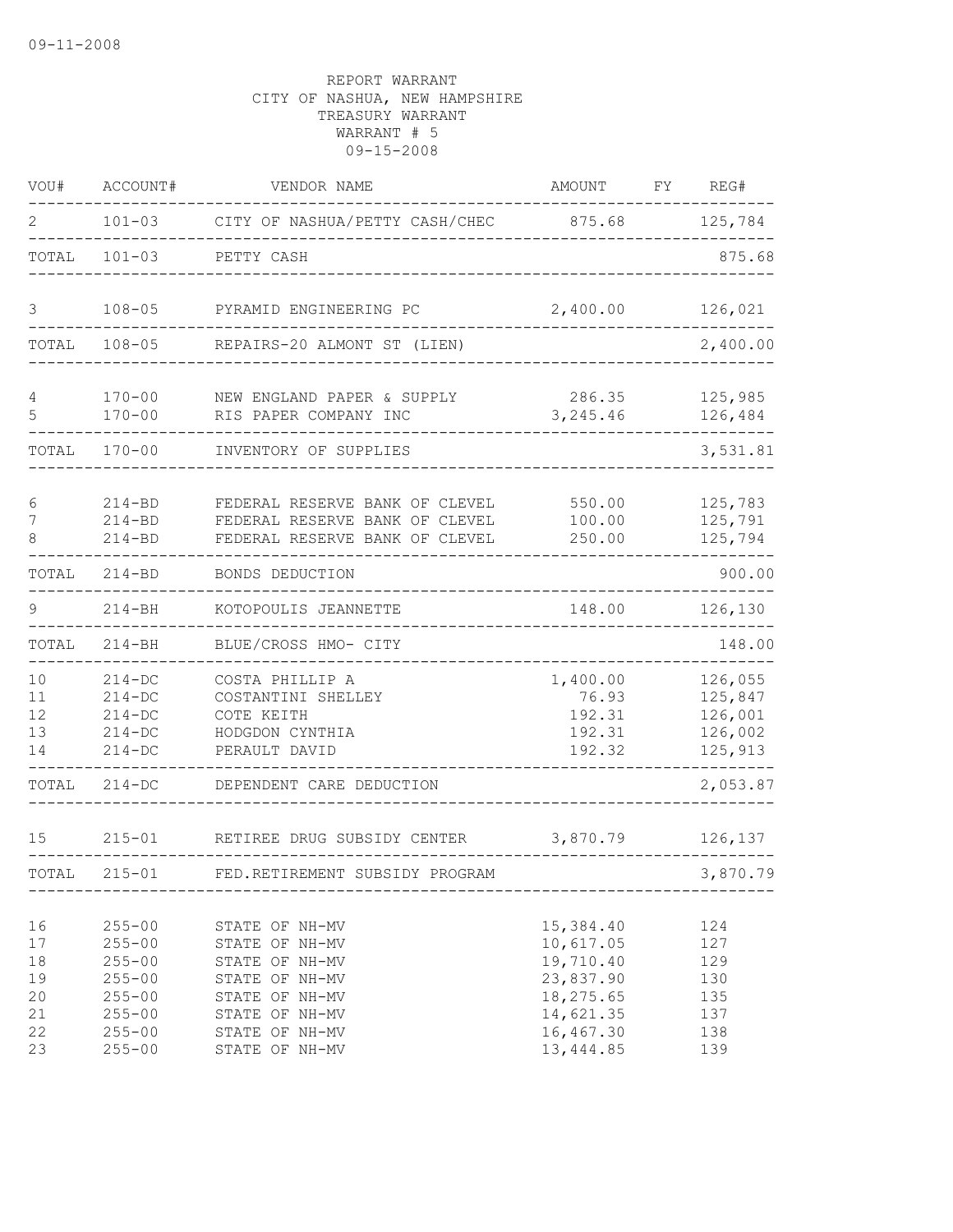| VOU#           | ACCOUNT#                               | VENDOR NAME                                                  | AMOUNT                  | FY | REG#                          |
|----------------|----------------------------------------|--------------------------------------------------------------|-------------------------|----|-------------------------------|
| 24             | $255 - 00$                             | STATE OF NH-MV                                               | 10,447.80               |    | 140                           |
| TOTAL          | $255 - 00$                             | STATE MVR                                                    |                         |    | 142,806.70                    |
| 25<br>26<br>27 | $257 - 00$<br>$257 - 00$<br>$257 - 00$ | DEUTSCHLANDER NIKY<br>SHATKOVSKY VALENTINA<br>WHITE STACEY M | 3.80<br>114.70<br>32.00 |    | 126,126<br>126,128<br>126,127 |
| TOTAL          | $257 - 00$                             | MV REFUND PENDING                                            |                         |    | 150.50                        |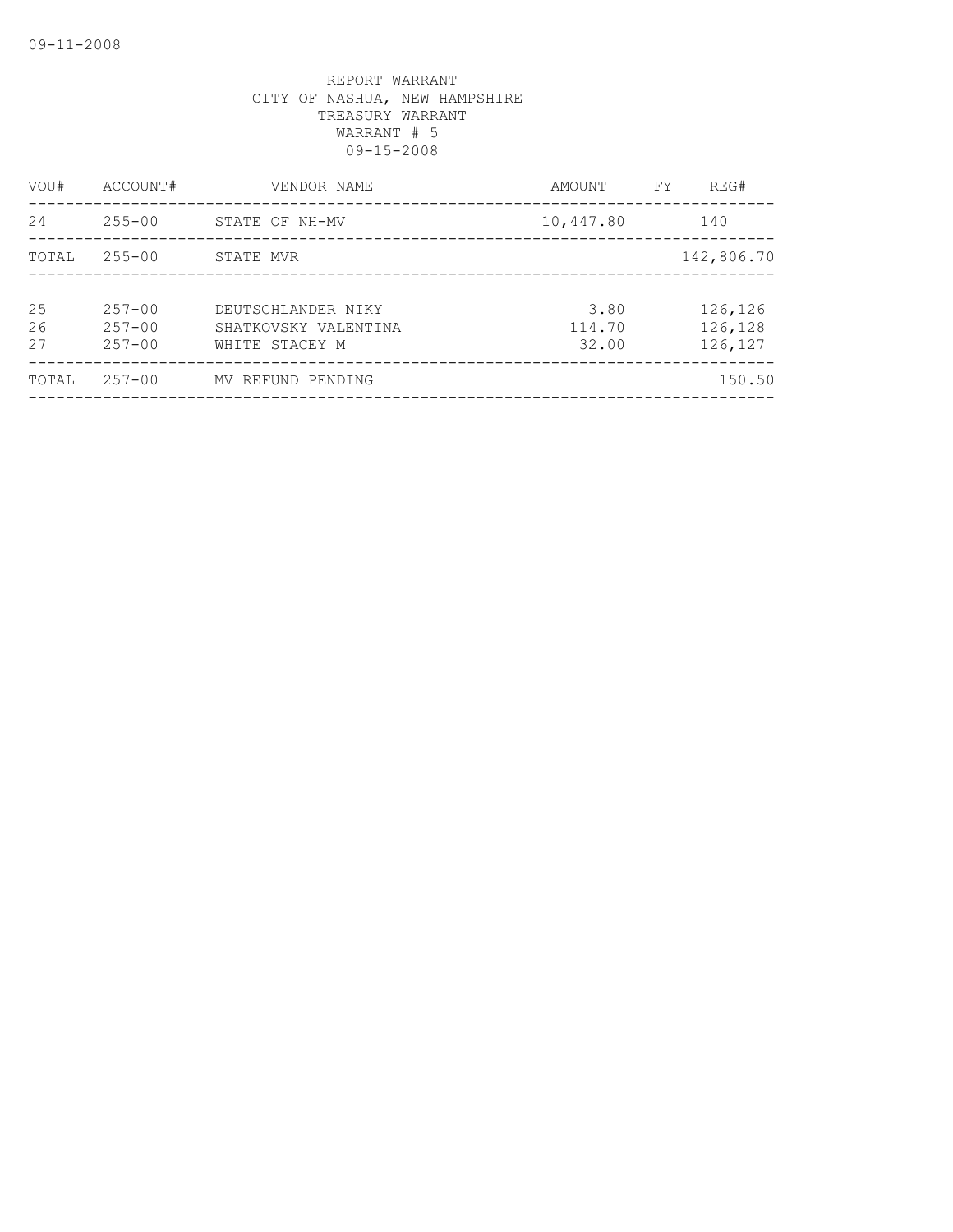| VOU# | ACCOUNT#      | VENDOR NAME                    | AMOUNT    | FY | REG#    |
|------|---------------|--------------------------------|-----------|----|---------|
| 28   | 305-59100     | JEYNES MIKE                    | 200.00    |    | 125,904 |
| 29   | 305-59100     | MCLEAN JIM                     | 112.50    |    | 126,011 |
| 30   | 305-59100     | NEXTEL COMMUNICATIONS          | 32.62     |    | 126,464 |
| 31   | 305-59100     | O'NEIL TIM                     | 162.50    |    | 126,014 |
| 32   | 305-59100     | WALLENT FRANK J                | 50.00     |    | 125,868 |
| 33   | $305 - 64030$ | CITIZENS BANK                  | 179.90    |    | 128     |
|      | TOTAL 305     | SRF - CIVIC & COMM ACTIVITIES  |           |    | 737.52  |
|      |               |                                |           |    |         |
| 34   | 308-83021     | BONENFANT HELEN                | 172.46    |    | 126,131 |
| 35   | 308-83025     | FRED C CHURCH INC              | 13,750.00 |    | 126     |
| 36   | 308-83040     | CONNECTICUT UNDERWRITERS INC   | 472.00    |    | 126,491 |
| 37   | 308-83053     | APPLE SERVICES NASHUA          | 1,463.00  |    | 125,856 |
| 38   | 308-83053     | DARTMOUTH-HITCHCOCK BEDFORD    | 129.00    |    | 126,016 |
| 39   | 308-83053     | DYNASPLINT SYSTEMS INC         | 395.00    |    | 126,037 |
| 40   | 308-83053     | ELLIOT HOSPITAL                | 1,916.47  |    | 126,058 |
| 41   | 308-83053     | FOUR SEASONS ORTHOPAEDIC CTR   | 686.00    |    | 126,083 |
| 42   | 308-83053     | NASHUA RADIOLOGY PA            | 36.00     |    | 126,052 |
| 43   | 308-83053     | RS MEDICAL                     | 80.00     |    | 125,806 |
| 44   | 308-83053     | SO NH REGIONAL MEDICAL CENTER  | 1,604.08  |    | 126,053 |
| 45   | 308-83053     | ST JOSEPH'S HOSPITAL           | 1,792.50  |    | 125,853 |
| 46   | 308-83053     | THIRD PARTY SOLUTIONS INC      | 114.64    |    | 126,072 |
| 47   | 308-83053     | WINGATES PHARMACY INC          | 670.55    |    | 125,997 |
| 48   | 308-83054     | APPLE SERVICES NASHUA          | 472.00    |    | 125,856 |
| 49   | 308-83054     | APPLE THERAPY SERVICES BEDFORD | 1,303.00  |    | 125,801 |
| 50   | 308-83054     | DRAKOULAKOS JENNIFER L         | 68.80     |    | 126,033 |
| 51   | 308-83054     | FOUR SEASONS ORTHOPAEDIC CTR   | 1,558.00  |    | 126,083 |
| 52   | 308-83054     | KNOETIG ERIN M                 | 134.97    |    | 126,049 |
| 53   | 308-83054     | MORIARTY KEVIN S DC            | 155.00    |    | 126,061 |
| 54   | 308-83054     | OCCUPATIONAL HEALTH CTRS SOUTH | 120.82    |    | 125,938 |
| 55   | 308-83054     | PERFORMANCE REHAB INC          | 2,535.00  |    | 125,880 |
| 56   | 308-83054     | RS MEDICAL                     | 80.00     |    | 125,806 |
| 57   | 308-83054     | SJ PHYSICIAN SERVICES          | 15.00     |    | 125,802 |
| 58   | 308-83054     | SJH SURGICENTER LLCD           | 5,079.47  |    | 125,995 |
| 59   | 308-83054     | ST JOSEPH'S HOSPITAL           | 97.50     |    | 125,853 |
| 60   | 308-83054     | THE SURGICAL CARE GROUP        | 268.14    |    | 126,067 |
| 61   | 308-83054     | THIRD PARTY SOLUTIONS INC      | 1,020.91  |    | 126,072 |
| 62   | 308-83055     | ATLANTIC INVESTIGATION SERVICE | 455.10    |    | 125,970 |
| 63   | 308-83055     | DEVINE MILLIMET & BRANCH PA    | 4,718.83  |    | 126,056 |
| 64   | 308-83056     | HSM ELECTRONIC PROTECTION SERV | 140.00    |    | 126,526 |
| 65   | 308-83057     | CITIZENS BANK                  | $-12.00$  |    | 128     |
| 66   | 308-83063     | MARVELL PLATE GLASS INC        | 778.00    |    | 126,079 |
| 67   | 308-83063     | STANLEY ELEVATOR CO INC        | 424.00    |    | 126,013 |
| 68   | 308-83064     | ENTERPRISE RENT-A-CAR CO OF BO | 177.23    |    | 126,132 |
| 69   | 308-83064     | GATE CITY COLLISION CENTER     | 1,688.70  |    | 126,077 |
| 70   | 308-83070     | TREASURER STATE OF NH<br>W/C   | 250.00    |    | 126,519 |
| 71   | 308-83199     | STANLEY ELEVATOR COMPANY INC   | 3,565.26  |    | 126,482 |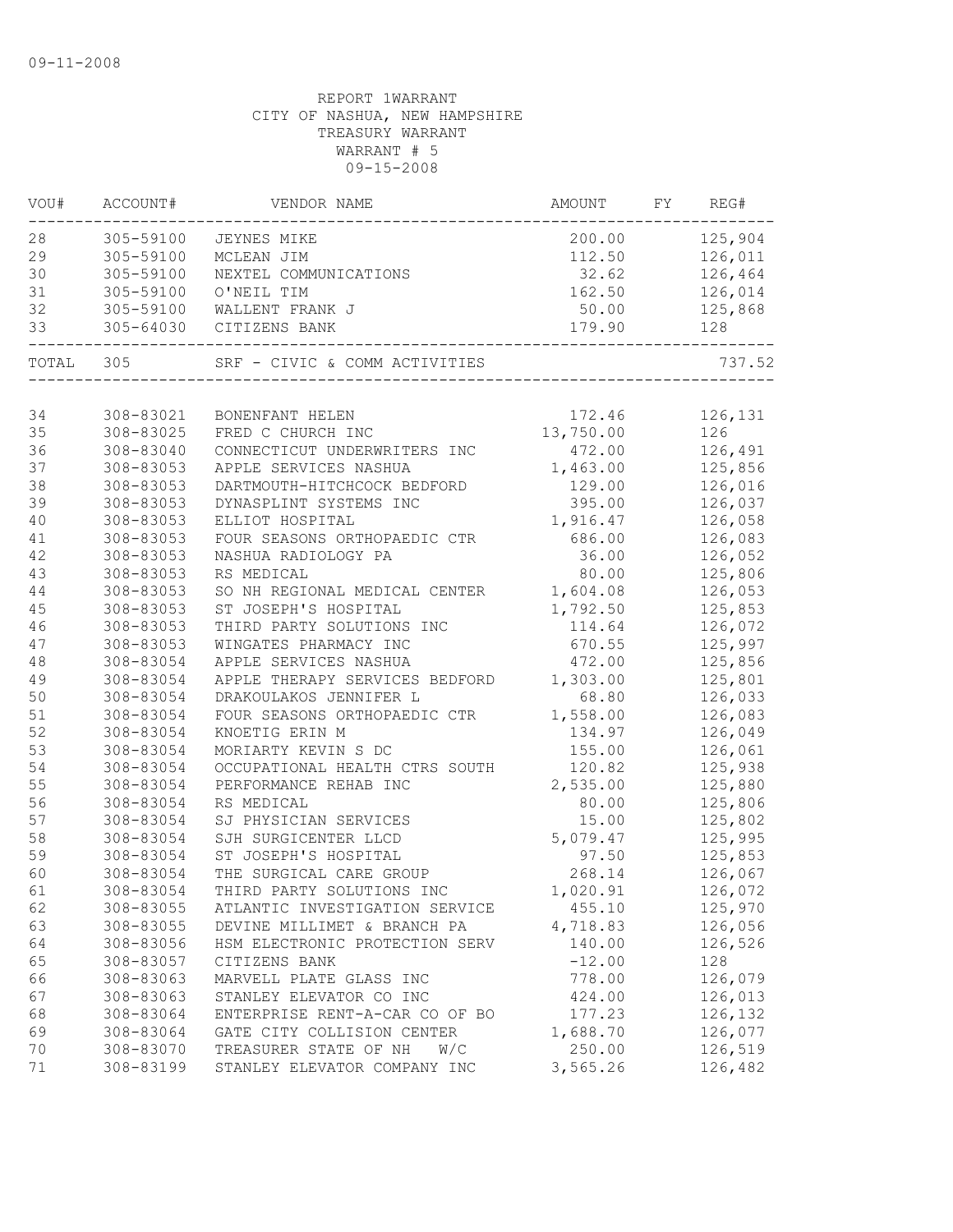|           | VOU# ACCOUNT#              | VENDOR NAME AMOUNT                                               | AMOUNT FY REG#   |                    |
|-----------|----------------------------|------------------------------------------------------------------|------------------|--------------------|
|           |                            | TOTAL 308 SRF - INSURANCE<br>___________________________________ |                  | 48, 375. 43        |
|           |                            | 205,123 3086-53100 DICKSON KYBURG ROBIN                          | 900.00           | 126,332            |
| TOTAL 308 |                            | JAVITS GRANT PROGRAM                                             |                  | 900.00             |
|           |                            | 205,124 3097-41015 STAPLES BUSINESS ADVANTAGE                    | 642.17           | 126,103            |
|           | 205, 125 3097-44005        | COPY SHOP                                                        | 160.00           | 125,919            |
|           | 205, 126 3097-49075        | BLUE RIBBON MAINTENANCE SUPPLI                                   | 1,389.38         | 126,233            |
|           | 205, 127 3097-49075        | CENTRAL PAPER                                                    | 8,629.28         | 126,249            |
|           | 205, 128 3097-49075        | CLEAN SOURCE                                                     | 2,382.85         | 126,328            |
|           | 205, 129 3097-49075        | SERV-PAK CORPORATION                                             | 772.45           | 125,932            |
|           | 205,130 3097-49085         | ALL RIGHT PROVISIONS, INC.                                       | 3,482.62         | 126,325            |
|           | 205, 131 3097-49085        | BERNARD FOOD INDUSTRIES INC                                      | 1,610.64         | 126,238            |
|           | 205, 132 3097-49085        | CARGILL KITCHEN SOLUTIONS                                        | 532.16           | 126,342            |
|           | 205, 133 3097-49085        | COCA COLA                                                        | 4,114.00         | 126,220            |
|           | 205, 134 3097-49085        | COSTA FRUIT & PRODUCE CO INC                                     | 17,402.86        | 126,399            |
|           | 205, 134 3097-49085        | COSTA FRUIT & PRODUCE CO INC                                     | 38,555.25        | 126,400            |
|           | 205, 135 3097-49085        | FANTINI BAKING CO., INC.                                         | 3,885.14         | 126,300            |
|           | 205, 135 3097-49085        | FANTINI BAKING CO., INC.                                         | 1,556.95         | 126,301            |
|           | 205,136 3097-49085         | GARELICK FARMS-LYNN                                              | 2,737.77         | 126,035            |
|           | 205, 137 3097-49085        | GILL'S PIZZA CO.                                                 | 5,691.60         | 126,286            |
|           | 205, 138 3097-49085        | M SAUNDERS INC                                                   | 6,340.36         | 126,270            |
|           | 205, 138 3097-49085        | M SAUNDERS INC                                                   | 2,664.95         | 126,271            |
|           | 205, 139 3097-49085        | MCKEE FOODS CORP                                                 | 1,142.56         | 125,942            |
|           | 205,140 3097-49085         | NEW ENGLAND ICE CREAM                                            | 4,025.88         | 126,294            |
|           | 205, 141 3097-49085        | RALPH PAULE                                                      | 42.96            | 126,203            |
|           | 205, 142 3097-49085        | SURPLUS DISTRIBUTION SECTION                                     | 1,828.75         | 126,018            |
|           | 205, 143 3097-64335        | NORTHEAST FOOD SVC EQUIPMENT &                                   | 750.06           | 125,846            |
|           | 205, 144 3097-74092        | GOOD MORNING SALES INC                                           | 82.50            | 126,184            |
|           | 205, 145 3097-91005        | KIMBELL JEANETTE                                                 | 105.15           | 126,228            |
|           | 205, 146 3097-91005        | LOGAN ANN                                                        | 34.81            | 126,330            |
|           |                            | 205,147 3097-94005 SCHOOL NUTRITION ASSOCIATION                  | 32.00            | 126,549            |
| TOTAL     | 309                        | SRF - FOOD SERVICES                                              |                  | 110,595.10         |
|           |                            |                                                                  |                  |                    |
|           |                            | 205,148 3118-705 DECKER ANNIE                                    | 100.00           | 126,362            |
|           | 205, 149 3118-705          | PALMER KEVIN                                                     | 200.00           | 126,355            |
| TOTAL     | 311                        | SUMMER SCHOOL                                                    |                  | 300.00             |
|           |                            |                                                                  |                  |                    |
| 72<br>73  | $312 - 705$<br>$312 - 705$ | D & R TOWING INC<br>QUICK RESPONSE TOWING LLC                    | 245.00<br>795.00 | 126,365<br>126,082 |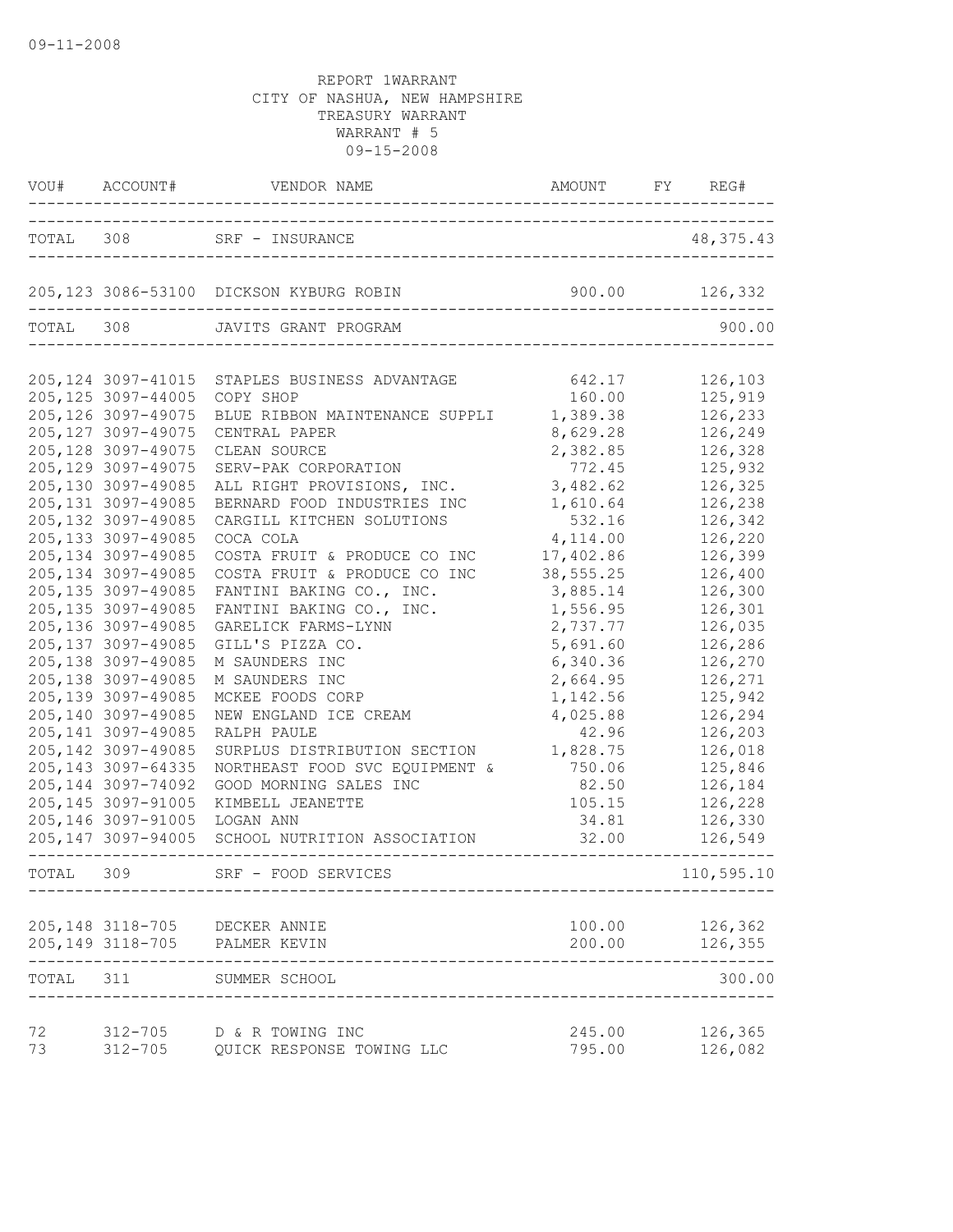| VOU#  | ACCOUNT#            | VENDOR NAME                                             | AMOUNT    | FY | REG#      |
|-------|---------------------|---------------------------------------------------------|-----------|----|-----------|
| 74    | $312 - 705$         | TILDEN AUTOMOTIVE & TRUCK CTRS                          | 415.00    |    | 126,027   |
| 75    | 312-74020           | CARDINAL TRACKING INC                                   | 1,715.00  |    | 125,936   |
| 75    | 312-74035           | CARDINAL TRACKING INC                                   | 1,601.10  |    | 125,936   |
| 76    | 312-94010           | QUICK RESPONSE TOWING LLC                               | 95.00     |    | 126,082   |
| TOTAL | 312                 | SRF - FINANCIAL SERVICES                                |           |    | 4,866.10  |
|       |                     | 205,150 3122-49050 SANTOS RENEE                         | 33.94     |    | 126,289   |
| TOTAL | 312                 | ADULT ED/CONTINUING ED                                  |           |    | 33.94     |
|       |                     | 205,151 3247-64192 HOLOVAK & COUGHLIN SPORTING GO 38.85 |           |    | 126,276   |
| TOTAL | 324                 | ATHLETICS-ENTERPRISE FUND                               |           |    | 158.85    |
|       |                     |                                                         |           |    |           |
| 77    | 331-01430           | NEXTEL COMMUNICATIONS                                   | 328.66    |    | 126,476   |
| 78    | 331-01500           | LAW REALTY CO INC                                       | 416.67    |    | 126,516   |
| 79    | 331-01500           | RAPID REAL ESTATE LLC                                   | 1,500.00  |    | 126,483   |
| 80    | $331 - 309$         | TAMPOSI BETTY                                           | 259.86    |    | 126,403   |
| 81    | 331-78007           | CARPARTS OF NASHUA                                      | 10.44     |    | 125,820   |
| 82    | 331-78007           | GOODYEAR AUTO SERVICE CENTER                            | 279.28    |    | 125,800   |
| 83    | 331-78007           | MAC MULKIN CHEVROLET INC                                | 232.50    |    | 126,366   |
| 84    | 331-94005           | SWEENEY STEPHEN                                         | 8,158.00  |    | 126,402   |
| TOTAL | 331                 | SRF - POLICE DEPARTMENT                                 |           |    | 11,185.41 |
| 85    | 332-64045           | HB COMMUNICATIONS INC                                   | 50,546.00 |    | 125,930   |
| 86    | 332-64192           | HAWKINS SAFETY EQUIPMENT                                | 524.36    |    | 126,156   |
| 87    | 332-79060           | HOME DEPOT CREDIT SERVICES                              | 868.70    |    | 126,471   |
| TOTAL | 332                 | SRF - FIRE DEPARTMENT                                   |           |    | 51,939.06 |
|       |                     | 3358-91040 CITIZENS BANK                                | 1,168.68  |    | 128       |
|       |                     | TOTAL 335 TITLE IB READ 1ST MT PLEASANT                 |           |    | 1,168.68  |
|       |                     |                                                         |           |    |           |
|       | 205,152 3359-49050  | TOADSTOOL BOOKSHOP                                      | 512.81    |    | 125,914   |
|       | 205, 153 3359-49075 | MOREHOUSE LINDA                                         | 18.26     |    | 126,208   |
|       | 205, 154 3359-91040 | DUNCKLEE LISA                                           | 44.95     |    | 126,222   |
|       | 205, 155 3359-91040 | MOREHOUSE LINDA                                         | 44.95     |    | 126,208   |
|       | 205, 156 3359-91040 | THIBODEAU TIFFANY                                       | 44.95     |    | 126,345   |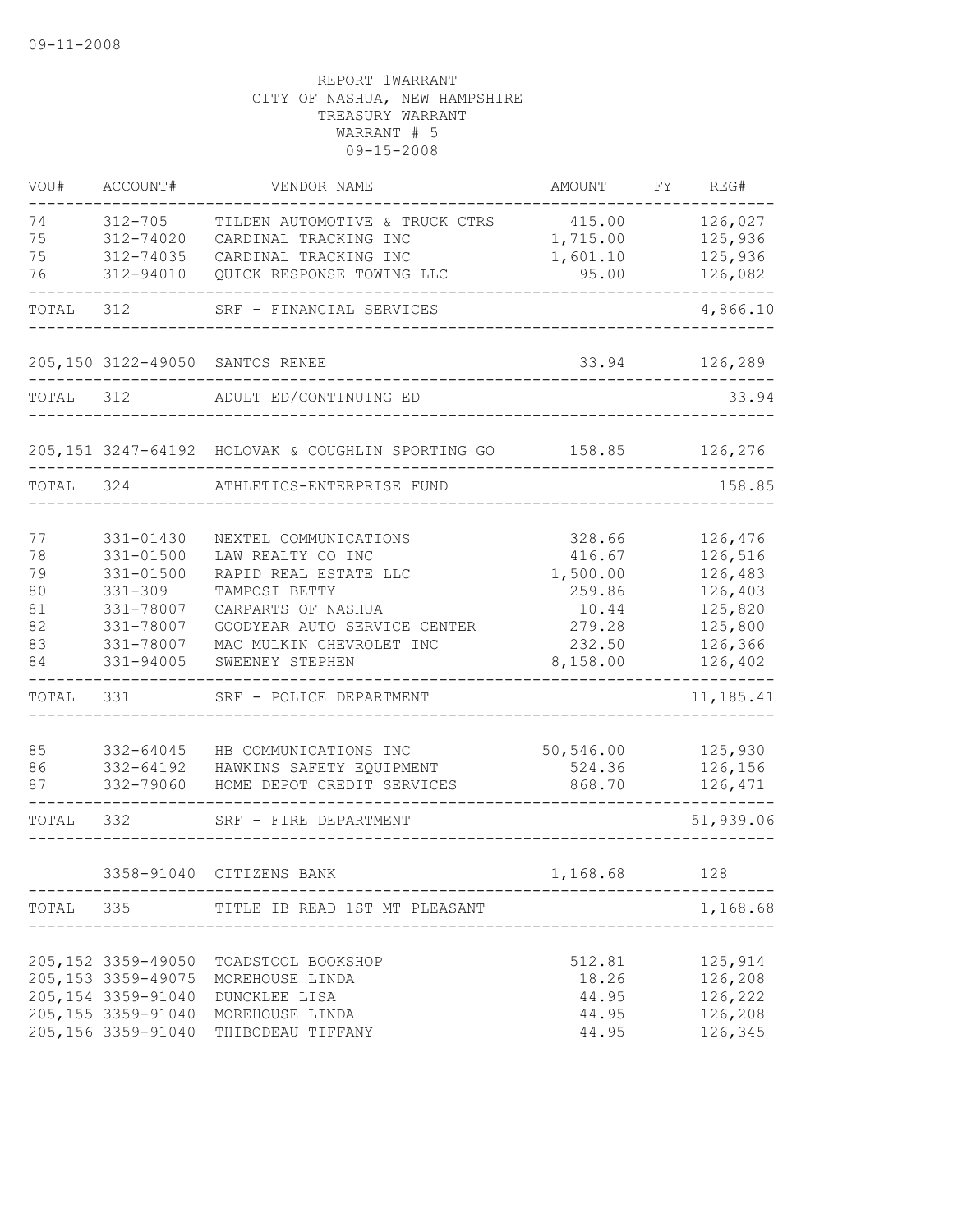|                      | VOU# ACCOUNT#                                                                                                                                            | VENDOR NAME                                                                                                                                                                                                                                                                                                     | AMOUNT                                                                                    | FY REG#                                                                                                                |
|----------------------|----------------------------------------------------------------------------------------------------------------------------------------------------------|-----------------------------------------------------------------------------------------------------------------------------------------------------------------------------------------------------------------------------------------------------------------------------------------------------------------|-------------------------------------------------------------------------------------------|------------------------------------------------------------------------------------------------------------------------|
|                      |                                                                                                                                                          | TOTAL 335 TITLE IB READ 1ST MT PLEASANT                                                                                                                                                                                                                                                                         | ---------------------------                                                               | 665.92                                                                                                                 |
|                      |                                                                                                                                                          | 205,157 3368-49075 BARNES & NOBLE INC<br>205,158 3368-53101 MUSCOTT HOWARD ED.D                                                                                                                                                                                                                                 | 1,200.00 126,243                                                                          | 239.40 125,799                                                                                                         |
| TOTAL 336            |                                                                                                                                                          | TITLE I SCHL IMPR DR CRISP                                                                                                                                                                                                                                                                                      |                                                                                           | 1,439.40                                                                                                               |
| 89<br>90<br>91<br>92 | 341-31045<br>341-64030<br>341-91025                                                                                                                      | NEXTEL COMMUNICATIONS<br>QPL INC & THE IMAGE GROUP<br>341-91025 ETKIND PAUL<br>MACK ROBERT                                                                                                                                                                                                                      | 384.37<br>2,580.50 126,148<br>182.58<br>46.68                                             | 126,464<br>125,887<br>125,876                                                                                          |
|                      | TOTAL 341                                                                                                                                                | SRF - COMMUNITY SERVICES<br><u>. 2000 - 2000 - 2000 - 200</u>                                                                                                                                                                                                                                                   |                                                                                           | 3,194.13                                                                                                               |
| 94                   |                                                                                                                                                          | 93 342-31045 NEXTEL COMMUNICATIONS<br>342-91025 CARON CHRISTINE                                                                                                                                                                                                                                                 | 15.22                                                                                     | 32.36 126,464<br>125,929                                                                                               |
|                      | -------------------                                                                                                                                      | TOTAL 342 SRF - COMMUNITY HEALTH                                                                                                                                                                                                                                                                                |                                                                                           | 47.58                                                                                                                  |
|                      |                                                                                                                                                          | 205,159 3438-49075 STANLEY LYNN<br>205,160 3438-91040 MILL FALLS CONFERENCE CENTER 24,471.36                                                                                                                                                                                                                    | 428.61 126,356                                                                            | 126,307                                                                                                                |
|                      |                                                                                                                                                          | TOTAL 343 TITLE IV 21ST CENT QUAL.STAFF                                                                                                                                                                                                                                                                         |                                                                                           | 24,899.97                                                                                                              |
|                      | 205,161 3440-31005<br>205,162 3440-49075<br>205, 163 3440-49075<br>205,164 3440-49075<br>205, 165 3440-49075<br>205,166 3440-49075<br>205,167 3440-49075 | NEXTEL COMMUNICATIONS<br>AC MOORE INC<br>JACK'S PIZZA<br>MARKET BASKET<br>MUNIZ GABRIEL<br>ORIENTAL TRADING CO INC<br>SAKELARIS JENNIFER<br>205,168 3440-49075 SIGN A RAMA OF NASHUA<br>205,169 3440-49075 STAPLES BUSINESS ADVANTAGE<br>205,170 3440-55020 FIRST STUDENT INC<br>TOTAL 344 AFTER SCHOOL PROGRAM | 358.67<br>16.18<br>59.50<br>316.24<br>245.00<br>99.95<br>6.00<br>75.28<br>35.99<br>789.38 | 126,460<br>126,248<br>126,100<br>125,974<br>126,357<br>126,223<br>126,278<br>126,111<br>126,070<br>126,236<br>2,002.19 |
|                      | 3468-91040                                                                                                                                               | 205,171 3468-49075 OFFICE DEPOT<br>CITIZENS BANK                                                                                                                                                                                                                                                                | 532.25<br>481.00                                                                          | 125,825<br>128                                                                                                         |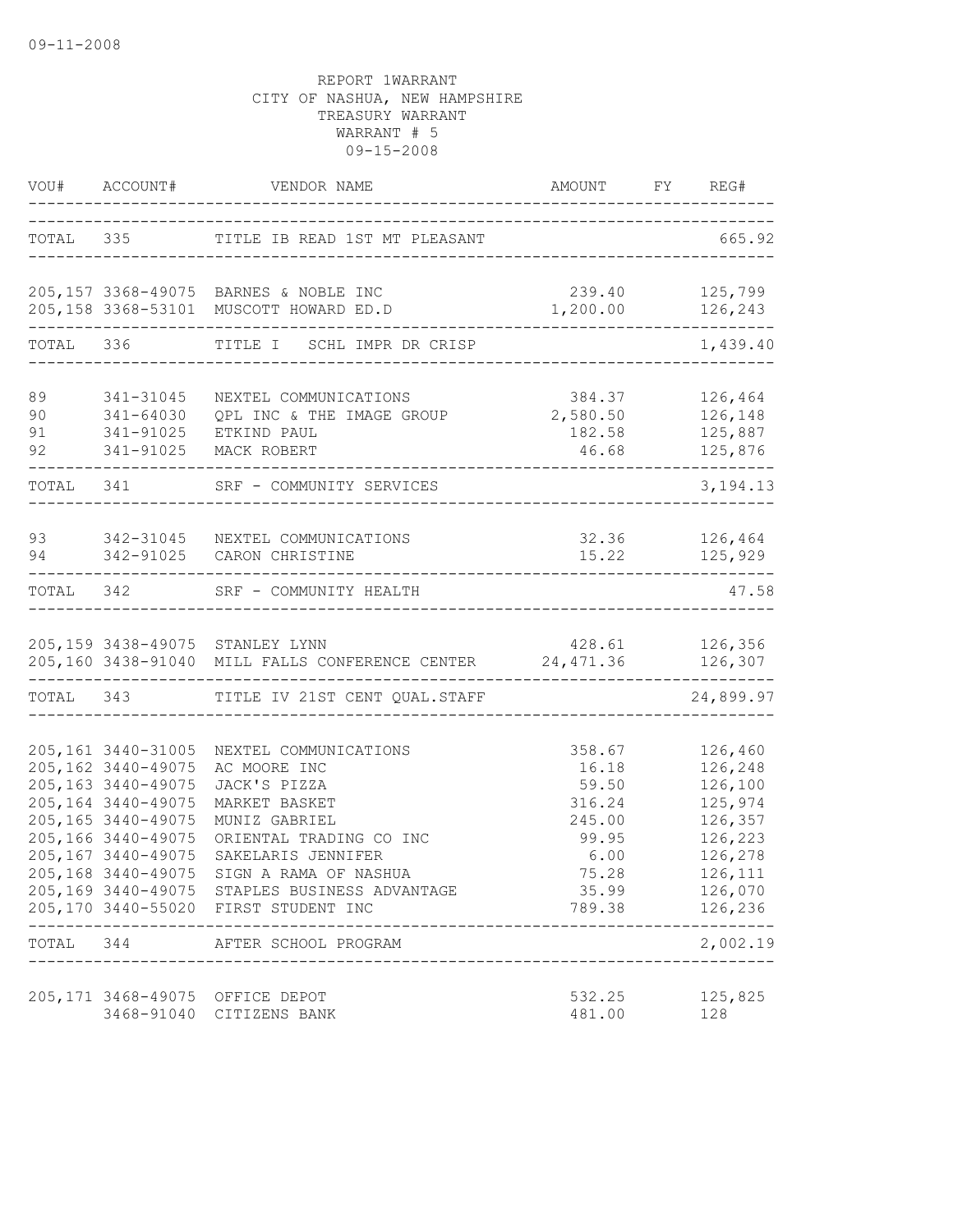|                                                                                                   |                                                                                                                                                                             | VOU# ACCOUNT# VENDOR NAME                                                                                                                                                                                                                                                                                                      | AMOUNT FY REG#                                                                                                                             |                                                                                                                                                                   |
|---------------------------------------------------------------------------------------------------|-----------------------------------------------------------------------------------------------------------------------------------------------------------------------------|--------------------------------------------------------------------------------------------------------------------------------------------------------------------------------------------------------------------------------------------------------------------------------------------------------------------------------|--------------------------------------------------------------------------------------------------------------------------------------------|-------------------------------------------------------------------------------------------------------------------------------------------------------------------|
|                                                                                                   |                                                                                                                                                                             | TOTAL 346 SMALLER LEARNING COMMUNITY                                                                                                                                                                                                                                                                                           |                                                                                                                                            | 1,013.25                                                                                                                                                          |
|                                                                                                   |                                                                                                                                                                             | 205,172 3508-49035 GORVIN KATHY<br>205,173 3508-53102 OSGOOD PAMELA<br>205,174 3508-91040 SEVIGNY SHARYN                                                                                                                                                                                                                       | 14.26 126,331<br>250.00 126,352<br>186.00 126,311                                                                                          |                                                                                                                                                                   |
|                                                                                                   |                                                                                                                                                                             | TOTAL 350 TITLE 11A TEACHER QUALITY                                                                                                                                                                                                                                                                                            |                                                                                                                                            | 450.26                                                                                                                                                            |
| 96<br>97<br>98<br>99<br>100<br>101<br>102<br>103<br>104<br>105<br>106<br>107<br>108<br>109<br>110 | 352-59020<br>352-59050<br>352-59050<br>352-59050<br>352-59050<br>352-59050<br>352-59050<br>352-59050<br>352-59050<br>352-59050<br>$352 - 59050$<br>352-59055<br>$352 - 705$ | SILVER FOX MOTORCOACHES<br>CARROLL QUINN<br>DOWNER NATHANIEL<br>GIARRUSSO JOSEPH<br>HOLMBERG ERIK<br>LAJOIE AMANDA<br>LETARTE JEAN GUY<br>MENDENHALL ADAM<br>OSBORN DAVID<br>ROXAS MARGARITA<br>SMITH CHRISTI<br>SKYHAWKS SPORTS ACADEMY INC 2,037.00<br>CIARDELLI GERALDINE<br>352-705 GUIDABONI BOB<br>352-705 HIBYAN JANINE | 1,770.00<br>250.00<br>250.00<br>375.00<br>375.00<br>150.00<br>500.00<br>250.00<br>1,140.00<br>225.00<br>195.00<br>40.00<br>280.00<br>70.00 | 126,118<br>126,170<br>126,024<br>126,025<br>125,988<br>126,120<br>125,933<br>125,989<br>125,857<br>125,896<br>125,984<br>125,879<br>126,404<br>126,168<br>126,169 |
| TOTAL 352                                                                                         |                                                                                                                                                                             | SRF - PARKS AND RECREATION                                                                                                                                                                                                                                                                                                     |                                                                                                                                            | 7,907.00                                                                                                                                                          |
|                                                                                                   |                                                                                                                                                                             | 205,175 3539-54009 TELEGRAPH PUBLISHING COMPANY 1,750.90 126,382<br>TOTAL 353 ADULT BASIC EDUCATION                                                                                                                                                                                                                            |                                                                                                                                            | 1,750.90                                                                                                                                                          |
|                                                                                                   | 205, 179 3548-91040<br>205,180 3548-91040<br>205,181 3548-91040                                                                                                             | 205,176 3548-91040 BAROWSKI MARIE<br>205,177 3548-91040 BRICKLEY JILLIAN<br>3548-91040 CITIZENS BANK<br>205,178 3548-91040 DONOVAN KATHLEEN<br>HOWES DEBRAH<br>LAVINE HOLLY<br>LOMANDO CHRISTINE<br>205,182 3548-91040 MOREHOUSE LINDA<br>205,183 3548-91040 OKONAK JACQUELINE                                                 | 28.28<br>28.28<br>575.52<br>28.28<br>28.28<br>14.14<br>28.28<br>28.28<br>28.28                                                             | 126,259<br>126,295<br>128<br>126,074<br>126,296<br>126,273<br>126,213<br>126,208<br>126,297                                                                       |
|                                                                                                   |                                                                                                                                                                             | TOTAL 354 TITLE II A WRITING CTE                                                                                                                                                                                                                                                                                               |                                                                                                                                            | 787.62                                                                                                                                                            |
|                                                                                                   |                                                                                                                                                                             |                                                                                                                                                                                                                                                                                                                                |                                                                                                                                            |                                                                                                                                                                   |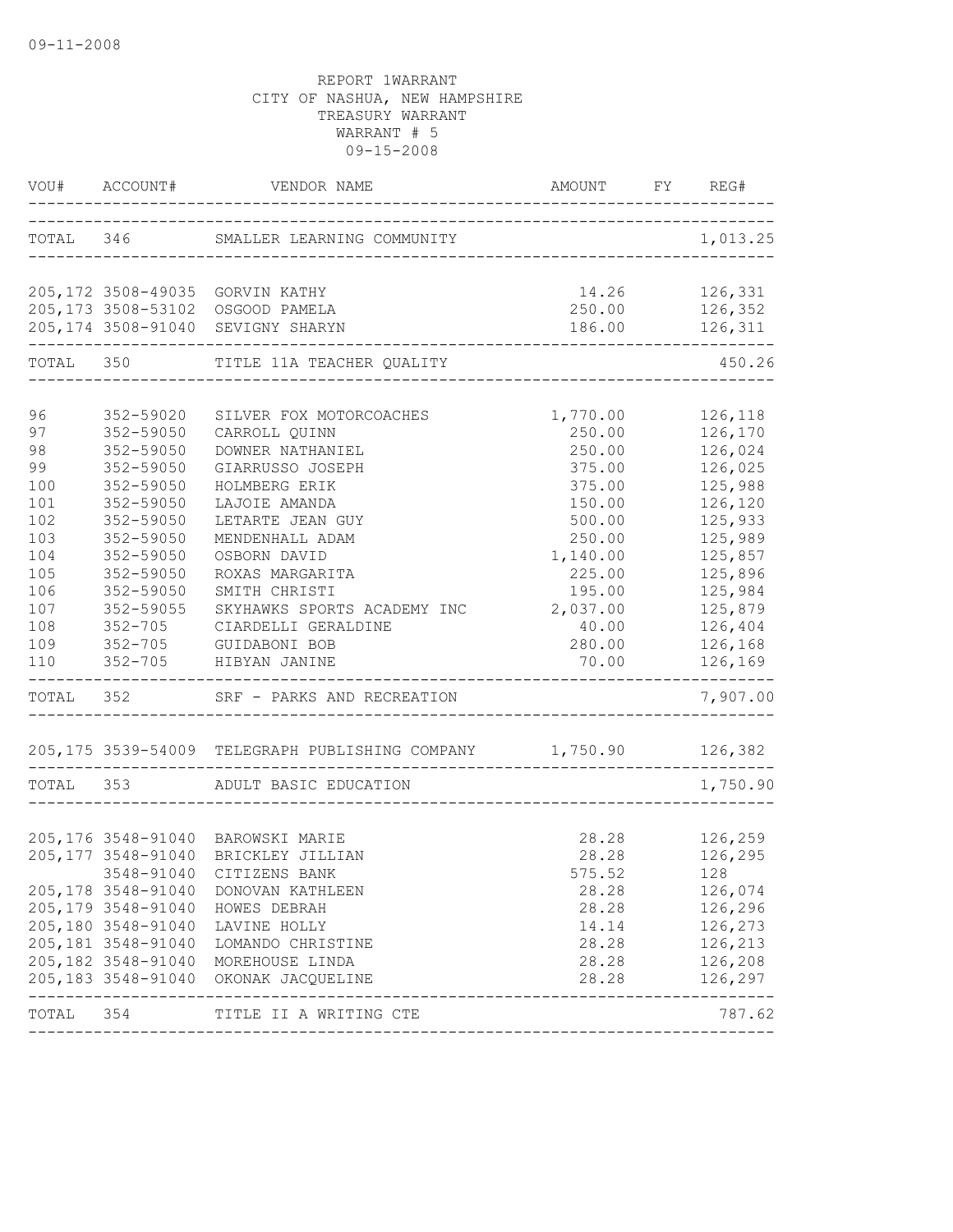| VOU#              | ACCOUNT#                                                                                                       | VENDOR NAME                                                                               | AMOUNT                                      | FY | REG#                                                |
|-------------------|----------------------------------------------------------------------------------------------------------------|-------------------------------------------------------------------------------------------|---------------------------------------------|----|-----------------------------------------------------|
|                   | 205, 184 3558-49035<br>205, 185 3558-49075<br>3558-91040                                                       | TOADSTOOL BOOKSHOP<br>STAPLES BUSINESS ADVANTAGE<br>CITIZENS BANK                         | 1,199.05<br>269.50<br>563.94                |    | 125,914<br>126,070<br>128                           |
|                   | 205,186 3558-91040<br>205,187 3558-91040                                                                       | DERUSHA ANGELA<br>MCCARTHY JILL                                                           | 110.49<br>109.19                            |    | 126,288<br>126,322                                  |
| TOTAL             | 355                                                                                                            | TITLE IB READING 1ST FES                                                                  |                                             |    | 2,252.17                                            |
|                   | 205, 188 3559-49075<br>205,189 3559-91040<br>205,190 3559-91040                                                | WALMART COMMUNITY<br>LEMON BRENDA<br>LUMBRA VIRGINIA                                      | 173.76<br>37.35<br>37.35                    |    | 126,190<br>126,226<br>126,210                       |
| TOTAL 355         |                                                                                                                | TITLE IB READING 1ST FES                                                                  |                                             |    | 248.46                                              |
|                   |                                                                                                                | 3568-91040 CITIZENS BANK                                                                  | 1,417.18 128                                |    |                                                     |
| TOTAL             | 356                                                                                                            | MSP MATH CONFERENCE AUG 2008                                                              |                                             |    | 1,417.18                                            |
|                   |                                                                                                                | 205,191 3597-49050 CAROLINA BIOLOGICAL SUPPLY CO                                          | 227.20                                      |    | 126,384                                             |
| TOTAL             | 359                                                                                                            | MATH/SCIENCE INITIATIVE GRANT                                                             |                                             |    | 227.20                                              |
|                   | 205, 192 3687-49075<br>205, 193 3687-49075<br>205, 194 3687-49085<br>205, 195 3687-49085<br>205,196 3687-49085 | RALPH PAULE<br>SLOSEK ODETTE<br>GARELICK FARMS-LYNN<br>GILL'S PIZZA CO.<br>M SAUNDERS INC | 39.93<br>68.45<br>334.63<br>464.10<br>16.98 |    | 126,203<br>126,212<br>126,035<br>126,286<br>126,271 |
| TOTAL             | 368                                                                                                            | SUMMER FEEDING PROGRAM                                                                    |                                             |    | 924.09                                              |
| 112<br>113        | 371-53025<br>371-53100                                                                                         | TRC ENVIRONMENTAL CORP<br>P & L LANDSCAPING                                               | 3,499.29<br>700.00                          |    | 126,000<br>126,122                                  |
| TOTAL             | 371                                                                                                            | SRF - COMMUNITY DEVELOPMENT                                                               |                                             |    | 4,199.29                                            |
| 114<br>115<br>116 | $373 - 03$<br>373-53075                                                                                        | NH BAR FOUNDATION<br>373-53025 LOAN PACKAGING LLC<br>NASHUA REGIONAL PLANNING COMMI       | 75,000.00<br>600.00<br>3,960.00             |    | 136<br>126,026<br>126,394                           |
| TOTAL             | 373                                                                                                            | SRF - ECONOMIC DEVELOPMENT                                                                |                                             |    | 79,560.00                                           |
|                   |                                                                                                                |                                                                                           |                                             |    |                                                     |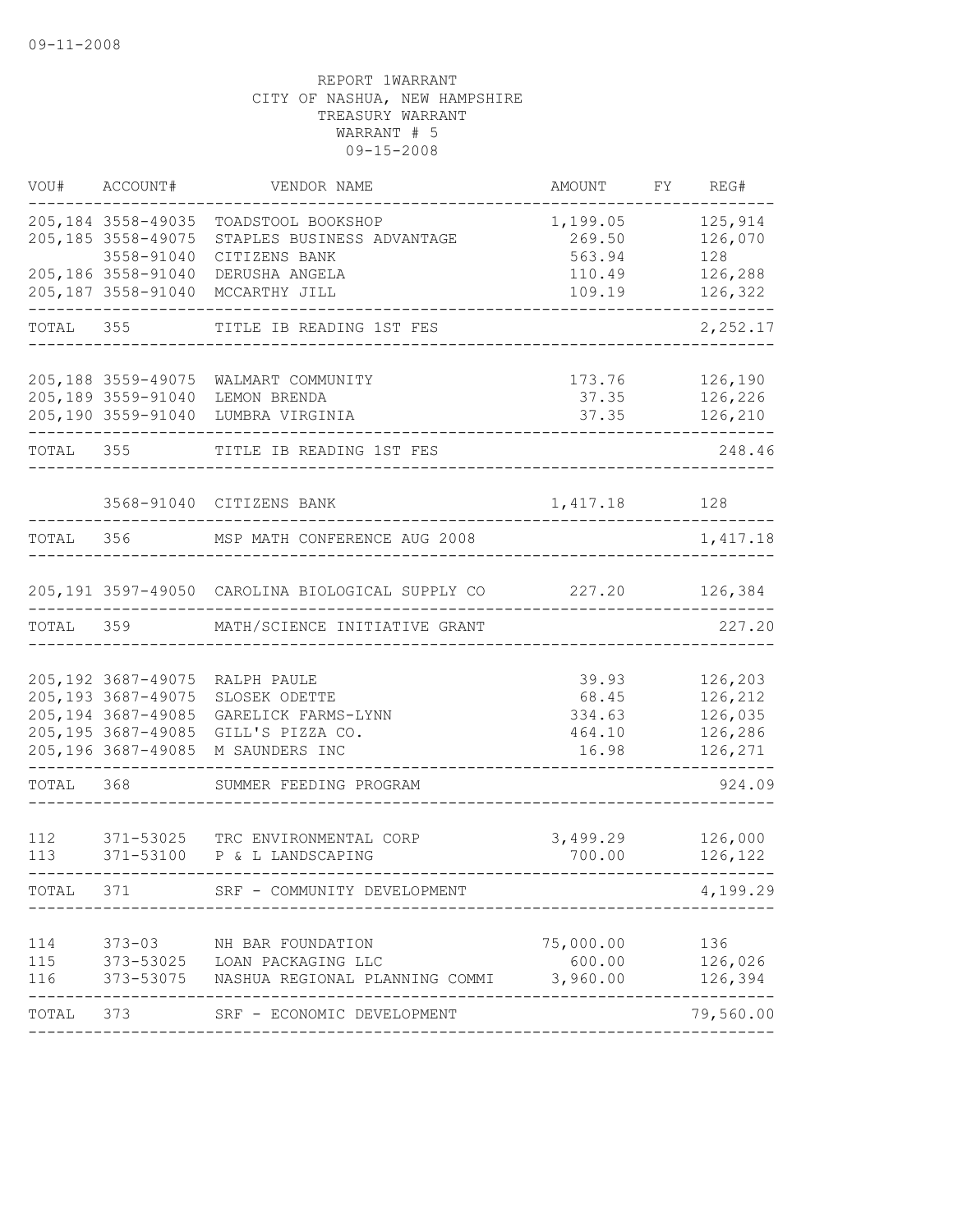| VOU# | ACCOUNT#  | VENDOR NAME                    | AMOUNT    | FY | REG#    |
|------|-----------|--------------------------------|-----------|----|---------|
| 117  | 374-01924 | BELLETETES INC                 | 195.77    |    | 125,950 |
| 118  | 374-01924 | BROX INDUSTRIES INC            | 620.87    |    | 125,850 |
| 119  | 374-01924 | CORRIVEAU ROUTHIER INC         | 119.40    |    | 126,364 |
| 120  | 374-07030 | MUNOZ CONSTRUCTION & BETTY MON | 9,410.00  |    | 126,406 |
| 121  | 374-07340 | CITY OF NASHUA/PETTY CASH SLIP | 25.30     |    | 125,785 |
| 122  | 374-07340 | HILLSBOROUGH COUNTY TREASURER  | 73.68     |    | 126,380 |
| 123  | 374-07368 | GATE CITY FENCE CO INC         | 1,260.00  |    | 125,926 |
| 124  | 374-07368 | GRANITE STATE CONCRETE CO INC  | 832.50    |    | 126,115 |
| 125  | 374-07368 | LESCO                          | 993.40    |    | 125,923 |
| 126  | 374-07368 | REEDS FERRY LUMBER CORP        | 7,294.80  |    | 125,852 |
| 127  | 374-07435 | PSNH                           | 43.52     |    | 126,511 |
| 128  | 374-07600 | BC-AD PROPERTIES LLC & DAD'S A | 28,260.00 |    | 126,415 |
| 129  | 374-07600 | THE 41-41 1/2 PERHAM ST REALTY | 10,000.00 |    | 126,413 |
| 130  | 374-07620 | ALL SPORTS PROMOTIONS INC      | 25.84     |    | 126,277 |
| 131  | 374-07620 | CITY OF NASHUA/PETTY CASH SLIP | 10.49     |    | 125,785 |
| 132  | 374-07620 | GUTIERREZ ALIDA                | 400.00    |    | 126,407 |
| 133  | 374-07620 | JONES JENNIFER                 | 400.00    |    | 126,408 |
| 134  | 374-07620 | MEDINA ROSA                    | 400.00    |    | 126,409 |
| 135  | 374-07620 | O'LOUGHLIN LEANNE              | 400.00    |    | 126,410 |
| 136  | 374-07620 | PALMER CRYSTAL                 | 400.00    |    | 126,412 |
| 137  | 374-07620 | QUILES KIEA                    | 400.00    |    | 126,411 |
| 138  | 374-09031 | AMERICAN TELECOM SERVICES LLC  | 2,611.00  |    | 126,012 |
| 139  | 374-09031 | LOOMIS FARGO & CO              | 185.15    |    | 125,915 |
| 140  | 374-09031 | TRANSIT MANAGEMENT OF NASHUA   | 185.76    |    | 131     |
| 141  | 374-09031 | TRANSIT MANAGEMENT OF NASHUA   | .33       |    | 141     |
| 142  | 374-09054 | LISAY STEVEN E                 | 193.50    |    | 125,947 |
| 143  | 374-09061 | ARAMARK UNIFORM SERVICES       | 46.65     |    | 125,905 |
| 144  | 374-09061 | NEXTEL COMMUNICATIONS          | 616.66    |    | 126,464 |
| 145  | 374-09071 | CITY OF NASHUA/TAX COLLECTOR'S | 337.70    |    | 126,405 |
| 146  | 374-09071 | SHATTUCK MALONE OIL CO         | 31,845.14 |    | 126,458 |
| 147  | 374-09081 | MICHELIN NORTH AMERICA INC     | 597.52    |    | 125,842 |
| 148  | 374-09091 | CENTRAL PAPER PRODUCTS CO      | 239.68    |    | 126,164 |
| 149  | 374-09091 | CHROMATE INDUSTRIAL CORP       | 843.39    |    | 125,912 |
| 150  | 374-09091 | ECKHARDT & JOHNSON INC         | 92.40     |    | 126,533 |
| 151  | 374-09091 | FLEETWAY HEAVY DUTY PARTS INC  | 250.76    |    | 125,870 |
| 152  | 374-09091 | HOME DEPOT CREDIT SERVICES     | 75.01     |    | 126,471 |
| 153  | 374-09091 | NAPA AUTO PARTS                | 45.36     |    | 126,086 |
| 154  | 374-09091 | PRINT FACTORY                  | 1,411.60  |    | 125,795 |
| 155  | 374-09091 | ROBBINS AUTO PARTS INC         | 240.10    |    | 125,991 |
| 156  | 374-09091 | RYDER FLEET PRODUCTS.COM INC   | 331.27    |    | 126,088 |
| 157  | 374-09091 | SANEL AUTO PARTS CO            | 119.47    |    | 125,957 |
| 158  | 374-09101 | PSNH                           | 1,178.61  |    | 126,511 |
| 159  | 374-09102 | PUBLIC SERVICE OF NH           | 836.81    |    | 126,517 |
| 160  | 374-09114 | NATIONAL GRID                  | 27.50     |    | 126,496 |
| 161  | 374-09120 | PENNICHUCK WATER               | 133.16    |    | 126,474 |
| 161  | 374-09125 | PENNICHUCK WATER               | 74.53     |    | 126,474 |
| 162  | 374-09133 | FAIRPOINT COMMUNICATIONS INC   | 50.00     |    | 126,506 |
| 163  | 374-09133 | NEXTEL COMMUNICATIONS          | 187.80    |    | 126,464 |
|      |           |                                |           |    |         |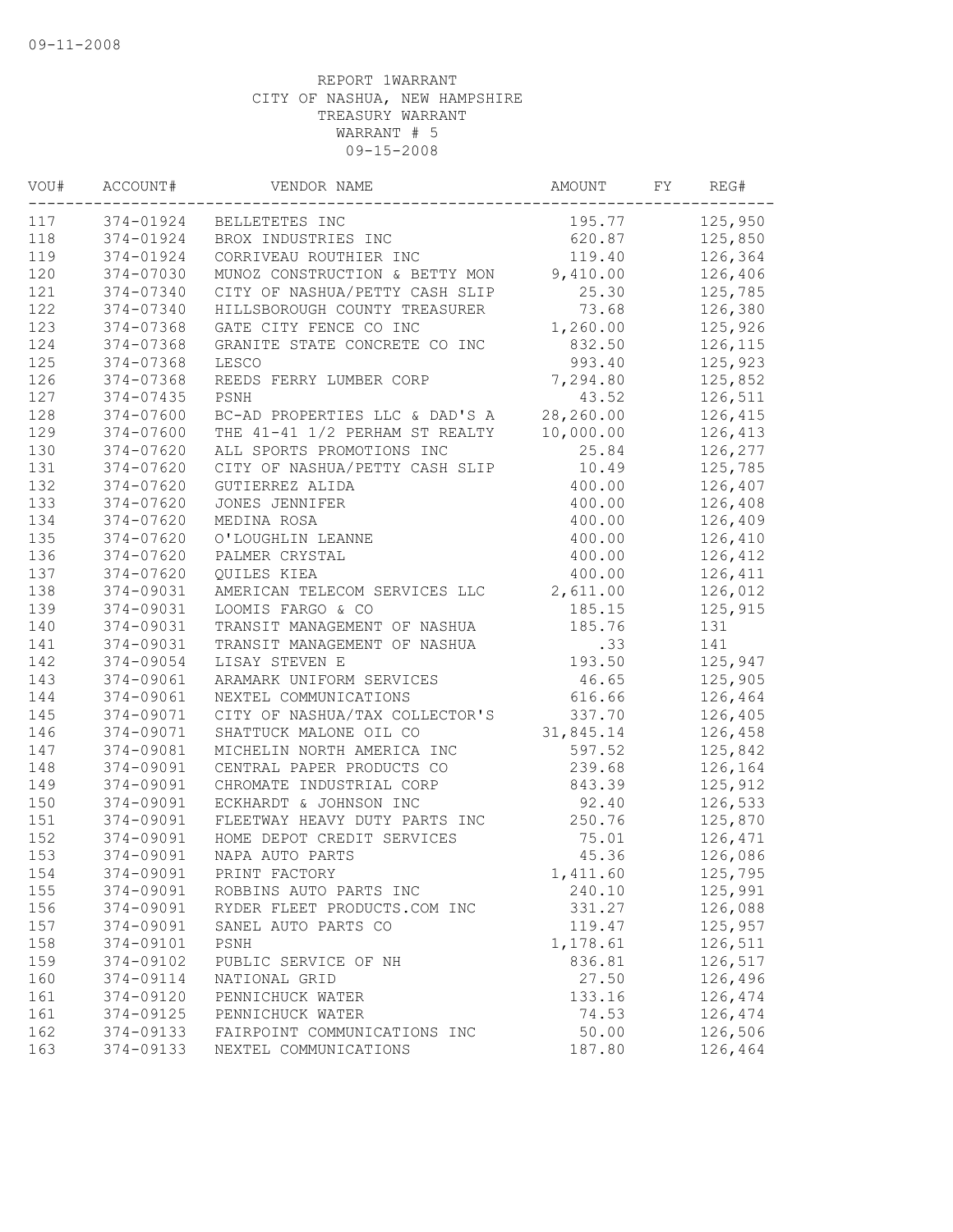|           | VOU# ACCOUNT#        | VENDOR NAME                                                          |                    | AMOUNT FY REG#         |
|-----------|----------------------|----------------------------------------------------------------------|--------------------|------------------------|
| 164       | 374-09201            | TRANSIT MANAGEMENT OF NASHUA 17,232.57 131                           |                    |                        |
| 165       | 374-09201            | TRANSIT MANAGEMENT OF NASHUA 17,643.63                               |                    | 141                    |
| 166       | 374-09209            | TRANSIT MANAGEMENT OF NASHUA                                         | 930.07             | 131                    |
| 167       | 374-09209            | TRANSIT MANAGEMENT OF NASHUA                                         | 802.29             | 141                    |
| 168       | 374-09211            | EDWARD JONES                                                         | 1,860.73           | 126,497                |
| 169       | 374-09213            | ELLIOT HEALTH SYSTEM                                                 | 500.00             | 126,531                |
| 170       | 374-09213            | SOUTHERN NH MEDICAL CENTER                                           | 100.00             | 126,532                |
| 171       | 374-09241            | CITIZENS BANK                                                        | 1,615.50           | 128                    |
| 172       | 374-09261            | ARAMARK UNIFORM SERVICES                                             | 60.68              | 125,905                |
| 173       | 374-09261            | CITY OF NASHUA                                                       | 75.00              | 126,414                |
| 174       | 374-09261            | CITY OF NASHUA                                                       | 172.60             | 126,416                |
| 175       | 374-09261            | PURE WATERS OF NEW ENGLAND LLC                                       | 31.50              | 126,034                |
| 176       | 374-09261            | USIS COMMERCIAL SERVICES INC                                         | 59.00              | 126,048                |
| 177       | 374-45230            | STAPLES BUSINESS ADVANTAGE                                           | 86.66              | 126,185                |
| 178       | 374-59188            | INSTITUTE ENVIRONMENTAL EDUCAT                                       | 700.00             | 126,076                |
| 179       | 374-59188            | INSTITUTE FOR ENVIRONMENTAL ED                                       | 390.00             | 126,116                |
| 180       | 374-91030            | ILG JOANY                                                            | 199.00             | 126,078                |
| 181       |                      | 374-91030 JOHNSON CARRIE ANN                                         | 199.00             | 126,040                |
|           | -------------------- | TOTAL 374 SRF - URBAN PROGRAMS<br>__________________________________ |                    | --------<br>146,980.66 |
|           |                      |                                                                      |                    |                        |
|           |                      | 205,197 3768-49035 ROCCA SUSAN                                       |                    | 32.80 126,205          |
| TOTAL 376 |                      | TITLE I ESEA                                                         |                    | 32.80                  |
|           |                      |                                                                      |                    |                        |
|           | 205,198 3769-43005   | POSTMASTER                                                           | 126.00             | 126,417                |
|           | 205, 199 3769-49035  | BENCHMARK EDUCATION CO                                               | 575.30             | 126,272                |
|           | 205,200 3769-49035   | CHADWELL GARY                                                        | 462.00             | 126,284                |
|           | 205, 201 3769-49035  | NASCO                                                                | 14.07              | 126,387                |
|           | 205, 202 3769-49050  | BECKERS SCHOOL SUPPLIES                                              | 62.73              | 126,254                |
|           | 205, 203 3769-49050  | CHILDCRAFT                                                           | 47.06              | 126,202                |
|           | 205, 204 3769-49050  | NASCO                                                                | 122.53             | 126,387                |
|           | 205, 205 3769-49050  | SCHOOL SPECIALTY                                                     | 1,605.90           | 126,215                |
|           | 205,206 3769-49050   | STAPLES BUSINESS ADVANTAGE                                           | 50.24              | 126,070                |
|           | 205, 207 3769-72060  | R & L SUPPLY                                                         | 172.00             | 126,193                |
|           | 205,208 3769-94030   | BURNS PATRICIA                                                       | 52.65              | 126,201                |
|           |                      | 205, 209 3769-95010 EDUCATION WEEK                                   | 79.94              | 125,796                |
| TOTAL     | 376                  | TITLE I ESEA                                                         |                    | 3,370.42               |
|           |                      |                                                                      |                    |                        |
|           | 205, 211 3778-55020  | 205, 210 3778-53102 ALLEN COHEN & ASSOCIATES<br>FIRST STUDENT INC    | 3,325.00<br>463.14 | 126,337<br>126,236     |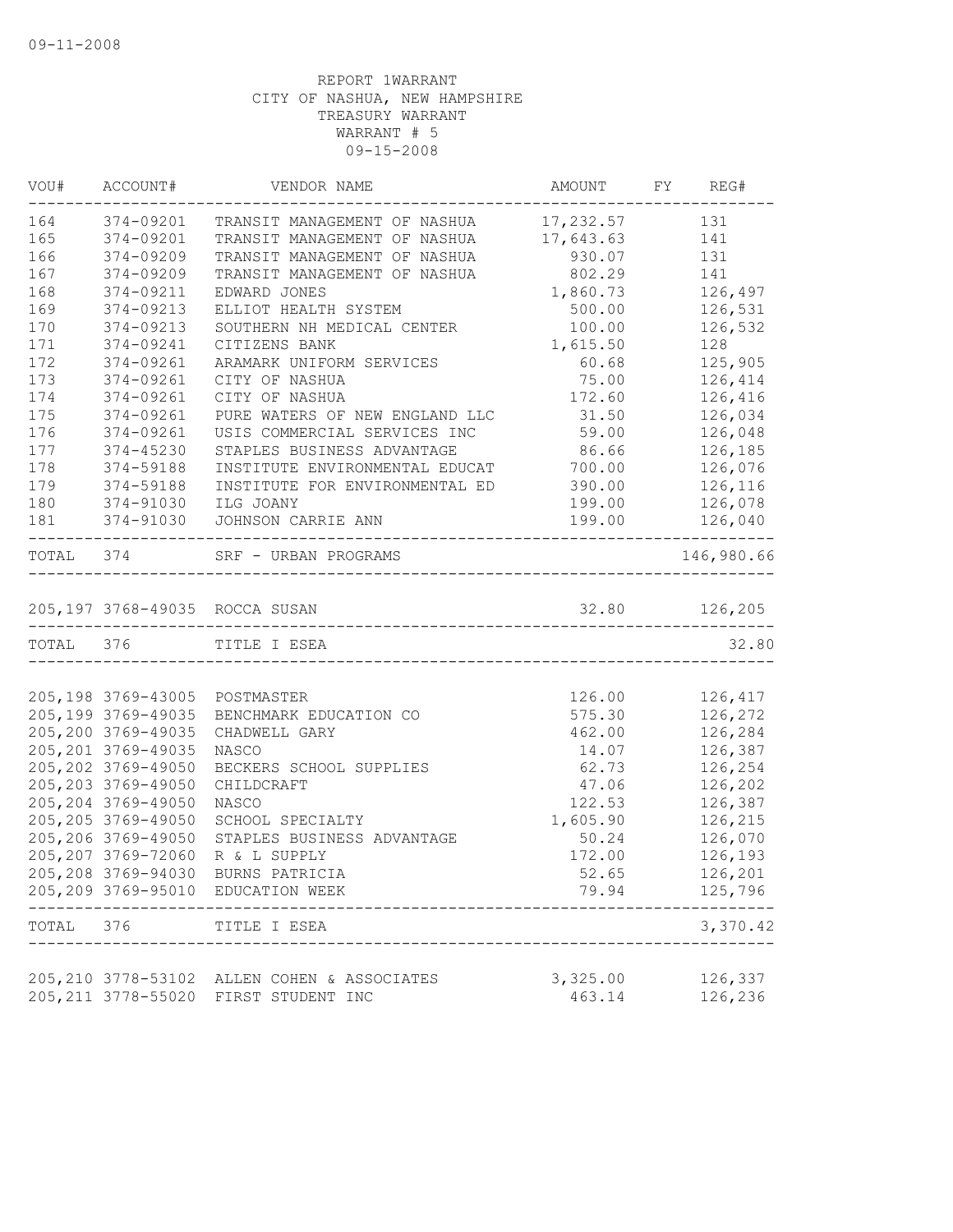|       | VOU# ACCOUNT#                          | VENDOR NAME<br>----------------------                | AMOUNT FY REG#               |                    |
|-------|----------------------------------------|------------------------------------------------------|------------------------------|--------------------|
|       |                                        | TOTAL 377 TITLE III ENHANCE ENG LANGUAGE             | ____________________________ | 3,788.14           |
|       | 205, 213 3959-49075                    | 205, 212 3959-49075 MCGRAW HILL COMPANIES<br>PEARSON | 2,271.02<br>1,215.20         | 125,928<br>126,346 |
|       |                                        | TOTAL 395 IDEA BASIC SPEC ED                         |                              | 3,486.22           |
|       | 205, 214 3977-705<br>205, 215 3977-705 | KONDAVEETI SRINIVASA<br>MOORE BETSY ANNE             | 80.00<br>80.00               | 126,358<br>126,359 |
| TOTAL | 397                                    | SPECIAL ED LOCAL                                     |                              | 160.00             |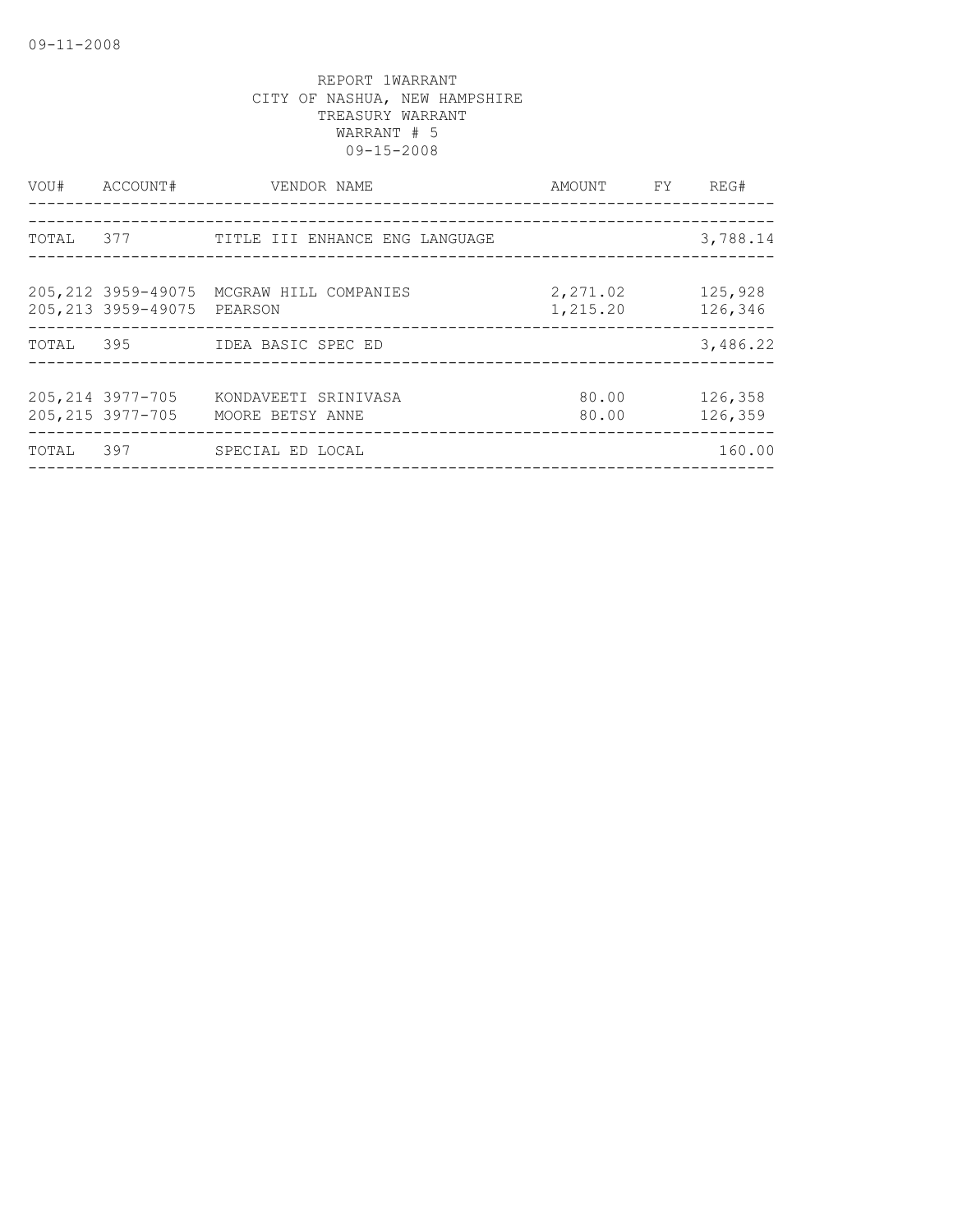| VOU#       | ACCOUNT#                   | VENDOR NAME                              | AMOUNT         | FY | REG#               |
|------------|----------------------------|------------------------------------------|----------------|----|--------------------|
| 182<br>183 | $412 - 180$<br>$412 - 180$ | CARDIN JEANNINE<br>CITY OF NASHUA        | 57.00<br>66.50 |    | 126,129<br>125,792 |
| TOTAL      | $412 - 18$                 | FINANCIAL SERVICES<br>AUTO PERMITS       |                |    | 123.50             |
| 184        | $431 - 314$                | CITY OF NASHUA                           | 19.64          |    | 126,418            |
| TOTAL      | $431 - 31$                 | POLICE DEPARTMENT<br>SALE OF PHOTOCOPIES |                |    | 19.64              |
|            |                            |                                          |                |    |                    |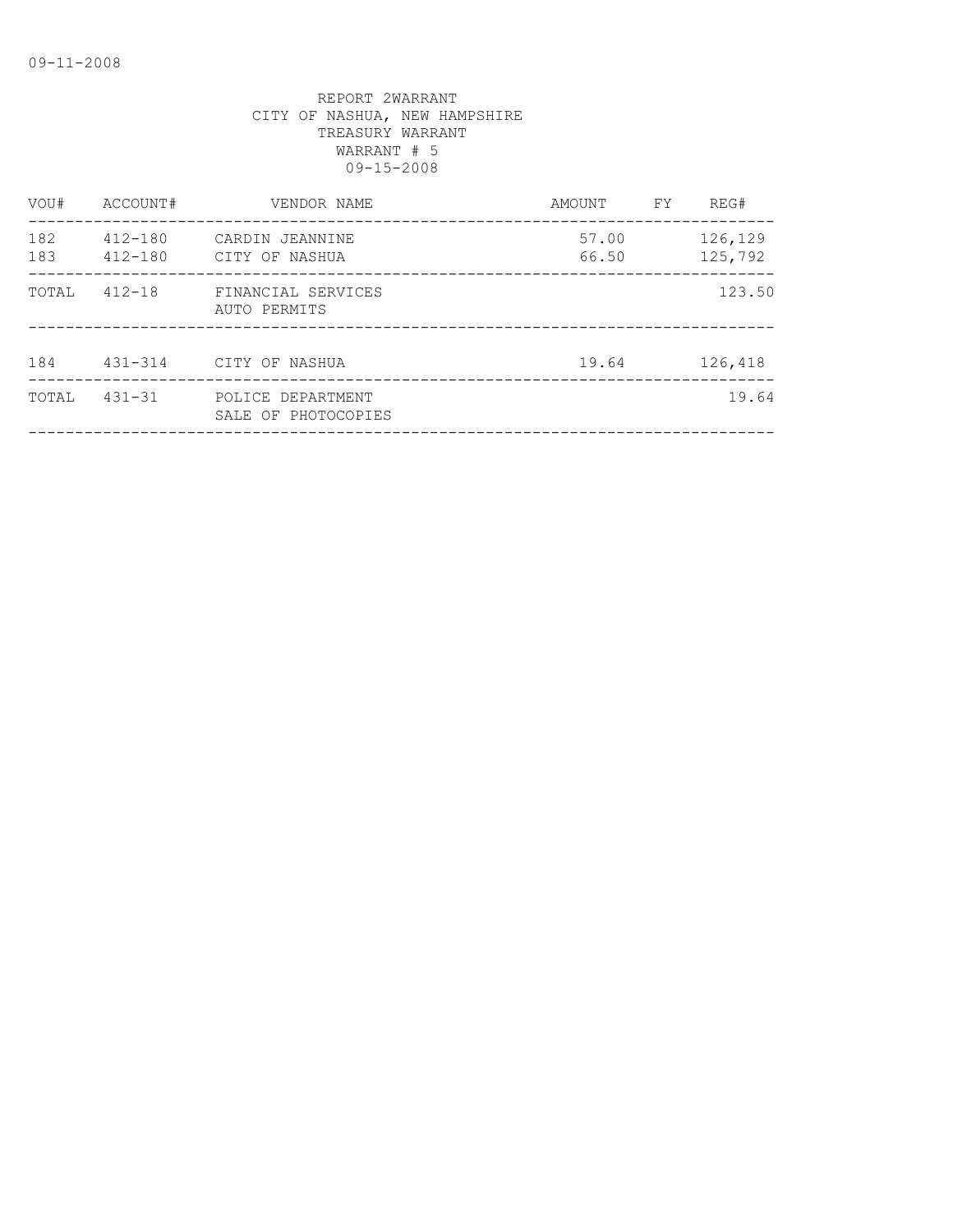| VOU#                            | ACCOUNT#                                                      | VENDOR NAME                                                                                                    | AMOUNT                                           | FΥ | REG#                                                |
|---------------------------------|---------------------------------------------------------------|----------------------------------------------------------------------------------------------------------------|--------------------------------------------------|----|-----------------------------------------------------|
| 185<br>186<br>187               | 501-98029<br>$501 - 41015$<br>$501 - 31050$                   | CITY OF NASHUA/PETTY CASH SLIP<br>STAPLES BUSINESS ADVANTAGE<br>VERIZON WIRELESS                               | 62.88<br>63.78<br>65.71                          |    | 125,785<br>126,185<br>126,487                       |
| TOTAL                           | 501                                                           | MAYOR'S OFFICE                                                                                                 |                                                  |    | 192.37                                              |
|                                 |                                                               |                                                                                                                |                                                  |    |                                                     |
| 188<br>189<br>190               | 502-51010<br>$502 - 49025$<br>502-94020                       | HILLSBOROUGH COUNTY TREASURER<br>LAWYERS DIARY & MANUAL<br>LEGALSPAN INC                                       | 22.42<br>116.00<br>477.00                        |    | 126,380<br>126,466<br>126,505                       |
| TOTAL                           | 502                                                           | LEGAL DEPARTMENT                                                                                               |                                                  |    | 615.42                                              |
| 191<br>192                      | 503-72010<br>503-41015                                        | CONWAY OFFICE PRODUCTS LLC<br>STAPLES BUSINESS ADVANTAGE                                                       | 60.20<br>230.89                                  |    | 125,921<br>126,185                                  |
| TOTAL                           | 503                                                           | BOARD OF ALDERMEN                                                                                              |                                                  |    | 291.09                                              |
| 193<br>194                      | 505-81039<br>505-81018                                        | HUMANE SOCIETY OF NEW ENGLAND<br>NASHUA CHILDREN'S HOME                                                        | 7,756.75<br>7,412.50                             |    | 125,918<br>126,227                                  |
| TOTAL                           | 505                                                           | CIVIC & COMM. ACTIVITIES                                                                                       |                                                  |    | 15,169.25                                           |
| 195<br>196<br>197<br>198<br>199 | 506-31005<br>506-31005<br>506-31005<br>506-31005<br>506-31005 | BAYRING COMMUNICATIONS<br>COMCAST<br>FAIRPOINT COMMUNICATIONS INC<br>LOVERING SUE<br>PAETEC COMMUNICATIONS INC | 2,147.23<br>68.48<br>548.00<br>32.99<br>6,274.25 |    | 126,508<br>126,493<br>126,506<br>126,419<br>126,461 |
| TOTAL                           | 506                                                           | TELECOMMUNICATIONS                                                                                             |                                                  |    | 9,070.95                                            |
| 200                             | 511-41015                                                     | CITY OF NASHUA/PETTY CASH SLIP                                                                                 | 16.43                                            |    | 125,785                                             |
| TOTAL                           | 511                                                           | CITI-STAT (FORMERLY ADMIN SVS)                                                                                 |                                                  |    | 16.43                                               |
| 201<br>202<br>203               |                                                               | 512-53025 ANDERSON CAROL<br>512-95010 CITIZENS BANK<br>512-72035 GLOBE BUSINESS EQUIPMENT SERV                 | 1,290.00<br>448.00<br>720.00                     |    | 126,119<br>128<br>126,066                           |
|                                 |                                                               | TOTAL 512 FINANCIAL SERVICES<br>------------------------------------                                           |                                                  |    | ------<br>2,458.00                                  |
| 204                             |                                                               | 513-43005 CITY OF NASHUA/PETTY CASH SLIP 42.25                                                                 |                                                  |    | 125,785                                             |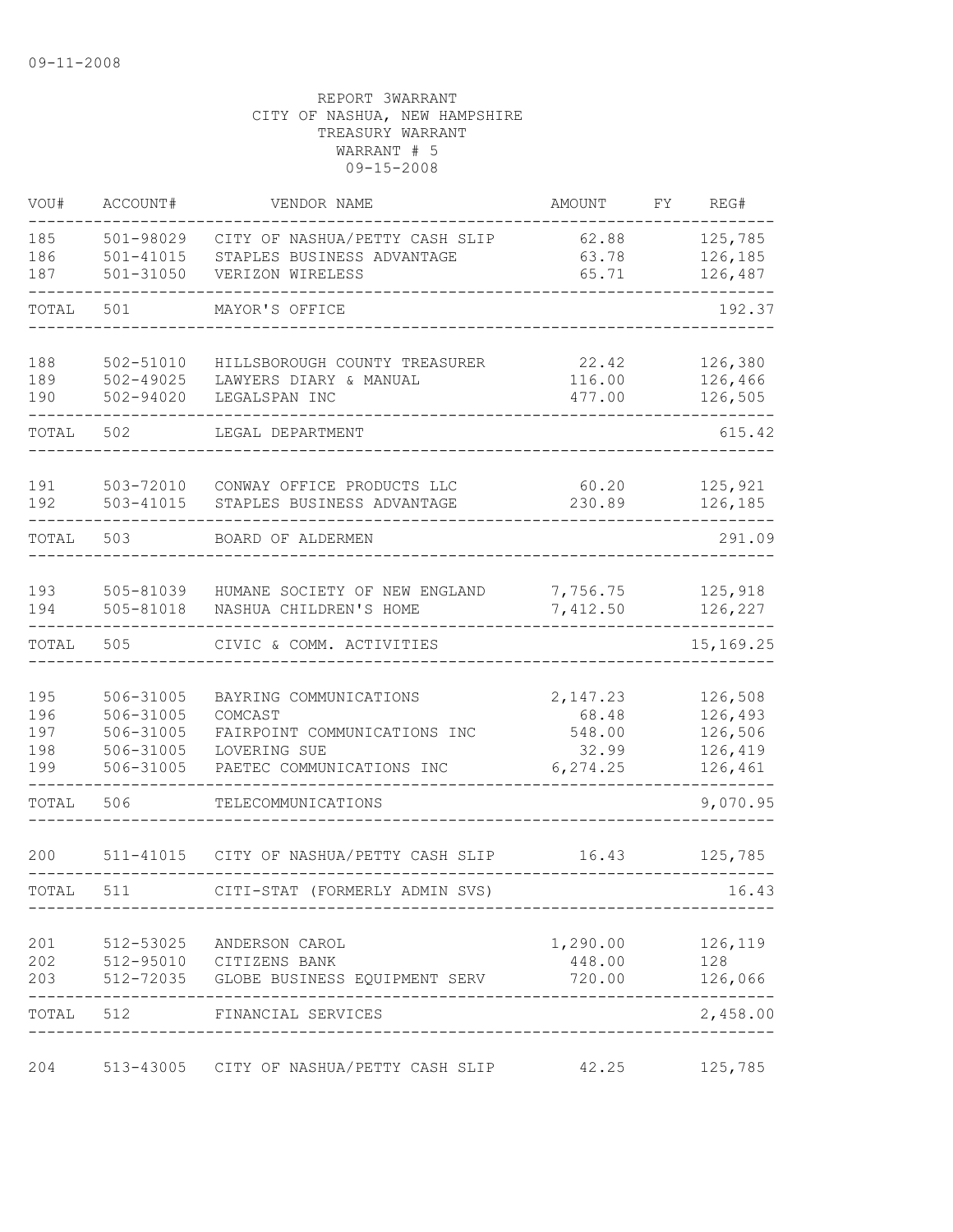| VOU#       | ACCOUNT#               | VENDOR NAME                                                      | AMOUNT            | FY | REG#               |
|------------|------------------------|------------------------------------------------------------------|-------------------|----|--------------------|
| 204<br>204 | 513-44005<br>513-49075 | CITY OF NASHUA/PETTY CASH SLIP<br>CITY OF NASHUA/PETTY CASH SLIP | 22.73<br>40.55    |    | 125,785<br>125,785 |
| 205        | 513-43005              | LHS ASSOCIATES INC                                               | 202.85            |    | 125,948            |
| 205        | $513 - 44005$          | LHS ASSOCIATES INC                                               | 1,454.20          |    | 125,948            |
| 205        | 513-59115              | LHS ASSOCIATES INC                                               | 2,510.00          |    | 125,948            |
| 206        | 513-94005              | NEACTC CONFERENCE 2008                                           | 400.00            |    | 126,420            |
| TOTAL      | 513                    | CITY CLERK'S OFFICE                                              |                   |    | 4,672.58           |
| 207        | 514-95005              | CHANDLER LINDA                                                   | 75.00             |    | 126,422            |
| 208        | 514-95005              | DESHAINES JENNIFER                                               | 75.00             |    | 126,423            |
| 209        | 514-91005              | LIBERTY WENDY                                                    | 48.96             |    | 126,421            |
| TOTAL      | 514                    | INSURANCE-PROPERTY & CASUALTY                                    |                   |    | 198.96             |
| 210        | 515-66025              | GE CAPITAL INC                                                   | 1,305.25          |    | 126,107            |
| TOTAL      | 515                    | HUMAN RESOURCES                                                  |                   |    | 1,305.25           |
|            |                        |                                                                  |                   |    |                    |
| 211        | 516-54016              | MID ATLANTIC REAL ESTATE JOURN                                   | 595.00            |    | 126,500            |
| 212<br>213 | 516-95005<br>516-54016 | SOBEL LINDA                                                      | 45.00<br>2,714.20 |    | 126,507<br>126,470 |
| 214        | 516-54016              | THE LOWELL PUBLISHING CO<br>UNION LEADER CORP                    | 1,533.17          |    | 126,518            |
| TOTAL      | 516                    | PURCHASING DEPARTMENT                                            |                   |    | 4,887.37           |
|            |                        |                                                                  |                   |    |                    |
| 215        | 517-59135              | BAIN PEST CONTROL SERVICE INC                                    | 75.00             |    | 126,388            |
| 216        | 517-75160              | HARRY W WELLS & SON INC                                          | 155.00            |    | 126,257            |
| 217        | 517-34015              | NATIONAL GRID                                                    | 183.68            |    | 126,496            |
| 218        | 517-31050              | NEXTEL COMMUNICATIONS                                            | 47.93             |    | 126,464            |
| 219        | 517-32005              | PSNH                                                             | 2,761.85          |    | 126,511            |
| TOTAL      | 517                    | BUILDING MAINT - CITY ADMIN                                      |                   |    | 3,223.46           |
| 220        |                        | 519-91005 TURGISS GARY                                           | 262.08            |    | 125,899            |
| TOTAL      | 519                    | ASSESSORS                                                        |                   |    | 262.08             |
| 221        | 520-34015              | NATIONAL GRID                                                    | 26.54             |    | 126,496            |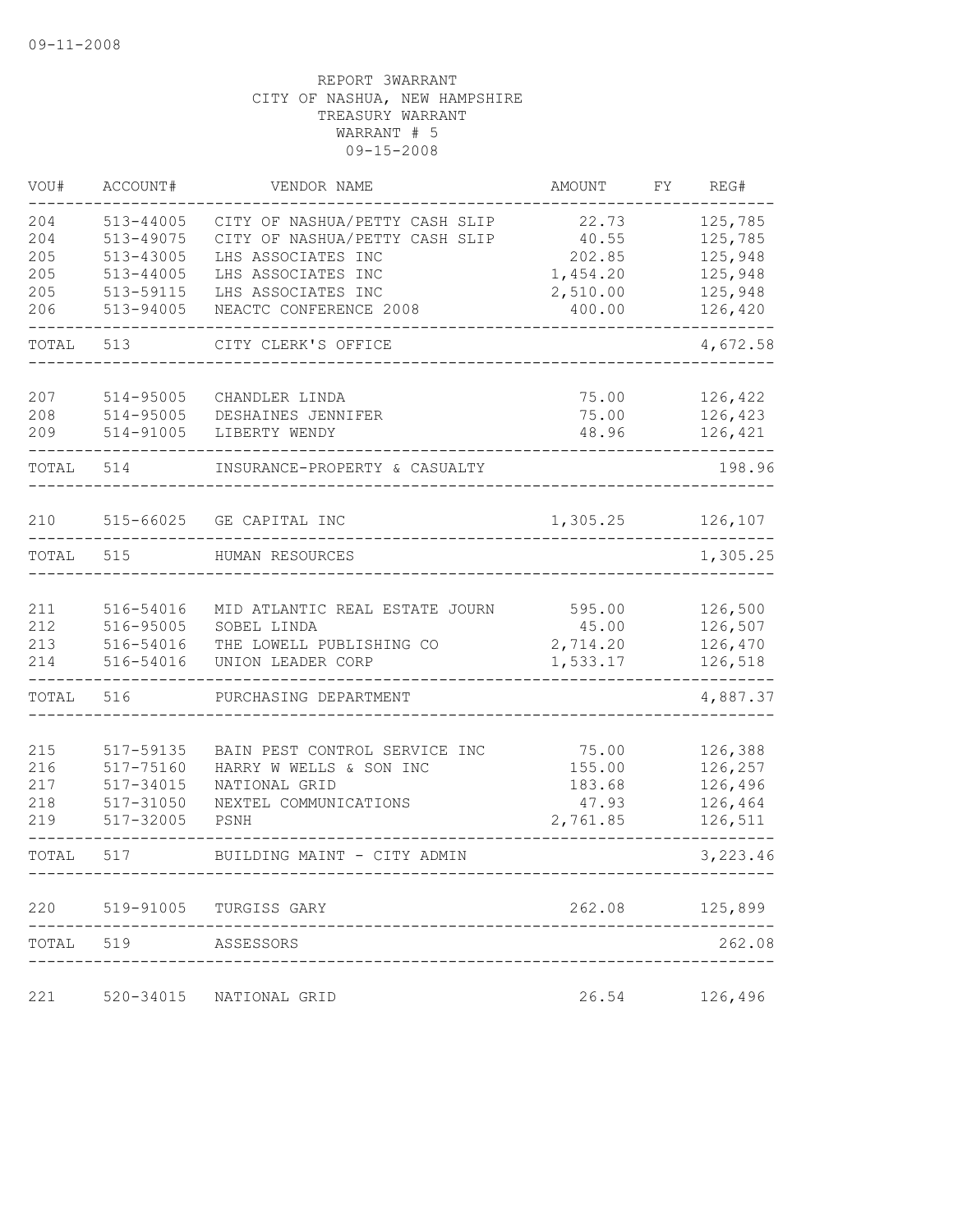|           | VOU# ACCOUNT# | VENDOR NAME                                                 | AMOUNT           | FY | REG#          |
|-----------|---------------|-------------------------------------------------------------|------------------|----|---------------|
|           | TOTAL 520     | HUNT BUILDING                                               |                  |    | 26.54         |
|           |               |                                                             |                  |    |               |
| 222       | 522-43005     | CITIZENS BANK                                               | 17.80            |    | 128           |
| 223       | 522-94005     | CITY OF NASHUA/PETTY CASH SLIP                              | 46.68            |    | 125,785       |
| 224       | 522-74030     | COMPUTER HUT OF N E INC                                     | 429.90           |    | 126,392       |
| 225       | 522-94040     | HRD PRESS                                                   | 173.64           |    | 126,180       |
| 226       | 522-31040     | MCMULLEN DAN                                                | 56.40            |    | 126,424       |
| 227       | 522-31050     | NEXTEL COMMUNICATIONS                                       | 320.03           |    | 126,464       |
| 228       | 522-74035     | TURBOTEK COMPUTER CORP                                      | 3,256.00 125,889 |    |               |
| 229       | 522-31040     | TYRRELL KEN                                                 | 46.33            |    | 126,081       |
| 230       | 522-43005     | UNITED PARCEL SERVICE                                       |                  |    | 14.16 126,529 |
| TOTAL 522 |               | INFORMATION TECHNOLOGY                                      |                  |    | 4,360.94      |
|           |               |                                                             |                  |    |               |
|           |               | 231 523-64040 ENVIRONMENTAL SYSTEMS RESEARCH 135.00 125,855 |                  |    |               |
|           |               | 232 523-94005 RESORT AND CONFERENCE CENTER                  | 444.29           |    | 126,501       |
| TOTAL 523 |               | GIS                                                         |                  |    | 579.29        |
|           |               |                                                             |                  |    |               |
| 233       | 531-46040     | ALEC'S SHOE STORE INC                                       | 1,999.70         |    | 125,940       |
| 234       | 531-41015     | ALPHAGRAPHICS                                               | 204.48           |    | 125,960       |
| 235       | 531-74092     | ATLANTIC SIGNAL                                             | 290.00           |    | 126,179       |
| 236       | 531-75023     | B & S LOCKSMITH INC                                         | 6.00             |    | 126,019       |
| 236       | 531-78007     | B & S LOCKSMITH INC                                         | 47.00            |    | 126,019       |
| 237       | 531-59100     | BAER ALEXANDRA                                              | 100.00           |    | 125,982       |
| 238       | 531-75023     | BELLETETES INC                                              | 126.32           |    | 125,950       |
| 238       | 531-78007     | BELLETETES INC                                              | 30.84            |    | 125,950       |
| 239       | 531-46030     | BEN'S UNIFORMS                                              | 70.00            |    | 126,393       |
| 239       | $531 - 46040$ | BEN'S UNIFORMS                                              | 963.99           |    | 126,393       |
| 240       | 531-78007     | BEST FORD/BEST CYCLE                                        | 500.98           |    | 125,821       |
| 241       | 531-94005     | BOSTON UNIVERSITY SCHOOL OF ME                              | 195.00           |    | 126,504       |
| 242       | 531-59045     | CAMERALAND                                                  | 265.71           |    | 126,117       |
| 243       | 531-59100     | CANAL ST COLLECTIBLES/SAMANTHA                              | 199.00           |    | 126,104       |
| 244       | 531-45220     | CENTER MASS INC                                             | 201.00           |    | 125,892       |
| 245       | 531-42000     | CENTRAL PAPER PRODUCTS CO                                   | 431.23           |    | 126,164       |
| 246       | 531-31025     | CINFO PETER                                                 | 45.96            |    | 126,425       |
| 247       | 531-94010     | COLLINS NICHOLE                                             | 405.00           |    | 126,428       |
| 248       | 531-94005     | CROSSHAIRS INC                                              | 375.00           |    | 126,524       |
| 249       | 531-59100     | D & R TOWING INC                                            | 90.00            |    | 126,365       |
| 250       | 531-64045     | DELL MARKETING LP                                           | 1,940.00         |    | 125,894       |
| 251       | 531-78075     | DIAMOND GLASS COMPANIES                                     | 210.00           |    | 126,006       |
| 252       | 531-78075     | DOWNTOWN COLLISION CENTERS OF                               | 1,745.48         |    | 126,023       |
| 253       | 531-49025     | E-S PRESS INC                                               | 385.50           |    | 126,036       |
| 254       | 531-78007     | EASTERN SPECIALTY PRODUCTS                                  | 223.20           |    | 126,370       |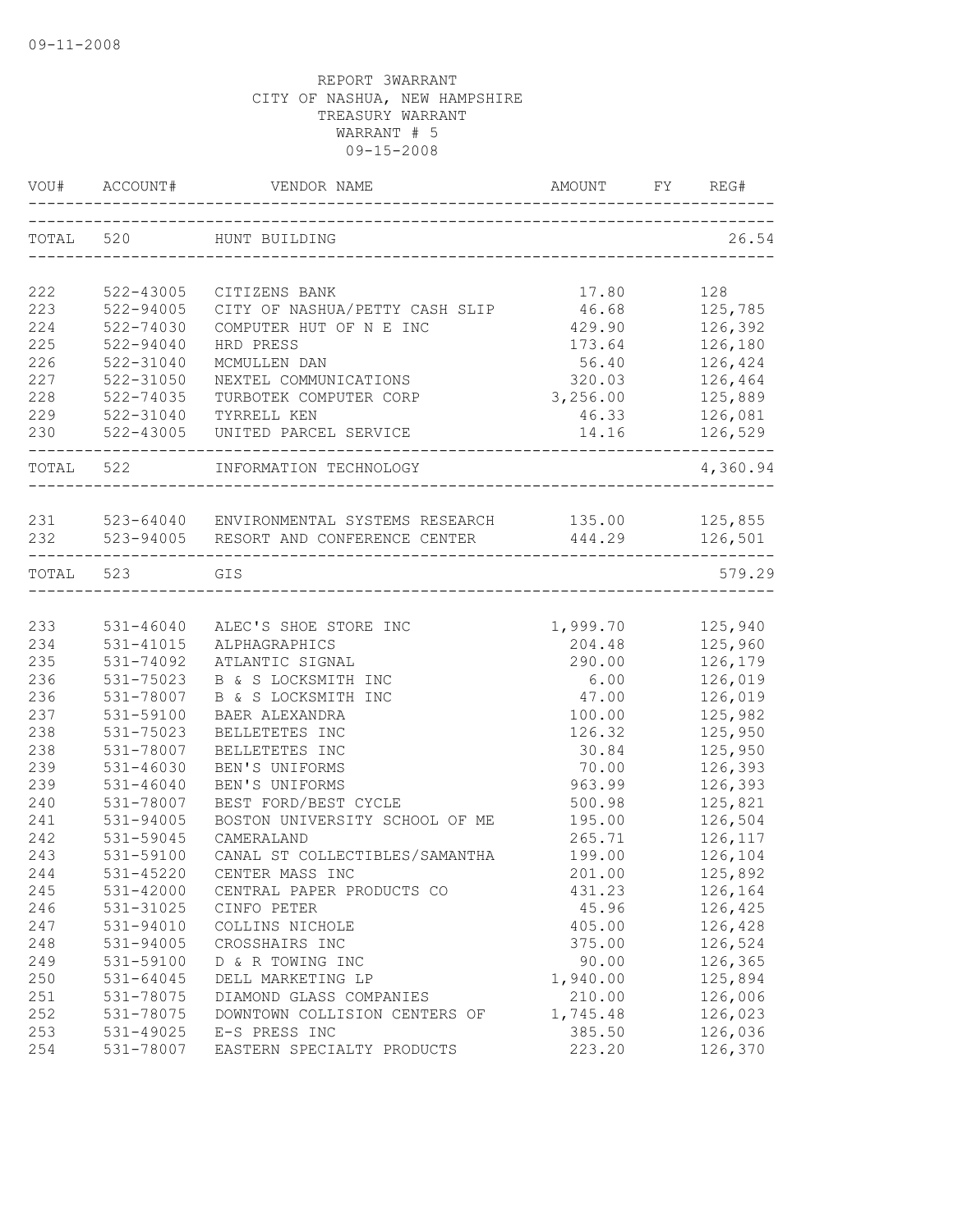| VOU# | ACCOUNT#               | VENDOR NAME                                 | AMOUNT    | FY | REG#    |
|------|------------------------|---------------------------------------------|-----------|----|---------|
| 255  |                        | 531-31025 FAIRPOINT COMMUNICATIONS INC      | 28.59     |    | 126,506 |
| 256  | 531-48015              | FLEET SERVICES                              | 1,252.60  |    | 126,005 |
| 257  | 531-94005              | GAPHARDT CLARK                              | 234.00    |    | 126,430 |
| 258  | 531-91025              | GORMAN ALEXANDER                            | 25.74     |    | 126,427 |
| 259  | 531-74092              | HARRIS EQUIPMENT REPAIR SERVIC              | 46.48     |    | 126,373 |
| 260  | 531-42000              | HOME DEPOT CREDIT SERVICES                  | 62.78     |    | 126,488 |
| 260  | 531-69025              | HOME DEPOT CREDIT SERVICES                  | 155.01    |    | 126,488 |
| 260  | 531-75023              | HOME DEPOT CREDIT SERVICES                  | 61.94     |    | 126,488 |
| 260  | 531-78007              | HOME DEPOT CREDIT SERVICES                  | 19.99     |    | 126,488 |
| 261  | $531 - 94005$          | INTERNATIONAL ASSOC OF CHIEFS               | 1,080.00  |    | 126,502 |
| 262  | 531-94005              | JOHN E REID & ASSOCIATES INC                | 1,315.00  |    | 126,495 |
| 263  | 531-94005              | JOHNSON KIM                                 | 46.80     |    | 126,432 |
| 264  | $531 - 46040$          | LEDOUX MICHAEL                              | 250.00    |    | 126,431 |
| 265  | $531 - 46040$          | LIMA JAMES                                  | 208.63    |    | 126,435 |
| 266  | 531-42000              | LOWE'S                                      | 44.97     |    | 126,489 |
| 267  | 531-53125              | MAHER JEFFREY                               | 250.00    |    | 126,429 |
| 268  | 531-53125              | MASELLA MICHAEL                             | 250.00    |    | 126,433 |
| 269  | 531-78007              | MHQ MUNICIPAL VEHICLES                      | 116.55    |    | 126,017 |
| 270  | 531-78007              | NEW G.H. BERLIN OIL COMPANY                 | 72.72     |    | 125,996 |
| 271  | 531-31040              | NEXTEL COMMUNICATIONS                       | 49.41     |    | 126,476 |
| 272  | $531 - 46040$          | NICHOLS FRED                                | 347.29    |    | 126,434 |
| 273  | 531-78007              | NORTHERN FOREIGN CAR PARTS INC              | 587.50    |    | 126,401 |
| 274  | 531-31040              | PAETEC COMMUNICATIONS INC                   | 333.16    |    | 126,461 |
| 274  | 531-74040              | PAETEC COMMUNICATIONS INC                   | 617.29    |    | 126,461 |
| 275  | 531-74092              | PC MALL GOV INC                             | 1,515.92  |    | 126,229 |
| 276  | 531-33005              | PENNICHUCK WATER                            | 1,064.80  |    | 126,474 |
| 277  | 531-41015              | PITNEY BOWES INCORPORATED                   | 152.12    |    | 126,391 |
| 278  | 531-32035              | PSNH                                        | 36.45     |    | 126,511 |
| 279  | 531-32005              | PUBLIC SERVICE OF NH                        | 18,938.51 |    | 126,517 |
| 279  | 531-32035              | PUBLIC SERVICE OF NH                        | 384.48    |    | 126,517 |
| 280  | $531 - 46040$          | RILEY'S SPORT SHOP INC                      | 21.00     |    | 125,808 |
| 281  |                        |                                             | 123.50    |    |         |
|      | 531-78007<br>531-45220 | ROBBINS AUTO PARTS INC<br>SAM'S CLUB DIRECT | 92.60     |    | 125,991 |
| 282  |                        |                                             |           |    | 126,481 |
| 282  | 531-98025              | SAM'S CLUB DIRECT                           | 314.40    |    | 126,481 |
| 283  | 531-94005              | SMITH KAREN                                 | 46.80     |    | 126,436 |
| 284  | 531-53045              | ST JOSEPH BUSINESS & HEALTH                 | 28.50     |    | 125,927 |
| 285  | 531-41005              | STAPLES BUSINESS ADVANTAGE                  | 285.32    |    | 126,185 |
| 285  | 531-41015              | STAPLES BUSINESS ADVANTAGE                  | 917.40    |    | 126,185 |
| 286  | 531-41015              | STATIONERS INC                              | 132.18    |    | 126,080 |
| 287  | $531 - 46040$          | SULLIVAN MICHAEL                            | 644.63    |    | 126,426 |
| 288  | 531-45220              | SUPREME SALES COMPANY INC                   | 61.10     |    | 125,964 |
| 289  | 531-42000              | THE DURKIN CO INC                           | 581.69    |    | 125,993 |
| 290  | 531-94005              | THE INSTITUTE OF FIRE SCIENCE               | 475.00    |    | 126,475 |
| 291  | 531-75130              | THE METRO GROUP INC                         | 132.00    |    | 126,029 |
| 292  | 531-78007              | TOWERS MOTOR PARTS CORP                     | 246.90    |    | 126,091 |
| 293  | 531-43005              | UNITED PARCEL SERVICE                       | 70.32     |    | 126,529 |
| 294  | 531-43005              | UNITED STATES POSTAL SERVICE                | 1,000.00  |    | 132     |
| 295  | 531-59100              | VERIZON                                     | 150.00    |    | 126,136 |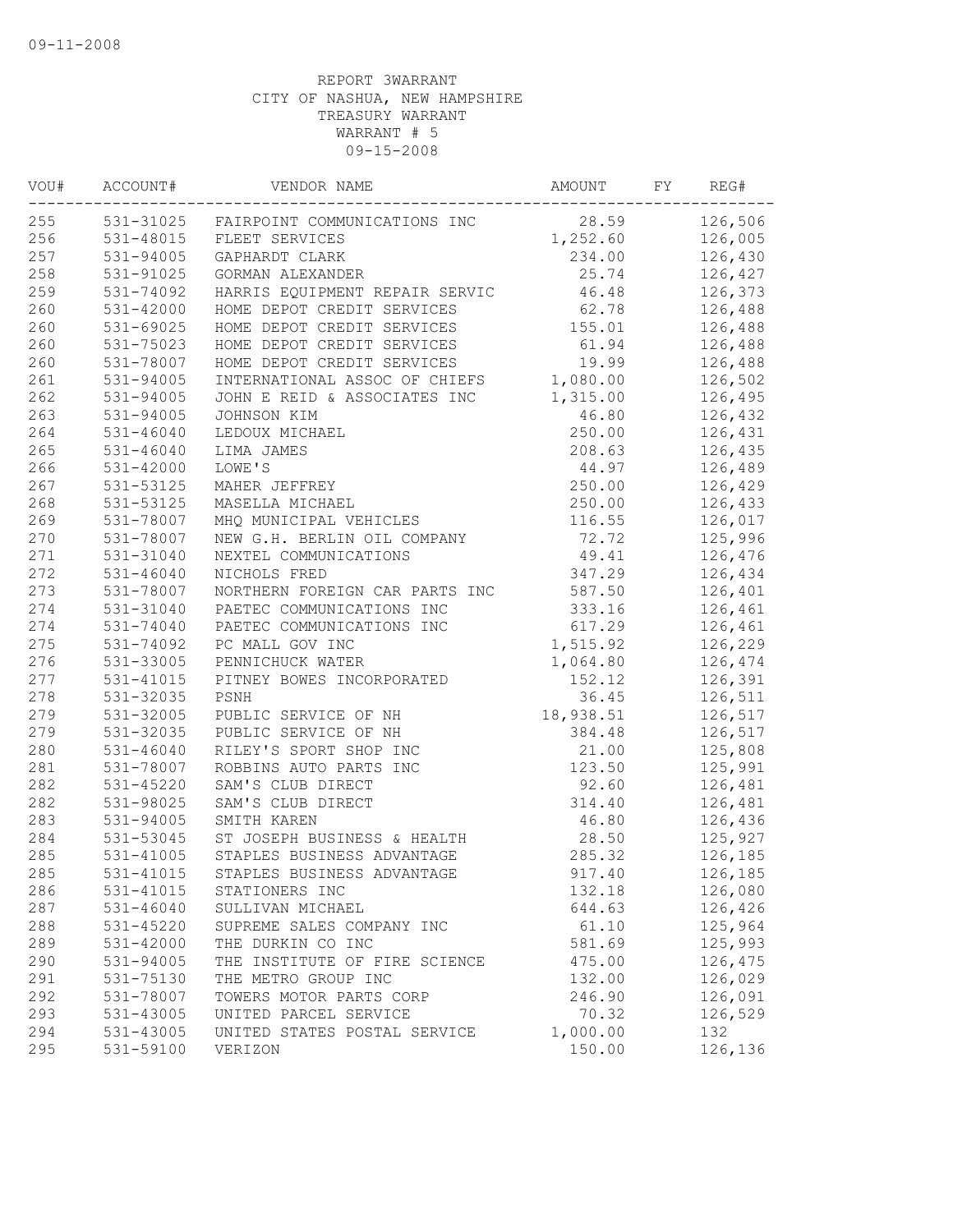|     |           | AMOUNT FY REG#<br>$\verb VOU#   !  ACCOUNT#   !  VENDOR   NAME   !$ |                          |                |
|-----|-----------|---------------------------------------------------------------------|--------------------------|----------------|
|     |           |                                                                     |                          |                |
|     |           | TOTAL 531 POLICE DEPARTMENT                                         | ________________________ | 46,298.46      |
| 297 |           | 532-78100 ADAMSON INDUSTRIES CORP 89.95 126,004                     |                          |                |
| 298 | 532-75023 | AIR CLEANING SPECIALISTS OF NE 2,234.00 126,099                     |                          |                |
| 299 | 532-94010 | ANDERSON BRETT                                                      |                          | 150.00 126,155 |
| 300 | 532-78100 | ARCSOURCE INC                                                       |                          | 126.35 125,959 |
| 301 | 532-94010 | BATTISTELLI ERIC                                                    | 150.00                   | 126,439        |
| 302 | 532-75023 | BELLETETES INC                                                      | 150.50                   | 125,950        |
| 302 | 532-75901 | BELLETETES INC                                                      | 17.53                    | 125,950        |
| 302 | 532-78100 | BELLETETES INC                                                      | 35.55                    | 125,950        |
| 303 | 532-47010 | BOUND TREE MEDICAL LLC                                              | 211.13                   | 126,010        |
| 304 | 532-78100 | C & M DISTRIBUTING CO                                               | 108.00                   | 126,247        |
| 305 | 532-78020 | CHELMSFORD AUTO ELECTRIC INC 695.00 125,819                         |                          |                |
| 306 | 532-78035 | CHROMATE INDUSTRIAL CORP                                            | 826.88                   | 125,912        |
| 307 | 532-94010 | CURRAN JONATHAN P                                                   | 150.00                   | 126,438        |
| 308 | 532-64192 | DELL MARKETING LP                                                   | 938.00                   | 125,894        |
| 309 | 532-94010 | DERUSHA JOSEPH M                                                    | 150.00                   | 126,154        |
| 310 | 532-94010 | DIONNE NICHOLAS P                                                   | 150.00                   | 126,153        |
| 311 | 532-94010 | DOUZANIS ANDREW                                                     | 150.00                   | 126,139        |
| 312 | 532-94010 | ELLIA MATTHEW J                                                     | 150.00                   | 126,152        |
| 313 | 532-64080 | FIREMATIC SUPPLY CO INC                                             | 450.00                   | 125,978        |
| 314 | 532-78080 | FLEETPRIDE                                                          | 258.80                   | 125,976        |
| 315 | 532-75023 | HOME DEPOT CREDIT SERVICES                                          | 166.36                   | 126,471        |
| 316 | 532-59135 | J P PEST SERVICES                                                   | 170.00                   | 126,009        |
| 317 | 532-78007 | JACK YOUNG COMPANY, INC                                             | 50.92                    | 126,121        |
| 318 | 532-94010 | KEELER BRADLEY G                                                    | 150.00                   | 126,151        |
| 319 | 532-94010 | KEOHANE TIMOTHY P                                                   | 150.00                   | 126,150        |
| 320 | 532-75160 | KERRY FIRE PROTECTION INC                                           | 1,200.00                 | 125,962        |
| 321 | 532-94010 | LAMB JAMES                                                          | 150.00                   | 126,147        |
| 322 | 532-94010 | LANZARA THOMAS E                                                    | 150.00                   | 126,144        |
| 323 | 532-46045 | LINGLEY THOMAS                                                      | 135.00                   | 126,060        |
| 324 | 532-59100 | MAYNARD & LESIEUR INCORPORATED                                      | 245.00                   | 126,374        |
| 325 | 532-78100 | MINUTEMAN TRUCKS INC                                                |                          | 446.53 126,008 |
| 326 | 532-94010 | MOONE RYAN W                                                        | 150.00                   | 126,142        |
| 327 |           | 532-47010 MOORE MEDICAL LLC                                         | 891.60                   | 126,097        |
| 328 | 532-34015 | NATIONAL GRID                                                       | 285.80                   | 126,496        |
| 329 | 532-53065 | NATIONAL SAFETY COUNCIL                                             | 1,138.87                 | 126,039        |
| 330 | 532-42005 | NEW ENGLAND PAPER & SUPPLY                                          | 615.26                   | 125,985        |
| 330 | 532-42010 | NEW ENGLAND PAPER & SUPPLY                                          | 352.12                   | 125,985        |
| 330 | 532-42020 | NEW ENGLAND PAPER & SUPPLY                                          | 174.80                   | 125,985        |
| 331 | 532-31040 | NEXTEL COMMUNICATIONS                                               | 414.89                   | 126,464        |
| 332 | 532-94010 | O'BRIEN MICHAEL G JR                                                | 150.00                   | 126,140        |
| 333 | 532-31040 | PAETEC COMMUNICATIONS INC                                           | 24.44                    | 126,461        |
| 334 | 532-33005 | PENNICHUCK WATER                                                    | 166.95                   | 126,474        |
| 335 | 532-94010 | PHILLIPS STEVEN A                                                   | 150.00                   | 126,138        |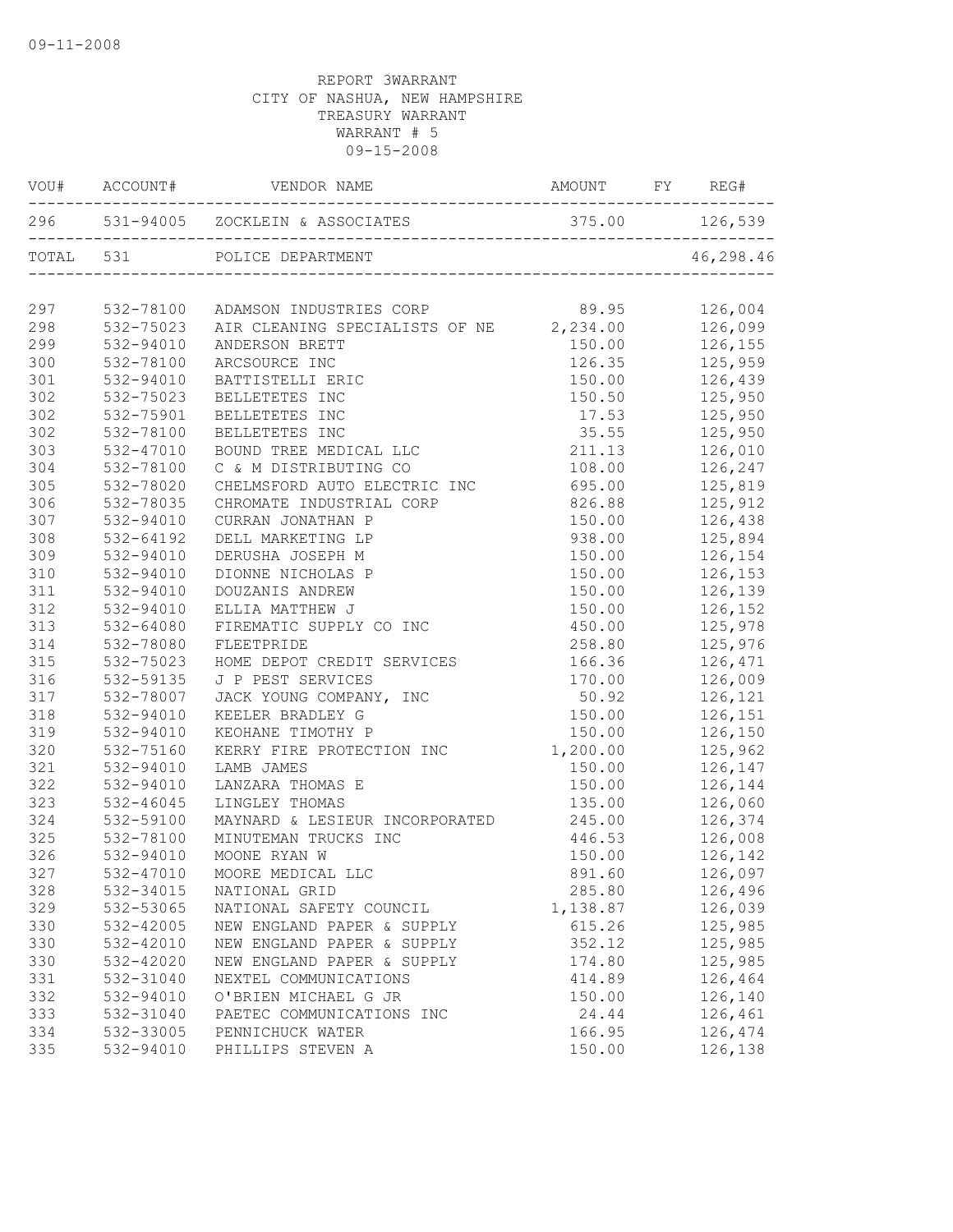| VOU#       | ACCOUNT#      | VENDOR NAME                    | AMOUNT     | FY | REG#              |
|------------|---------------|--------------------------------|------------|----|-------------------|
| 336        | 532-64094     | PHYSIO-CONTROL INC             | 333.60     |    | 126,084           |
| 337        | 532-32005     | PSNH                           | 3,979.24   |    | 126,511           |
| 338        | $532 - 46040$ | ROCKY BRANDS RETAIL LLC        | 85.00      |    | 126,134           |
| 339        | 532-45110     | SANEL AUTO PARTS CO            | 331.60     |    | 125,957           |
| 339        | 532-78007     | SANEL AUTO PARTS CO            | 136.85     |    | 125,957           |
| 340        | 532-94010     | SILVA SCOTT M                  | 150.00     |    | 126,437           |
| 341        | 532-41005     | STAPLES BUSINESS ADVANTAGE     | 451.27     |    | 126,185           |
| 341        | 532-41015     | STAPLES BUSINESS ADVANTAGE     | 345.42     |    | 126,185           |
| 342        | 532-59100     | TRUE BLUE CLEANERS             | 338.74     |    | 126,007           |
| 343        | 532-78095     | TST EQUIPMENT INC              | 46.37      |    | 125,925           |
| 344        | 532-75023     | UNITED SUPPLY COMPANY INC      | 7.49       |    | 126,383           |
| 345        | 532-78020     | YANKEE TRUCKS                  | 53.66      |    | 125,838           |
| 345        | 532-78080     | YANKEE TRUCKS                  | 90.73      |    | 125,838           |
| TOTAL      | 532           | FIRE DEPARTMENT                |            |    | 21,070.20         |
| 346        |               | 533-33010 PENNICHUCK WATER     | 177,754.82 |    | 126,474           |
| TOTAL      | 533           | WATER SUPPLY (PUBLIC HYDRANTS) |            |    | 177,754.82        |
|            |               |                                |            |    |                   |
| 347        | 534-32020     | PSNH                           | 45.48      |    | 126,511           |
| 348        | 534-64297     | PSNH                           | 1,150.07   |    | 126,522           |
| 349        | 534-32020     | PUBLIC SERVICE OF NH           | 52,396.26  |    | 126,517           |
| TOTAL      | 534           | STREET LIGHTING                |            |    | 53,591.81         |
| 350        | 535-81023     | CITY OF NASHUA/PETTY CASH SLIP | 12.60      |    | 125,785           |
| 351        | 535-94025     | HOLIDAY INN - NASHUA           | 736.00     |    | 126,473           |
| 352        | 535-81023     | NEXTEL COMMUNICATIONS          | 254.90     |    | 126,464           |
| 353        | 535-64030     | SADDELBACK MATERIALS COMPANY I | 1,250.00   |    | 126,145           |
| TOTAL      | 535           | EMERGENCY MANAGEMENT           |            |    | 2,253.50          |
|            |               |                                |            |    |                   |
| 354        | 536-53065     | CITIZENS BANK                  | 950.00     |    | 128               |
| 355        | 536-64255     | MOTOROLA                       | 1,731.00   |    | 125,895           |
| 356        | 536-32035     | PSNH                           | 509.98     |    | 126,511           |
| 357        | 536-53065     | SHERMAN BRIAN                  | 1,116.90   |    | 126,440           |
| TOTAL      | 536           | CITYWIDE COMMUNICATIONS        |            |    | -----<br>4,307.88 |
|            | 542-91005     |                                | 12.88      |    | 125,971           |
| 358<br>359 | 542-41015     | COTE JOAN<br>HUTSHOP LLC       | 129.86     |    | 126,143           |
| 360        | 542-91005     | LOSIER NICOLE                  | 55.28      |    | 126,113           |
|            |               |                                |            |    |                   |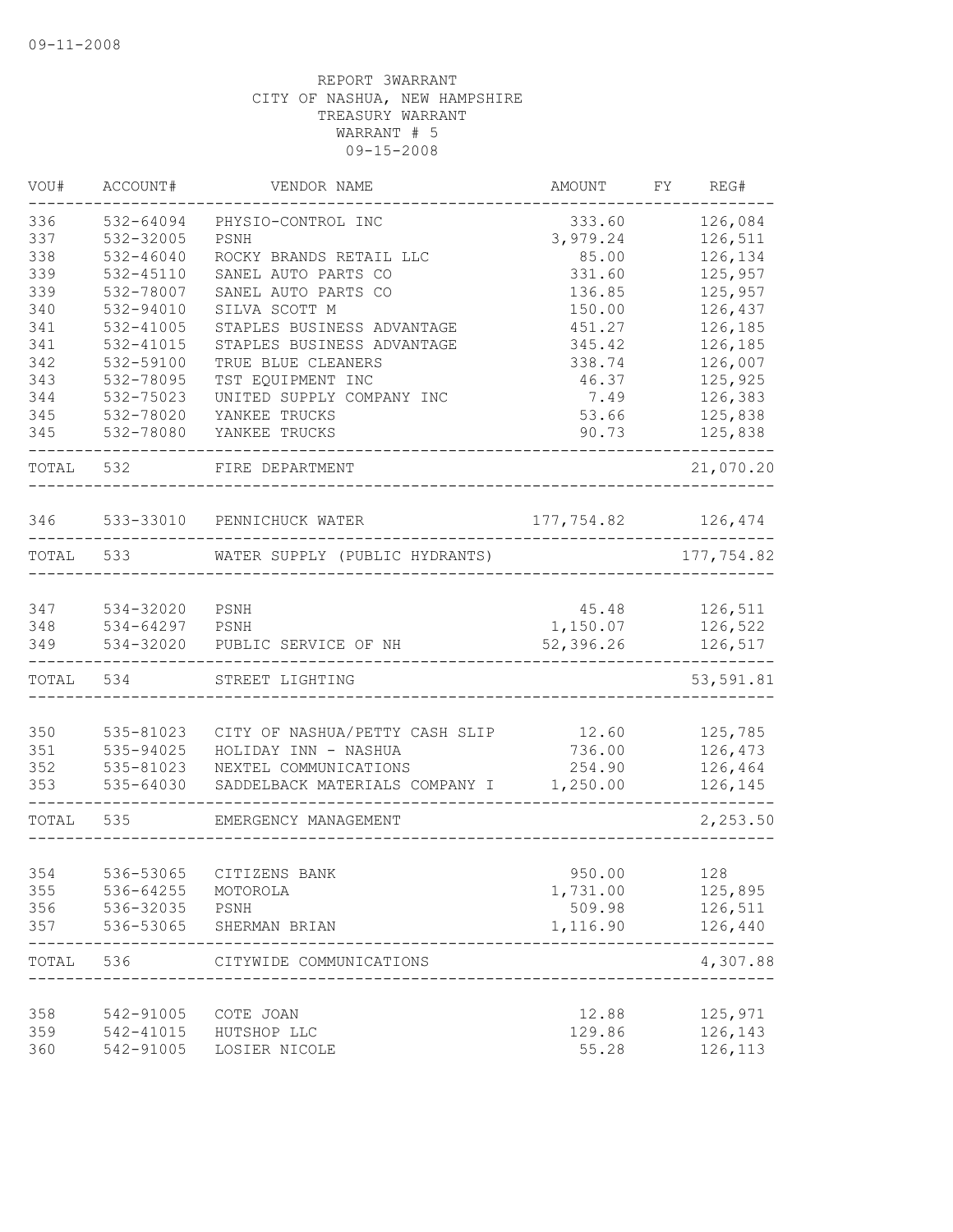|       | VOU# ACCOUNT# | VENDOR NAME                                                      | AMOUNT FY REG#            |                               |
|-------|---------------|------------------------------------------------------------------|---------------------------|-------------------------------|
|       |               | 361 542-31050 NEXTEL COMMUNICATIONS<br>362 542-91005 WENDT BETTY |                           | 32.36 126,464<br>4.10 126,108 |
| TOTAL | 542           | COMMUNITY HEALTH<br>____________________________________         |                           | 234.48                        |
|       |               | 363 543-31050 NEXTEL COMMUNICATIONS                              |                           | 128.82 126,464                |
| 364   |               | 543-41015 STAPLES BUSINESS ADVANTAGE                             | 197.49<br>_______________ | 126,185                       |
|       |               | TOTAL 543 ENVIRONMENTAL HEALTH DEPT.                             |                           | 326.31                        |
|       |               | 365 544-41015 WHITE-NOISE US                                     |                           | 103.90 126,146                |
|       | TOTAL 544     | WELFARE ADMINISTRATION                                           |                           | 103.90                        |
|       |               |                                                                  |                           |                               |
| 366   | 545-97020     | 188 CONCORD ST LLC DBA LILLIAN 364.00                            |                           | 126,042                       |
| 367   | 545-97020     | 23-25 TEMPLE ST REALTY LLC                                       | 1,053.00                  | 126,059                       |
| 369   | 545-97020     | 28-34 RR SQUARE LLC                                              | 712.50                    | 125,789                       |
| 368   | 545-97020     | 28-34 RR SQUARE LLC                                              | 1,172.36                  | 125,841                       |
| 370   | 545-97020     | 82 WEST HOLLIS ST LLC                                            | 425.00                    | 126,073                       |
| 371   | 545-97020     | 85 WEST HOLLIS ST LLC                                            | 510.00                    | 125,973                       |
| 372   | 545-97020     | ACCEL REALTY                                                     | 775.00                    | 126,046                       |
| 373   | 545-97020     | AFFORDABLE PROPERTY MGMT                                         | 500.00                    | 126,441                       |
| 374   | 545-97020     | BAILEY SASKIA                                                    | 600.00                    | 125,888                       |
| 375   | 545-97020     | BC-AD PROPERTIES                                                 | 949.39                    | 125,953                       |
| 376   | 545-97020     | BEAULIEU FRANCIS                                                 | 680.32                    | 125,909                       |
| 377   | 545-97020     | BONNETTE PETER                                                   | 426.86                    | 125,826                       |
| 378   | 545-97015     | BOSTON EXPRESS BUS INC                                           | 16.50                     | 126,047                       |
| 379   | 545-97020     | CAMPBELL GILBERT DBA WOODLANDS                                   | 602.73                    | 125,851                       |
| 380   | 545-97020     | CASALE VINCENT                                                   | 137.00                    | 125,843                       |
| 381   | 545-97020     | CASTILLO MODESTA                                                 | 318.00                    | 126,020                       |
| 382   | 545-97020     | CENTRAL REALTY                                                   | 1,595.45                  | 125,983                       |
| 383   | 545-97020     | CLARK E G                                                        | 413.03                    | 125,916                       |
| 384   | 545-97020     | CONNOLLY DAVID                                                   | 680.00                    | 126,442                       |
| 385   | 545-97020     | COTE JOSEPH                                                      | 440.62                    | 126,159                       |
| 386   | 545-97020     | COUNTRY BARN MOTEL                                               | 1,036.00                  | 125,952                       |
| 387   | 545-97020     | D'AMBOISE PASCAL                                                 | 800.00                    | 126,443                       |
| 388   | 545-97020     | DAKIN TERRY                                                      | 580.00                    | 126,071                       |
| 389   | 545-97020     | DESMARAIS LEONARD                                                | 406.62                    | 125,815                       |
| 390   | 545-97020     | DIGESSE WALTER J                                                 | 465.43                    | 125,885                       |
| 391   | 545-97015     | FRED FULLER OIL CO                                               | 389.90                    | 126,477                       |
| 392   | 545-97020     | FREEDOM APARTMENTS LLC                                           | 381.00                    | 125,945                       |
| 393   | 545-97020     | GAUTHIER REALTY/CONNIE GAUTHIE                                   | 3,239.51                  | 126,149                       |
| 394   | 545-97020     | GOULET DANNY                                                     | 900.00                    | 126,045                       |
| 395   | 545-97020     | GUTIERREZ HUGO                                                   | 700.00                    | 126,161                       |
| 396   | 545-97020     | HAYES DOUG                                                       | 675.00                    | 126,160                       |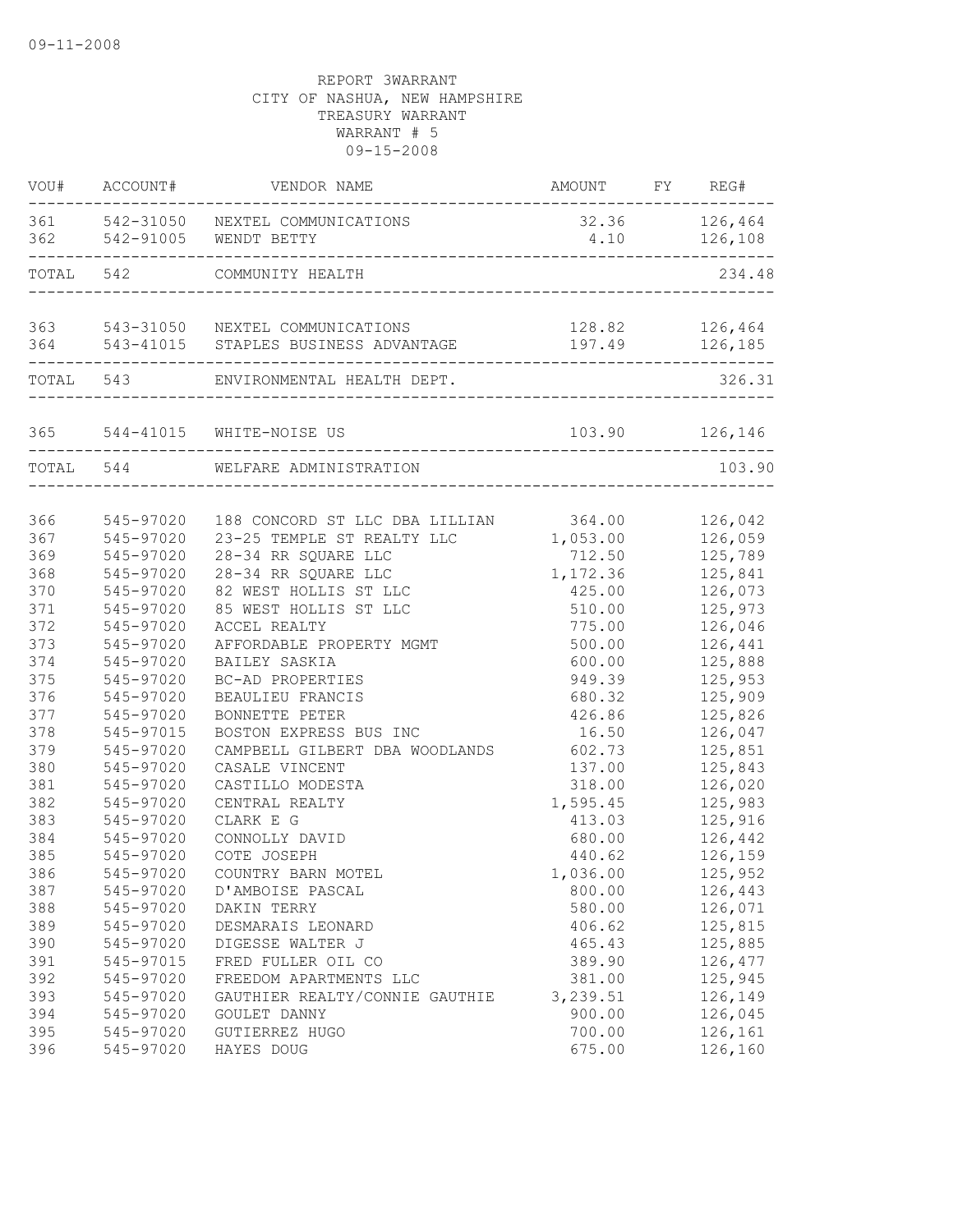| VOU#  | ACCOUNT#                        | VENDOR NAME                                          | AMOUNT                            | FY | REG#             |
|-------|---------------------------------|------------------------------------------------------|-----------------------------------|----|------------------|
| 397   | 545-97020                       | HENRY RICHARD JR                                     | 775.00                            |    | 126,112          |
| 398   | 545-97020                       | JENSENS'S INC                                        | 389.00                            |    | 125,931          |
| 399   | 545-97020                       | JUNGKMAN ROBERT O                                    | 450.00                            |    | 126,098          |
| 400   | 545-97020                       | KEHAIAS THEOGINIS/ANE PROPERTI                       | 528.03                            |    | 125,920          |
| 401   | 545-97020                       | LAMERAND ENTERPRISES/KYLE LAME                       | 915.00                            |    | 126,087          |
| 402   | 545-97020                       | LAPOINTE OLIVER MARIE GABE & D                       | 1,429.14                          |    | 125,937          |
| 403   | 545-97020                       | LAVOIE HERVE E                                       | 1,300.00                          |    | 126,064          |
| 404   | 545-97020                       | MOTEL 6                                              | 369.93                            |    | 126,089          |
| 405   | 545-97020                       | NASHUA DISTRICT COURT                                | 628.00                            |    | 126,535          |
| 406   | 545-97020                       | NASHUA HOUSING AUTHORITY                             | 509.01                            |    | 126,095          |
| 407   | 545-97020                       | NASHUA PASTORAL CARE                                 | 1,020.00                          |    | 125,954          |
| 408   | 545-97020                       | NASHUA SOUP KITCHEN & SHELTER                        | 950.00                            |    | 125,834          |
| 409   | 545-97015                       | NATIONAL GRID                                        | 1,717.52                          |    | 126,534          |
| 410   | 545-97020                       | OAKWOOD PROPERTIES LLC                               | 210.00                            |    | 125,884          |
| 411   | 545-97020                       | PAQUIN EDWARD                                        | 583.74                            |    | 125,818          |
| 412   | 545-97020                       | PARSLOW HARRIETTE                                    | 412.16                            |    | 126,044          |
| 413   | 545-97015                       | PETERS PHARMACY                                      | 102.48                            |    | 125,823          |
| 414   | 545-97015                       | PSNH                                                 | 1,010.60                          |    | 126,515          |
| 415   | 545-97020                       | QUAGLIOZZI SISSANNE                                  | 240.00                            |    | 126,444          |
| 416   | 545-97020                       | R J REAL ESTATE                                      | 476.50                            |    | 125,934          |
| 417   | 545-97020                       | SPILLER LAURENCE D                                   | 632.14                            |    | 125,814          |
| 418   | 545-97020                       | TLD PROPERTIES LLC                                   | 140.00                            |    | 125,999          |
| 419   | 545-97020                       | TREMBLAY RONALD R                                    | 654.63                            |    | 125,955          |
| 420   | 545-97020                       | VAUGHAN THOMAS                                       | 163.43                            |    | 125,897          |
| 421   | 545-97020                       | VIGEANT FAMILY PROPERTY/LEONAR                       | 500.00                            |    | 126,182          |
| 422   | 545-97020                       | WALLER ELLIOTT                                       | 554.64                            |    | 125,924          |
| 423   | 545-97020<br>__________________ | WRN REAL ESTATE LLC<br>_______________               | 400.00<br>_______________________ |    | 126,068          |
| TOTAL | 545                             | WELFARE COSTS                                        |                                   |    | 39,006.17        |
| 424   | 551-59100                       |                                                      | 320.00                            |    | 125,977          |
| 425   | $551 - 91005$                   | CORBETT CLEANING CO/STEPHEN CO<br>HABERMAN RICHARD W | 9.89                              |    | 126,445          |
| 426   | 551-59100                       | J P PEST SERVICES                                    | 115.41                            |    | 126,009          |
| 427   | $551 - 31050$                   | NEXTEL COMMUNICATIONS                                | 295.00                            |    | 126,464          |
| 428   | $551 - 94005$                   | NH LOCAL GOVERNMENT CENTER                           | 70.00                             |    | 126,498          |
| 429   | 551-31040                       | PAETEC COMMUNICATIONS INC                            | 3.54                              |    | 126,461          |
|       |                                 | PENNICHUCK WATER                                     |                                   |    |                  |
| 430   | 551-33005                       |                                                      | 74.53                             |    | 126,474          |
| 431   |                                 | 551-32005 PUBLIC SERVICE OF NH                       | 1,040.36                          |    | 126,517          |
| 432   | 551-49075 SPILLERS              |                                                      | 344.10                            |    | 126,479          |
| 433   | 551-95010                       | THE TELEGRAPH                                        | 156.00                            |    | 126,490<br>----- |
|       |                                 | TOTAL 551 PUBLIC WORKS DIV & ENGINEERING             |                                   |    | 2,428.83         |
| 434   |                                 | 552-45250 AIRGAS EAST                                | 161.64                            |    | 125,860          |
| 435   |                                 | 552-59140 AMERICAN RED CROSS                         | 306.00                            |    | 126,480          |
| 436   |                                 | 552-75022 B & S LOCKSMITH INC                        | 213.74                            |    | 126,019          |
|       |                                 |                                                      |                                   |    |                  |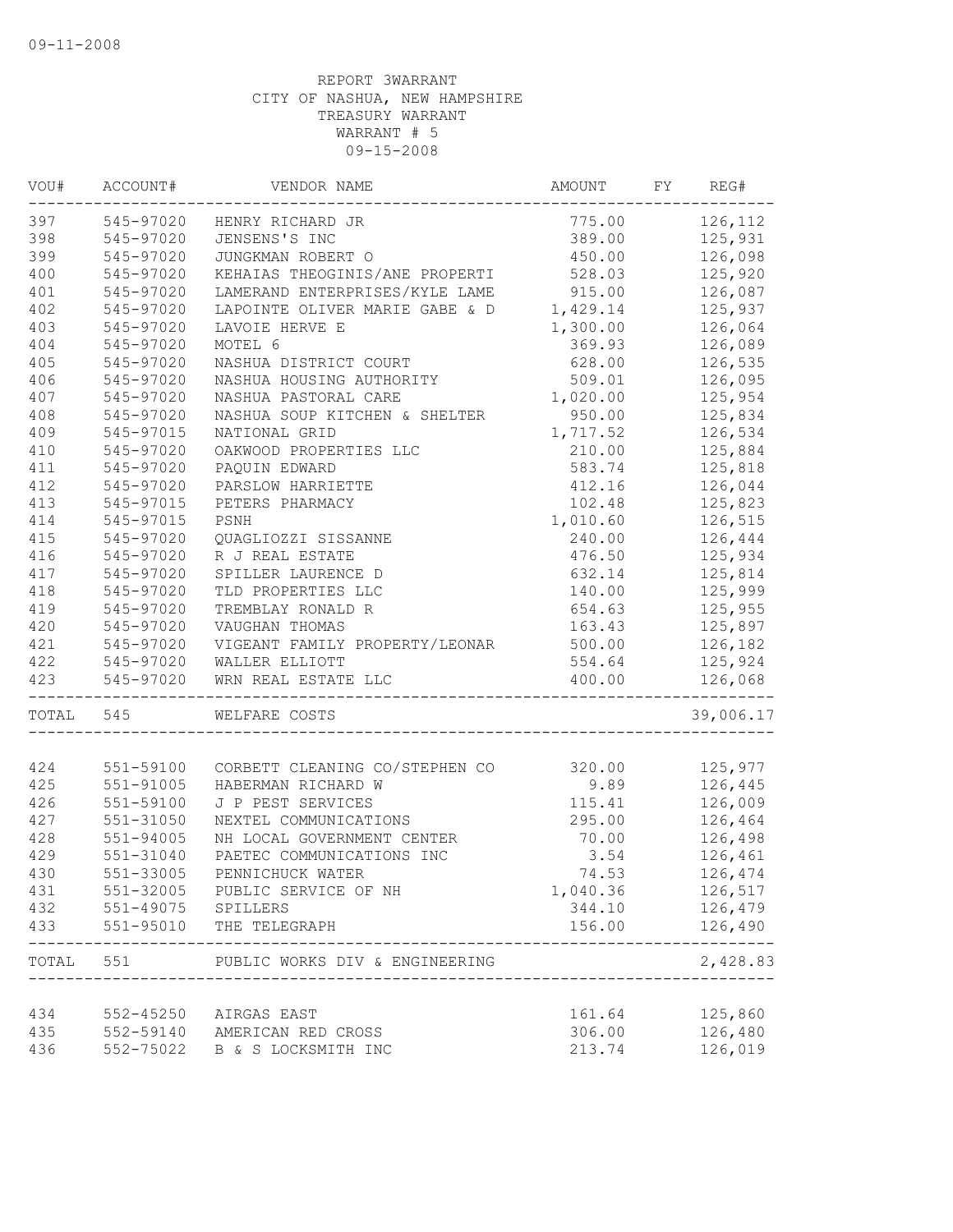| VOU# | ACCOUNT#      | VENDOR NAME                    | AMOUNT   | FY | REG#    |
|------|---------------|--------------------------------|----------|----|---------|
| 436  |               | 552-78100 B & S LOCKSMITH INC  | 12.30    |    | 126,019 |
| 437  | 552-78007     | B-B CHAIN                      | 3.80     |    | 125,844 |
| 438  | 552-75022     | BELLETETES INC                 | 196.55   |    | 125,950 |
| 439  | 552-75021     | BROX INDUSTRIES INC            | 773.88   |    | 125,850 |
| 440  | 552-75040     | BSN SPORTS                     | 242.18   |    | 126,250 |
| 441  | 552-78007     | CARPARTS OF NASHUA             | 2.04     |    | 125,820 |
| 442  | 552-75040     | COMPREHENSIVE ENVIRONMENTAL IN | 900.00   |    | 126,183 |
| 443  | 552-75022     | CORBETT CLEANING CO/STEPHEN CO | 300.00   |    | 125,977 |
| 444  | 552-59050     | COYLE KEVIN                    | 290.00   |    | 125,854 |
| 445  | 552-78100     | D & R TOWING INC               | $-25.00$ |    | 126,365 |
| 446  | 552-48015     | DENNIS K BURKE INC             | 2,620.49 |    | 126,530 |
| 447  | 552-59050     | DRESCHER STEPHEN               | 120.00   |    | 125,987 |
| 448  | 552-78100     | DURABILD TRANSMISSIONS OF NASH | 2,263.50 |    | 125,797 |
| 449  | 552-78007     | FREIGHTLINER OF NH INC         | 182.27   |    | 126,101 |
| 450  | 552-75021     | GATE CITY FENCE CO INC         | 1,210.00 |    | 125,926 |
| 451  | 552-59015     | GILLIGAN STEPHEN               | 500.00   |    | 126,123 |
| 452  | 552-75135     | GRANITE STATE GLASS            | 936.00   |    | 126,038 |
| 453  | 552-66000     | HANDY HOUSE INC                | 1,375.00 |    | 126,485 |
| 454  | $552 - 46045$ | HOME DEPOT CREDIT SERVICES     | 11.97    |    | 126,471 |
| 454  | 552-69035     | HOME DEPOT CREDIT SERVICES     | 79.93    |    | 126,471 |
| 454  | 552-75021     | HOME DEPOT CREDIT SERVICES     | 378.57   |    | 126,471 |
| 454  | 552-75022     | HOME DEPOT CREDIT SERVICES     | 50.75    |    | 126,471 |
| 454  | 552-75040     | HOME DEPOT CREDIT SERVICES     | 22.26    |    | 126,471 |
| 454  | 552-75135     | HOME DEPOT CREDIT SERVICES     | 79.90    |    | 126,471 |
| 454  | 552-75165     | HOME DEPOT CREDIT SERVICES     | 58.79    |    | 126,471 |
| 454  | 552-75170     | HOME DEPOT CREDIT SERVICES     | 5.75     |    | 126,471 |
| 455  | 552-64192     | HUDSON SMALL ENGINE            | 300.00   |    | 125,941 |
| 456  | 552-75021     | JOHNSON'S ELECTRIC INC         | 366.06   |    | 125,883 |
| 456  | 552-75022     | JOHNSON'S ELECTRIC INC         | 3.06     |    | 125,883 |
| 456  | 552-75040     | JOHNSON'S ELECTRIC INC         | 195.60   |    | 125,883 |
| 457  | 552-46045     | JORDAN PATRICK                 | 44.99    |    | 126,447 |
| 458  | 552-59015     | LEAVENWORTH PETER              | 500.00   |    | 126,028 |
| 459  | 552-78100     | LIBERTY INTN'L TRUCKS OF NH LL | 907.93   |    | 126,371 |
| 460  | 552-69035     | LOWE'S                         | 241.88   |    | 126,489 |
| 460  | 552-75021     | LOWE'S                         | 101.94   |    | 126,489 |
| 460  | 552-75022     | LOWE'S                         | 91.50    |    | 126,489 |
| 461  | 552-75021     | M & M ELECTRICAL SUPPLY CO INC | 38.65    |    | 126,363 |
| 462  | 552-45285     | MARSHALL SIGNS INC             | 44.00    |    | 126,263 |
| 463  | 552-78065     | MAYNARD & LESIEUR INCORPORATED | 948.73   |    | 126,374 |
| 464  | 552-59020     | MELLIN NANCY                   | 400.00   |    | 126,446 |
| 465  | 552-78007     | NAPA AUTO PARTS                | 892.74   |    | 126,086 |
| 466  | 552-75021     | NARDONE SAND & GRAVEL CO INC   | 3,489.78 |    | 125,943 |
| 467  | 552-78007     | NASHUA OUTDOOR POWER EQUIP     | 309.06   |    | 125,967 |
| 468  | 552-75021     | NASHUA WALLPAPER & PAINT CO    | 40.76    |    | 125,972 |
| 468  | 552-75022     | NASHUA WALLPAPER & PAINT CO    | 137.96   |    | 125,972 |
| 469  | 552-34015     | NATIONAL GRID                  | 36.42    |    | 126,496 |
| 469  | 552-34045     | NATIONAL GRID                  | 142.13   |    | 126,496 |
| 470  | 552-31050     | NEXTEL COMMUNICATIONS          | 214.51   |    | 126,464 |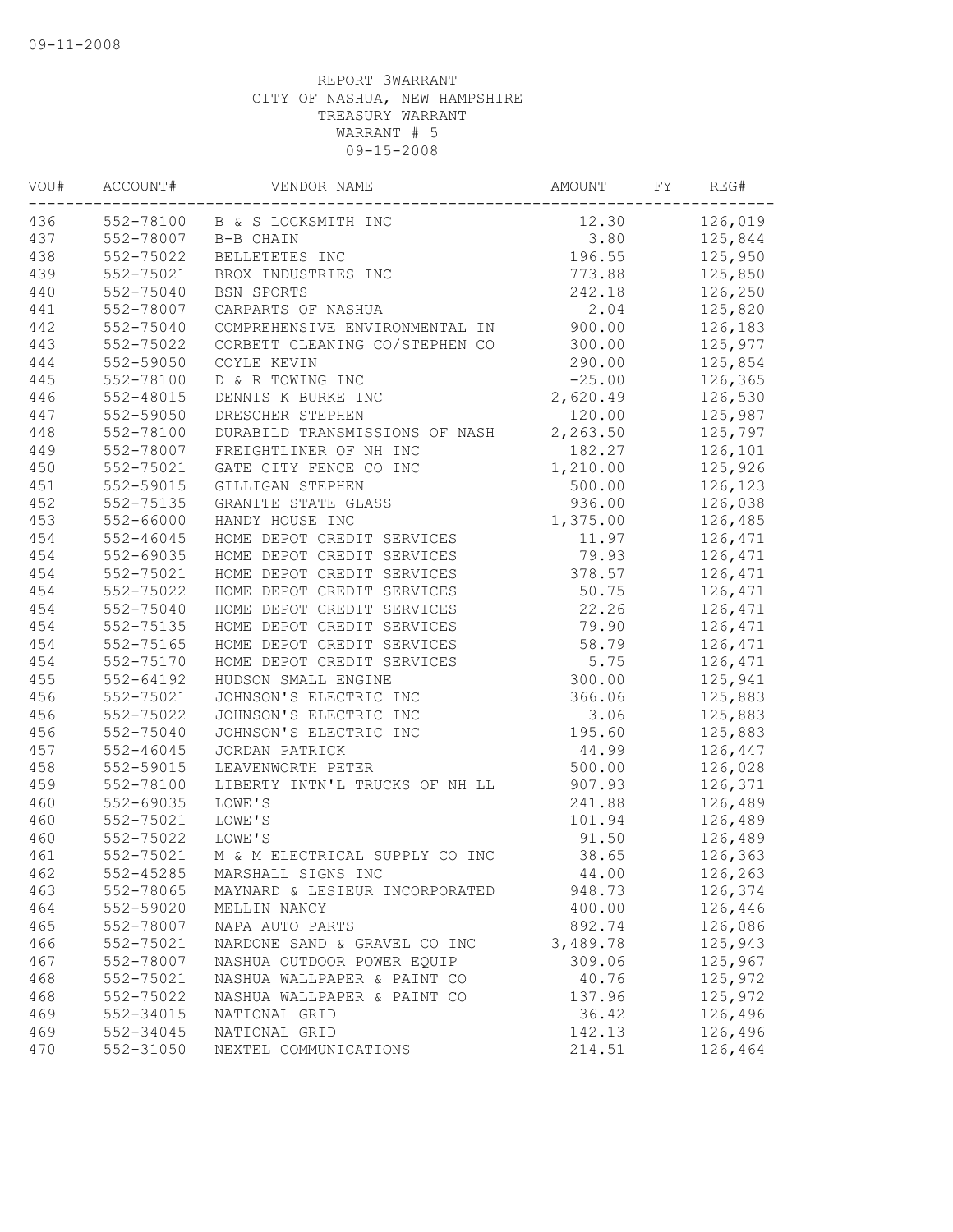| VOU#      | ACCOUNT#      | VENDOR NAME                                       | AMOUNT    | FY | REG#      |
|-----------|---------------|---------------------------------------------------|-----------|----|-----------|
| 471       | 552-31040     | PAETEC COMMUNICATIONS INC                         | 20.85     |    | 126,461   |
| 472       | 552-33005     | PENNICHUCK WATER                                  | 2,576.33  |    | 126,474   |
| 472       | 552-33040     | PENNICHUCK WATER                                  | 257.60    |    | 126,474   |
| 473       | 552-32005     | PSNH                                              | 2,844.29  |    | 126,511   |
| 473       | 552-32005     | PSNH                                              | 4,531.97  |    | 126,512   |
| 473       | 552-32030     | PSNH                                              | 5,165.60  |    | 126,511   |
| 473       | 552-32030     | PSNH                                              | 2,508.42  |    | 126,512   |
| 474       | 552-32040     | PUBLIC SERVICE OF NH                              | 2,886.38  |    | 126,517   |
| 475       | 552-46030     | R WHITE EQUIPMENT CENTER INC                      | 60.00     |    | 126,377   |
| 475       | $552 - 64192$ | R WHITE EQUIPMENT CENTER INC                      | 1,069.80  |    | 126,377   |
| 475       | 552-74085     | R WHITE EQUIPMENT CENTER INC                      | 299.40    |    | 126,377   |
| 475       | 552-75021     | R WHITE EQUIPMENT CENTER INC                      | 90.00     |    | 126,377   |
| 476       | $552 - 46045$ | ROCKY BRANDS RETAIL LLC                           | 164.00    |    | 126,134   |
| 477       | 552-78007     | SANEL AUTO PARTS CO                               | 220.42    |    | 125,957   |
| 478       | 552-75040     | TRUGREEN                                          | 220.50    |    | 126,106   |
| 479       | 552-78007     | TURF PRODUCTS CORP                                | 149.09    |    | 126,189   |
| 480       | 552-46045     | UNIFIRST CORPORATION                              | 49.90     |    | 126,102   |
| 481       | 552-75175     | UNITED SUPPLY COMPANY INC                         | 20.45     |    | 126,383   |
| TOTAL 552 |               | PARKS AND RECREATION<br>------------------------- |           |    | 45,855.01 |
|           |               |                                                   |           |    |           |
| 482       | 553-59100     | ARCSOURCE INC                                     | 478.50    |    | 125,959   |
| 483       | 553-78060     | B-B CHAIN                                         | 461.25    |    | 125,844   |
| 484       | 553-47010     | BASS FIRST AID SERVICE COMPANY                    | 40.85     |    | 125,875   |
| 485       | 553-45060     | BELLETETES INC                                    | 78.27     |    | 125,950   |
| 485       | 553-45175     | BELLETETES INC                                    | 16.25     |    | 125,950   |
| 485       | 553-49075     | BELLETETES INC                                    | 73.32     |    | 125,950   |
| 485       | 553-69025     | BELLETETES INC                                    | 133.13    |    | 125,950   |
| 485       | 553-75023     | BELLETETES INC                                    | 10.11     |    | 125,950   |
| 486       | 553-78100     | BEST FORD/BEST CYCLE                              | 103.42    |    | 125,821   |
| 487       | 553-45015     | BROX INDUSTRIES INC                               | 5,795.76  |    | 125,850   |
| 487       | 553-45025     | BROX INDUSTRIES INC                               | 90.00     |    | 125,850   |
| 487       | 553-45190     | BROX INDUSTRIES INC                               | 1,394.57  |    | 125,850   |
| 488       | 553-46045     | CCP INDUSTRIES INC                                | 149.15    |    | 125,965   |
| 489       | 553-45060     | CONCRETE SYSTEMS INC                              | 425.50    |    | 126,396   |
| 490       | 553-59105     | CORBETT CLEANING CO/STEPHEN CO                    | 500.00    |    | 125,977   |
| 491       | 553-45060     | CORRIVEAU ROUTHIER INC                            | 292.47    |    | 126,364   |
| 492       | 553-48015     | DENNIS K BURKE INC                                | 40,065.10 |    | 126,530   |
| 493       | 553-78100     | DUNN BATTERY LLC                                  | 519.80    |    | 126,057   |
| 494       | 553-78100     | FREIGHTLINER OF NH INC                            | 29.80     |    | 126,101   |
| 495       | 553-46045     | GAGNON CARL                                       | 82.00     |    | 126,448   |
| 496       | 553-59135     | J P PEST SERVICES                                 | 65.00     |    | 126,009   |
| 497       | 553-78100     | LIBERTY INTN'L TRUCKS OF NH LL                    | 1,047.17  |    | 126,371   |
| 498       | 553-69025     | MAYNARD & LESIEUR INCORPORATED                    | 240.00    |    | 126,374   |
| 498       | 553-78065     | MAYNARD & LESIEUR INCORPORATED                    | 589.34    |    | 126,374   |
| 499       | 553-49075     | NAPA AUTO PARTS                                   | 318.50    |    | 126,086   |
| 499       | 553-69025     | NAPA AUTO PARTS                                   | 13.51     |    | 126,086   |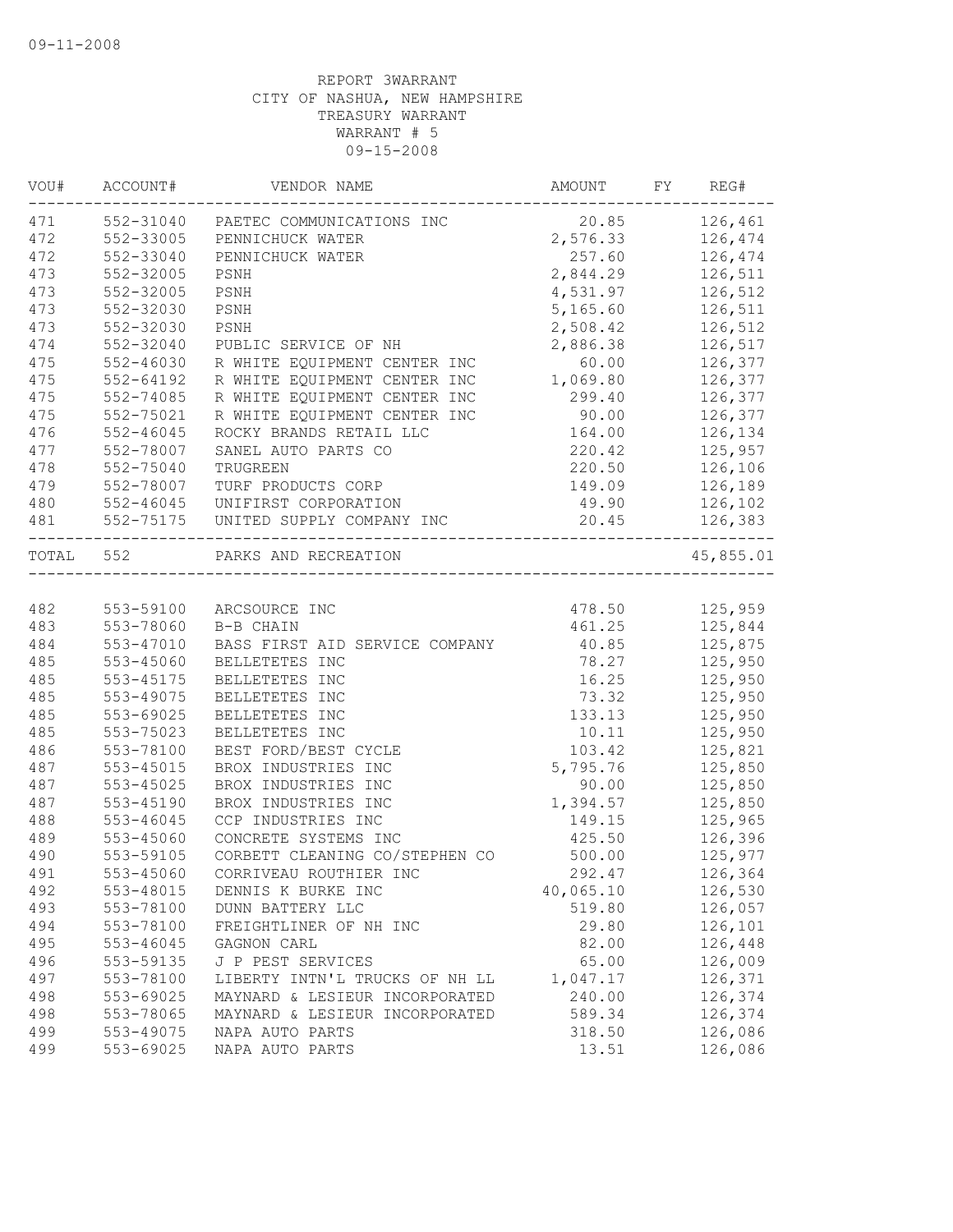| VOU#  | ACCOUNT#  | VENDOR NAME                    | AMOUNT    | FY | REG#               |
|-------|-----------|--------------------------------|-----------|----|--------------------|
| 499   | 553-78035 | NAPA AUTO PARTS                | 53.76     |    | 126,086            |
| 499   | 553-78100 | NAPA AUTO PARTS                | 374.17    |    | 126,086            |
| 500   | 553-49075 | NEW ENGLAND EQUIPMENT RENTALS  | 372.30    |    | 125,979            |
| 501   | 553-45060 | NEW ENGLAND POSITIONING SYSTEM | 486.00    |    | 125,946            |
| 502   | 553-31050 | NEXTEL COMMUNICATIONS          | 165.20    |    | 126,464            |
| 503   | 553-75023 | NH SAFE & LOCK CO INC          | 740.00    |    | 126,051            |
| 504   | 553-49075 | NORTHERN FOREIGN CAR PARTS INC | 75.88     |    | 126,401            |
| 505   | 553-31040 | PAETEC COMMUNICATIONS INC      | 19.01     |    | 126,461            |
| 506   | 553-33005 | PENNICHUCK WATER               | 356.85    |    | 126,474            |
| 507   | 553-94005 | POLLOCK SCOTT                  | 406.98    |    | 125,906            |
| 508   | 553-32005 | PUBLIC SERVICE OF NH           | 3,454.74  |    | 126,517            |
| 509   | 553-49075 | RO-BRAND PRODUCTS INC          | 213.09    |    | 126,096            |
| 509   | 553-69025 | RO-BRAND PRODUCTS INC          | 73.81     |    | 126,096            |
| 509   | 553-78100 | RO-BRAND PRODUCTS INC          | 17.63     |    | 126,096            |
| 510   | 553-46045 | ROCKY BRANDS RETAIL LLC        | 403.02    |    | 126,134            |
| 511   | 553-59100 | SAFETY-KLEEN SYSTEMS INC       | 304.47    |    | 125,848            |
| 512   | 553-49075 | SANEL AUTO PARTS CO            | 471.58    |    | 125,957            |
| 512   | 553-69025 | SANEL AUTO PARTS CO            | 244.58    |    | 125,957            |
| 512   | 553-78075 | SANEL AUTO PARTS CO            | 78.35     |    | 125,957            |
| 512   | 553-78100 | SANEL AUTO PARTS CO            | 526.60    |    | 125,957            |
| 513   | 553-48005 | SHATTUCK MALONE OIL CO         | 27,987.30 |    | 126,458            |
| 514   | 553-69025 | SNAP ON TOOLS                  | 99.23     |    | 125,849            |
| 515   | 553-94005 | UNH TECHNOLOGY TRANSFER CTR    | 60.00     |    | 126,465            |
| 516   | 553-46045 | UNIFIRST CORPORATION           | 941.83    |    | 126,102            |
| 517   | 553-78035 | WINDWARD PETROLEUM             | 2,662.12  |    |                    |
| 518   | 553-46045 | WISS WILLIAM                   | 82.00     |    | 125,866<br>126,449 |
|       |           | _____________                  |           |    |                    |
| TOTAL | 553       | STREET DEPARTMENT              |           |    | 93,683.27          |
|       |           |                                |           |    |                    |
| 519   | 555-75023 | BELLETETES INC                 | 25.14     |    | 125,950            |
| 520   | 555-94005 | CAREERTRACK                    | 228.00    |    | 126,472            |
| 521   | 555-59105 | CORBETT CLEANING CO/STEPHEN CO | 320.00    |    | 125,977            |
| 522   | 555-59181 | ELECTRIC LIGHT COMPANY         | 1,115.00  |    | 126,469            |
| 523   | 555-74170 | GLOBAL TRAFFIC TECHNOLOGIES LL | 190.00    |    | 126,114            |
| 524   | 555-45288 | HIGHWAY TECH                   | 385.86    |    | 125,869            |
| 525   | 555-91005 | KENNAMER JEAN MARIE            | 48.22     |    | 126,450            |
| 526   | 555-42010 | NEW ENGLAND PAPER & SUPPLY     | 48.31     |    | 125,985            |
| 527   | 555-31050 | NEXTEL COMMUNICATIONS          | 248.98    |    | 126,464            |
| 528   | 555-45107 | NH BRAGG & SONS INC            | 59.41     |    | 125,811            |
| 529   | 555-31040 | PAETEC COMMUNICATIONS INC      | 19.02     |    | 126,461            |
| 530   | 555-45285 | PERMA-LINE CORP OF NEW ENGLAND | 172.80    |    | 125,836            |
| 531   | 555-32025 | PSNH                           | 661.44    |    | 126,512            |
| 531   | 555-32025 | PSNH                           | 1,475.81  |    | 126,513            |
| 532   | 555-46045 | ROCKY BRANDS RETAIL LLC        | 422.61    |    | 126,134            |
| 533   | 555-94005 | UNH TECHNOLOGY TRANSFER CTR    | 75.00     |    | 126,465            |
| 534   | 555-75023 | UNIFIRST CORPORATION           | 22.70     |    | 126,102            |
| 535   | 555-49075 | W E AUBUCHON COMPANY INC       | 19.78     |    | 125,829            |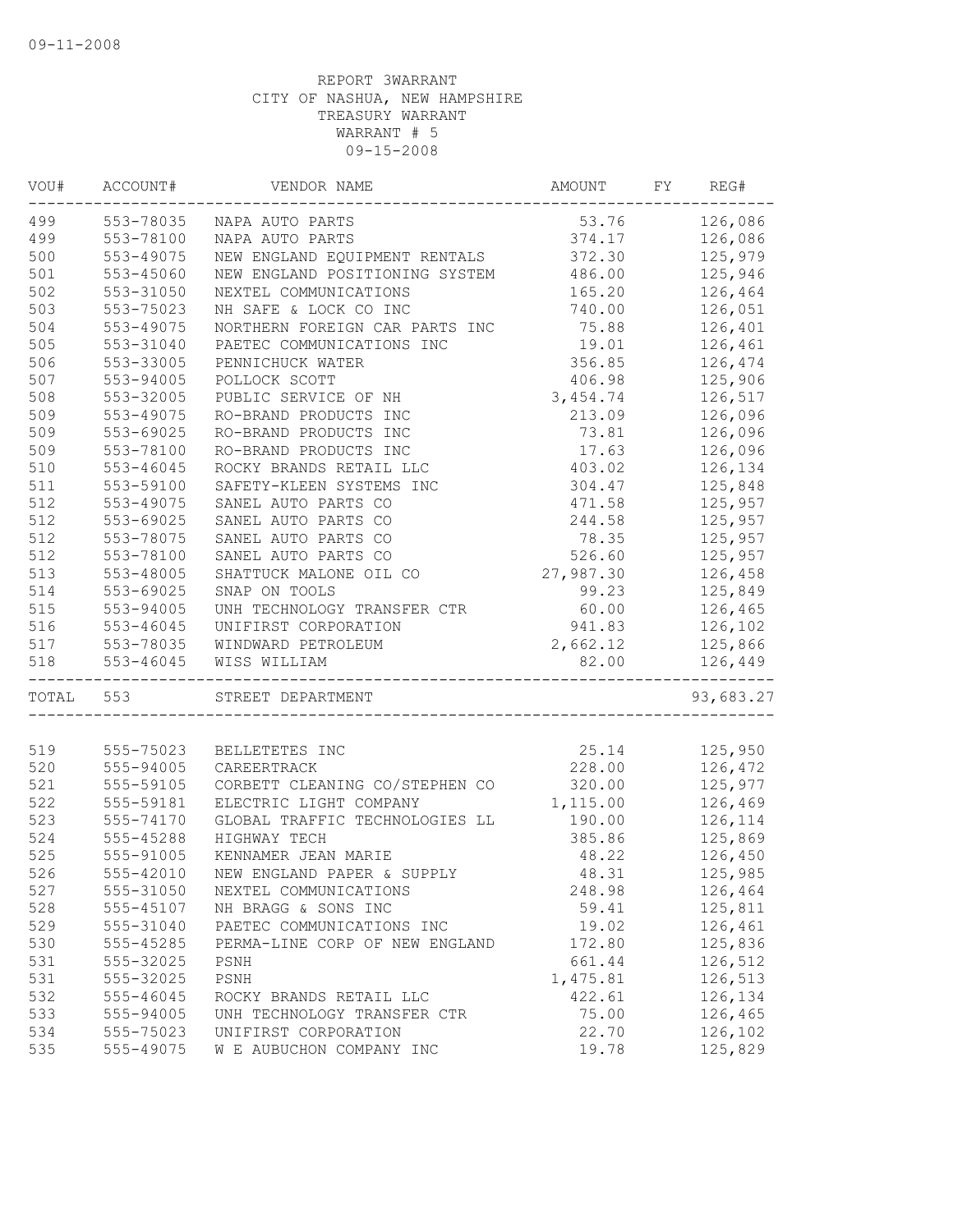| VOU#                                          | ACCOUNT#                                                                                    | VENDOR NAME                                                                                                                                                             | AMOUNT                                                          | FY | REG#                                                                      |
|-----------------------------------------------|---------------------------------------------------------------------------------------------|-------------------------------------------------------------------------------------------------------------------------------------------------------------------------|-----------------------------------------------------------------|----|---------------------------------------------------------------------------|
| TOTAL                                         | 555                                                                                         | TRAFFIC DEPARTMENT                                                                                                                                                      |                                                                 |    | 5,538.08                                                                  |
| 536<br>537                                    | 557-32005                                                                                   | 557-31040 PAETEC COMMUNICATIONS INC<br>PSNH                                                                                                                             | 2.81<br>280.17                                                  |    | 126,461<br>126,513                                                        |
| TOTAL                                         | 557                                                                                         | PARKING LOTS                                                                                                                                                            |                                                                 |    | 282.98                                                                    |
| 538<br>539<br>540<br>541                      | 561-78007<br>561-75023<br>561-74085<br>561-32005                                            | CARPARTS OF NASHUA<br>KEMPTON RUG<br>NASHUA OUTDOOR POWER EQUIP<br>PSNH                                                                                                 | 30.90<br>676.00<br>19.95<br>93.53                               |    | 125,820<br>126,398<br>125,967<br>126,513                                  |
| TOTAL                                         | 561                                                                                         | EDGEWOOD CEMETERY                                                                                                                                                       |                                                                 |    | 820.38                                                                    |
| 542<br>543<br>544<br>545                      | 563-74092<br>563-74085<br>563-31040<br>563-78007                                            | MAYNARD & LESIEUR INCORPORATED<br>NASHUA OUTDOOR POWER EQUIP<br>PAETEC COMMUNICATIONS INC<br>SANEL AUTO PARTS CO                                                        | 139.40<br>427.81<br>10.09<br>560.28                             |    | 126,374<br>125,967<br>126,461<br>125,957                                  |
| TOTAL                                         | 563                                                                                         | WOODLAWN CEMETERY                                                                                                                                                       |                                                                 |    | 1,137.58                                                                  |
| 546<br>TOTAL                                  | 571                                                                                         | 571-94005 LOCAL GOVERNMENT CENTER<br>COMMUNITY DEVELOPMENT                                                                                                              | 35.00                                                           |    | 126,492<br>35.00                                                          |
|                                               |                                                                                             |                                                                                                                                                                         |                                                                 |    |                                                                           |
| 547<br>547<br>548<br>549<br>550<br>551<br>552 | 572-91005<br>572-98029<br>$572 - 94005$<br>572-94005<br>572-31050<br>572-94005<br>572-44005 | CITY OF NASHUA/PETTY CASH SLIP<br>CITY OF NASHUA/PETTY CASH SLIP<br>FALK CARTER<br>HOUSTON ROGER<br>NEXTEL COMMUNICATIONS<br>ST JOHN LUCY<br>STAPLES BUSINESS ADVANTAGE | 40.37<br>20.00<br>195.08<br>195.67<br>12.16<br>140.10<br>641.14 |    | 125,785<br>125,785<br>126,085<br>126,451<br>126,464<br>126,050<br>126,185 |
|                                               |                                                                                             | TOTAL 572 PLANNING DEPARTMENT                                                                                                                                           |                                                                 |    | 1,244.52                                                                  |
| 553<br>554<br>555<br>556<br>557<br>558        | 575-45090<br>575-41015<br>575-45050<br>575-41015<br>575-75023<br>575-45050                  | AC MOORE INC<br>ALPHAGRAPHICS<br>AMAZON<br>ANCO SIGNS & STAMPS INC<br>B & S LOCKSMITH INC<br>BAKER & TAYLOR                                                             | 23.96<br>5.40<br>40.96<br>8.30<br>24.00<br>2,663.84             |    | 125,986<br>125,960<br>126,528<br>126,063<br>126,019<br>125,871            |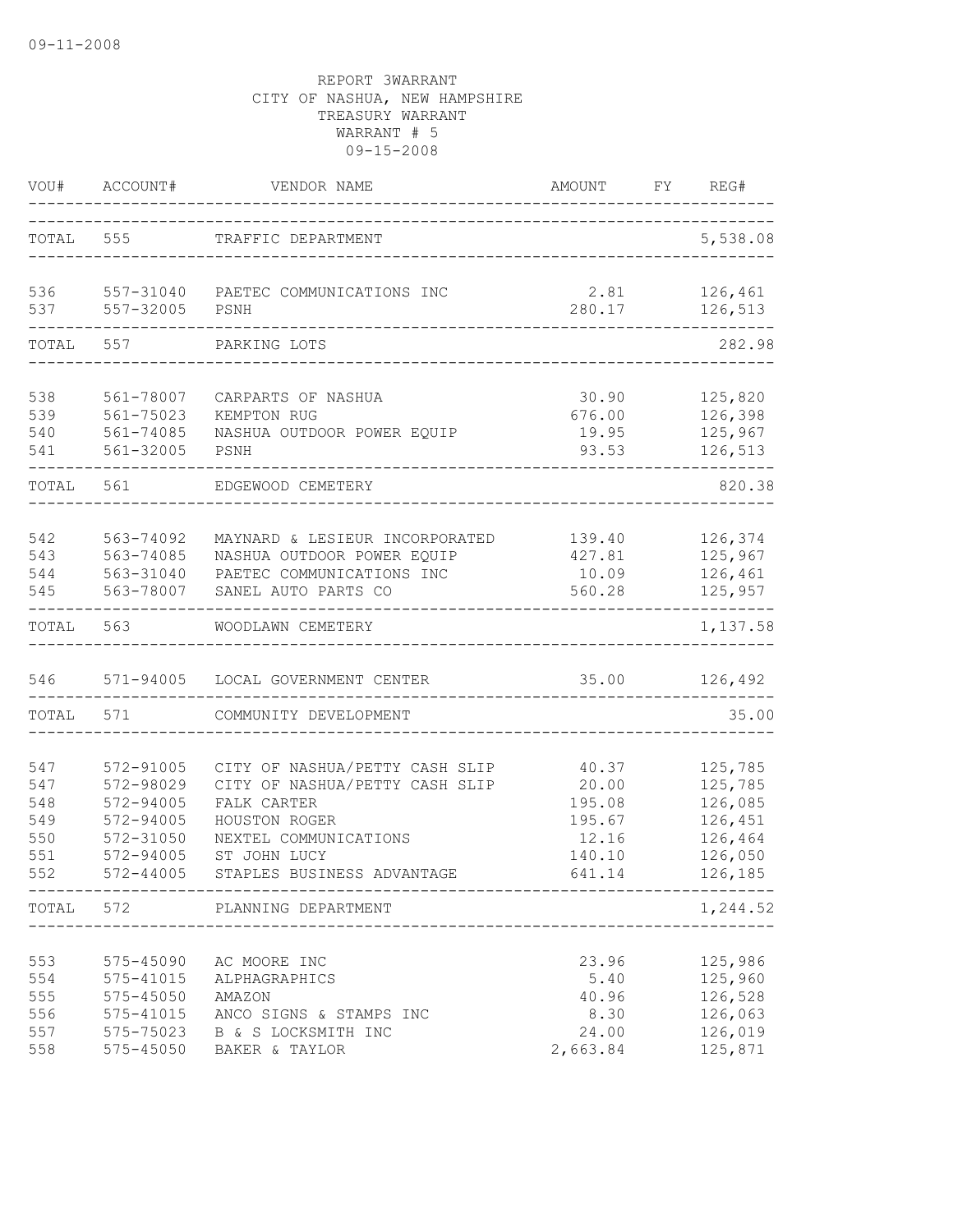| VOU#  | ACCOUNT#      | VENDOR NAME                     | AMOUNT FY          | REG#      |
|-------|---------------|---------------------------------|--------------------|-----------|
| 558   |               | 575-45050 BAKER & TAYLOR        | 1, 147.34 125, 872 |           |
| 558   | 575-45050     | BAKER & TAYLOR                  | 2,048.76           | 125,873   |
| 558   | 575-45050     | BAKER & TAYLOR                  | 884.94             | 125,874   |
| 559   | 575-45085     | BAKER & TAYLOR ENTERTAINMENT    | 45.83              | 125,863   |
| 559   | 575-45315     | BAKER & TAYLOR ENTERTAINMENT    | 940.46             | 125,863   |
| 560   | 575-41005     | CARTRIDGE WORLD                 | 89.99              | 126,304   |
| 561   | 575-45904     | CONCORD MONITOR                 | 296.40             | 126,467   |
| 562   | $575 - 45050$ | <b>GALE</b>                     | 1,360.96           | 126,093   |
| 563   | $575 - 45220$ | GENERAL BOOK COVERS             | 312.23             | 125,828   |
| 564   | $575 - 45050$ | INGRAM LIBRARY SERVICES         | 14.92              | 126,162   |
| 565   | 575-91015     | <b>JASINSKI JENNIFER</b>        | 59.91              | 125,902   |
| 566   | 575-59100     | LAVENDER JULIE                  | 600.00             | 126,452   |
| 567   | 575-45904     | LOWELL SUN                      | 208.00             | 126,468   |
| 568   | 575-45315     | MAIN DUNSTABLE VIDEO            | 63.13              | 126,527   |
| 569   | 575-45085     | MICROMARKETING LLC              | 237.91             | 125,949   |
| 570   | 575-45315     | MULTI-CULTURAL BOOKS & VIDEOS   | 211.50             | 125,981   |
| 571   | 575-57010     | MV COMMUNICATIONS INC           | 141.00             | 125,813   |
| 572   | 575-34015     | NATIONAL GRID                   | 73.79              | 126,496   |
| 573   | 575-94005     | NEW ENGLAND LIBRARY ASSN        | 95.00              | 126,499   |
| 574   | 575-42005     | NEW ENGLAND PAPER & SUPPLY      | 109.98             | 125,985   |
| 574   | 575-42020     | NEW ENGLAND PAPER & SUPPLY      | 472.84             | 125,985   |
| 575   | 575-31040     | NEXTEL COMMUNICATIONS           | 104.48             | 126,464   |
| 576   | 575-45315     | OPEN EYE PICTURES               | 101.00             | 126,536   |
| 577   | 575-31040     | PAETEC COMMUNICATIONS INC       | 10.38              | 126,461   |
| 578   | 575-45050     | PETERSON'S NELNET LLC           | 26.82              | 126,022   |
| 579   | 575-32005     | PUBLIC SERVICE OF NH            | 10,264.70          | 126,517   |
| 580   | $575 - 45085$ | RANDOM HOUSE INC                | 93.50              | 126,191   |
| 581   | 575-45085     | RECORDED BOOKS LLC              | 1,184.66           | 126,105   |
| 582   | 575-78100     | ROBBINS AUTO PARTS INC          | 66.02              | 125,991   |
| 583   | 575-45090     | SAM'S CLUB DIRECT               | 31.32              | 126,481   |
| 584   | 575-45050     | SIMON & SCHUSTER                | 30.14              | 125,864   |
| 585   | 575-41015     | STAPLES BUSINESS ADVANTAGE      | 54.22              | 126,185   |
| 586   | $575 - 46045$ | WORK'N GEAR LLC<br>------------ | 299.99             | 125,877   |
| TOTAL | 575           | PUBLIC LIBRARIES                |                    | 24,448.58 |
| 587   |               | 576-95010 EDM PUBLISHERS INC    | 98.78              | 126,478   |
| 588   | 576-31065     | NEXTEL COMMUNICATIONS           | 71.76              |           |
|       |               |                                 |                    | 126,464   |
| TOTAL | 576           | BUILDING DEPARTMENT             |                    | 170.54    |
| 588   | $577 - 31050$ | NEXTEL COMMUNICATIONS           | 163.75             | 126,464   |
| 589   | 577-95005     | TREASURER STATE OF NH           | 75.00              | 126,510   |
|       |               |                                 |                    |           |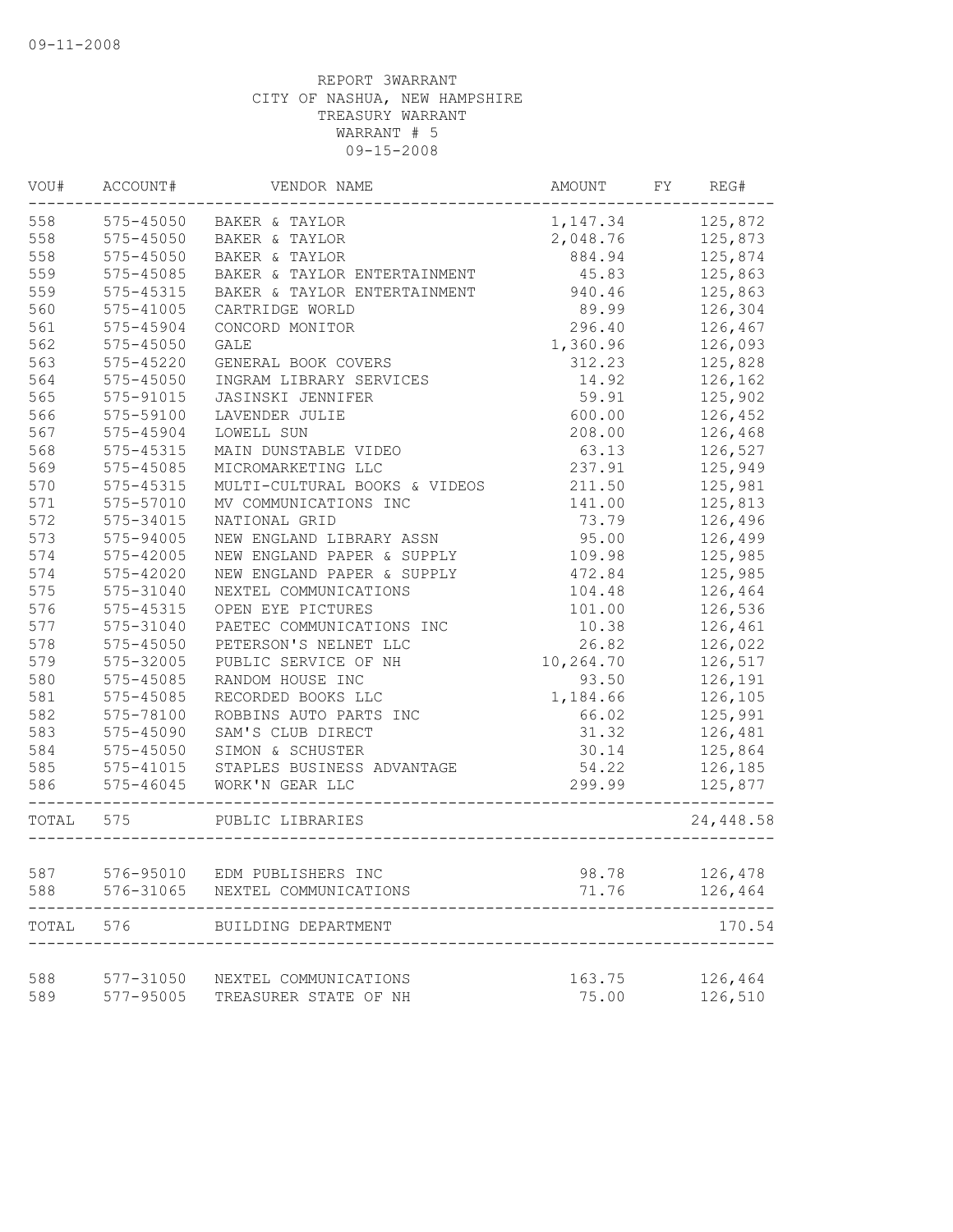| VOU# ACCOUNT#      | VENDOR NAME                    | AMOUNT             | FY | REG#               |
|--------------------|--------------------------------|--------------------|----|--------------------|
|                    | TOTAL 577 CODE ENFORCEMENT     |                    |    | 238.75             |
| 205, 216 581-49050 | AC MOORE INC                   | 300.75             |    | 125,907            |
| 205, 217 581-49050 |                                | 449.40             |    |                    |
| 205, 218 581-49035 | ACCUCUT SYSTEMS                |                    |    | 126,298<br>126,290 |
| 205, 219 581-49050 | AHA! PROCESS, INC<br>AIA CORP  | 736.56<br>1,872.50 |    | 126,188            |
| 205, 220 581-75023 | ALARMAX DISTRIBUTORS INC       | 585.26             |    | 126,197            |
| 205, 221 581-46040 | ALEC'S SHOE STORE INC          | 100.00             |    | 125,940            |
| 205, 222 581-41015 | ALPHAGRAPHICS                  | 107.41             |    | 125,960            |
| 205, 223 581-95005 | AMERICAN CLASSICAL LEAGUE (THE | 45.00              |    | 126,540            |
| 205, 224 581-53100 | AMERICAN SECURITY & FIRE PROTE | 7,040.00           |    | 125,803            |
| 205, 225 581-49050 | AMERISOURCE FUNDING INC        | 3,270.33           |    | 126,361            |
| 205, 226 581-59130 | ANDRICK JOHN                   | 58.00              |    | 126,333            |
| 205, 227 581-91005 | ARCARO JANICE                  | 218.71             |    | 126,207            |
| 205, 228 581-49050 | ART VIDEO WORLD                | 45.95              |    | 126,264            |
| 205, 229 581-95005 | ASCD                           | 219.00             |    | 126,232            |
| 205, 230 581-49035 | ASCD                           | 244.00             |    | 126,538            |
| 205, 230 581-95005 | ASCD                           | 89.00              |    | 126,538            |
| 205, 231 581-49050 | B & H PHOTO VIDEO PRO AUDIO    | 125.70             |    | 125,804            |
| 205, 232 581-75023 | B & S LOCKSMITH INC            | 3,780.07           |    | 126,019            |
| 205, 233 581-91005 | BAGLEY MARCIA                  | 59.38              |    | 126,327            |
| 205, 234 581-49050 | BAILEY POTTERY EQUIP CORP      | 1,754.58           |    | 126,280            |
| 205, 235 581-49035 | BARNES & NOBLE INC             | 7,571.55           |    | 125,799            |
| 205, 236 581-59130 | BARRY JOHN                     | 58.00              |    | 126,318            |
| 205, 237 581-91005 | BATES DIANE                    | 211.97             |    | 126,252            |
| 205, 238 581-31005 | BAYRING COMMUNICATIONS         | 2,527.89           |    | 126,548            |
| 205, 239 581-75023 | BELLETETES INC                 | 74.62              |    | 125,950            |
| 205, 240 581-49050 | BLICK ART MATERIALS            | 2,754.29           |    | 126,314            |
| 205, 241 581-45910 | BOSTON GLOBE                   | 135.00             |    | 126,525            |
| 205, 242 581-49075 | BOSTONBEAN COFFEE COMPANY      | 39.00              |    | 126,256            |
| 205, 243 581-49035 | BRIDGEPORT NATIONAL BINDERY IN | 327.71             |    | 126,235            |
| 205, 244 581-64040 | BRIDGES TRANSITIONS CO         | 4,975.00           |    | 126,291            |
| 205, 245 581-49050 | BRODART COMPANY                | 64.64              |    | 126,368            |
| 205, 246 581-49050 | BROWN LYNNE                    | 66.50              |    | 126,258            |
| 205, 247 581-49910 | BROX INDUSTRIES INC            | 126.36             |    | 125,850            |
| 205, 248 581-55010 | BUDGET CAR & TRUCK RENTAL      | 84.37              |    | 126,246            |
| 205, 249 581-91005 | BURRUTO JOHN                   | 41.62              |    | 126,336            |
| 205, 250 581-75023 | C AND G SUSPENDED CEILINGS     | 5,250.00           |    | 126,292            |
| 205, 251 581-59130 | CAMPBELL-KELLEY KATHLEEN       | 136.00             |    | 126,303            |
| 205, 252 581-95005 | CANE                           | 25.00              |    | 126,541            |
| 205, 253 581-55015 | CANTARA DEBORAH A              | 105.30             |    | 125,968            |
| 205, 254 581-42130 | CAPP INC                       | 1,174.00           |    | 126,192            |
| 205, 255 581-55015 | CARING HANDS TRANSPORTATION LL | 10,340.00          |    | 126,320            |
| 205, 256 581-49050 | CAROLINA BIOLOGICAL SUPPLY CO  | 91.11              |    | 126,384            |
| 205, 257 581-49050 | CARTRIDGE WORLD                | 1,750.97           |    | 126,304            |
| 205, 258 581-74092 | CDW GOVERNMENT INC             | 954.72             |    | 126,214            |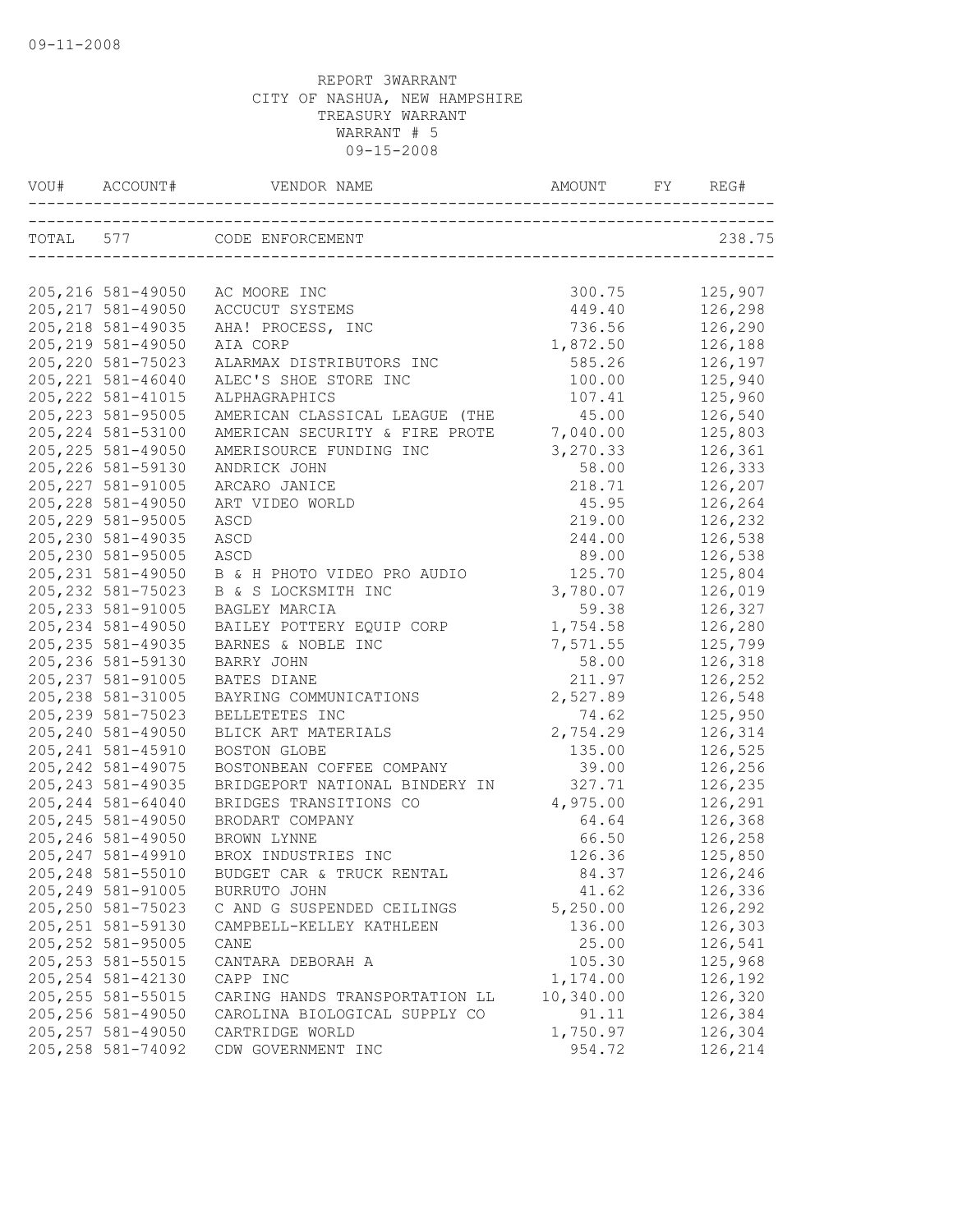| VOU# | ACCOUNT#           | VENDOR NAME                    | AMOUNT     | FY | REG#    |
|------|--------------------|--------------------------------|------------|----|---------|
|      | 205,259 581-49050  | CEN-COM                        | 456.85     |    | 125,812 |
|      | 205,260 581-49035  | CENGAGE LEARNING INC           | 318.11     |    | 126,335 |
|      | 205, 261 581-42020 | CENTRAL PAPER PRODUCTS CO      | 551.90     |    | 126,386 |
|      | 205, 262 581-78007 | CHUCK'S AUTO REPAIR INC        | 761.53     |    | 126,260 |
|      | 205, 263 581-91005 | CLARK BARBIE                   | 25.74      |    | 126,287 |
|      | 205, 264 581-91040 | COCHRANE DONALD                | 54.41      |    | 126,341 |
|      | 205, 265 581-49050 | COMPUTER HUT OF N E INC        | 119.90     |    | 126,392 |
|      | 205, 265 581-74092 | COMPUTER HUT OF N E INC        | 5,477.34   |    | 126,392 |
|      | 205,266 581-49050  | CONNECTICUT VALLEY BIOLOGICAL  | 228.42     |    | 126,369 |
|      | 205, 267 581-72010 | CONWAY OFFICE PRODUCTS LLC     | 18,850.00  |    | 125,921 |
|      | 205,268 581-44005  | COPY SHOP                      | 6,238.48   |    | 125,919 |
|      | 205,269 581-74092  | CPACINC.COM                    | 4,962.54   |    | 126,338 |
|      | 205, 270 581-75023 | CRP CONTRACT FLOORING INC      | 2,150.00   |    | 126,211 |
|      | 205, 271 581-49050 | CURRICULUM ASSOCIATES, INC     | 117.81     |    | 126,225 |
|      | 205, 272 581-75023 | D & M STRIPING                 | 1,510.00   |    | 125,822 |
|      | 205, 273 581-78007 | D & R TOWING INC               | 467.40     |    | 126,365 |
|      | 205, 274 581-49050 | DARRELL'S MUSIC HALL           | 90.50      |    | 125,817 |
|      | 205, 275 581-53100 | DAVE'S SEPTIC SERVICE INC      | 168.00     |    | 125,862 |
|      | 205, 276 581-49050 | DELK ANNAMARIA                 | 98.26      |    | 126,242 |
|      | 205, 277 581-49050 | DEMCO INC                      | 307.74     |    | 125,867 |
|      | 205, 278 581-55015 | DERRY COOPERATIVE SCHOOL DISTR | 828.00     |    | 126,321 |
|      | 205, 279 581-94010 | DIMARIA JENNIFER               | 1,000.00   |    | 126,309 |
|      | 205,280 581-49030  | DISCOVERY EDUCATION            | 230.60     |    | 126,306 |
|      | 205, 281 581-77005 | DLB PAVING INC                 | 12,550.00  |    | 125,816 |
|      | 205, 282 581-49050 | DURACO INC                     | 858.33     |    | 126,282 |
|      | 205, 283 581-45910 | EBSCO INFORMATION SERVICES     | 5,160.20   |    | 126,385 |
|      | 205, 284 581-42130 | F W WEBB COMPANY               | 4.04       |    | 125,878 |
|      | 205, 285 581-31005 | FAIRPOINT COMMUNICATIONS INC   | 115.68     |    | 126,542 |
|      | 205,286 581-34015  | FAIRPOINT COMMUNICATIONS INC   | 31.37      |    | 126,544 |
|      | 205, 287 581-34015 | FAIRPOINT COMMUNICATIONS INC   | 34.63      |    | 126,545 |
|      | 205, 288 581-34015 | FAIRPOINT COMMUNICATIONS INC   | 31.37      |    | 126,546 |
|      | 205,289 581-31005  | FAIRPOINT COMMUNICATIONS INC   | 28.59      |    | 126,547 |
|      | 205,290 581-49075  | FARRENKOPF RICHARD             | 32.58      |    | 126,283 |
|      | 205, 291 581-75023 | FASTENAL COMPANY               | 58.97      |    | 126,031 |
|      | 205, 292 581-43005 | FEDEX                          | 12.00      |    | 126,509 |
|      | 205, 293 581-74092 | FIBER INSTRUMENT SALES INC     | 105.68     |    | 126,349 |
|      | 205, 294 581-55015 | FIRST STUDENT INC              | 87, 179.81 |    | 126,241 |
|      | 205, 295 581-49050 | FLINN SCIENTIFIC INC           | 655.67     |    | 125,886 |
|      | 205,296 581-49035  | FOLLETT EDUCATIONAL SERVICES   | 2,729.16   |    | 125,827 |
|      | 205, 297 581-49030 | FOLLETT LIBRARY RESOURCES      | 21,070.72  |    | 125,835 |
|      | 205,298 581-49050  | FREESTYLE PHOTOGRAPHIC SUPPLIE | 1,219.72   |    | 125,891 |
|      | 205,299 581-45910  | GALE                           | 1,734.00   |    | 126,093 |
|      | 205,300 581-75023  | GATE CITY FENCE CO INC         | 1,725.00   |    | 125,926 |
|      | 205,301 581-49075  | GAUTHIER RENEE                 | 59.44      |    | 126,351 |
|      | 205,302 581-59130  | GIBSON SR THOMAS               | 58.00      |    | 126,334 |
|      | 205,303 581-49050  | <b>GOPHER</b>                  | 181.16     |    | 126,198 |
|      | 205,304 581-49050  | GOVCONNECTION INC              | 113.15     |    | 125,805 |
|      | 205,304 581-49075  | GOVCONNECTION INC              | 142.50     |    | 125,805 |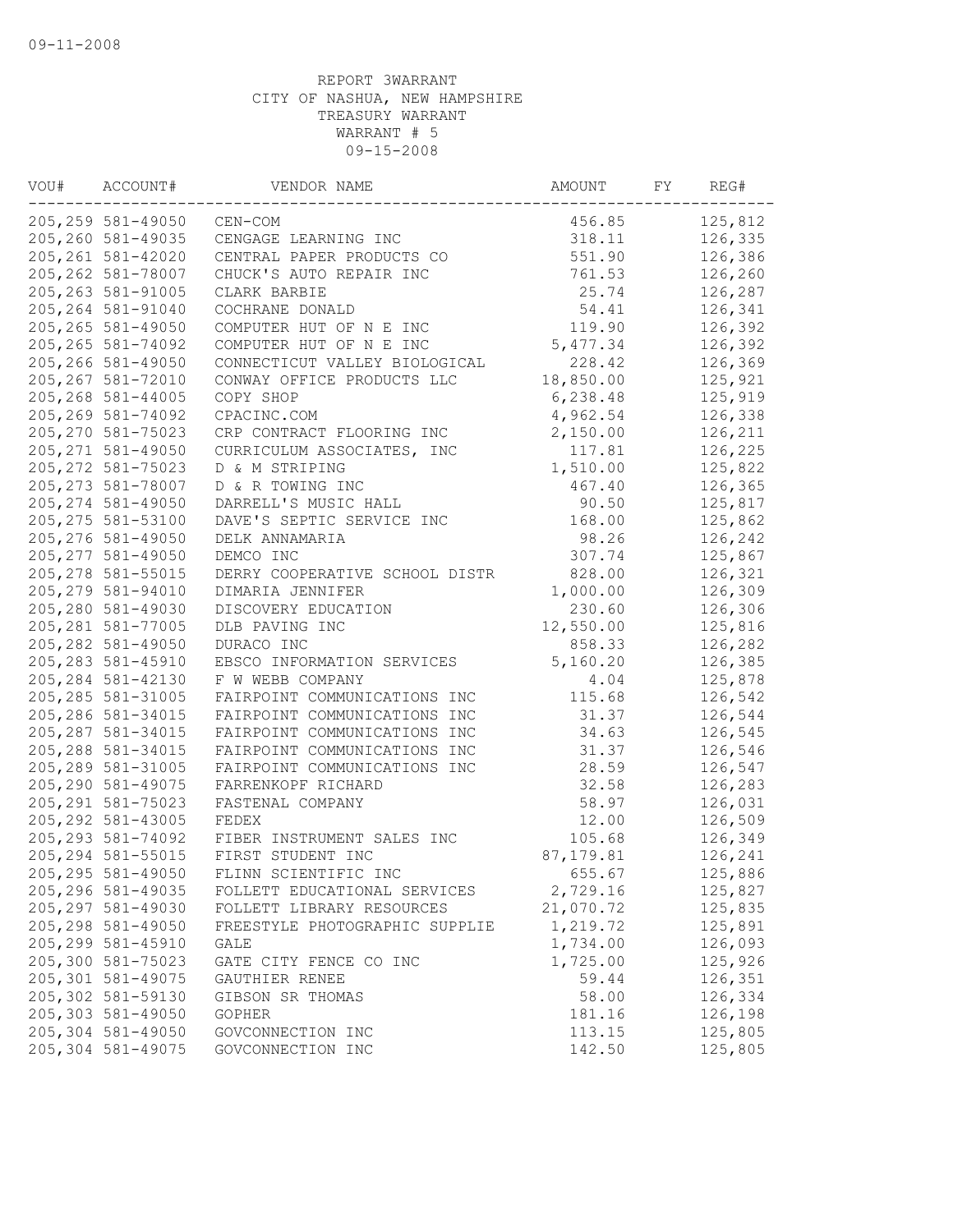| VOU# | ACCOUNT#           | VENDOR NAME                    | AMOUNT     | FY | REG#    |
|------|--------------------|--------------------------------|------------|----|---------|
|      | 205,304 581-74092  | GOVCONNECTION INC              | 141.75     |    | 125,805 |
|      | 205,305 581-42130  | GRAINGER                       | 160.33     |    | 125,898 |
|      | 205,306 581-74092  | HARRIS EQUIPMENT REPAIR SERVIC | 818.93     |    | 126,373 |
|      | 205,307 581-64045  | HEWLETT-PACKARD CO             | 3,120.00   |    | 125,966 |
|      | 205,308 581-49050  | HIGHSMITH INC                  | 68.24      |    | 126,378 |
|      | 205,309 581-42130  | HOMANS ASSOCIATES LLC          | 33.32      |    | 126,310 |
|      | 205,310 581-49050  | HOME DEPOT CREDIT SERVICES     | 139.95     |    | 126,255 |
|      | 205, 311 581-49075 | HORNE LORRAINE                 | 41.46      |    | 126,204 |
|      | 205, 311 581-91005 | HORNE LORRAINE                 | 40.51      |    | 126,204 |
|      | 205, 312 581-49035 | HOUGHTON MIFFLIN COMPANY       | 509.90     |    | 125,832 |
|      | 205, 313 581-49030 | INFOBASE PUBLISHING            | 817.10     |    | 126,486 |
|      | 205, 314 581-74092 | INSIGHT PUBLIC SECTOR          | 313.83     |    | 125,858 |
|      | 205, 315 581-41040 | INTEGRATED OFFICE SOLUTIONS    | 1,140.00   |    | 126,329 |
|      | 205, 315 581-72010 | INTEGRATED OFFICE SOLUTIONS    | 18,848.33  |    | 126,329 |
|      | 205, 316 581-53100 | J P PEST SERVICES              | 1,401.00   |    | 126,009 |
|      | 205, 317 581-49050 | J W PEPPER & SON INC           | 612.84     |    | 125,900 |
|      | 205, 318 581-95005 | JNL LLC                        | 25.00      |    | 126,354 |
|      | 205, 319 581-49030 | JUNIOR LIBRARY GUILD           | 159.00     |    | 126,200 |
|      | 205,320 581-49035  | KEY CURRICULUM PRESS           | 37, 392.29 |    | 125,890 |
|      | 205, 321 581-42110 | KEYSTONE BATTERY               | 1,404.10   |    | 126,231 |
|      | 205, 322 581-49030 | KNOWBUDDY RESOURCES            | 345.13     |    | 126,253 |
|      | 205, 323 581-91005 | KOSOW CARMEN                   | 29.39      |    | 126,230 |
|      | 205, 324 581-49050 | LAGUNA CLAY CO                 | 353.98     |    | 125,839 |
|      | 205, 325 581-49050 | LAKESHORE LEARNING MATERIALS   | 44.90      |    | 125,908 |
|      | 205, 326 581-49055 | LIBRARY VIDEO COMPANY          | 587.91     |    | 126,199 |
|      | 205, 327 581-78007 | LONDONDERRY HEAVY DUTY         | 593.61     |    | 126,305 |
|      | 205, 328 581-91005 | LUCAS MARK                     | 41.24      |    | 126,075 |
|      | 205, 329 581-42110 | M & M ELECTRICAL SUPPLY CO INC | 3,447.04   |    | 126,363 |
|      | 205,330 581-59130  | MATSIS MATTHEW                 | 116.00     |    | 126,186 |
|      | 205, 331 581-59130 | MCCARTHY PHIL                  | 58.00      |    | 126,090 |
|      | 205, 332 581-53103 | MCCARTNEY AMY                  | 1,924.00   |    | 126,324 |
|      | 205, 333 581-49035 | MCGRAW HILL COMPANIES          | 289.97     |    | 125,928 |
|      | 205, 333 581-49050 | MCGRAW HILL COMPANIES          | 17.10      |    | 125,928 |
|      | 205, 334 581-41015 | MCINTOSH, WILLIAM              | 11.20      |    | 126,239 |
|      | 205, 335 581-49075 | MCMASTER-CARR SUPPLY CO        | 28.17      |    | 125,944 |
|      | 205, 336 581-49055 | MEDIA EDUCATION FOUNDATION     | 306.80     |    | 126,353 |
|      | 205, 337 581-41015 | MERCIER ANN                    | 12.80      |    | 126,265 |
|      | 205,338 581-75023  | MERRIMACK BUILDING SUPPLY INC  | 4,457.54   |    | 126,196 |
|      | 205,339 581-75023  | MOBILE STORAGE GROUP (THE)     | 705.58     |    | 126,245 |
|      | 205,340 581-49050  | MOORE MEDICAL LLC              | 602.35     |    | 125,994 |
|      | 205, 341 581-53100 | MULTI-STATE BILLING SERVICES L | 1,375.19   |    | 126,326 |
|      | 205, 342 581-49050 | NASCO                          | 1,315.39   |    | 126,387 |
|      | 205, 342 581-49075 | NASCO                          | 1,000.97   |    | 126,387 |
|      | 205, 343 581-34015 | NATIONAL GRID                  | 511.85     |    | 126,496 |
|      | 205, 344 581-31005 | NEXTEL COMMUNICATIONS          | 2,001.52   |    | 126,460 |
|      | 205, 345 581-83009 | NORTHEAST DELTA DENTAL         | 6,707.01   |    | 126,537 |
|      | 205,346 581-59130  | PALAZZOLO RICHARD              | 78.00      |    | 126,316 |
|      | 205, 347 581-59130 | PARKIN MICHAEL                 | 58.00      |    | 126,379 |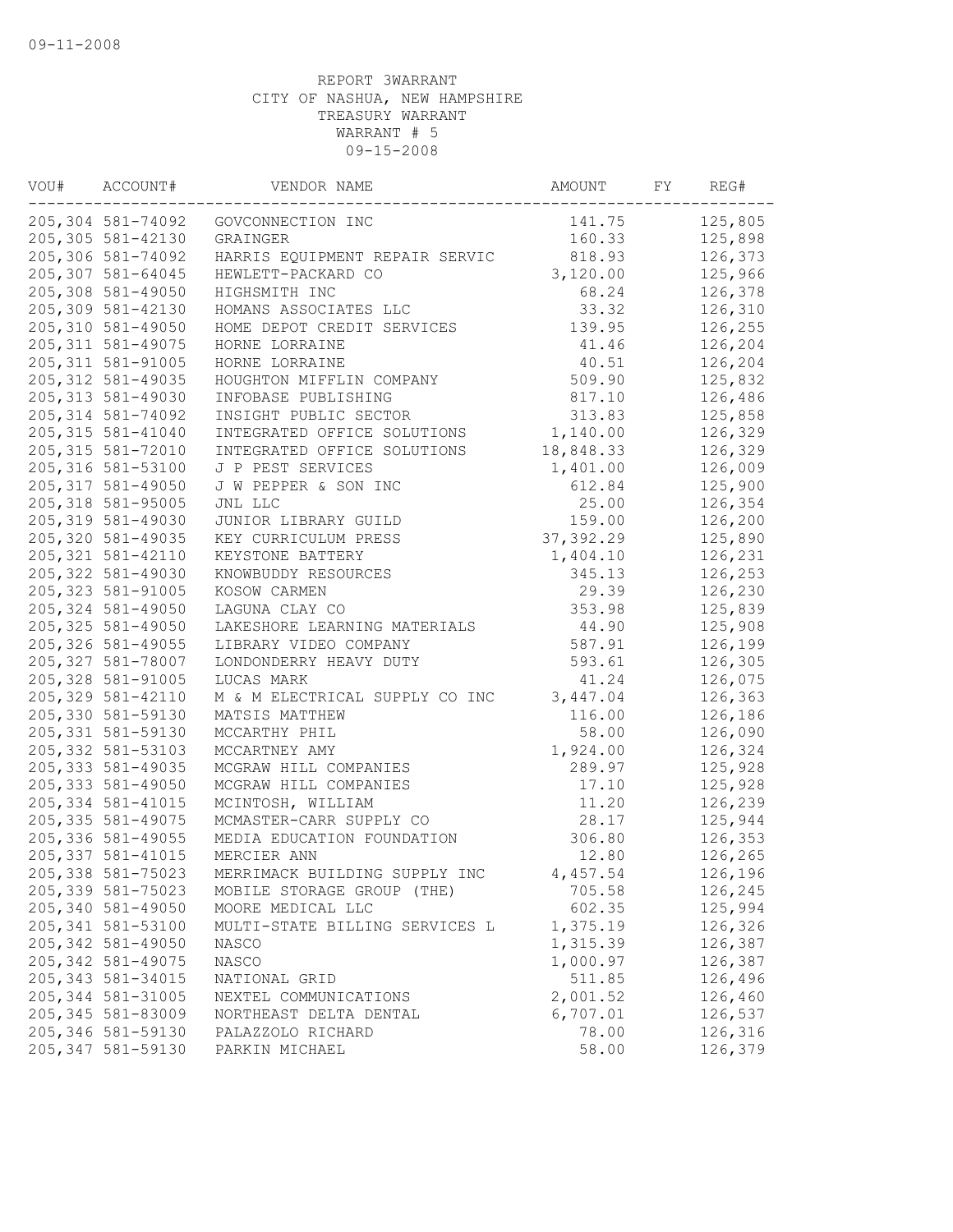| VOU# | ACCOUNT#           | VENDOR NAME                    | AMOUNT    | FY | REG#    |
|------|--------------------|--------------------------------|-----------|----|---------|
|      |                    | 205,348 581-75023 PASEK CORP   | 1,154.30  |    | 126,194 |
|      | 205, 349 581-41015 | PC MALL GOV INC                | 293.59    |    | 126,229 |
|      | 205,350 581-49050  | PEARSON EDUCATION              | 8,881.70  |    | 126,279 |
|      | 205, 351 581-49035 | PEARSON EDUCATION              | 88.94     |    | 126,281 |
|      | 205, 352 581-33005 | PENNICHUCK WATER WORKS INC     | 5,837.17  |    | 126,463 |
|      | 205, 353 581-49035 | PERFECTION LEARNING CORP       | 1,159.80  |    | 126,389 |
|      | 205, 354 581-41015 | PETTY CASH                     | 27.92     |    | 126,453 |
|      | 205, 354 581-43005 | PETTY CASH                     | 10.00     |    | 126,453 |
|      | 205, 354 581-49050 | PETTY CASH                     | 50.00     |    | 126,453 |
|      | 205, 355 581-49055 | PHILIP G ZIMBARDO INC          | 110.00    |    | 126,348 |
|      | 205,356 581-74092  | PORTA PHONE                    | 272.65    |    | 126,267 |
|      | 205, 357 581-64040 | PROJECT LEAD THE WAY INC       | 2,754.65  |    | 126,237 |
|      | 205,358 581-94030  | PROVOST HOLLY A                | 145.00    |    | 126,054 |
|      | 205, 359 581-32005 | PSNH                           | 1,545.69  |    | 126,520 |
|      | 205,360 581-49030  | PUBLIC BROADCASTING SERVICE    | 107.93    |    | 125,831 |
|      | 205, 361 581-32005 | PUBLIC SERVICE OF NH           | 24,783.14 |    | 126,517 |
|      | 205,362 581-42110  | RALPH PILL ELECTRIC SUPPLY COM | 7.50      |    | 126,367 |
|      | 205, 363 581-59130 | REDDICK BARRY                  | 58.00     |    | 126,344 |
|      | 205,364 581-49050  | REMEDIA PUBLICATIONS INC       | 298.98    |    | 126,395 |
|      | 205,365 581-59130  | ROBICHAUD GERARD               | 58.00     |    | 126,302 |
|      | 205,366 581-59130  | ROBICHAUD ROGER                | 116.00    |    | 126,094 |
|      | 205,367 581-59130  | ROWE PHIL                      | 78.00     |    | 126,065 |
|      | 205,368 581-59130  | RUPPEL GEORGE                  | 78.00     |    | 126,315 |
|      | 205,369 581-59130  | RUSSELL FRED                   | 58.00     |    | 126,299 |
|      | 205,370 581-49050  | S & S HINGE CO                 | 122.25    |    | 126,360 |
|      | 205, 371 581-55015 | SAFEPASSAGE                    | 854.00    |    | 126,206 |
|      | 205, 372 581-49035 | SAGE PUBLICATIONS INC          | 403.40    |    | 125,810 |
|      | 205, 373 581-53100 | SANTERRE PAUL                  | 1,500.00  |    | 126,312 |
|      | 205, 374 581-59130 | SARETTE GREG                   | 58.00     |    | 126,317 |
|      | 205, 375 581-49050 | SARGENT-WELCH                  | 3,156.76  |    | 125,861 |
|      | 205,376 581-49050  | SAX ARTS & CRAFTS              | 3,220.46  |    | 126,209 |
|      | 205, 377 581-49050 | SCHOLASTIC INCORPORATED        | 91.00     |    | 126,390 |
|      | 205,378 581-49050  | SCHOOL HEALTH CORP             | 225.99    |    | 125,830 |
|      | 205, 379 581-41015 | SCHOOL SPECIALTY               | 163.89    |    | 126,216 |
|      | 205, 379 581-41015 | SCHOOL SPECIALTY               | 3.83      |    | 126,217 |
|      | 205, 379 581-41015 | SCHOOL SPECIALTY               | 209.30    |    | 126,218 |
|      | 205, 379 581-41015 | SCHOOL SPECIALTY               | 1,748.80  |    | 126,219 |
|      | 205,379 581-49050  | SCHOOL SPECIALTY               | 11,519.19 |    | 126,215 |
|      | 205,379 581-49050  | SCHOOL SPECIALTY               | 7,983.67  |    | 126,216 |
|      | 205,379 581-49050  | SCHOOL SPECIALTY               | 4,629.29  |    | 126,217 |
|      | 205,379 581-49050  | SCHOOL SPECIALTY               | 2,808.61  |    | 126,218 |
|      | 205, 379 581-49050 | SCHOOL SPECIALTY               | 1,350.52  |    | 126,219 |
|      | 205, 379 581-63085 | SCHOOL SPECIALTY               | 607.15    |    | 126,218 |
|      | 205,380 581-91005  | SCHROEDER ERIC                 | 250.97    |    | 126,313 |
|      | 205,381 581-42010  | SHIFFLER EQUIPMENT SALES INC   | 1,340.40  |    | 126,195 |
|      | 205,382 581-91005  | SICILIA KATHRYN                | 45.04     |    | 126,323 |
|      | 205, 383 581-75015 | SIEMENS BUILDING TECHNOLOGIES  | 12,852.00 |    | 126,285 |
|      | 205,384 581-74092  | SIMPLEXGRINNELL                | 419.00    |    | 125,809 |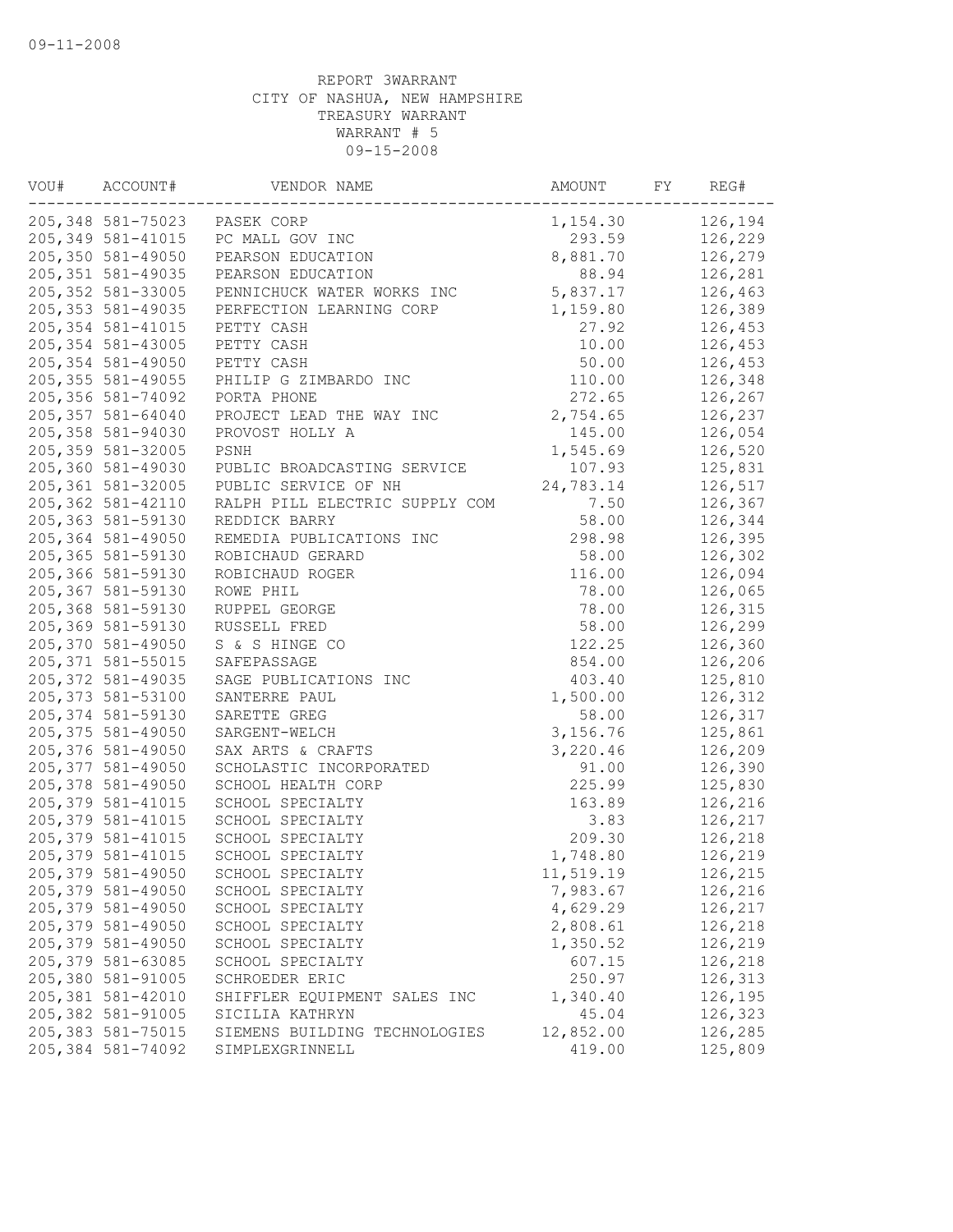| VOU#      | ACCOUNT#           | VENDOR NAME                    | AMOUNT    | FY | REG#             |
|-----------|--------------------|--------------------------------|-----------|----|------------------|
|           | 205,385 581-64040  | SIRSIDYNIX                     | 3,410.00  |    | 126,494          |
|           | 205,386 581-49050  | SKOGSHOLM BONNIE               | 153.11    |    | 126,350          |
|           | 205,387 581-95010  | SMART COMPUTING                | 29.00     |    | 126,521          |
|           | 205,388 581-53100  | SOUTHERN NH SPEECH-LANGUAGE    | 240.00    |    | 126,340          |
|           | 205,389 581-53100  | SPEECH CONNECTIONS BEDFORD     | 95.00     |    | 126,347          |
|           | 205,390 581-49050  | SPORTIME                       | 1.43      |    | 126,224          |
|           | 205,391 581-31005  | SPRINT                         | 12.33     |    | 126,543          |
|           | 205,392 581-41015  | STAPLES BUSINESS ADVANTAGE     | 530.67    |    | 126,070          |
|           | 205, 392 581-41045 | STAPLES BUSINESS ADVANTAGE     | 6, 125.32 |    | 126,070          |
|           | 205,392 581-49050  | STAPLES BUSINESS ADVANTAGE     | 5,776.71  |    | 126,070          |
|           | 205, 392 581-49075 | STAPLES BUSINESS ADVANTAGE     | 265.30    |    | 126,070          |
|           | 205, 392 581-63085 | STAPLES BUSINESS ADVANTAGE     | 1,913.92  |    | 126,070          |
|           | 205, 393 581-53100 | SUNBERG ROBERT                 | 326.71    |    | 126,269          |
|           | 205,394 581-49050  | SUPER DUPER PUBLICATIONS       | 145.78    |    | 125,840          |
|           | 205, 395 581-49050 | TAPEANDMEDIA.COM LLC           | 502.25    |    | 126,268          |
|           | 205,396 581-53100  | TERMINIX                       | 625.00    |    | 126,293          |
|           | 205,397 581-49030  | TOADSTOOL BOOKSHOP             | 45.67     |    | 125,914          |
|           | 205, 397 581-49035 | TOADSTOOL BOOKSHOP             | 2,166.75  |    | 125,914          |
|           | 205,398 581-42120  | TOTAL AIR SUPPLY INC           | 3,946.50  |    | 126,062          |
|           | 205,399 581-95005  | TREASURER STATE OF NH          | 75.00     |    | 126,462          |
|           | 205,400 581-49910  | TRUGREEN                       | 6,522.00  |    | 126,106          |
|           | 205,401 581-43005  | U S POSTAL SERVICES            | 252.00    |    | 126,454          |
|           | 205,402 581-42120  | UNITED SUPPLY INC              | 2,360.35  |    | 126,261          |
|           | 205, 403 581-41015 | US SCHOOL SUPPLY INC           | 457.00    |    | 126,240          |
|           | 205,404 581-59130  | VALAVANE DANIEL                | 78.00     |    | 126,092          |
|           | 205,405 581-31005  | VERIZON BUSINESS               | 4,405.19  |    | 125,798          |
|           | 205,406 581-78007  | W D MATTHEWS MACHINERY CO      | 20.77     |    | 126,274          |
|           | 205, 407 581-41015 | WALMART COMMUNITY              | 203.20    |    | 126,190          |
|           | 205,407 581-49050  | WALMART COMMUNITY              | 166.58    |    | 126,190          |
|           | 205,407 581-49075  | WALMART COMMUNITY              | 66.63     |    | 126,190          |
|           | 205,408 581-59130  | WILBERT RANDALL                | 58.00     |    | 126,319          |
|           | 205,409 581-59130  | WILHELMI FREDERICK             | 58.00     |    | 126,308          |
|           | 205,410 581-47010  | WILLIAM V. MACGILL & COMPANY   | 228.25    |    | 125,917          |
|           | 205,410 581-49050  | WILLIAM V. MACGILL & COMPANY   | 258.92    |    | 125,917          |
|           | 205, 411 581-42110 | WILLIAMS COMMUNICATIONS SERVIC | 382.50    |    | 126,266          |
|           | 205, 411 581-75023 | WILLIAMS COMMUNICATIONS SERVIC | 5,008.75  |    | 126,266          |
|           | 205, 412 581-49050 | WINGATES PHARMACY INC          | 61.00     |    | 126,043          |
|           | 205, 413 581-49030 | WOODWIND & BRASSWIND           | 16.98     |    | 126,221          |
|           | 205,414 581-53100  | YORK PATRICIA                  | 531.25    |    | 126,343          |
|           | 205, 415 581-49050 | ZEFF PHOTO SUPPLY              | 1,487.89  |    | 126,244<br>----- |
| TOTAL 581 |                    | SCHOOL DEPARTMENT              |           |    | 487,649.23       |
|           |                    |                                |           |    |                  |
| 590       | 590-24531          | JTAC TACTICAL SUPPLY           | 4,850.00  |    | 126,141          |
| 591       | 590-24531          | RILEY'S SPORT SHOP INC         | 1,797.45  |    | 125,808          |
| 592       | 590-24532          | INDUSTRIAL PROTECTION SERVICES | 41,416.00 |    | 125,859          |
| 593       | 590-24543          | DRAGON MOSQUITO CONTROL INC    | 1,200.00  |    | 126,041          |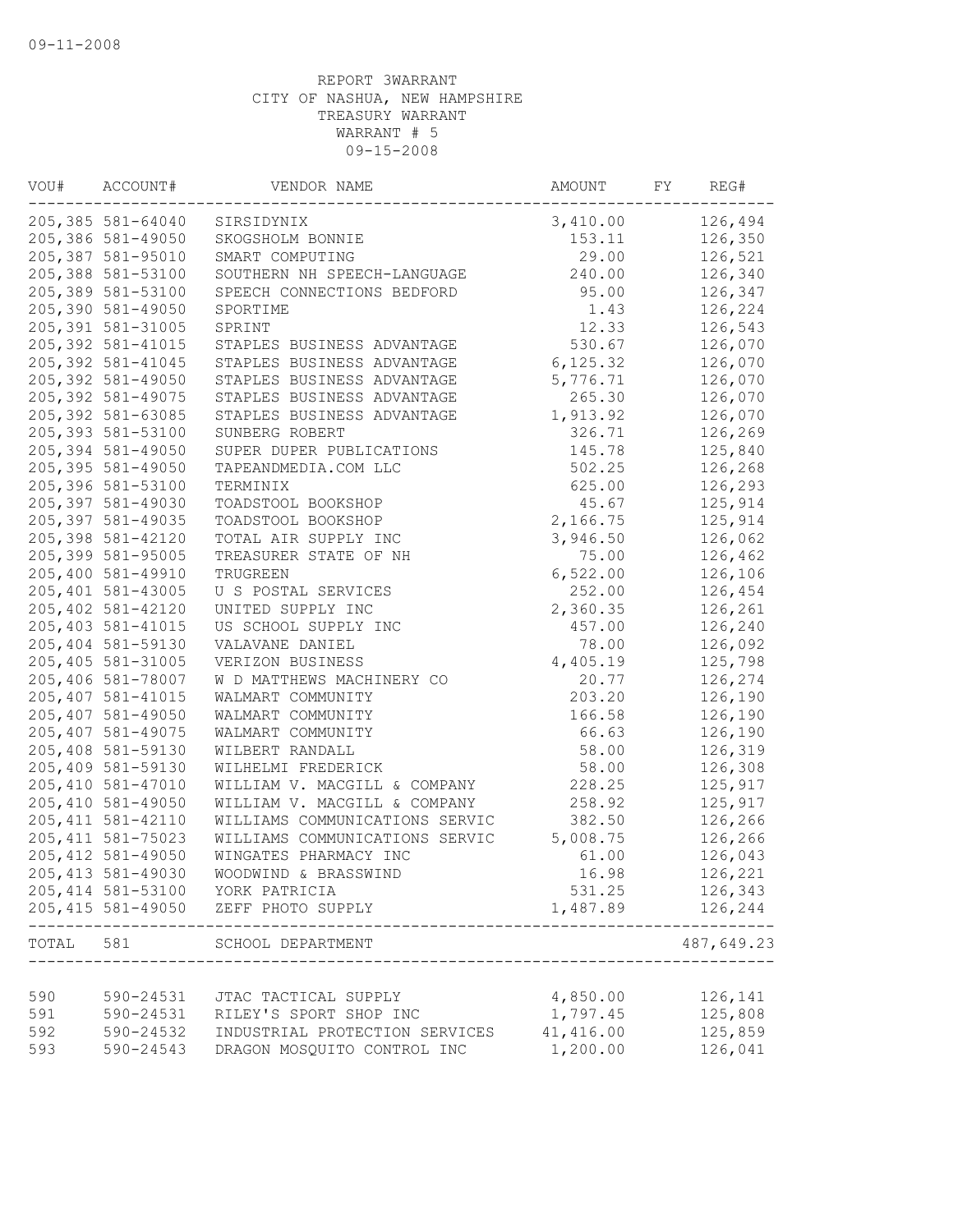| VOU#       | ACCOUNT#               | VENDOR NAME                                        | AMOUNT             | FY | REG#               |
|------------|------------------------|----------------------------------------------------|--------------------|----|--------------------|
|            | 205,416 590-24581      | CLEAN HARBORS ENV SERVICES                         | 2,629.00           |    | 126,187            |
|            | 205, 417 590-24581     | M & M ELECTRICAL SUPPLY CO INC                     | 1,839.87           |    | 126,363            |
|            | 205, 418 590-24581     | MERRIMACK BUILDING SUPPLY INC                      | 4,637.58           |    | 126,196            |
|            | 205, 419 590-24581     | NASHUA LUMBER COMPANY INC                          | 1,191.53           |    | 126,375            |
|            | 205,420 590-24581      | PERMA-BOUND                                        | 1,249.50           |    | 126,381            |
|            | 205, 421 590-24581     | RAND MCNALLY & COMPANY                             | 749.00             |    | 125,882            |
|            | 205, 422 590-24581     | SPORTIME                                           | 229.05             |    | 126,224            |
|            | 205, 423 590-24581     | SUNTECH TINTING                                    | 6,400.25           |    | 125,956            |
| TOTAL      | 590                    | P/Y OBLIGATIONS                                    |                    |    | 68,189.23          |
| 594        |                        |                                                    |                    |    |                    |
| 595        | 595-22015<br>595-22015 | CHAKRAVAORTY RUDRA<br>DESMARAIS LUCIEN A           | 14.10<br>73.32     |    | 126,174<br>126,178 |
| 596        | 595-22015              | ENG JOHN & YUEN                                    | 16.74              |    | 126,173            |
| 597        | 595-22015              |                                                    |                    |    |                    |
| 598        | 595-22015              | FLANAGAN ELMER & CAROL JR<br>HENRY S MICHAEL       | 14.45<br>12.32     |    | 126,165<br>126,166 |
| 599        | 595-22015              | LITVAK PETRO & VICTORIYA                           | 20.51              |    | 126,175            |
| 600        | 595-22015              | MALARET EDUARDO & LYNN                             | 28.20              |    | 126,176            |
| 601        | 595-22015              | MCCURDY SANDRA R                                   | 16.74              |    | 126,172            |
| 602        | 595-22015              | MONCHGESANG GEORGETTA & YASMIN                     | 50.58              |    | 126,171            |
| 603        | 595-22015              | NAIDU SRINVASULU & PRASANNA KO                     | 87.42              |    | 126,177            |
| 604        | 595-22015              | RITCHOTTE KATHERINE                                | 19.74              |    | 126,167            |
| 605        | 595-22015              | TRI-STONE CORPORATION                              | 2.67               |    | 126,157            |
| 606        | 595-22020              | CHAKRAVAORTY RUDRA                                 | 287.19             |    | 126,174            |
| 607        | 595-22020              | DESMARAIS LUCIEN A                                 | 1,585.14           |    | 126,178            |
| 608        | 595-22020              | DIONNE MICHAEL & THOMAS                            | 493.64             |    | 126,158            |
| 609        | 595-22020              | ENG JOHN & YUEN                                    |                    |    | 126,173            |
| 610        | 595-22020              | FLANAGAN ELMER & CAROL JR                          | 384.54<br>285.36   |    | 126,165            |
| 611        | 595-22020              | HENRY S MICHAEL                                    | 412.38             |    | 126,166            |
| 612        |                        | LITVAK PETRO & VICTORIYA                           | 435.00             |    | 126,175            |
| 613        | 595-22020<br>595-22020 | MALARET EDUARDO & LYNN                             | 593.34             |    | 126,176            |
|            |                        |                                                    |                    |    |                    |
| 614<br>615 | 595-22020<br>595-22020 | MCCURDY SANDRA R<br>MONCHGESANG GEORGETTA & YASMIN | 341.04<br>1,118.82 |    | 126,172<br>126,171 |
|            |                        |                                                    |                    |    |                    |
| 616        | 595-22020              | NAIDU SRINVASULU & PRASANNA KO                     | 1,896.60           |    | 126,177            |
| 617        | 595-22020              | RITCHOTTE KATHERINE                                | 417.60             |    | 126,167            |
| 618        | 595-22020              | ROCCA FIRST FAMILY REV TRUST &                     | 861.72             |    | 126,163            |
| 619        | 595-22020              | TRI-STONE CORPORATION                              | 39.81              |    | 126,157            |
| TOTAL      | 595                    | OVERLAY                                            |                    |    | 9,508.97           |
|            |                        |                                                    |                    |    |                    |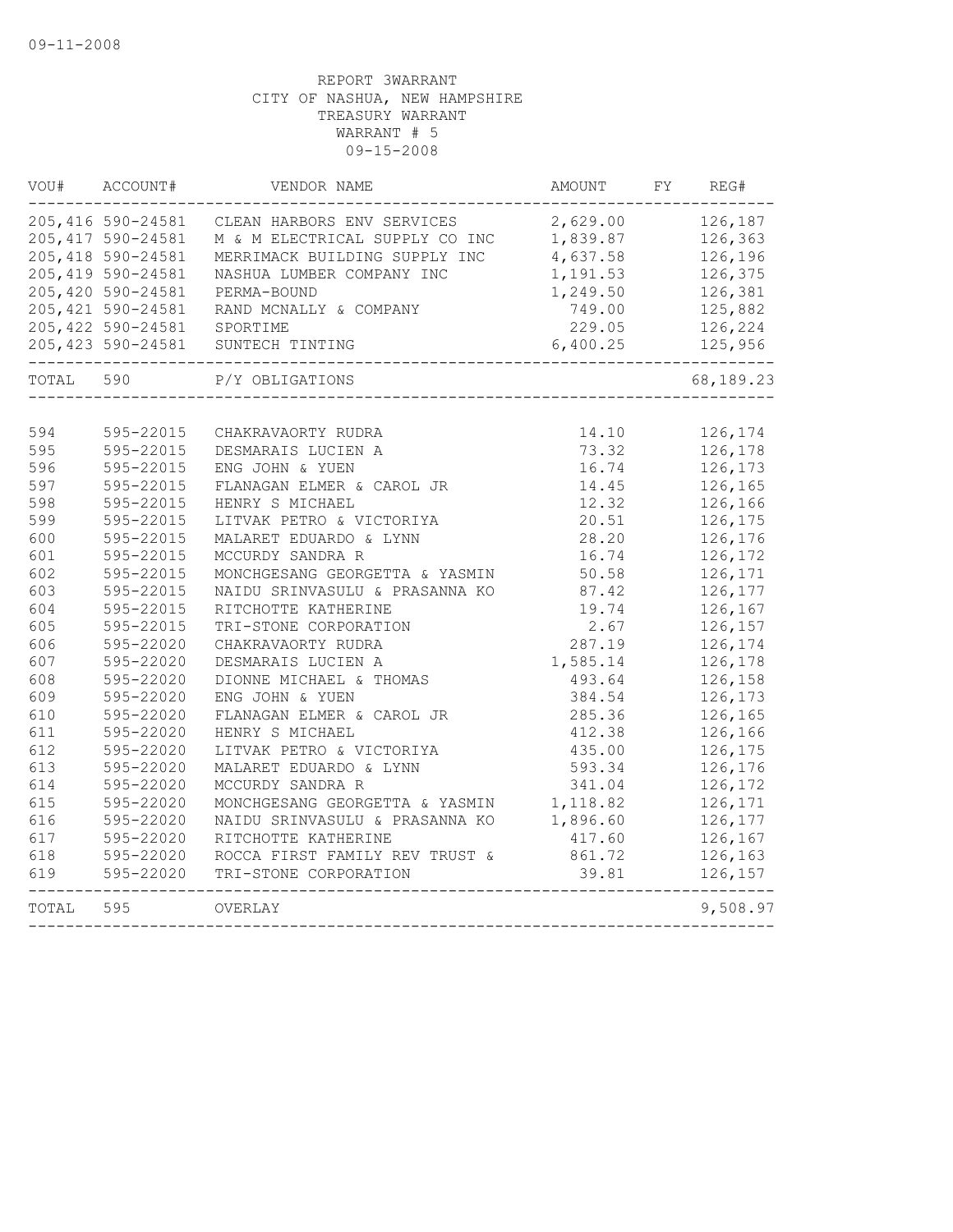| VOU#                                                     | ACCOUNT# | VENDOR NAME                                                                        | AMOUNT                              | FY. | REG#                          |
|----------------------------------------------------------|----------|------------------------------------------------------------------------------------|-------------------------------------|-----|-------------------------------|
| $205,424$ 681-12<br>$205,425$ 681-12<br>$205,426$ 681-12 |          | GEOTECHNICAL SERVICES INC<br>JENNINGS EXCAVATION INC<br>KEACH-NORDSTROM ASSOCS INC | 2,278.70<br>334,675.42<br>18,811.96 |     | 126,262<br>125,833<br>126,275 |
| TOTAL                                                    | 681-12   | CAP IMP - SCHOOL<br>DEFERRED MAINTENANCE FY09                                      |                                     |     | 355,766.08                    |
| 205, 427 681-34                                          |          | SCHIAVI LEASING CORP                                                               | 68,400.00                           |     | 126,234                       |
| TOTAL                                                    | 681-34   | CAP IMP - SCHOOL<br>PORTABLE CLASSROOMS                                            |                                     |     | 68,400.00                     |
|                                                          |          |                                                                                    |                                     |     |                               |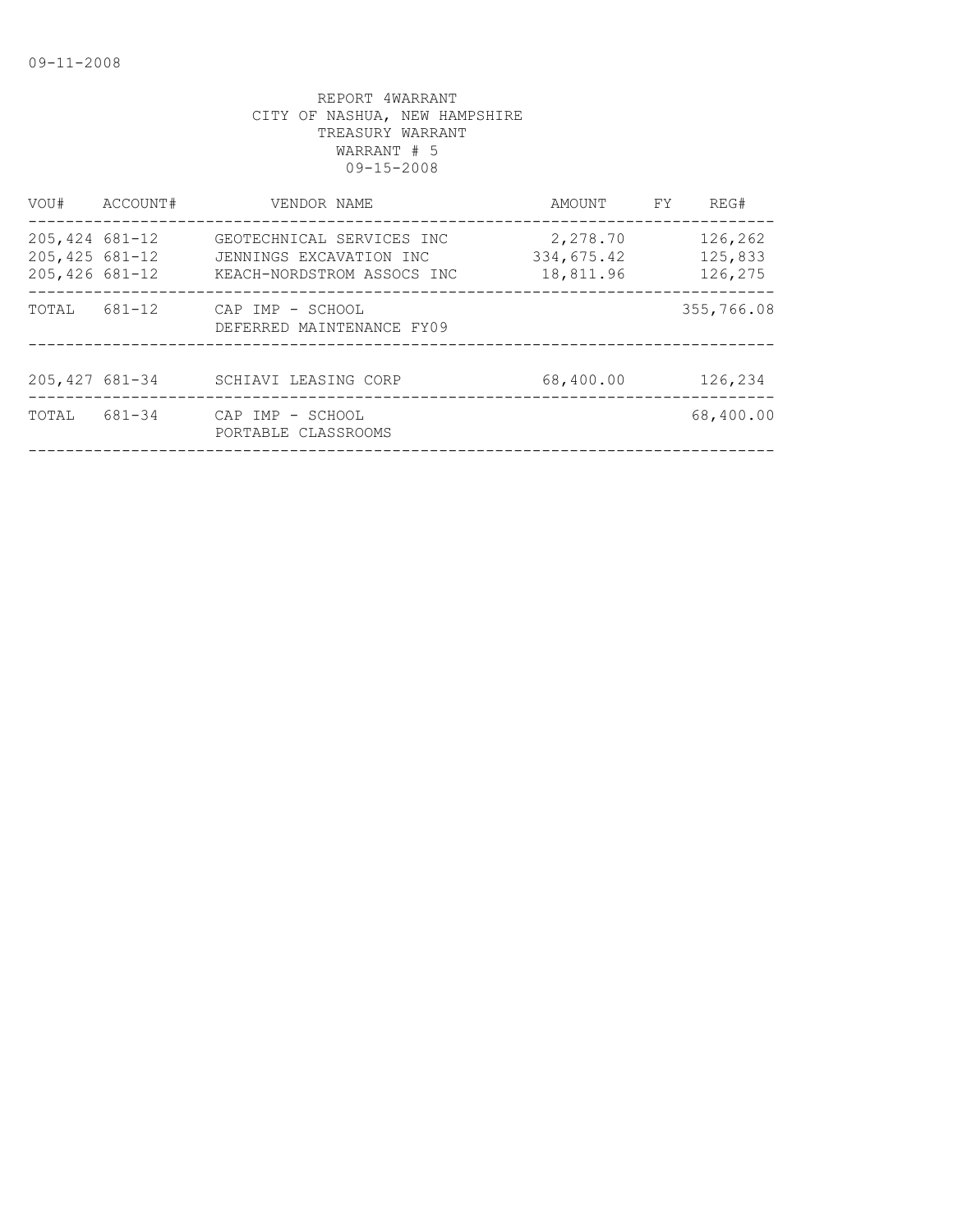| VOU#              | ACCOUNT#                            | PROGRAM<br>VENDOR NAME                                                                                  | AMOUNT                            | REG#<br>FY.               |
|-------------------|-------------------------------------|---------------------------------------------------------------------------------------------------------|-----------------------------------|---------------------------|
| 620               | 791-01310                           | 3788 RD EDMUNDS & SONS INC/RETAINAG                                                                     | 94,692.01                         | 122                       |
| TOTAL             | 791                                 | CPF-SOLID WASTE DISPOSAL                                                                                | 94,692.01                         |                           |
| 621<br>622        | 792-01310<br>792-01321              | 3799 METHUEN CONSTRUCTION CORP INC<br>3799 GEMINI ELECTRIC/RETAINAGE                                    | 495,692.00<br>24,943.40           | 125,961<br>123            |
| 623<br>624<br>625 | 792-53075<br>792-53183<br>792-96401 | 3791 FAY SPOFFORD & THORNDIKE LLC<br>3795 EVERETT J PRESCOTT INC<br>3795 D&C CONSTRUCTION CO INC/RETAIN | 9,424.49<br>9,551.50<br>2, 113.25 | 125,837<br>125,881<br>125 |
| TOTAL             | 792                                 | CPF-WASTEWATER USER FUND                                                                                | 541,724.64                        |                           |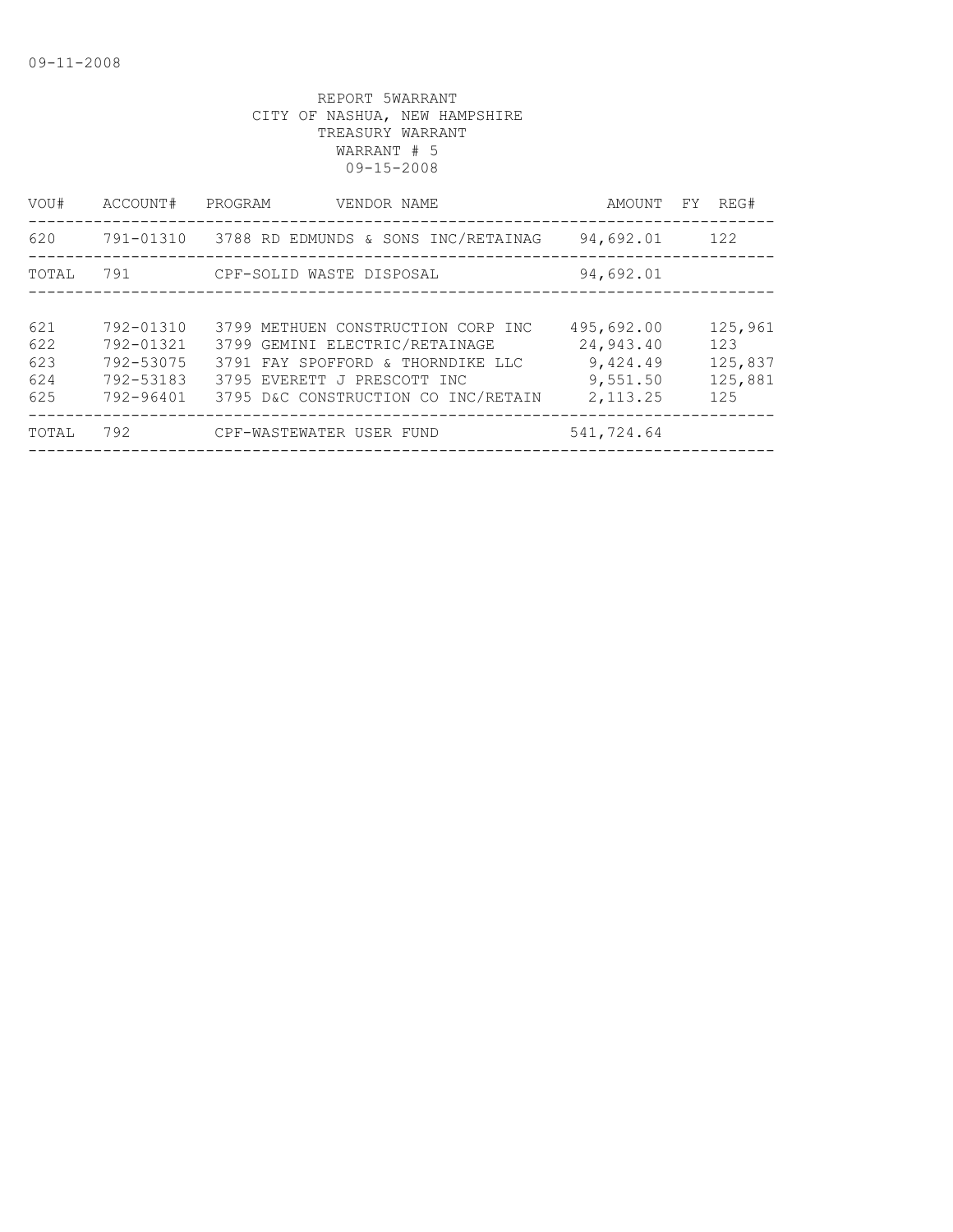| VOU#  | ACCOUNT#         | VENDOR NAME                    | AMOUNT     | FY | REG#      |
|-------|------------------|--------------------------------|------------|----|-----------|
| 626   | 801-31040        | PAETEC COMMUNICATIONS INC      | 7.83       |    | 126,461   |
| 627   | 801-31050        | NEXTEL COMMUNICATIONS          | 192.33     |    | 126,464   |
| 628   | 801-32005        | PSNH                           | 40.58      |    | 126,513   |
| 629   | 801-32005        | PUBLIC SERVICE OF NH           | 836.76     |    | 126,517   |
| 630   | 801-33005        | PENNICHUCK WATER               | 202.28     |    | 126,474   |
| 631   | 801-43005        | CITY OF NASHUA/PETTY CASH SLIP | 2.19       |    | 125,785   |
| 632   | 801-45191        | BROX INDUSTRIES INC            | 1,681.09   |    | 125,850   |
| 633   | 801-46030        | ROCKY BRANDS RETAIL LLC        | 74.99      |    | 126,134   |
| 634   | 801-48005        | SHATTUCK MALONE OIL CO         | 10,628.32  |    | 126,458   |
| 634   | 801-48005        | SHATTUCK MALONE OIL CO         | 12, 222.57 |    | 126,458   |
| 634   | 801-48005        | SHATTUCK MALONE OIL CO         | 3,719.91   |    | 126,458   |
| 635   | 801-48015        | LAFLEUR JEFF                   | 75.00      |    | 125,911   |
| 636   | 801-49040        | CITY OF NASHUA/PETTY CASH SLIP | 9.99       |    | 125,785   |
| 637   | 801-53130        | ENDYNE INC                     | 4,271.50   |    | 126,003   |
| 638   | 801-59245        | D & R TOWING INC               | 605.50     |    | 126,365   |
| 639   | 801-59255        | ROUTHIER & SONS INC            | 1,331.55   |    | 125,963   |
| 640   | 801-64192        | CREATIVE INFORMATION SYSTEMS   | 2,659.00   |    | 125,998   |
| 641   | 801-75023        | BELLETETES INC                 | 9.52       |    | 125,950   |
| 641   | 801-75023        | BELLETETES INC                 | 21.57      |    | 125,951   |
| 642   | 801-75023        | J LAWRENCE HALL INC            | 1,531.95   |    | 126,397   |
| 643   | 801-75023        | M & M ELECTRICAL SUPPLY CO INC | 4,428.11   |    | 126,363   |
| 644   | 801-75085        | LANDTEC NORTH AMERICA          | 128.00     |    | 126,181   |
| 645   | 801-77020        | CN WOOD CO INC                 | 247.50     |    | 126,109   |
| 646   | 801-77020        | INTERSTATE FIRE PROTECTION     | 272.50     |    | 125,935   |
| 647   | 801-78065        | MAYNARD & LESIEUR INCORPORATED | 617.66     |    | 126,374   |
| 647   | 801-78065        | MAYNARD & LESIEUR INCORPORATED | 331.55     |    | 126,374   |
| 648   | 801-78100        | CN WOOD CO INC                 | 206.64     |    | 126,109   |
| 649   | 801-78100        | LIBERTY INTN'L TRUCKS OF NH LL | 50.79      |    | 126,371   |
| 649   | 801-78100        | LIBERTY INTN'L TRUCKS OF NH LL | 950.00     |    | 126,371   |
| 650   | 801-78100        | NAPA AUTO PARTS                | 75.68      |    | 126,086   |
| 650   | 801-78100        | NAPA AUTO PARTS                | 135.57     |    | 126,086   |
| 651   | 801-78100        | OMEGA INDUSTRIAL SUPPLY INC    | 240.17     |    | 126,032   |
| 651   | 801-78100        | OMEGA INDUSTRIAL SUPPLY INC    | 276.19     |    | 126,032   |
| 651   | 801-78100        | OMEGA INDUSTRIAL SUPPLY INC    | 84.06      |    | 126,032   |
| 652   | 801-78100        | TST EQUIPMENT INC              | 81.82      |    | 125,925   |
| 653   | 801-91005        | CITY OF NASHUA/PETTY CASH SLIP | 53.82      |    | 125,785   |
|       |                  |                                |            |    |           |
| TOTAL | 801              | SOLID WASTE DISPOSAL           |            |    | 48,304.49 |
|       |                  |                                |            |    |           |
| 654   | $802 - 115 - 20$ | LAM JOHNNY                     | 33.07      |    | 126,124   |
| 655   | $802 - 215 - 00$ | BLIER CARROLL                  | 34.98      |    | 126,133   |
| 656   | $802 - 215 - 00$ | LAM JOHNNY                     | 132.28     |    | 126,125   |
| 657   | 802-31005        | BAYRING COMMUNICATIONS         | 60.42      |    | 126,508   |
| 658   | 802-31005        | FAIRPOINT COMMUNICATIONS INC   | 63.12      |    | 126,506   |
| 659   | 802-31005        | NEXTEL COMMUNICATIONS          | 100.87     |    | 126,464   |
| 659   | 802-31005        | NEXTEL COMMUNICATIONS          | 216.67     |    | 126,464   |
| 660   | 802-31040        | PAETEC COMMUNICATIONS INC      | 8.79       |    | 126,461   |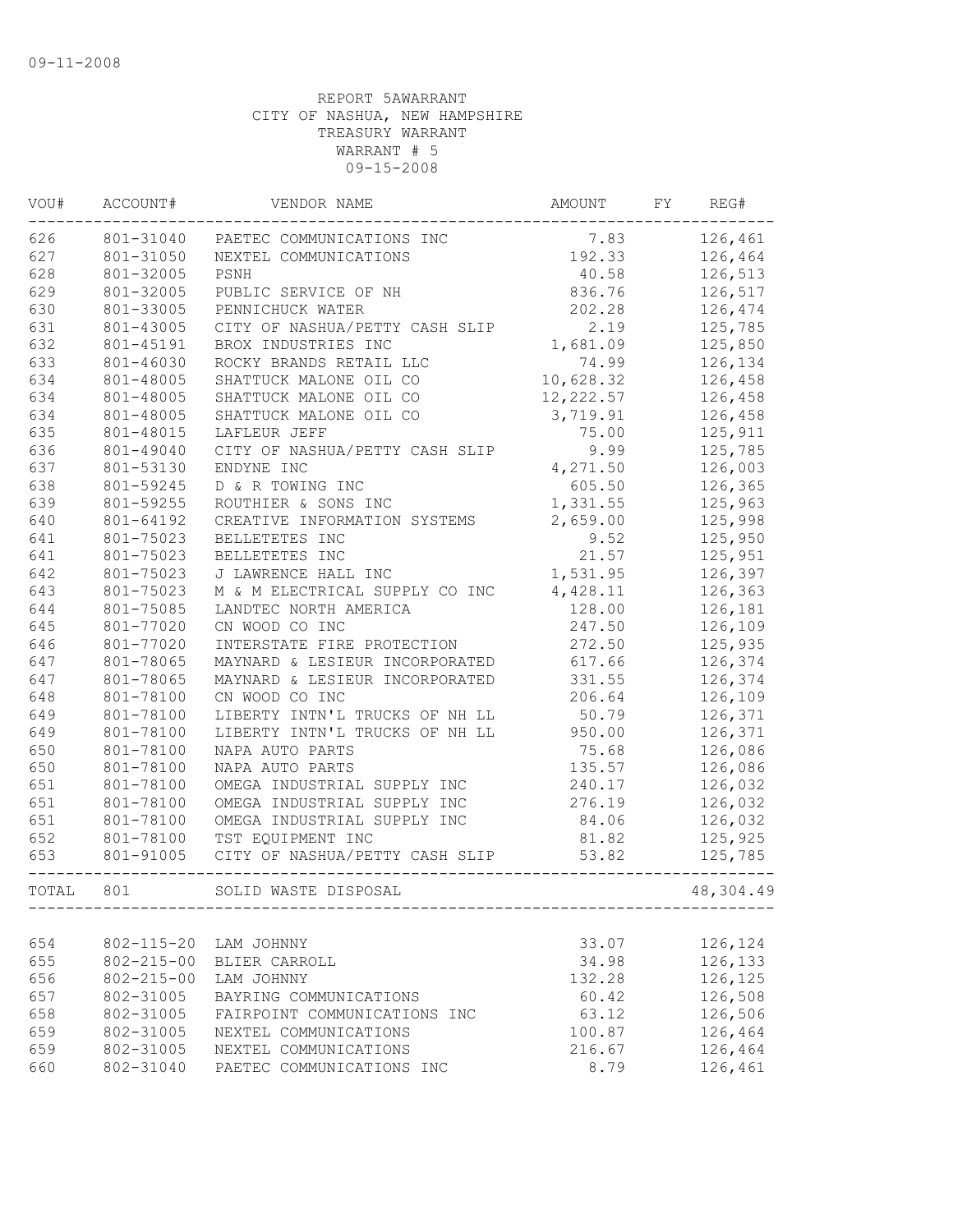| VOU# | ACCOUNT#  | VENDOR NAME                    | AMOUNT     | FY | REG#    |
|------|-----------|--------------------------------|------------|----|---------|
| 661  | 802-32005 | PSNH                           | 118.32     |    | 126,513 |
| 661  | 802-32005 | PSNH                           | 15.01      |    | 126,514 |
| 661  | 802-32005 | PSNH                           | 763.99     |    | 126,514 |
| 662  | 802-33005 | PENNICHUCK WATER               | 29.35      |    | 126,474 |
| 663  | 802-45101 | CIBA CORPORATION               | 4,520.00   |    | 125,865 |
| 664  | 802-45103 | JCI JONES CHEMICALS INC        | 9,550.16   |    | 125,990 |
| 665  | 802-45105 | HOLLAND COMPANY INC            | 5,066.88   |    | 125,901 |
| 666  | 802-45106 | KEMIRA WATER SOLUTIONS INC     | 4,262.50   |    | 125,992 |
| 667  | 802-45175 | ARCSOURCE INC                  | 24.40      |    | 125,959 |
| 668  | 802-46045 | FERNANDEZ MARIO D              | 82.00      |    | 125,975 |
| 669  | 802-46045 | ROCKY BRANDS RETAIL LLC        | 82.00      |    | 126,134 |
| 670  | 802-46045 | SHEEHAN PATRICK                | 82.00      |    | 126,110 |
| 671  | 802-46045 | UNIFIRST CORPORATION           | 32.89      |    | 126,102 |
| 671  | 802-46045 | UNIFIRST CORPORATION           | 252.68     |    | 126,102 |
| 672  | 802-49339 | CITIZENS BANK                  | 448.00     |    | 128     |
| 673  | 802-53006 | HEALTH STOP INC                | 94.00      |    | 125,939 |
| 674  | 802-53030 | CHEMSERVE ENVIRONMENTAL ANALYS | 87.71      |    | 126,069 |
| 675  | 802-59100 | ANSWERING SERVICES OF NH LLC   | 77.00      |    | 126,015 |
| 676  | 802-59100 | ASAP FIRE & SAFETY CORPORATION | 1,475.00   |    | 125,910 |
| 677  | 802-59100 | GREENLEAF WILLIAM              | 340.00     |    | 126,030 |
| 678  | 802-59100 | SULLIVAN ASSOCIATES            | 450.10     |    | 125,845 |
| 680  | 802-59225 | RESOURCE MANAGEMENT INC        | 23, 132.67 |    | 125,786 |
| 681  | 802-59225 | RESOURCE MANAGEMENT INC        | 26,361.37  |    | 125,787 |
| 682  | 802-59225 | RESOURCE MANAGEMENT INC        | 21,923.91  |    | 125,790 |
| 679  | 802-59225 | RESOURCE MANAGEMENT INC        | 18,253.93  |    | 125,807 |
| 683  | 802-59230 | BROX INDUSTRIES INC            | 1,214.19   |    | 125,850 |
| 684  | 802-59230 | CORRIVEAU ROUTHIER INC         | 142.23     |    | 126,364 |
| 685  | 802-59230 | CRISP CONTRACTING LLC          | 8,800.00   |    | 125,922 |
| 686  | 802-59230 | TREASURER STATE OF NH          | 200.00     |    | 125,793 |
| 687  | 802-59230 | UNITED SUPPLY COMPANY INC      | 1,210.63   |    | 126,383 |
| 688  | 802-59265 | CITIZENS BANK NH               | 358.26     |    | 133     |
| 689  | 802-59265 | CITIZENS BANK NH               | 43.50      |    | 134     |
| 690  | 802-59275 | PENNICHUCK WATER WORKS         | 9,476.09   |    | 125,903 |
| 691  | 802-59320 | 1400 MOTORS                    | 312.20     |    | 125,824 |
| 692  | 802-59320 | MAYNARD & LESIEUR INCORPORATED | 136.80     |    | 126,374 |
| 693  | 802-59320 | NAPA AUTO PARTS                | 174.94     |    | 126,086 |
| 694  | 802-59320 | SANEL AUTO PARTS CO            | 181.90     |    | 125,958 |
| 695  | 802-64192 | GRAINGER                       | 124.30     |    | 125,898 |
| 696  | 802-64192 | M & B MACHINING AND WELDING    | 1,024.00   |    | 126,372 |
| 697  | 802-64192 | M & M ELECTRICAL SUPPLY CO INC | 41.06      |    | 126,363 |
| 698  | 802-77045 | INFILCO DEGREMONT INC          | 2,996.44   |    | 125,980 |
| 699  | 802-77050 | M & M ELECTRICAL SUPPLY CO INC | 45.52      |    | 126,363 |
| 699  | 802-77062 | M & M ELECTRICAL SUPPLY CO INC | 81.99      |    | 126,363 |
| 700  | 802-77062 | PINE MOTOR PARTS               | 31.80      |    | 126,376 |
| 701  | 802-77062 | UNITED SUPPLY COMPANY INC      | 66.37      |    | 126,383 |
| 701  | 802-77063 | UNITED SUPPLY COMPANY INC      | 234.22     |    | 126,383 |
| 702  | 802-77065 | JOHNSON PACKING & IND PROD INC | 2,009.63   |    | 125,893 |
| 703  | 802-77065 | M & B MACHINING AND WELDING    | 268.00     |    | 126,372 |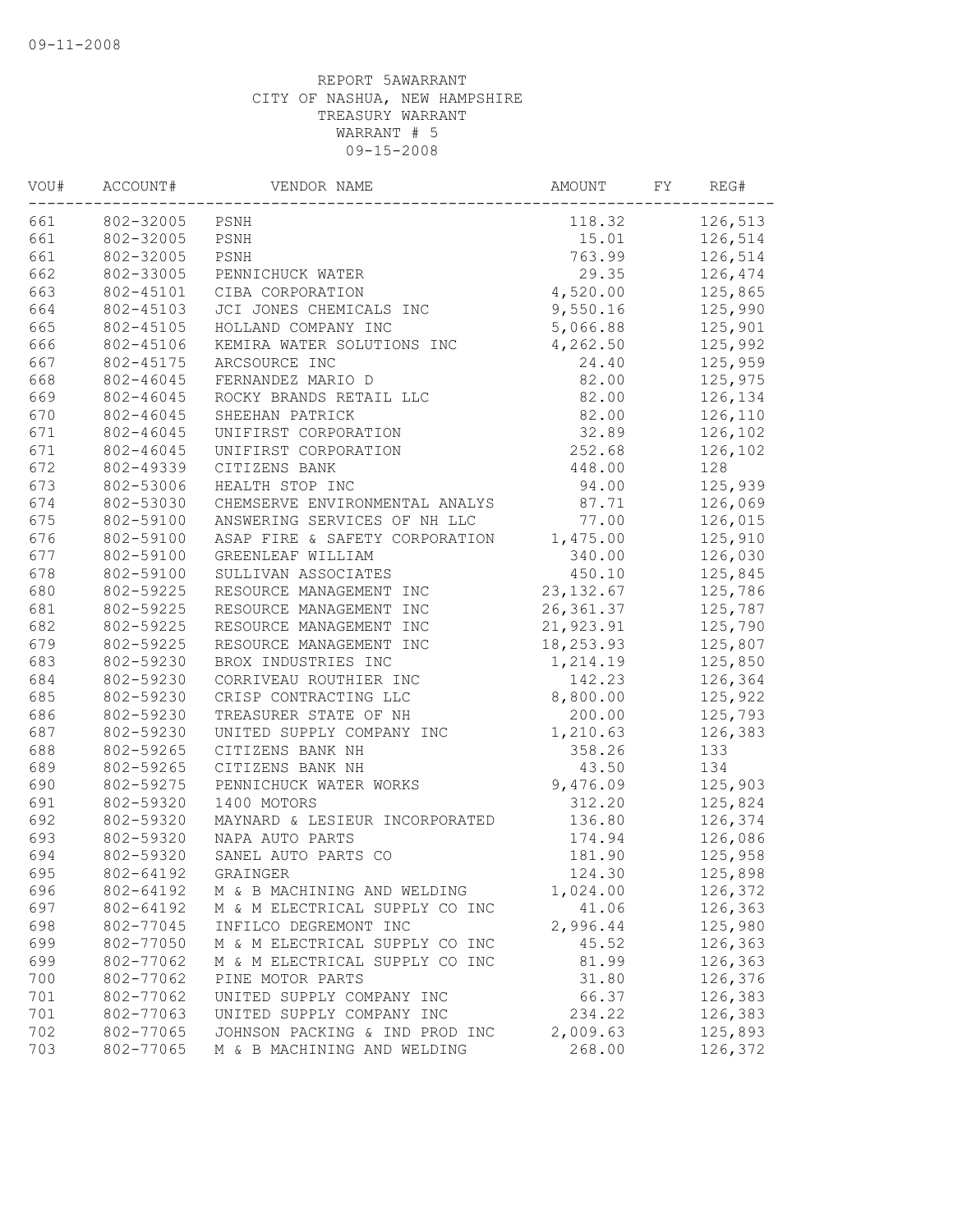| VOU#  | ACCOUNT#  | VENDOR NAME                    | AMOUNT   | FY. | REG#       |
|-------|-----------|--------------------------------|----------|-----|------------|
| 704   | 802-77067 | GRAINGER                       | 42.95    |     | 125,898    |
| 705   | 802-77067 | PINE MOTOR PARTS               | 116.58   |     | 126,376    |
| 706   | 802-77069 | CARPARTS OF NASHUA             | 49.26    |     | 125,820    |
| 707   | 802-77069 | GRAINGER                       | 882.24   |     | 125,898    |
| 708   | 802-77069 | M & M ELECTRICAL SUPPLY CO INC | 30.32    |     | 126,363    |
| 709   | 802-77070 | WINDWARD PETROLEUM             | 1,237.70 |     | 125,866    |
| 710   | 802-77072 | PINE MOTOR PARTS               | 133.60   |     | 126,376    |
| 711   | 802-91010 | HABERMAN RICHARD W             | 101.03   |     | 126,455    |
| 712   | 802-94005 | NEWEA                          | 150.00   |     | 126,459    |
| 712   | 802-94005 | NEWEA                          | 150.00   |     | 126,459    |
| 713   | 802-94005 | TREASURER STATE OF NH          | 900.00   |     | 126,523    |
| 714   | 802-94005 | WEFTEC.08 C/O CSI              | 400.00   |     | 126,503    |
| 715   | 802-96004 | ELECTRICAL INSTALLATIONS INC   | 1,049.25 |     | 126,135    |
| TOTAL | 802       | SEWERAGE DISPOSAL SYSTEM       |          |     | 152,593.07 |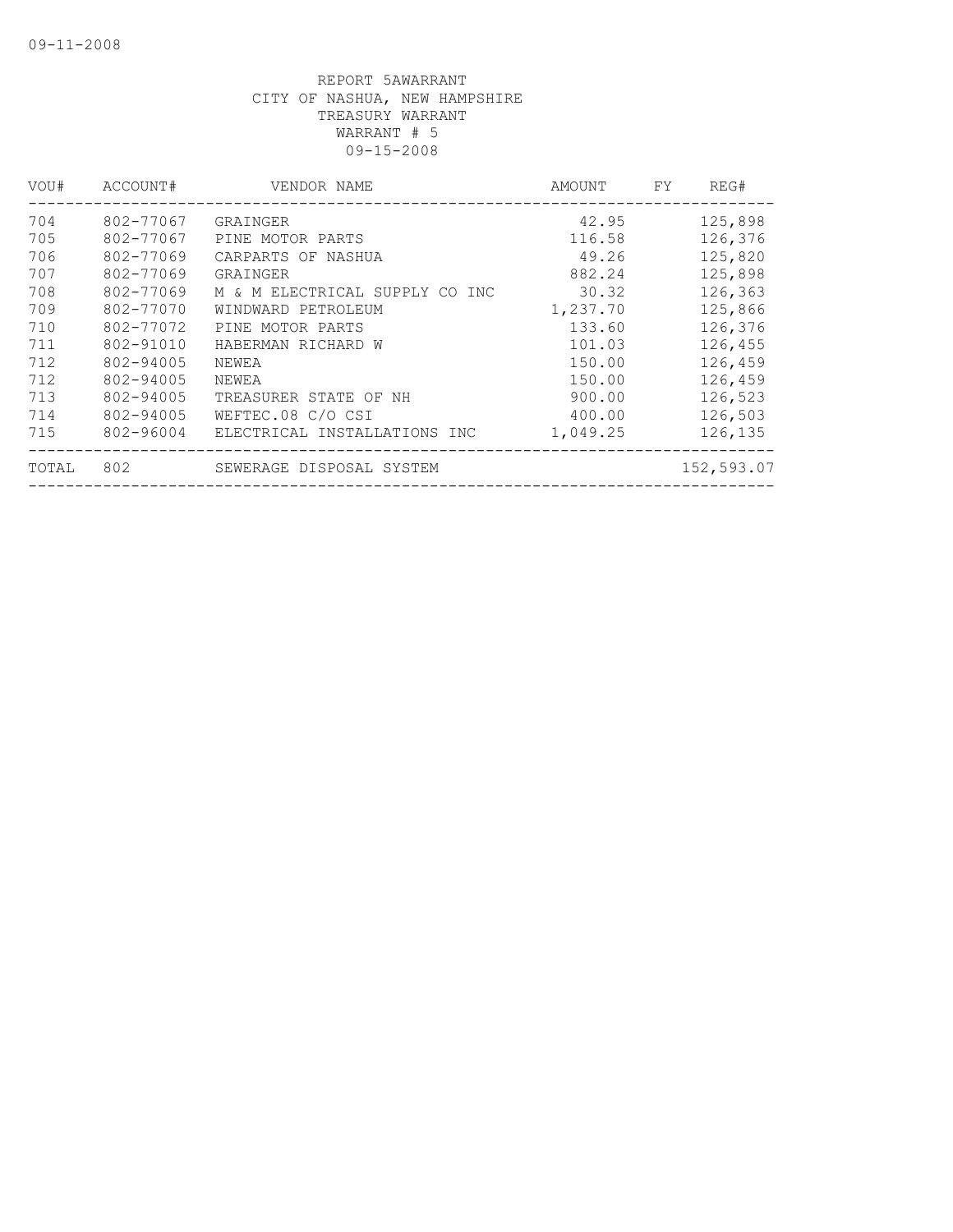| VOU#       | ACCOUNT#               | VENDOR NAME                                       | AMOUNT          | FY | REG#                 |
|------------|------------------------|---------------------------------------------------|-----------------|----|----------------------|
| 716<br>717 | 952-05054<br>952-05058 | HOME DEPOT CREDIT SERVICES<br>B & S LOCKSMITH INC | 29.97<br>985.00 |    | 126,471<br>126,019   |
| 718<br>719 | 952-05058<br>952-05058 | HANDY HOUSE INC<br>HARRIS                         | 55.00<br>35.40  |    | 126,485<br>126,251   |
| 720        | 952-05058              | REEDS FERRY LUMBER CORP                           | 8,370.00        |    | 125,852              |
| 721        | 952-75021              | BELLETETES INC                                    | 4.46            |    | 125,951              |
| 722        | 952-75021              | BROX INDUSTRIES INC                               | 79.73           |    | 125,850              |
| 723        | 952-75021              | F W WEBB COMPANY                                  | 6.45            |    | 125,878              |
| 724        | 952-75021              | LESCO                                             | 224.00          |    | 125,923<br>--------- |
| TOTAL      |                        | 952 PARK & RECREATION TRUST FUND                  |                 |    | 9,790.01             |
| 725        |                        | 961-45185 HARDY DORIC INC                         | 585.00          |    | 125,969              |
| TOTAL      | 961                    | EDGEWOOD CEMETERY TRUST FUND                      |                 |    | 585.00               |
| 726        |                        | 975-59100 PRESTON JULIA                           | 600.00          |    | 126,457              |
| 727        | 975-59100              | SHARON DEAN                                       | 175.00          |    | 126,456              |
| TOTAL      | 975                    | LIBRARY TRUST FUND                                |                 |    | 775.00               |
|            |                        | 205,42 981-49075 SCHOOL MATE                      | 588.00          |    | 126,339              |
| TOTAL      | 981                    | SCHOOL TRUST FUND                                 |                 |    | 588.00               |
|            |                        |                                                   |                 |    |                      |
| 728        | 982-05053              | DANIELLE MILLER AND JOHNSON & 1,000.00            |                 |    | 125,788              |
| TOTAL      | 982                    | SCHOLARSHIP TRUST FUND                            |                 |    | 1,000.00             |
|            |                        |                                                   |                 |    |                      |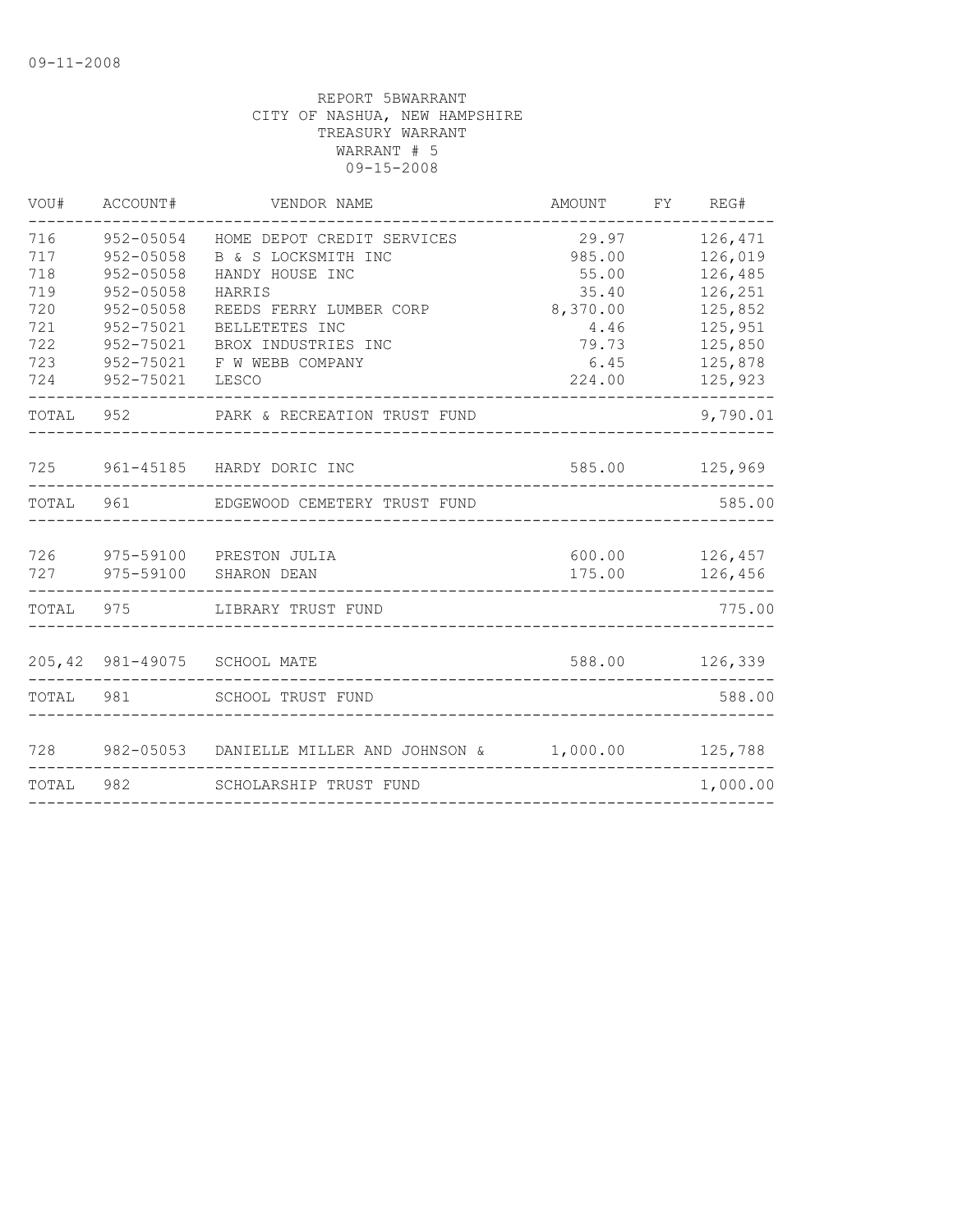|           | ACCOUNT# PAYROLL WEEK ENDING |  |  | AMOUNT |
|-----------|------------------------------|--|--|--------|
|           |                              |  |  |        |
| TOTAL 952 |                              |  |  |        |
|           |                              |  |  |        |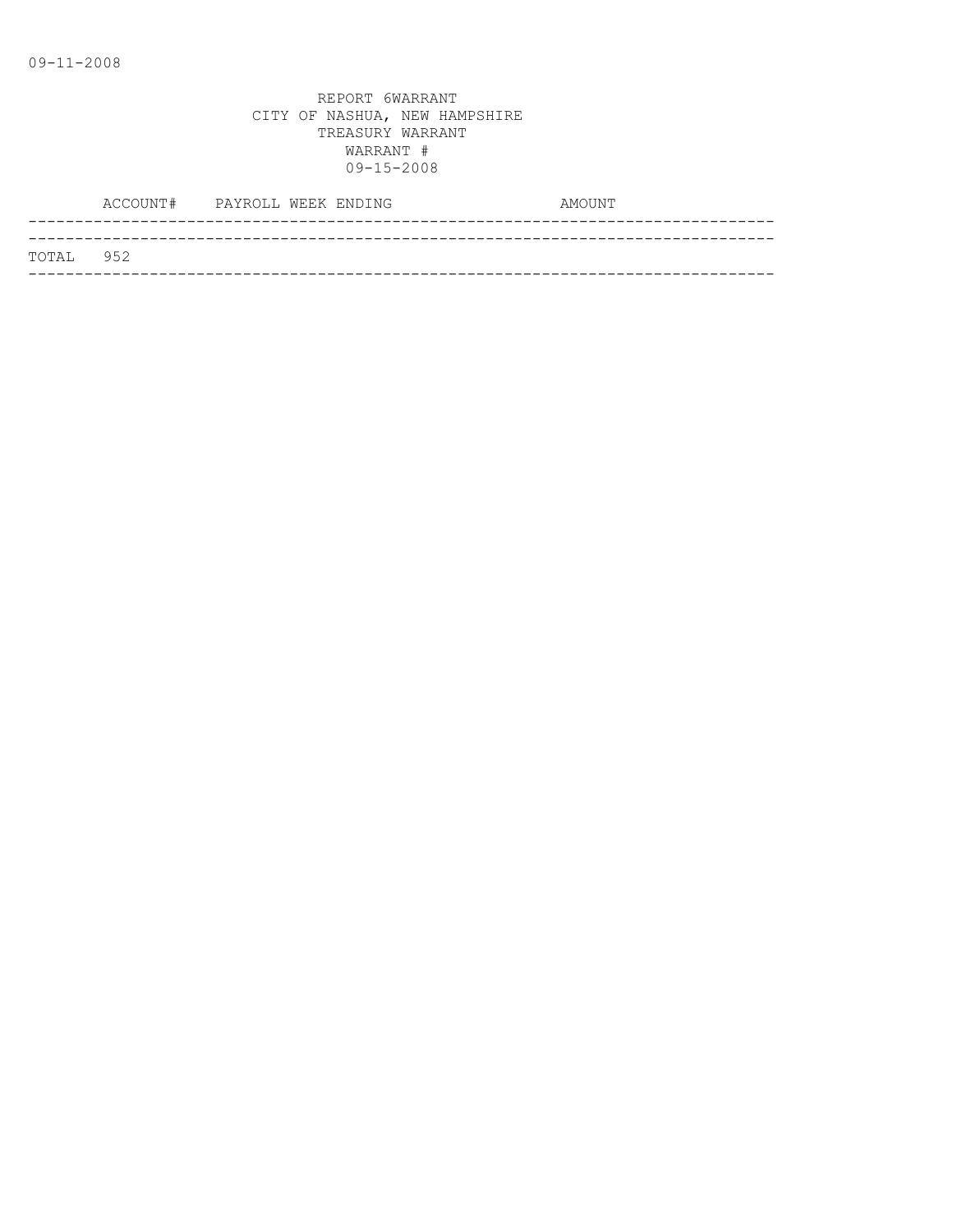|           |            | ACCOUNT# PAYROLL WEEK ENDING                    | AMOUNT                              |          |
|-----------|------------|-------------------------------------------------|-------------------------------------|----------|
|           |            | 305-11125  06-SEP-2008<br>305-11125 30-AUG-2008 | 903.15<br>903.15                    |          |
|           |            | 305-11239 06-SEP-2008<br>305-11239 30-AUG-2008  | 1,014.26<br>1,014.26                |          |
|           | TOTAL 305  | SRF - CIVIC & COMM ACTIVITIES                   | ___________________________________ | 3,834.82 |
|           |            |                                                 |                                     |          |
|           |            | 308-83051 06-SEP-2008                           | 275.22                              |          |
|           |            | 308-83051 30-AUG-2008                           | 275.22                              |          |
|           |            | 308-83052  06-SEP-2008                          | 1,333.24                            |          |
|           |            | 308-83052 30-AUG-2008                           | 1,356.11                            |          |
|           |            | 308-83102  06-SEP-2008                          | 1,130.26                            |          |
|           |            | 308-83102 30-AUG-2008                           | 1,130.26                            |          |
|           | TOTAL 308  | SRF - INSURANCE                                 |                                     | 5,500.31 |
|           |            |                                                 |                                     |          |
|           |            | 3086-11870 06-SEP-2008                          | 14, 153. 14                         |          |
|           |            | 3086-12006 06-SEP-2008                          | $-9,593.60$                         |          |
|           |            | 3086-13032 06-SEP-2008                          | 256.05                              |          |
|           |            | 3086-13032 30-AUG-2008                          | 256.05                              |          |
|           |            | 3086-13133 06-SEP-2008                          | 450.00                              |          |
| TOTAL 308 |            | JAVITS GRANT PROGRAM                            |                                     | 5,521.64 |
|           |            |                                                 |                                     |          |
|           |            | 3097-11162 06-SEP-2008                          | 610.13                              |          |
|           |            | 3097-11162 30-AUG-2008                          | 610.13                              |          |
|           |            | 3097-11408 06-SEP-2008                          | 721.60                              |          |
|           |            | 3097-11408 30-AUG-2008                          | 721.60                              |          |
|           | 3097-12112 | 06-SEP-2008                                     | 757.79                              |          |
|           | 3097-12112 | 30-AUG-2008                                     | 453.63                              |          |
|           | 3097-12830 | 06-SEP-2008                                     | 215.78                              |          |
|           | 3097-12830 | 30-AUG-2008                                     | 360.54                              |          |
|           | 3097-13137 | 06-SEP-2008                                     | $-45.16$                            |          |
|           | 3097-13137 | 30-AUG-2008                                     | 45.16                               |          |
|           |            | 3097-19138 06-SEP-2008                          | 2,952.16                            |          |
|           | 3097-19139 | 06-SEP-2008                                     | 9,060.12                            |          |
|           | 3097-19140 | $06 - SEP - 2008$                               | 7,482.73                            |          |
|           | 3097-19140 | 30-AUG-2008                                     | 7,555.80                            |          |
|           | 3097-19540 | 06-SEP-2008                                     | 17,538.75                           |          |
|           | 3097-19540 | 30-AUG-2008                                     | 16,352.10                           |          |
|           | 3097-19544 | 06-SEP-2008                                     | 451.90                              |          |
|           | 3097-19544 | 30-AUG-2008                                     | 394.30                              |          |
|           | 3097-19545 | 06-SEP-2008                                     | 2,828.01                            |          |
|           | 3097-19545 | 30-AUG-2008                                     | 1,911.44                            |          |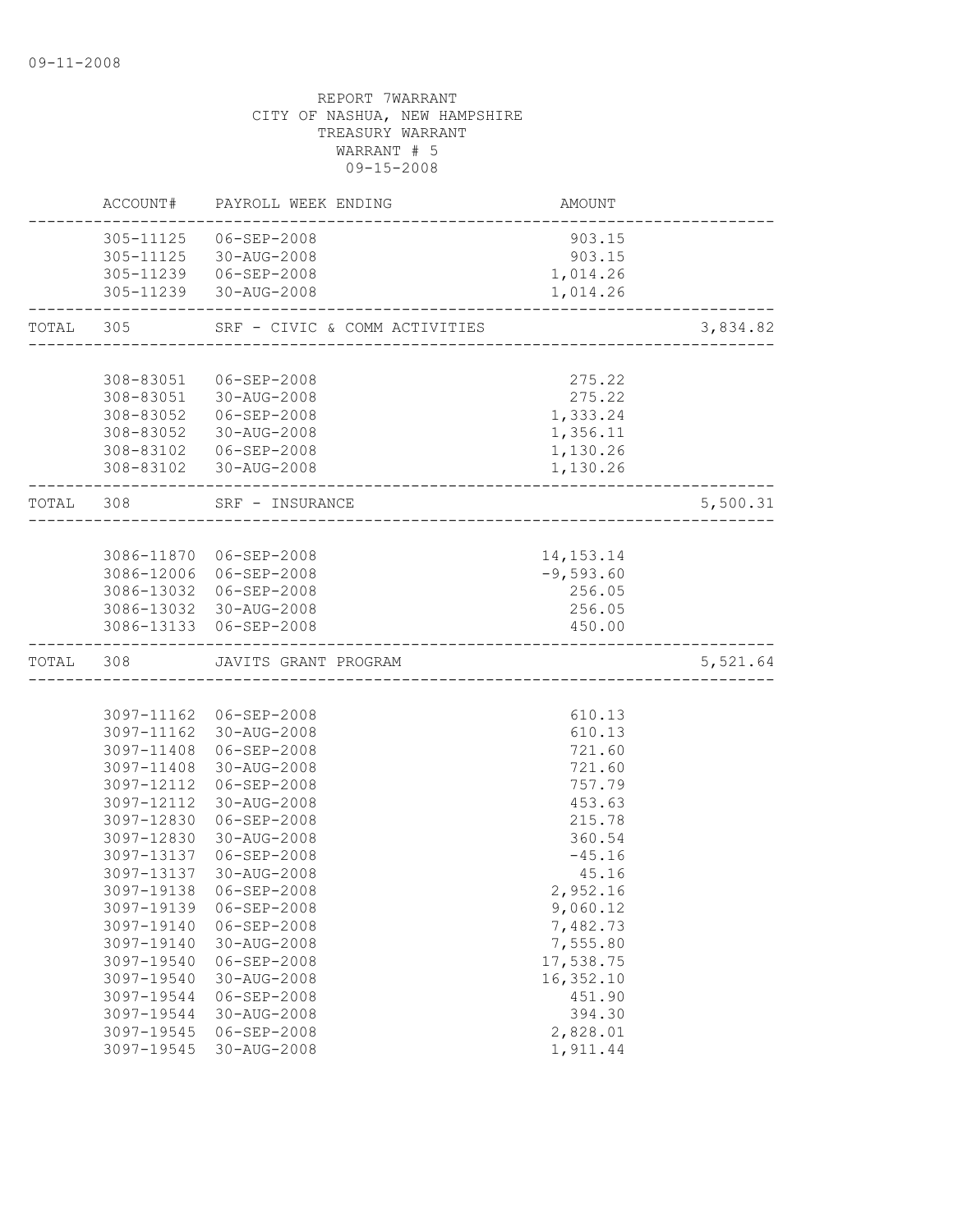|           |                        | ACCOUNT# PAYROLL WEEK ENDING                                  | AMOUNT                     |           |
|-----------|------------------------|---------------------------------------------------------------|----------------------------|-----------|
|           |                        | TOTAL 309 SRF - FOOD SERVICES                                 |                            | 70,978.51 |
|           | 312-11165              | 06-SEP-2008                                                   | 1,052.86                   |           |
|           | 312-11165              | 30-AUG-2008                                                   | 1,052.87                   |           |
|           | 312-11191              | 06-SEP-2008                                                   | 788.83                     |           |
|           | 312-11191              | 30-AUG-2008                                                   | 788.83                     |           |
|           | 312-11547              | 06-SEP-2008                                                   | 2,117.20                   |           |
|           | 312-11547              | 30-AUG-2008                                                   | 2,117.19                   |           |
|           | 312-12010              | 06-SEP-2008                                                   | 67.50                      |           |
|           |                        | 312-12010 30-AUG-2008                                         | 100.00                     |           |
|           | 312-12116              | $06 - SEP - 2008$                                             | 599.87                     |           |
|           | 312-12116              | 30-AUG-2008                                                   | 599.87                     |           |
|           |                        | 312-13004 06-SEP-2008                                         | 1,349.88<br>310.86         |           |
|           |                        | 312-13004 30-AUG-2008                                         |                            |           |
|           |                        | TOTAL 312 SRF - FINANCIAL SERVICES<br>----------------------- |                            | 10,945.76 |
|           |                        | 3122-12006 06-SEP-2008                                        | 150.00                     |           |
|           |                        | TOTAL 312 ADULT ED/CONTINUING ED                              |                            | 150.00    |
|           |                        |                                                               |                            |           |
|           |                        | 3138-13133 06-SEP-2008                                        | 12,925.00<br>_____________ |           |
|           |                        | TOTAL 313 FIFTH BLOCK INITIATIVE                              |                            | 12,925.00 |
|           |                        | 3245-11860 06-SEP-2008                                        | 1,346.15                   |           |
|           |                        | TOTAL 324 YOUTH SAFE HAVEN-PAL                                |                            | 1,346.15  |
|           |                        |                                                               |                            |           |
|           |                        | 3269-11726 06-SEP-2008                                        | 1,831.69                   |           |
| TOTAL 326 |                        | NH ALTERNATE ASSESSMENT COACH                                 |                            | 1,831.69  |
|           |                        |                                                               |                            |           |
|           | 331-11245<br>331-11245 | 06-SEP-2008<br>30-AUG-2008                                    | 597.36<br>597.36           |           |
|           | 331-11250              | 06-SEP-2008                                                   | 682.87                     |           |
|           | 331-11250              | 30-AUG-2008                                                   | 682.87                     |           |
|           | 331-11552              | 06-SEP-2008                                                   | 986.27                     |           |
|           | 331-11552              | 30-AUG-2008                                                   | 986.27                     |           |
|           | 331-11561              | 06-SEP-2008                                                   | 1,117.34                   |           |
|           | 331-11561              | 30-AUG-2008                                                   | 1,117.33                   |           |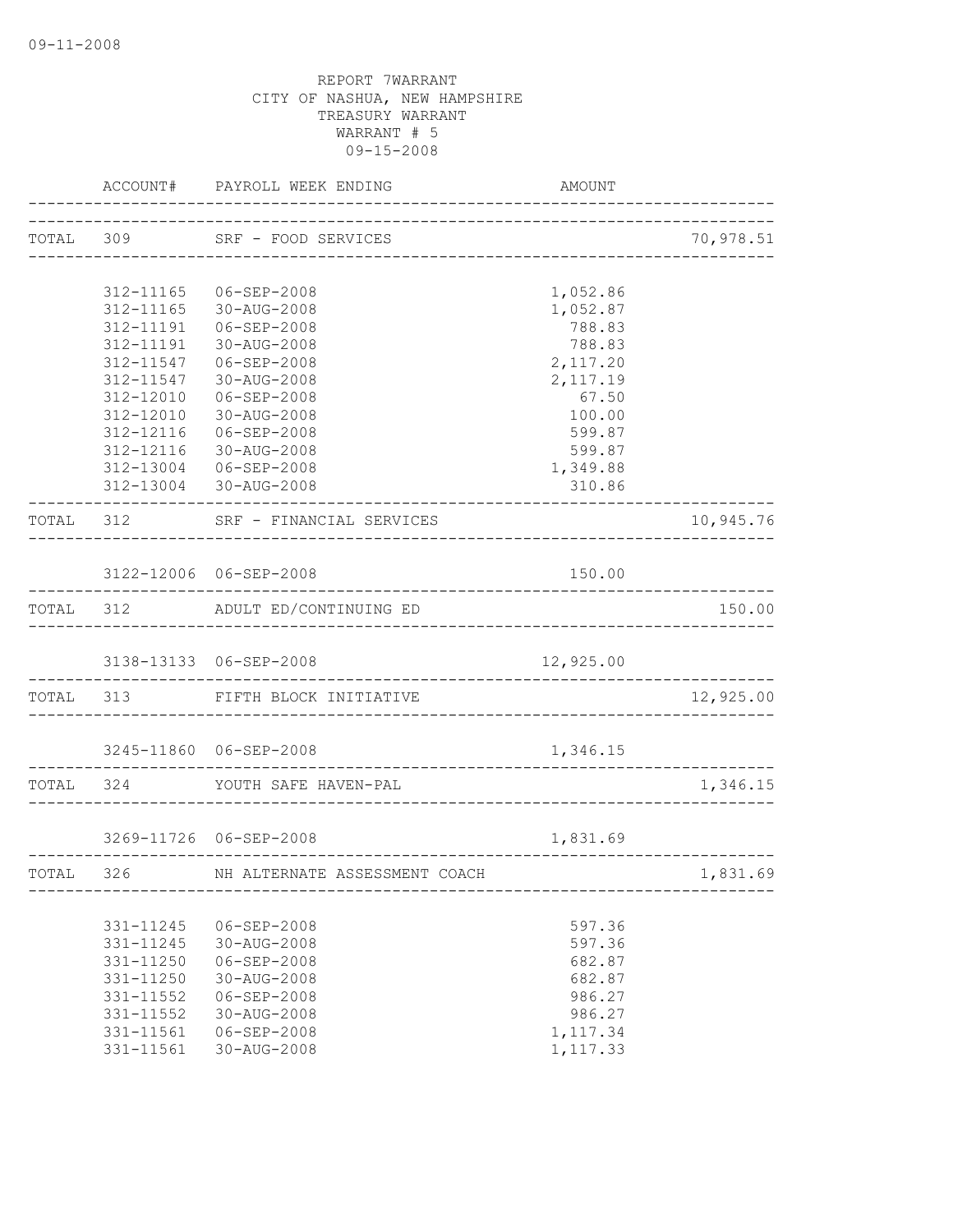|           | ACCOUNT#  | PAYROLL WEEK ENDING                     | AMOUNT    |           |
|-----------|-----------|-----------------------------------------|-----------|-----------|
|           | 331-11567 | 06-SEP-2008                             | 1,414.75  |           |
|           | 331-11567 | 30-AUG-2008                             | 1,414.75  |           |
|           | 331-12115 | 06-SEP-2008                             | 548.32    |           |
|           | 331-12115 | 30-AUG-2008                             | 548.32    |           |
|           | 331-13038 | 06-SEP-2008                             | 3,977.11  |           |
|           | 331-13038 | 30-AUG-2008                             | 1,061.04  |           |
|           | 331-13044 | 06-SEP-2008                             | 3,047.25  |           |
|           | 331-13044 | 30-AUG-2008                             | 4,751.48  |           |
|           | 331-13048 | 06-SEP-2008                             | 1,010.92  |           |
|           | 331-13048 | 30-AUG-2008                             | 573.56    |           |
|           | 331-15002 | 06-SEP-2008                             | 690.94    |           |
|           |           | 331-18036 06-SEP-2008                   | 10,990.58 |           |
|           |           | 331-18036 30-AUG-2008                   | 7,587.68  |           |
| TOTAL 331 |           | SRF - POLICE DEPARTMENT                 |           | 44,384.37 |
|           |           |                                         |           |           |
|           |           | 3359-11870 06-SEP-2008                  | 1,644.59  |           |
|           |           | 3359-12078 06-SEP-2008                  | 625.00    |           |
|           |           | TOTAL 335 TITLE IB READ 1ST MT PLEASANT |           | 2,269.59  |
|           |           | 3368-13133 06-SEP-2008                  | 1,237.50  |           |
|           | TOTAL 336 | TITLE I SCHL IMPR DR CRISP              |           | 1,237.50  |
|           |           |                                         |           |           |
|           |           | 341-11107 06-SEP-2008                   | 722.90    |           |
|           | 341-11107 | 30-AUG-2008                             | 722.90    |           |
|           | 341-11563 | 06-SEP-2008                             | 809.76    |           |
|           | 341-11563 | 30-AUG-2008                             | 809.77    |           |
|           | 341-12037 | $06 - SEP - 2008$                       | 104.20    |           |
|           | 341-12037 | 30-AUG-2008                             | 104.21    |           |
|           | 341-12085 | 06-SEP-2008                             | 80.00     |           |
|           | 341-12085 | 30-AUG-2008                             | 320.00    |           |
|           | 341-12101 | $06 - SEP - 2008$                       | 396.07    |           |
|           | 341-12101 | 30-AUG-2008                             | 396.07    |           |
| TOTAL     | 341       | SRF - COMMUNITY SERVICES                |           | 4,465.88  |
|           |           |                                         |           |           |
|           | 342-11584 | 06-SEP-2008                             | 1,864.14  |           |
|           | 342-11584 | 30-AUG-2008                             | 1,864.14  |           |
|           | 342-12000 | $06 - SEP - 2008$                       | 635.11    |           |
|           | 342-12000 | 30-AUG-2008                             | 635.11    |           |
|           | 342-12113 | $06 - SEP - 2008$                       | 200.51    |           |
|           | 342-12113 | 30-AUG-2008                             | 200.51    |           |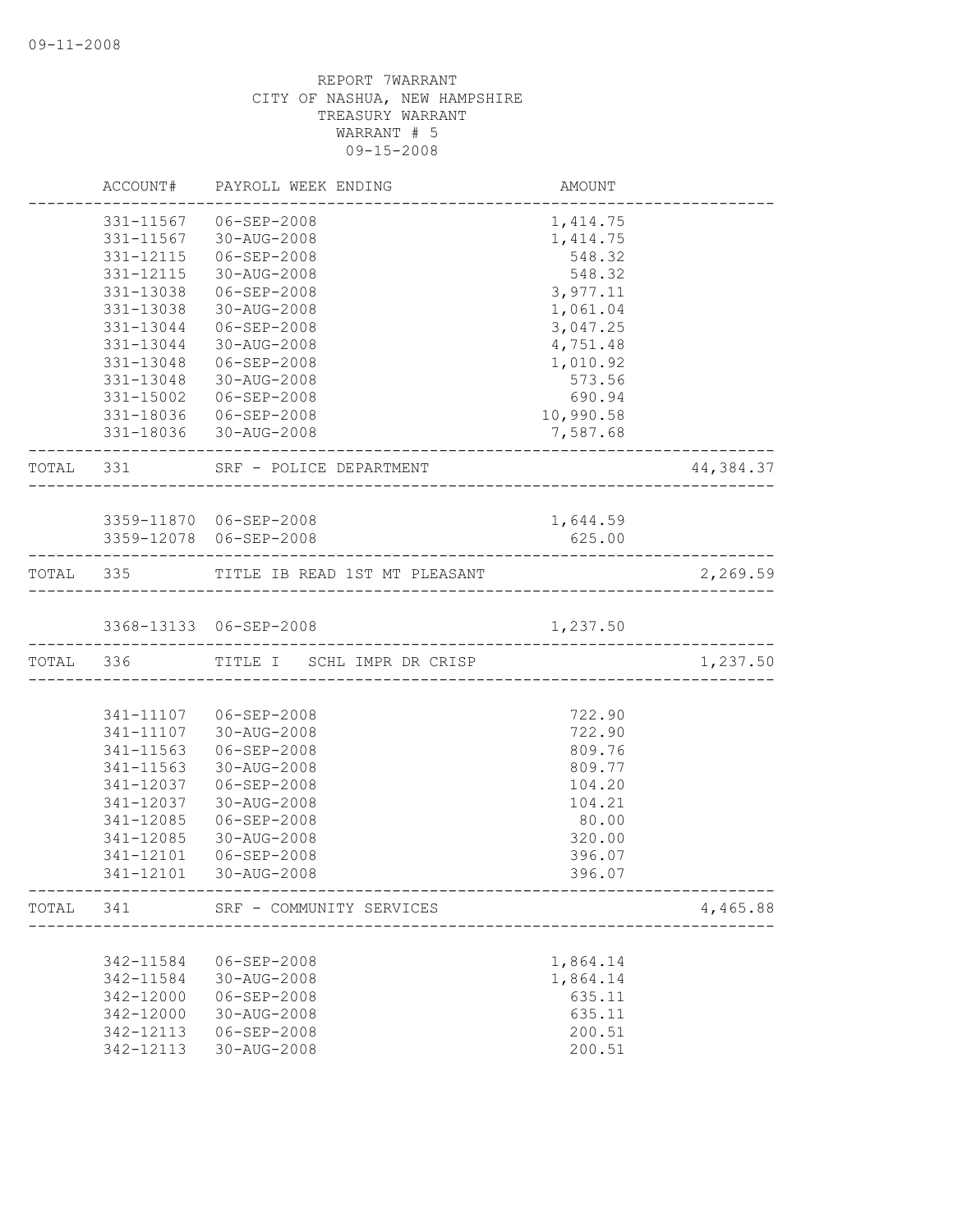|           | ACCOUNT#                                         | PAYROLL WEEK ENDING                                                                       | AMOUNT                                 |           |
|-----------|--------------------------------------------------|-------------------------------------------------------------------------------------------|----------------------------------------|-----------|
|           | 342-12199<br>342-12199<br>342-12582<br>342-12582 | 06-SEP-2008<br>30-AUG-2008<br>06-SEP-2008<br>30-AUG-2008                                  | 904.15<br>904.16<br>254.35<br>254.35   |           |
| TOTAL     | 342                                              | SRF - COMMUNITY HEALTH                                                                    |                                        | 7,716.53  |
|           |                                                  | 3440-11860 06-SEP-2008                                                                    | 1,153.85                               |           |
| TOTAL 344 |                                                  | AFTER SCHOOL PROGRAM                                                                      |                                        | 1,153.85  |
|           | 3449-11162                                       | 06-SEP-2008<br>3449-11162 30-AUG-2008<br>3449-11860 06-SEP-2008<br>3449-12006 06-SEP-2008 | 640.13<br>623.06<br>7,994.51<br>116.26 |           |
| TOTAL 344 |                                                  | TITLE IV SDF 21ST CENTURY                                                                 |                                        | 9,373.96  |
|           | 3468-19230                                       | 3468-11162 06-SEP-2008<br>3468-11162 30-AUG-2008<br>06-SEP-2008                           | 580.50<br>580.50<br>2,625.00           |           |
| TOTAL     | 346                                              | SMALLER LEARNING COMMUNITY                                                                |                                        | 3,786.00  |
|           | 3508-13133                                       | 3508-11726 06-SEP-2008<br>06-SEP-2008                                                     | 18,258.27<br>2,050.00                  |           |
| TOTAL     | 350                                              | TITLE 11A TEACHER QUALITY                                                                 |                                        | 20,308.27 |
|           | 352-59050<br>352-59055<br>352-59055              | 06-SEP-2008<br>06-SEP-2008<br>30-AUG-2008                                                 | 1,400.00<br>400.05<br>400.06           |           |
| TOTAL     | 352                                              | SRF - PARKS AND RECREATION                                                                |                                        | 2,200.11  |
|           |                                                  | 3528-13133 06-SEP-2008                                                                    | 2,225.00                               |           |
| TOTAL     | 352                                              | BAILEY PROJECT ELL-TECH GRANT                                                             |                                        | 2,225.00  |
|           |                                                  |                                                                                           |                                        |           |

3539-13032 06-SEP-2008 99.42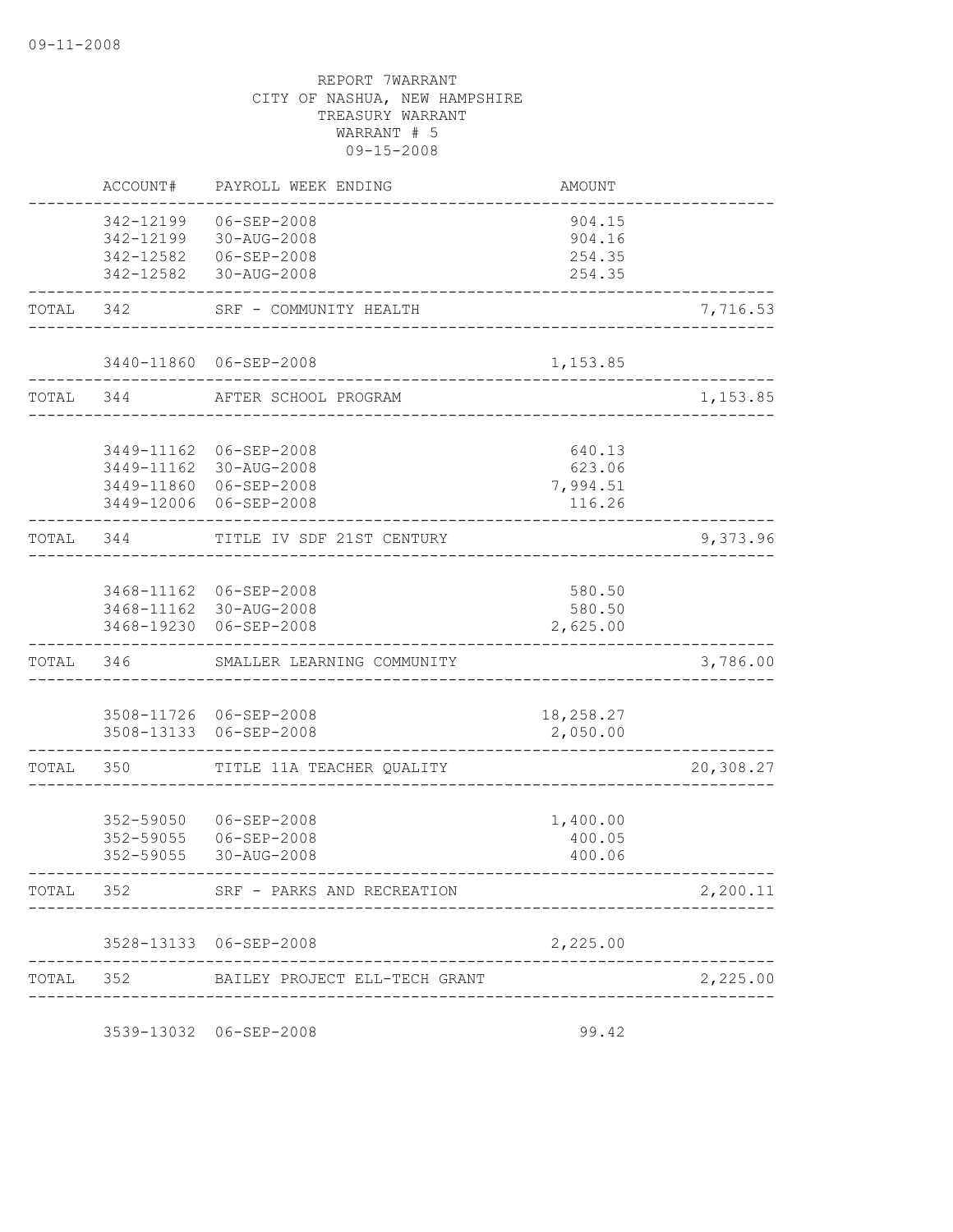|                             | ACCOUNT# PAYROLL WEEK ENDING                              | AMOUNT                                       |            |
|-----------------------------|-----------------------------------------------------------|----------------------------------------------|------------|
|                             | TOTAL 353 ADULT BASIC EDUCATION                           |                                              | 99.42      |
|                             |                                                           |                                              |            |
|                             | 3559-11870 06-SEP-2008                                    | 2,809.53                                     |            |
|                             | 3559-12078 06-SEP-2008                                    | 862.50                                       |            |
| --------------------------- | 3559-12078 30-AUG-2008                                    | 600.00<br>---------------------------------- |            |
|                             | TOTAL 355 TITLE IB READING 1ST FES                        |                                              | 4,272.03   |
|                             |                                                           |                                              |            |
|                             | TOTAL 360 DROP OUT PREVENTION/ALT ED                      |                                              | 4, 145. 74 |
|                             |                                                           |                                              |            |
|                             | 371-12154 30-AUG-2008<br>-------------------------------- | 920.00                                       |            |
|                             | TOTAL 371 SRF - COMMUNITY DEVELOPMENT                     |                                              | 920.00     |
|                             |                                                           |                                              |            |
|                             | 374-01126 06-SEP-2008                                     | 914.75                                       |            |
|                             | 374-01126 30-AUG-2008                                     | 914.75                                       |            |
|                             | 374-01127 06-SEP-2008                                     | 248.41                                       |            |
|                             | 374-01127 30-AUG-2008                                     | 331.22                                       |            |
|                             | 374-01210 06-SEP-2008                                     | 1,780.13                                     |            |
| 374-01210                   | 30-AUG-2008                                               | 1,780.14                                     |            |
| 374-0703P                   | 06-SEP-2008                                               | 413.01                                       |            |
| 374-0703P                   | 30-AUG-2008                                               | 431.01                                       |            |
| 374-0704P                   | 06-SEP-2008                                               | 413.01                                       |            |
| 374-0704P                   | 30-AUG-2008                                               | 376.47                                       |            |
| 374-0705P                   | 06-SEP-2008                                               | 926.08                                       |            |
| 374-0705P                   | 30-AUG-2008                                               | 908.07                                       |            |
| 374-07235                   | 06-SEP-2008                                               | 918.16                                       |            |
| 374-07235                   | 30-AUG-2008                                               | 972.70                                       |            |
| 374-0734P                   | 06-SEP-2008                                               | 1,847.06                                     |            |
| 374-0734P                   | 30-AUG-2008                                               | 1,746.25                                     |            |
|                             | 374-09003 06-SEP-2008                                     | 524.27                                       |            |
| 374-09003                   | 30-AUG-2008                                               | 524.27                                       |            |
| 374-11131                   | $06 - SEP - 2008$                                         | 1,219.71                                     |            |
| 374-11131                   | 30-AUG-2008                                               | 1,219.71                                     |            |
| 374-11149                   | 06-SEP-2008                                               | 1,840.92                                     |            |
| 374-11149                   | 30-AUG-2008                                               | 1,840.92                                     |            |
| 374-11168                   | $06 - SEP - 2008$                                         | 928.64                                       |            |
| 374-11168                   | 30-AUG-2008                                               | 928.64                                       |            |
| 374-11653                   | 06-SEP-2008                                               | 469.42                                       |            |
| 374-11653                   | 30-AUG-2008                                               | 469.42                                       |            |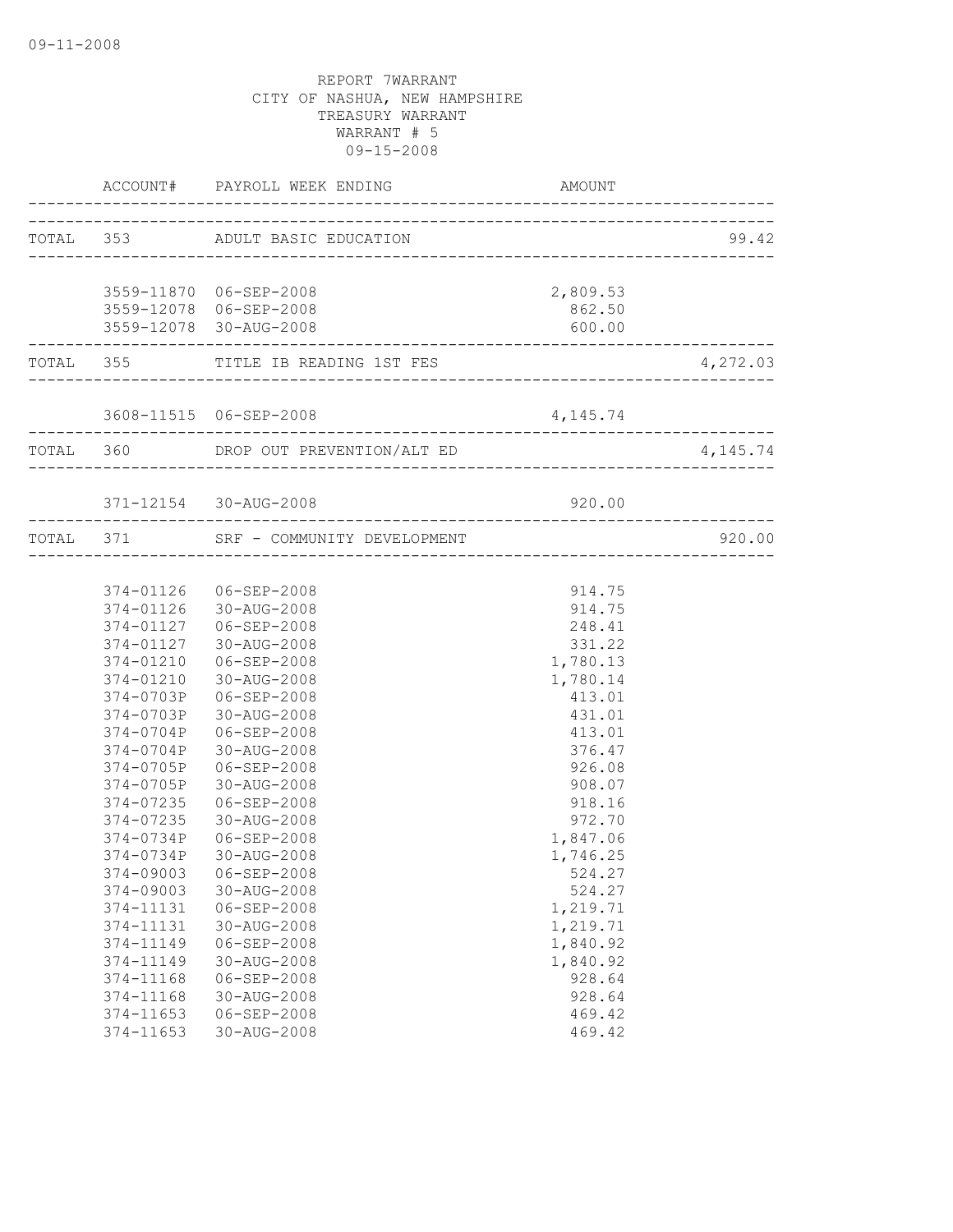|           | ACCOUNT#   | PAYROLL WEEK ENDING                            | AMOUNT               |             |
|-----------|------------|------------------------------------------------|----------------------|-------------|
| TOTAL 374 |            | SRF - URBAN PROGRAMS<br>______________________ |                      | 24,887.14   |
|           |            | 3768-11726 06-SEP-2008                         | 1,874.54             |             |
|           |            | 3768-12111 06-SEP-2008                         | 231.21               |             |
|           |            | 3768-12111 30-AUG-2008                         | 1,992.03             |             |
|           |            | 3768-12126 30-AUG-2008                         | 430.08               |             |
|           |            | 3768-12198 06-SEP-2008                         | 1,401.25             |             |
|           |            | 3768-13133 06-SEP-2008                         | 1,200.00             |             |
|           |            | 3768-19000 30-AUG-2008                         | 1,544.75             |             |
| TOTAL     | 376        | TITLE I ESEA                                   |                      | 8,673.86    |
|           | 3769-11726 | 06-SEP-2008                                    |                      |             |
|           | 3769-11802 | 06-SEP-2008                                    | 7,892.34<br>1,972.09 |             |
|           | 3769-11870 | $06 - SEP - 2008$                              | 2,426.57             |             |
|           | 3769-12111 | 06-SEP-2008                                    | 3,331.88             |             |
|           | 3769-12126 | 06-SEP-2008                                    | 430.08               |             |
|           |            | 3769-12198 06-SEP-2008                         | 43,297.26            |             |
|           | 3769-19000 | 06-SEP-2008                                    | 4,203.41             |             |
| TOTAL     | 376        | TITLE I ESEA                                   |                      | 63, 553. 63 |
|           |            |                                                |                      |             |
|           |            | 3778-13133 06-SEP-2008                         | 1,374.03             |             |
|           |            |                                                |                      |             |
|           |            | 3778-13133 30-AUG-2008                         | 1,794.96             |             |
| TOTAL     | 377        | TITLE III ENHANCE ENG LANGUAGE                 |                      | 3,168.99    |
|           |            |                                                |                      |             |
|           | 3888-12126 | 3888-12126 06-SEP-2008<br>30-AUG-2008          | 232.20<br>232.20     |             |
| TOTAL     | 388        | TITLE V INNOVATIVE PROGRAMS                    |                      | 464.40      |
|           |            |                                                | _______________      |             |
|           |            | 3908-13133 06-SEP-2008                         | 5,600.00             |             |
| TOTAL     | 390        | VOC ED SECONDARY PERKINS                       |                      | 5,600.00    |
|           | 3937-19000 | 06-SEP-2008                                    | 809.02               |             |
| TOTAL     | 393        | DAY CARE                                       |                      | 809.02      |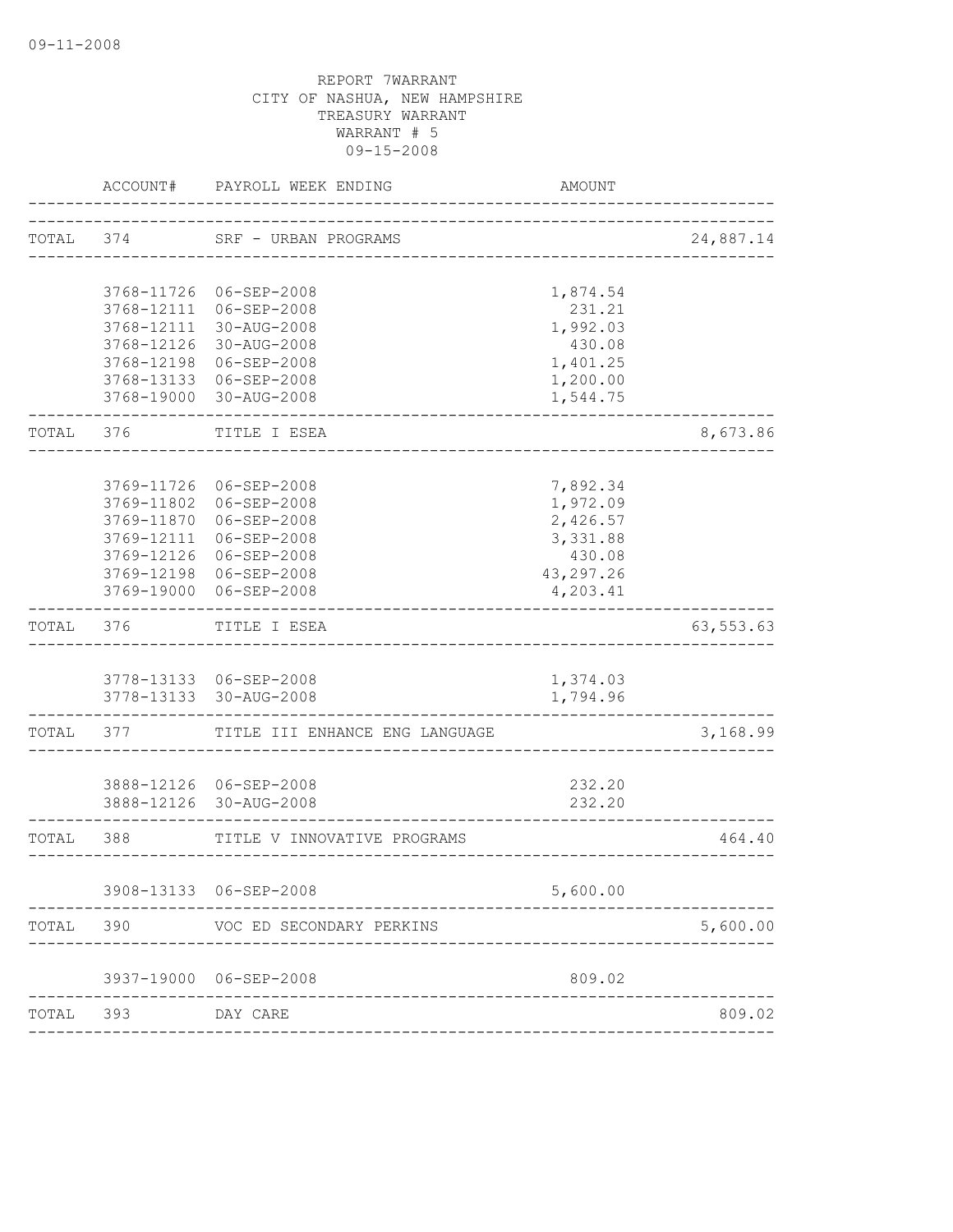|           |     | ACCOUNT# PAYROLL WEEK ENDING                                                                         | AMOUNT                                      |           |
|-----------|-----|------------------------------------------------------------------------------------------------------|---------------------------------------------|-----------|
|           |     | 3958-11726 06-SEP-2008<br>3958-11860 06-SEP-2008                                                     | 6,283.81<br>1,865.02                        |           |
| TOTAL 395 |     | IDEA BASIC SPEC ED                                                                                   |                                             | 8,148.83  |
|           |     | 3959-11726 06-SEP-2008                                                                               | 69,908.16                                   |           |
|           |     | TOTAL 395 IDEA BASIC SPEC ED                                                                         |                                             | 69,908.16 |
|           |     | 3977-12111 06-SEP-2008<br>3977-12111 30-AUG-2008<br>3977-13137 06-SEP-2008<br>3977-13137 30-AUG-2008 | 5,276.18<br>4,730.26<br>691.66<br>11,072.76 |           |
| TOTAL     | 397 | SPECIAL ED LOCAL                                                                                     |                                             | 21,770.86 |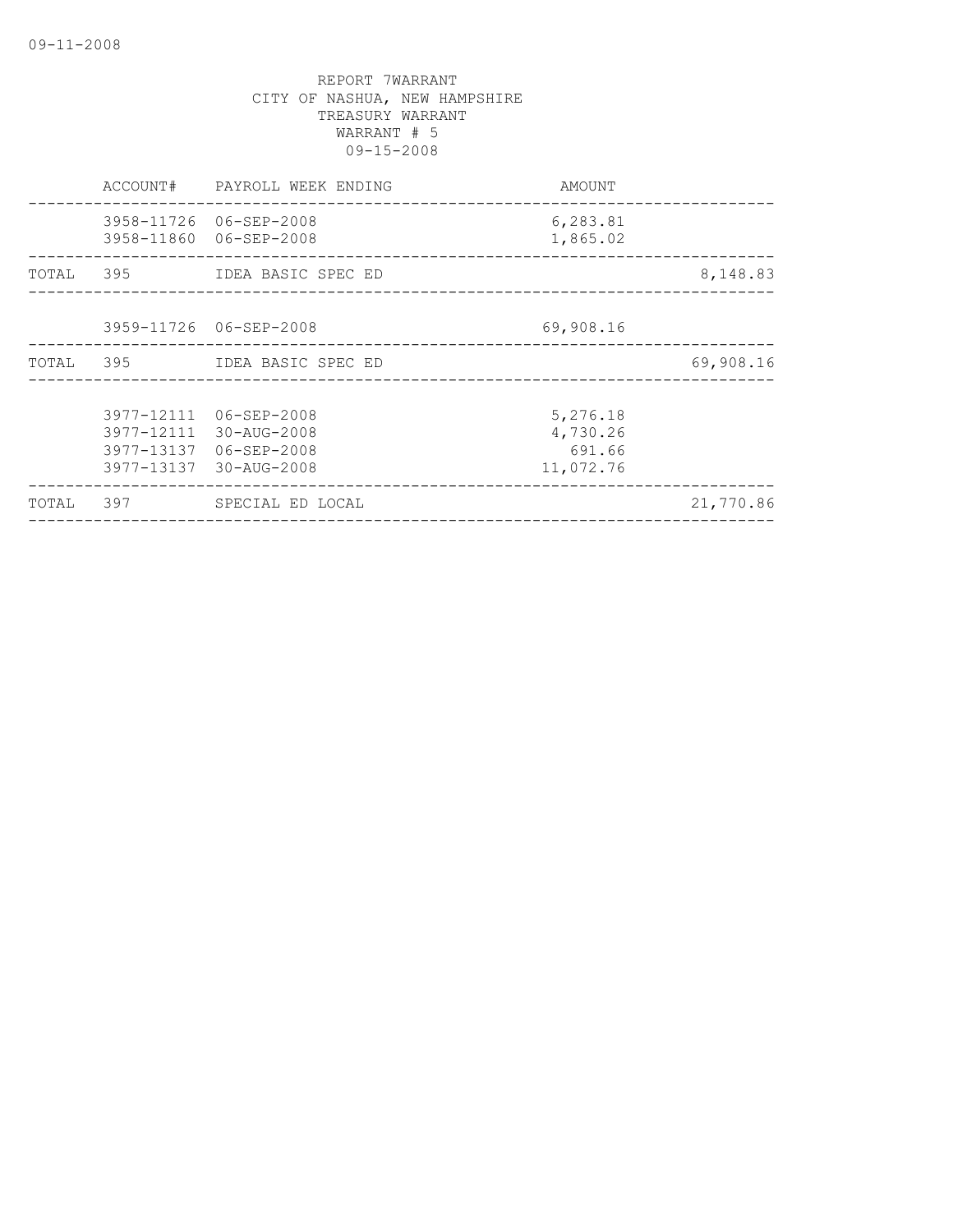|       | ACCOUNT#      | PAYROLL WEEK ENDING      | AMOUNT                           |            |
|-------|---------------|--------------------------|----------------------------------|------------|
|       | 501-11033     | 06-SEP-2008              | 769.94                           |            |
|       | 501-11033     | 30-AUG-2008              | 769.94                           |            |
|       | 501-11463     | $06 - SEP - 2008$        | 615.95                           |            |
|       | 501-11470     | 06-SEP-2008              | 798.30                           |            |
|       | 501-11470     | 30-AUG-2008              | 798.30                           |            |
|       | 501-11471     | 06-SEP-2008              | 1,926.42                         |            |
|       | 501-11471     | 30-AUG-2008              | 1,926.42                         |            |
|       | 501-11611     | 06-SEP-2008              | 493.53                           |            |
|       | 501-11611     | 30-AUG-2008              | 493.53                           |            |
| TOTAL | 501           | MAYOR'S OFFICE           |                                  | 8,592.33   |
|       |               |                          |                                  |            |
|       | 502-11113     | 06-SEP-2008              | 1,526.00                         |            |
|       | 502-11113     | 30-AUG-2008              | 1,526.00                         |            |
|       | $502 - 11195$ | 06-SEP-2008              | 1,941.85                         |            |
|       | 502-11195     | 30-AUG-2008              | 1,941.86                         |            |
|       | 502-11219     | $06 - SEP - 2008$        | 1,766.76                         |            |
|       | 502-11219     | 30-AUG-2008              | 1,766.76                         |            |
|       |               | 502-11518  06-SEP-2008   | 1,615.59                         |            |
|       | 502-11518     | 30-AUG-2008              | 1,615.59                         |            |
| TOTAL | 502           | LEGAL DEPARTMENT         |                                  | 13,700.41  |
|       |               |                          |                                  |            |
|       | 503-11071     | 06-SEP-2008              | 1,196.29                         |            |
|       |               | 503-11071 30-AUG-2008    | 1,196.30                         |            |
|       | 503-12092     | 06-SEP-2008              | 490.64                           |            |
|       |               | 503-12092 30-AUG-2008    | 490.63                           |            |
|       | 503-18005     | 06-SEP-2008              | 18,750.00                        |            |
| TOTAL | 503           | BOARD OF ALDERMEN        |                                  | 22, 123.86 |
|       |               |                          |                                  |            |
|       | 508-11130     | 06-SEP-2008              | 809.99                           |            |
|       | 508-11130     | 30-AUG-2008              | 809.99                           |            |
|       | 508-11446     | 06-SEP-2008              | 813.98                           |            |
|       | 508-11446     | 30-AUG-2008              | 813.98                           |            |
| TOTAL | 508           | INSURANCE - POLICY COSTS | <u>. List List List List Lis</u> | 3,247.94   |
|       |               |                          |                                  |            |
|       | 511-11247     | 06-SEP-2008              | 662.00                           |            |
|       | 511-11247     | 30-AUG-2008              | 662.00                           |            |
|       | 511-11248     | 06-SEP-2008              | 1,351.05                         |            |
|       | 511-11248     | 30-AUG-2008              | 1,351.04                         |            |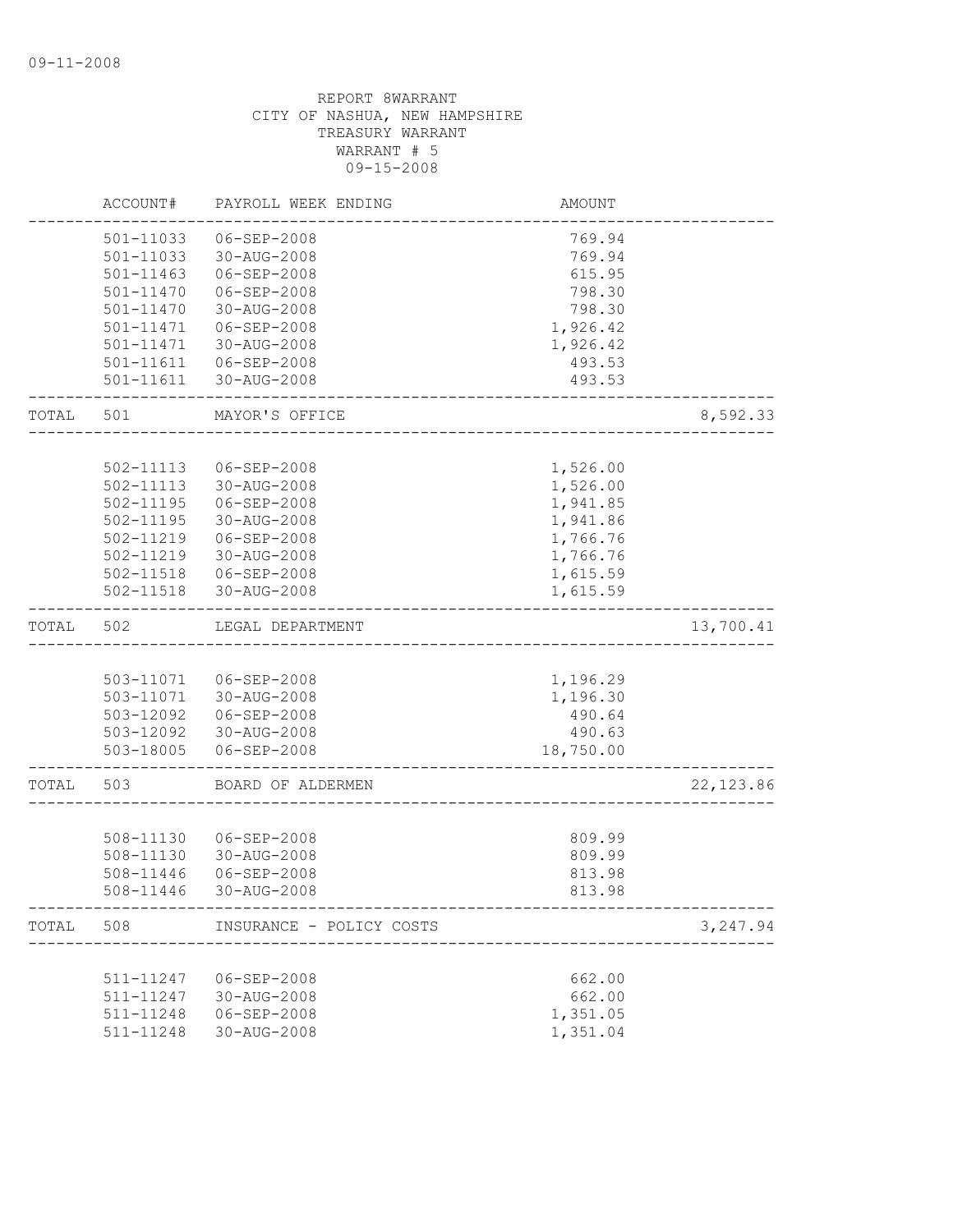|           |                       |          | 4,026.09 |
|-----------|-----------------------|----------|----------|
|           |                       |          |          |
| 512-11005 | 06-SEP-2008           | 876.86   |          |
|           | 512-11005 30-AUG-2008 | 876.86   |          |
| 512-11050 | 06-SEP-2008           | 718.17   |          |
| 512-11064 | 06-SEP-2008           | 954.94   |          |
| 512-11064 | 30-AUG-2008           | 954.94   |          |
| 512-11073 | 06-SEP-2008           | 1,544.89 |          |
| 512-11073 | 30-AUG-2008           | 1,526.49 |          |
| 512-11165 | 06-SEP-2008           | 2,178.03 |          |
| 512-11165 | 30-AUG-2008           | 2,178.04 |          |
| 512-11173 | 06-SEP-2008           | 1,364.20 |          |
| 512-11173 | 30-AUG-2008           | 1,364.20 |          |
| 512-11177 | 06-SEP-2008           | 1,885.71 |          |
| 512-11177 | 30-AUG-2008           | 1,885.72 |          |
| 512-11222 | 06-SEP-2008           | 957.31   |          |
| 512-11222 | 30-AUG-2008           | 957.31   |          |
| 512-11224 | 06-SEP-2008           | 957.64   |          |
| 512-11224 | 30-AUG-2008           | 957.64   |          |
| 512-11232 | 06-SEP-2008           | 1,010.46 |          |
| 512-11232 | 30-AUG-2008           | 1,010.46 |          |
| 512-11265 | 06-SEP-2008           | 833.85   |          |
| 512-11265 | 30-AUG-2008           | 833.86   |          |
| 512-11531 | 06-SEP-2008           | 1,614.97 |          |
| 512-11531 | 30-AUG-2008           | 1,592.22 |          |
| 512-11684 | 06-SEP-2008           | 827.74   |          |
| 512-11684 | 30-AUG-2008           | 827.74   |          |
| 512-11714 | 06-SEP-2008           | 903.15   |          |
| 512-11714 | 30-AUG-2008           | 903.15   |          |
| 512-11740 | 06-SEP-2008           | 1,575.29 |          |
| 512-11740 | 30-AUG-2008           | 1,575.29 |          |
| 512-12010 | 06-SEP-2008           | 202.50   |          |
| 512-12010 | 30-AUG-2008           | 300.00   |          |
| 512-12033 | 06-SEP-2008           | 581.14   |          |
| 512-12033 | 30-AUG-2008           | 581.13   |          |
| 512-12052 | 06-SEP-2008           | 527.49   |          |
| 512-12052 | 30-AUG-2008           | 558.32   |          |
| 512-12056 | 06-SEP-2008           | 430.63   |          |
| 512-12056 | 30-AUG-2008           | 455.10   |          |
| 512-12749 | 06-SEP-2008           | 592.39   |          |
| 512-12749 | 30-AUG-2008           | 592.39   |          |
| 512-13004 | 06-SEP-2008           | 83.15    |          |
| 512-13004 | 30-AUG-2008           | 43.75    |          |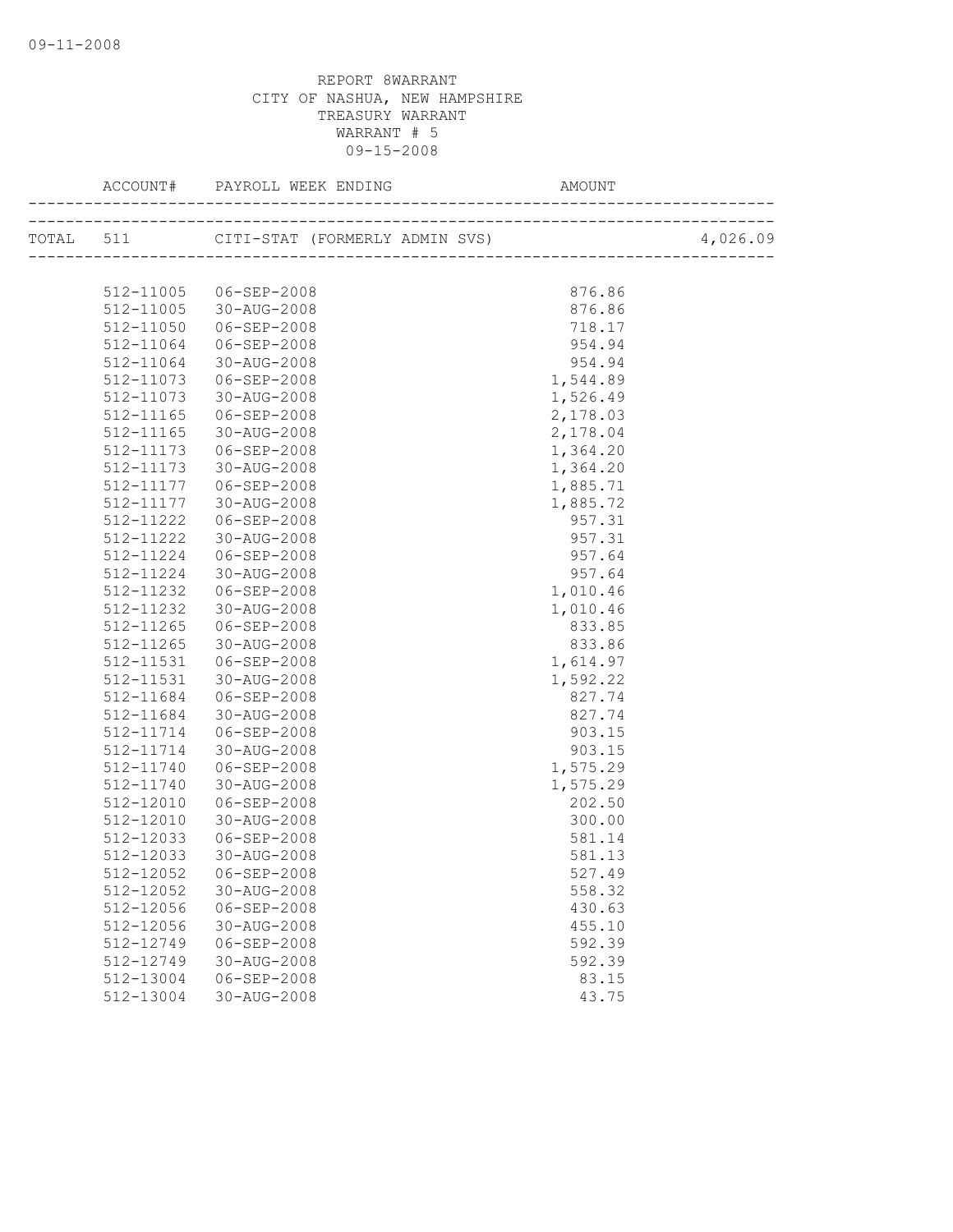|           | ACCOUNT#  | PAYROLL WEEK ENDING                            | AMOUNT             |           |
|-----------|-----------|------------------------------------------------|--------------------|-----------|
|           |           | TOTAL 512 FINANCIAL SERVICES                   |                    | 40,595.12 |
|           |           | ------------------------------------           |                    |           |
|           |           |                                                |                    |           |
|           |           | 513-11117   06-SEP-2008                        | 1,533.61           |           |
|           | 513-11117 | 30-AUG-2008                                    | 1,533.61           |           |
|           | 513-11171 | 06-SEP-2008                                    | 2,043.13           |           |
|           | 513-11171 | 30-AUG-2008<br>513-11213 06-SEP-2008           | 2,043.13           |           |
|           |           | 513-11213 30-AUG-2008                          | 1,219.71           |           |
|           |           |                                                | 1,219.70<br>737.24 |           |
|           |           | 513-11223 06-SEP-2008<br>513-11223 30-AUG-2008 | 737.23             |           |
| TOTAL 513 |           | CITY CLERK'S OFFICE                            |                    | 11,067.36 |
|           |           |                                                |                    |           |
|           |           |                                                |                    |           |
|           | 514-11441 | 06-SEP-2008<br>514-11441 30-AUG-2008           | 1,364.20           |           |
|           |           |                                                | 1,364.20           |           |
|           | 514-11540 | 06-SEP-2008                                    | 1,017.42           |           |
|           |           | 514-11540 30-AUG-2008                          | 1,017.42           |           |
|           |           | 514-11578 06-SEP-2008                          | 936.70             |           |
|           |           | 514-11578 30-AUG-2008                          | 936.70             |           |
|           |           | 514-11589   06-SEP-2008                        | 1,014.25           |           |
|           |           | 514-11589 30-AUG-2008                          | 1,014.26           |           |
| TOTAL 514 |           | INSURANCE-PROPERTY & CASUALTY                  |                    | 8,665.15  |
|           |           |                                                |                    |           |
|           |           | 515-11031  06-SEP-2008                         | 1,044.25           |           |
|           |           | 515-11031 30-AUG-2008                          | 1,044.25           |           |
|           | 515-11350 | 06-SEP-2008                                    | 903.15             |           |
|           | 515-11350 | 30-AUG-2008                                    | 903.15             |           |
|           | 515-11446 | 06-SEP-2008                                    | 271.32             |           |
|           | 515-11446 | 30-AUG-2008                                    | 271.32             |           |
|           | 515-11447 | 06-SEP-2008                                    | 1,622.11           |           |
|           | 515-11447 | 30-AUG-2008                                    | 1,622.11           |           |
|           | 515-12001 | 06-SEP-2008                                    | 665.03             |           |
|           | 515-12001 | 30-AUG-2008                                    | 665.03             |           |
| TOTAL 515 |           | HUMAN RESOURCES                                |                    | 9,011.72  |
|           |           | _____________________________                  |                    |           |
|           | 516-11147 | 06-SEP-2008                                    | 693.39             |           |
|           | 516-11147 | 30-AUG-2008                                    | 693.38             |           |
|           | 516-11148 | $06 - SEP - 2008$                              | 902.81             |           |
|           | 516-11148 | 30-AUG-2008                                    | 902.81             |           |
|           | 516-11459 | 06-SEP-2008                                    | 1,196.29           |           |
|           | 516-11459 | 30-AUG-2008                                    | 1,196.29           |           |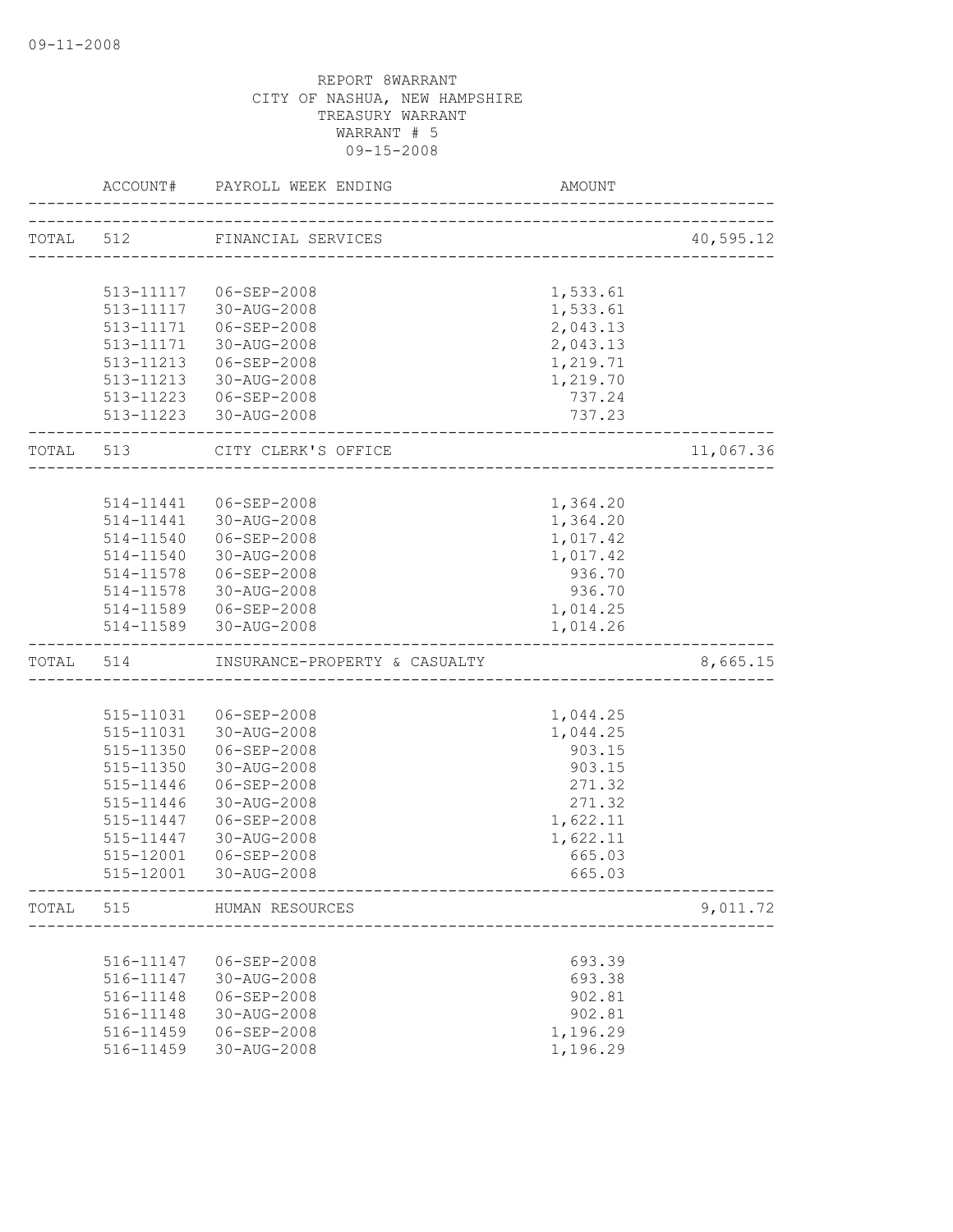|           | ACCOUNT#  | PAYROLL WEEK ENDING         | AMOUNT                                  |           |
|-----------|-----------|-----------------------------|-----------------------------------------|-----------|
|           |           | 516-11573   06-SEP-2008     | 895.46                                  |           |
|           |           | 516-11573 30-AUG-2008       | 895.46                                  |           |
| TOTAL 516 |           | PURCHASING DEPARTMENT       | -<br>---------------------------------- | 7,375.89  |
|           |           |                             |                                         |           |
|           | 517-11198 | 06-SEP-2008                 | 622.64                                  |           |
|           | 517-11198 | 30-AUG-2008                 | 622.64                                  |           |
|           | 517-11201 | 06-SEP-2008                 | 624.52                                  |           |
|           | 517-11201 | 30-AUG-2008                 | 624.52                                  |           |
|           | 517-11420 | $06 - SEP - 2008$           | 835.75                                  |           |
|           | 517-11420 | 30-AUG-2008                 | 835.74                                  |           |
|           |           | 517-12063 06-SEP-2008       | 284.24                                  |           |
|           |           | 517-12063 30-AUG-2008       | 284.23                                  |           |
| TOTAL 517 |           | BUILDING MAINT - CITY ADMIN |                                         | 4,734.28  |
|           |           |                             |                                         |           |
|           | 519-11014 | 06-SEP-2008                 | 1,069.50                                |           |
|           |           | 519-11014 30-AUG-2008       | 1,069.50                                |           |
|           | 519-11016 | 06-SEP-2008                 | 938.85                                  |           |
|           | 519-11016 | 30-AUG-2008                 | 938.85                                  |           |
|           | 519-11017 | 06-SEP-2008                 | 783.92                                  |           |
|           | 519-11017 | 30-AUG-2008                 | 783.92                                  |           |
|           | 519-11115 | 06-SEP-2008                 | 1,873.49                                |           |
|           | 519-11115 | 30-AUG-2008                 | 1,873.49                                |           |
|           | 519-11146 | 06-SEP-2008                 | 816.64                                  |           |
|           | 519-11146 | 30-AUG-2008                 | 816.63                                  |           |
|           | 519-11153 | 06-SEP-2008                 | 589.71                                  |           |
|           | 519-11153 | 30-AUG-2008                 | 589.71                                  |           |
|           | 519-11154 | 06-SEP-2008                 | 617.66                                  |           |
|           | 519-11154 | 30-AUG-2008                 | 617.67                                  |           |
|           | 519-11205 | $06 - SEP - 2008$           | 773.50                                  |           |
|           | 519-11205 | 30-AUG-2008                 | 773.50                                  |           |
|           | 519-11241 | 06-SEP-2008                 | 1,328.19                                |           |
|           | 519-11241 | 30-AUG-2008                 | 1,328.18                                |           |
| TOTAL     | 519       | ASSESSORS                   |                                         | 17,582.91 |
|           |           |                             |                                         |           |
|           |           | 520-12077   06-SEP-2008     | 256.94                                  |           |
|           |           | 520-12077 30-AUG-2008       | 256.94                                  |           |
| TOTAL     | 520       | HUNT BUILDING               |                                         | 513.88    |
|           |           | 522-11127 06-SEP-2008       | 1,626.11                                |           |
|           |           | 522-11127 30-AUG-2008       | 1,626.12                                |           |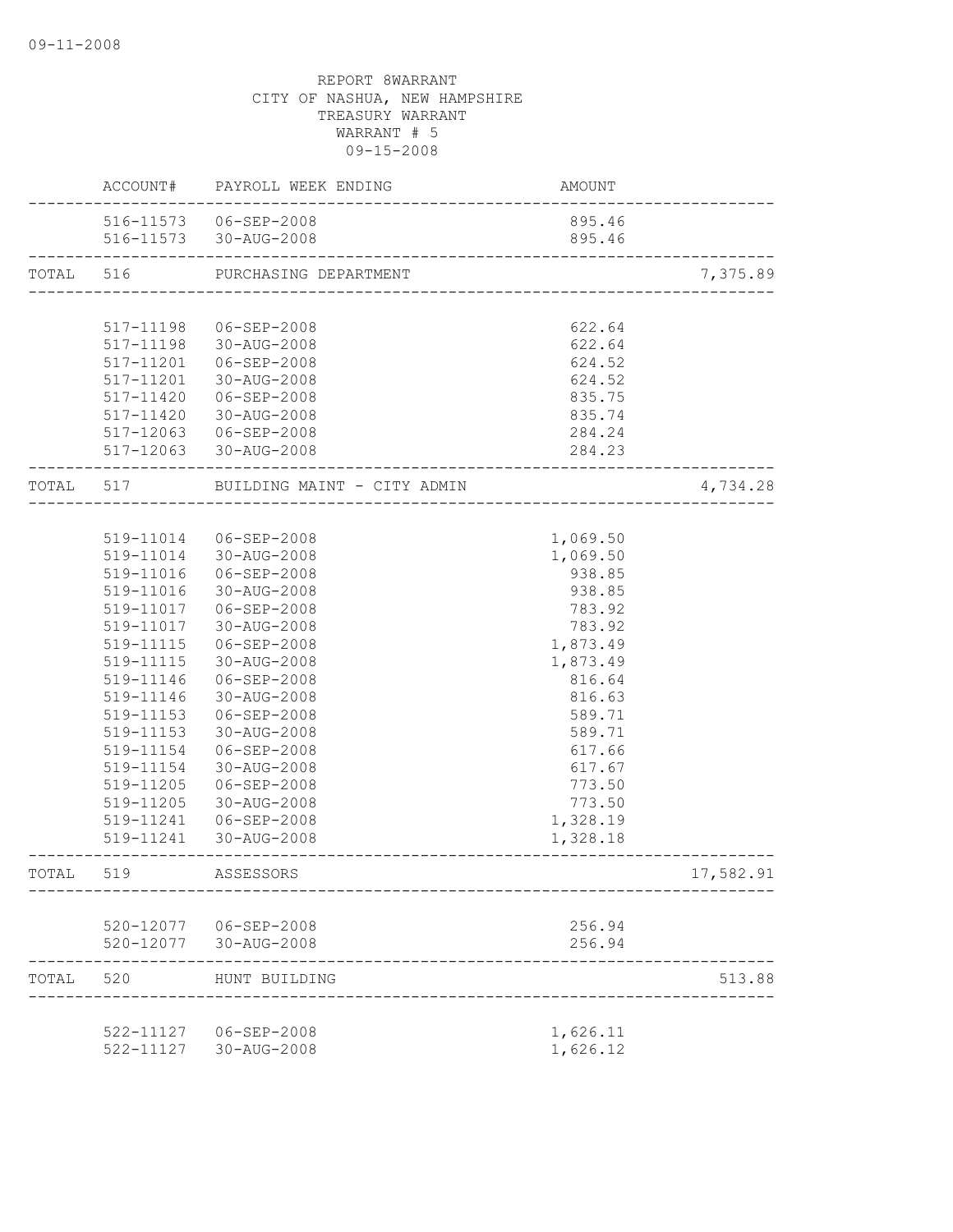|       | ACCOUNT#               | PAYROLL WEEK ENDING        | AMOUNT           |           |
|-------|------------------------|----------------------------|------------------|-----------|
|       | 522-11128              | 06-SEP-2008                | 1,096.70         |           |
|       | 522-11128              | 30-AUG-2008                | 1,096.69         |           |
|       | 522-11429              | 06-SEP-2008                | 1,766.76         |           |
|       | $522 - 11429$          | 30-AUG-2008                | 1,766.76         |           |
|       | 522-11641              | 06-SEP-2008                | 1,342.56         |           |
|       | 522-11641              | 30-AUG-2008                | 1,342.56         |           |
|       | 522-11652              | $06 - SEP - 2008$          | 1,404.69         |           |
|       | 522-11652              | 30-AUG-2008                | 1,404.69         |           |
|       | 522-11721              | $06 - SEP - 2008$          | 1,482.33         |           |
|       | 522-11721              | 30-AUG-2008                | 1,482.33         |           |
|       | $522 - 11724$          | 06-SEP-2008                | 1,293.11         |           |
|       | 522-11724              | 30-AUG-2008                | 1,293.11         |           |
|       | 522-11725              | 06-SEP-2008                | 951.69           |           |
|       | 522-11725              | 30-AUG-2008                | 951.69           |           |
|       | 522-11729              | 06-SEP-2008                | 2,124.17         |           |
|       | 522-11729              | 30-AUG-2008                | 2,124.17         |           |
|       | 522-12140              | 06-SEP-2008                | 287.41           |           |
|       | 522-13004              | 30-AUG-2008                | 37.40            |           |
| TOTAL | 522                    | INFORMATION TECHNOLOGY     |                  | 26,501.05 |
|       |                        |                            |                  |           |
|       |                        | 523-11332 06-SEP-2008      | 957.33           |           |
|       | 523-11332              | 30-AUG-2008                | 957.32           |           |
| TOTAL | 523                    | GIS                        |                  | 1,914.65  |
|       |                        |                            |                  |           |
|       | 531-11065              | 06-SEP-2008                | 1,078.50         |           |
|       | 531-11065              | 30-AUG-2008                | 1,078.50         |           |
|       | 531-11085              | $06 - SEP - 2008$          | 877.59           |           |
|       | 531-11085              | 30-AUG-2008                | 877.59           |           |
|       | 531-11114              | 06-SEP-2008                | 2,241.79         |           |
|       | 531-11114              | 30-AUG-2008                | 2,241.79         |           |
|       | 531-11129              | $06 - SEP - 2008$          | 1,909.14         |           |
|       | 531-11129              | 30-AUG-2008                | 1,909.14         |           |
|       | 531-11164              | $06 - SEP - 2008$          | 1,121.86         |           |
|       | 531-11164              | 30-AUG-2008                | 1,121.86         |           |
|       | 531-11166              | 06-SEP-2008                | 2,418.70         |           |
|       | 531-11166              | 30-AUG-2008                | 2,418.69         |           |
|       | 531-11170              | $06 - SEP - 2008$          | 1, 417.72        |           |
|       | 531-11170              | 30-AUG-2008                | 1,417.74         |           |
|       | 531-11201              | $06 - SEP - 2008$          | 1,287.42         |           |
|       | 531-11201              | 30-AUG-2008                | 1,287.41         |           |
|       | 531-11203              | 06-SEP-2008                | 634.30           |           |
|       | 531-11203<br>531-11226 | 30-AUG-2008<br>06-SEP-2008 | 634.30<br>773.98 |           |
|       | 531-11226              | 30-AUG-2008                | 773.98           |           |
|       |                        |                            |                  |           |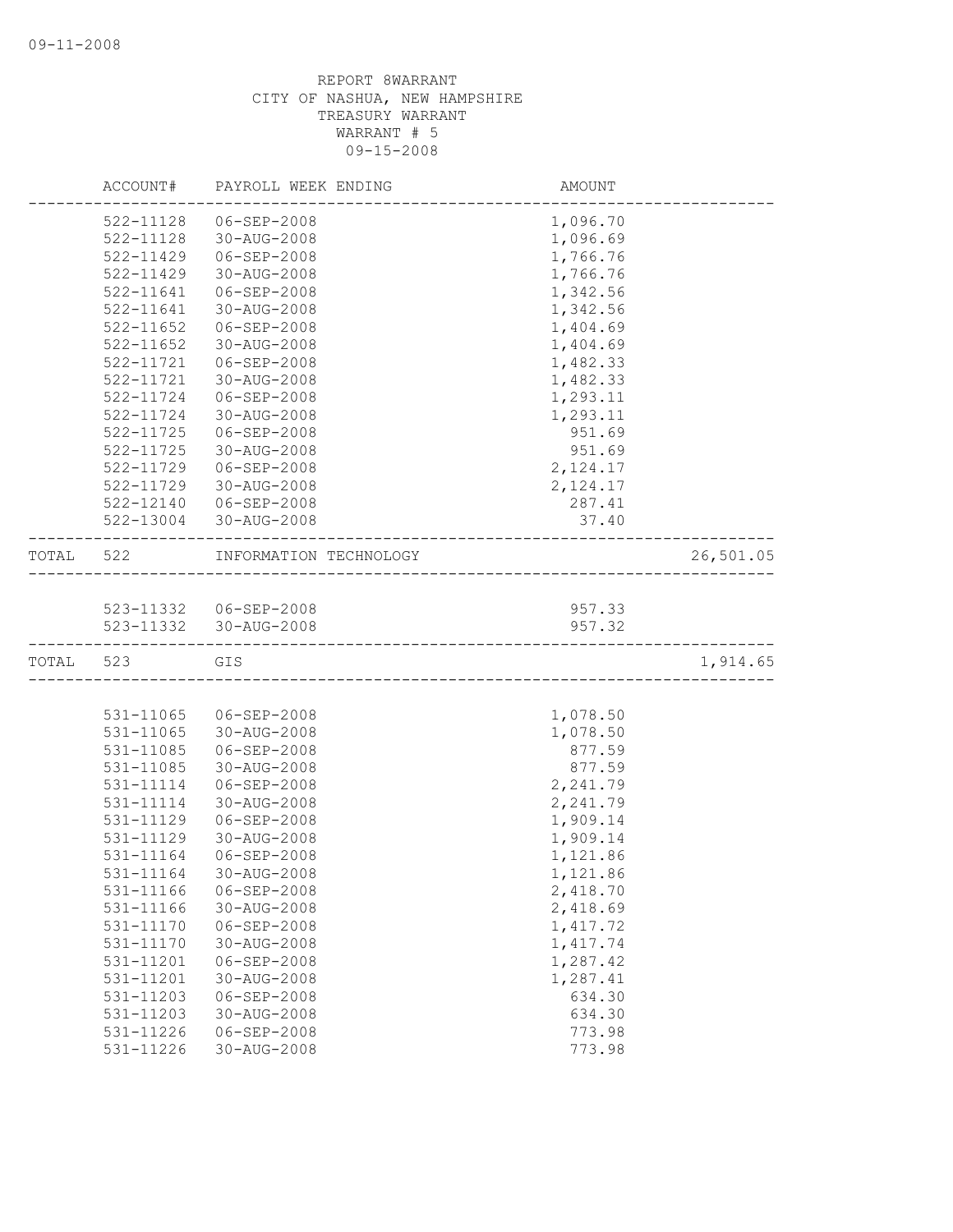| ACCOUNT#      | PAYROLL WEEK ENDING | AMOUNT     |
|---------------|---------------------|------------|
| 531-11242     | 06-SEP-2008         | 1,076.54   |
| 531-11242     | 30-AUG-2008         | 1,076.54   |
| 531-11398     | 06-SEP-2008         | 600.37     |
| 531-11398     | 30-AUG-2008         | 600.40     |
| 531-11477     | 06-SEP-2008         | 1,286.27   |
| 531-11477     | 30-AUG-2008         | 1,286.27   |
| 531-11487     | 06-SEP-2008         | 1,332.86   |
| 531-11487     | 30-AUG-2008         | 1,332.86   |
| 531-11495     | $06 - SEP - 2008$   | 789.85     |
| 531-11498     | $06 - SEP - 2008$   | 835.86     |
| 531-11498     | 30-AUG-2008         | 835.86     |
| 531-11516     | 06-SEP-2008         | 821.79     |
| 531-11516     | 30-AUG-2008         | 821.79     |
| 531-11535     | $06 - SEP - 2008$   | 12,736.22  |
| 531-11535     | 30-AUG-2008         | 12,736.22  |
| 531-11537     | 06-SEP-2008         | 13,787.19  |
| 531-11537     | 30-AUG-2008         | 13,787.17  |
| 531-11538     | $06 - SEP - 2008$   | 877.60     |
| 531-11538     | 30-AUG-2008         | 877.60     |
| 531-11539     | 06-SEP-2008         | 1,489.36   |
| 531-11539     | 30-AUG-2008         | 1,489.36   |
| 531-11544     | 06-SEP-2008         | 4,062.92   |
| 531-11544     | 30-AUG-2008         | 4,062.92   |
| 531-11549     | 06-SEP-2008         | 18,309.68  |
| 531-11549     | 30-AUG-2008         | 18,484.06  |
| 531-11550     | $06 - SEP - 2008$   | $-237.00$  |
| $531 - 11552$ | $06 - SEP - 2008$   | 4,931.50   |
| 531-11552     | 30-AUG-2008         | 4,931.50   |
| 531-11555     | 06-SEP-2008         | 28, 337.38 |
| 531-11555     | 30-AUG-2008         | 28, 337.38 |
| 531-11558     | 06-SEP-2008         | 64,456.08  |
| 531-11558     | 30-AUG-2008         | 63,995.26  |
| 531-11561     | 06-SEP-2008         | 23,548.16  |
| 531-11561     | 30-AUG-2008         | 23,548.16  |
| 531-11567     | 06-SEP-2008         | 31, 124.51 |
| 531-11567     | 30-AUG-2008         | 31, 124.54 |
| 531-11569     | $06 - SEP - 2008$   | 1,155.52   |
| 531-11569     | 30-AUG-2008         | 1,155.52   |
| 531-11618     | 06-SEP-2008         | 2,720.92   |
| 531-11618     | 30-AUG-2008         | 2,720.91   |
| 531-11622     | $06 - SEP - 2008$   | 2,862.50   |
| 531-11622     | 30-AUG-2008         | 2,862.49   |
| 531-11632     | 06-SEP-2008         | 610.55     |
| 531-11632     | 30-AUG-2008         | 610.55     |
| 531-11633     | $06 - SEP - 2008$   | 1,363.50   |
| 531-11633     | 30-AUG-2008         | 1,363.50   |
| 531-11635     | 06-SEP-2008         | 803.90     |
| 531-11635     | 30-AUG-2008         | 803.90     |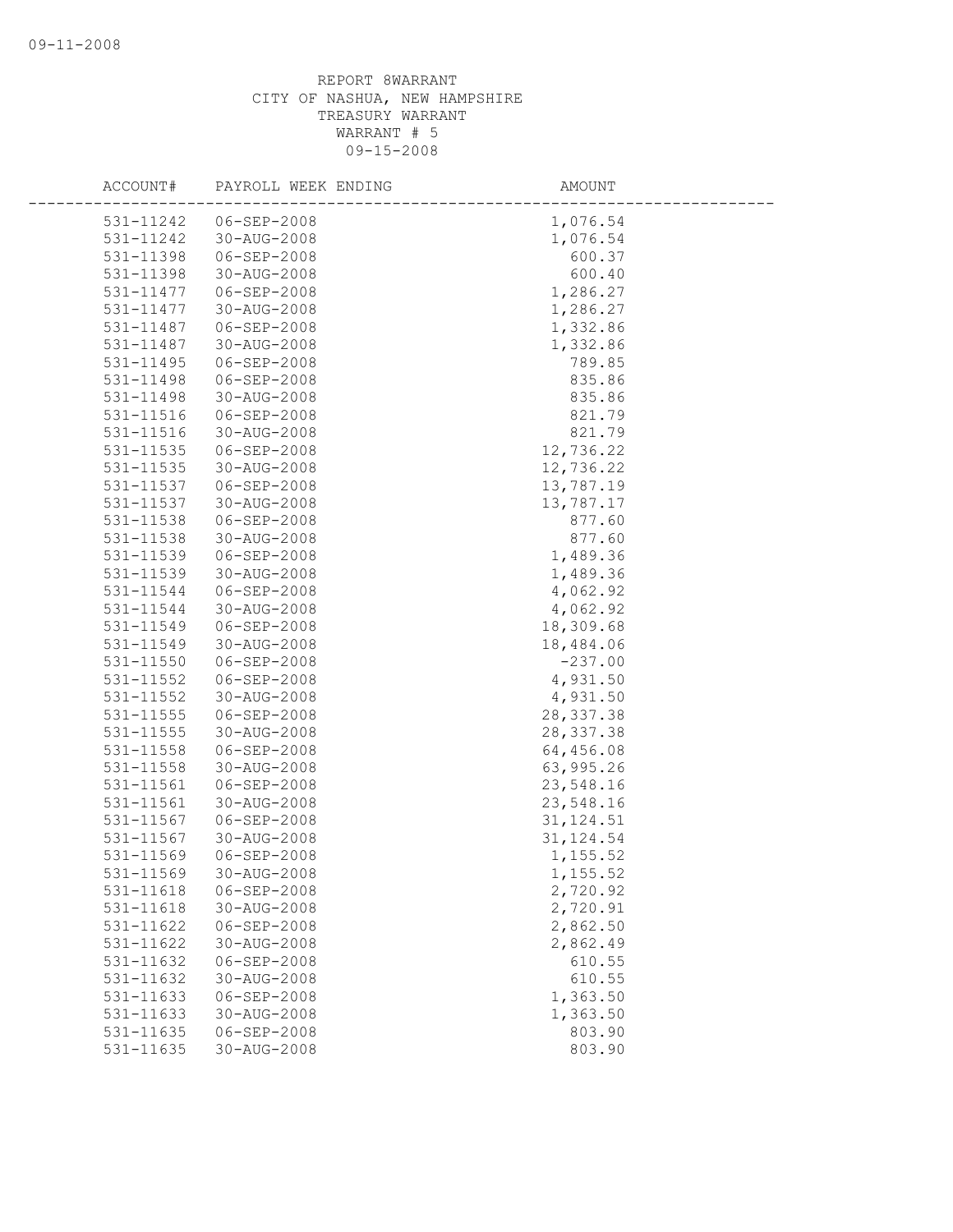|       | ACCOUNT#  | PAYROLL WEEK ENDING   | AMOUNT     |            |
|-------|-----------|-----------------------|------------|------------|
|       | 531-11636 | 06-SEP-2008           | 844.70     |            |
|       | 531-11636 | 30-AUG-2008           | 844.70     |            |
|       | 531-11664 | 06-SEP-2008           | 1, 114.75  |            |
|       | 531-11664 | 30-AUG-2008           | 1, 114.74  |            |
|       | 531-11665 | 06-SEP-2008           | 751.95     |            |
|       | 531-11665 | 30-AUG-2008           | 751.95     |            |
|       | 531-11719 | 06-SEP-2008           | 722.82     |            |
|       | 531-11719 | 30-AUG-2008           | 903.52     |            |
|       | 531-11722 | $06 - SEP - 2008$     |            |            |
|       | 531-11722 | 30-AUG-2008           | 491.72     |            |
|       | 531-11732 | 06-SEP-2008           | 2,808.85   |            |
|       | 531-11732 | 30-AUG-2008           | 2,808.85   |            |
|       | 531-11733 | 06-SEP-2008           | 2,088.55   |            |
|       | 531-11733 | 30-AUG-2008           | 2,088.55   |            |
|       | 531-12020 | 06-SEP-2008           | 915.07     |            |
|       | 531-12020 | 30-AUG-2008           | 915.06     |            |
|       | 531-12042 | 06-SEP-2008           | 1,620.15   |            |
|       | 531-12042 | 30-AUG-2008           | 1,711.35   |            |
|       | 531-12066 | $06 - SEP - 2008$     | 657.80     |            |
|       | 531-12066 | 30-AUG-2008           | 657.80     |            |
|       | 531-12068 | 06-SEP-2008           | 1,468.42   |            |
|       | 531-12068 | 30-AUG-2008           | 1,468.42   |            |
|       | 531-12071 | 06-SEP-2008           | 251.32     |            |
|       | 531-12071 | 30-AUG-2008           | 251.32     |            |
|       | 531-12119 | 06-SEP-2008           | 1,102.70   |            |
|       | 531-12119 | 30-AUG-2008           | 1,102.70   |            |
|       | 531-13004 | $06 - SEP - 2008$     | 3,992.89   |            |
|       | 531-13004 | 30-AUG-2008           | 4,249.80   |            |
|       | 531-13038 | 06-SEP-2008           | 1,053.88   |            |
|       | 531-13038 | 30-AUG-2008           | 1,704.22   |            |
|       | 531-13040 | 06-SEP-2008           | 5,750.54   |            |
|       | 531-13040 | 30-AUG-2008           | 3,800.31   |            |
|       | 531-13044 | 06-SEP-2008           | 5, 141. 11 |            |
|       | 531-13044 | 30-AUG-2008           | 2,483.89   |            |
|       | 531-13047 | 06-SEP-2008           | 31,085.23  |            |
|       | 531-13047 | 30-AUG-2008           | 18, 451.54 |            |
|       | 531-13048 | 06-SEP-2008           | 6,459.74   |            |
|       | 531-13048 | 30-AUG-2008           | 2,574.48   |            |
|       | 531-15002 | $06 - SEP - 2008$     | 43, 254.47 |            |
|       | 531-17003 | 30-AUG-2008           | 2,100.00   |            |
|       | 531-17006 | 06-SEP-2008           | 500.00     |            |
|       | 531-17006 | 30-AUG-2008           | 3,450.00   |            |
| TOTAL | 531       | POLICE DEPARTMENT     |            | 631,560.65 |
|       |           |                       |            |            |
|       |           | 532-11024 06-SEP-2008 | 2,002.09   |            |
|       | 532-11024 | 30-AUG-2008           | 2,002.10   |            |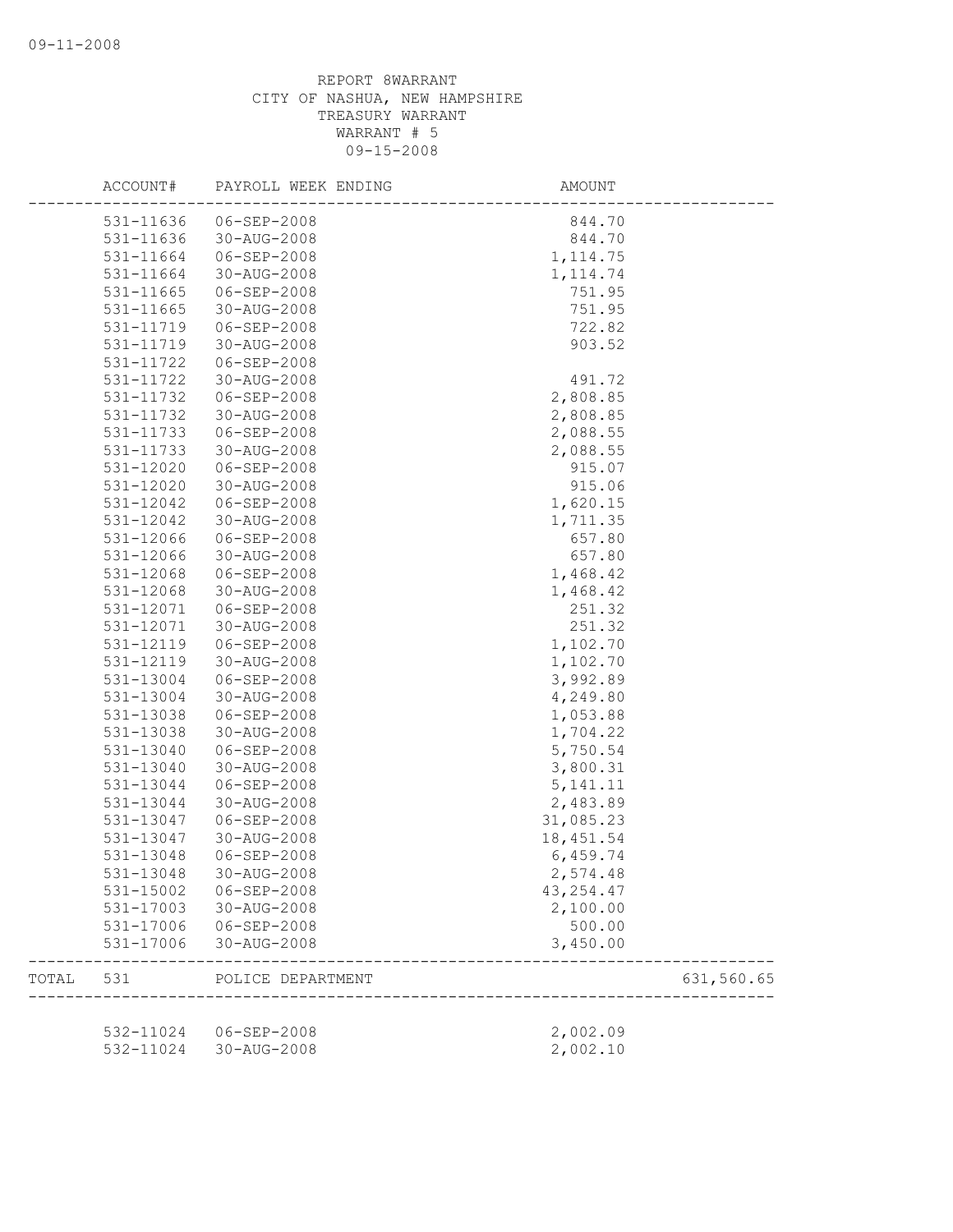| ACCOUNT#               | PAYROLL WEEK ENDING        | AMOUNT           |
|------------------------|----------------------------|------------------|
| 532-11036              | $06 - SEP - 2008$          | 1,819.33         |
| 532-11036              | 30-AUG-2008                | 1,819.33         |
| 532-11063              | 06-SEP-2008                | 1,242.12         |
| 532-11063              | 30-AUG-2008                | 1,242.12         |
| 532-11066              | 06-SEP-2008                | 1,353.18         |
| 532-11066              | 30-AUG-2008                | 1,205.58         |
| 532-11069              | 06-SEP-2008                | 2,435.38         |
| 532-11069              | 30-AUG-2008                | 2,497.77         |
| 532-11111              | $06 - SEP - 2008$          | 2,120.58         |
| 532-11111              | 30-AUG-2008                | 2,120.59         |
| 532-11207              | 06-SEP-2008                | 6,081.54         |
| 532-11207              | 30-AUG-2008                | 6,070.37         |
| 532-11281              | 06-SEP-2008                | 958.09           |
| 532-11281              | 30-AUG-2008                | 958.08           |
| 532-11285              | 06-SEP-2008                | 7,391.30         |
| 532-11285              | 30-AUG-2008                | 7,391.29         |
| 532-11291              | 06-SEP-2008                | 6,702.07         |
| 532-11291              | 30-AUG-2008                | 6,242.69         |
| 532-11298              | 06-SEP-2008                | 882.67           |
| 532-11298              | 30-AUG-2008                | 1,246.12         |
| 532-11300              | 06-SEP-2008                | 33, 149.50       |
| 532-11300              | 30-AUG-2008                | 33, 149.51       |
| 532-11303              | 06-SEP-2008                | 1,090.35         |
| 532-11303              | 30-AUG-2008                | 1,090.35         |
| 532-11305              | 06-SEP-2008                | 4,350.60         |
| 532-11305              | 30-AUG-2008                | 4,350.61         |
| 532-11309              | $06 - SEP - 2008$          | 94,519.36        |
| 532-11309              | 30-AUG-2008                | 94,208.19        |
| 532-11660              | 06-SEP-2008                | 1,385.40         |
| 532-11660              | 30-AUG-2008                | 1,385.40         |
| 532-11663              | 06-SEP-2008                | 1,344.64         |
| 532-11663              | 30-AUG-2008                | 1,344.65         |
| 532-11666              | 06-SEP-2008                | 1,344.65         |
| 532-11666              | 30-AUG-2008                | 1,344.65         |
| 532-11669              | 06-SEP-2008                | 1,358.10         |
| 532-11669<br>532-12070 | 30-AUG-2008<br>06-SEP-2008 | 1,358.10         |
|                        | 30-AUG-2008                | 27,557.16        |
| 532-12070              |                            | 22,564.02        |
| 532-13003<br>532-13003 | 06-SEP-2008<br>30-AUG-2008 | 376.00<br>387.17 |
| 532-13004              | 06-SEP-2008                | 259.72           |
| 532-13018              | 06-SEP-2008                | 1,032.43         |
| 532-13018              | 30-AUG-2008                | 1,205.81         |
| 532-13024              | $06 - SEP - 2008$          | 735.28           |
| 532-13050              | 06-SEP-2008                | 41.94            |
| 532-13050              | 30-AUG-2008                | 8,862.00         |
| 532-15002              | 06-SEP-2008                | 42,240.65        |
| 532-19231              | 06-SEP-2008                | 1,004.18         |
|                        |                            |                  |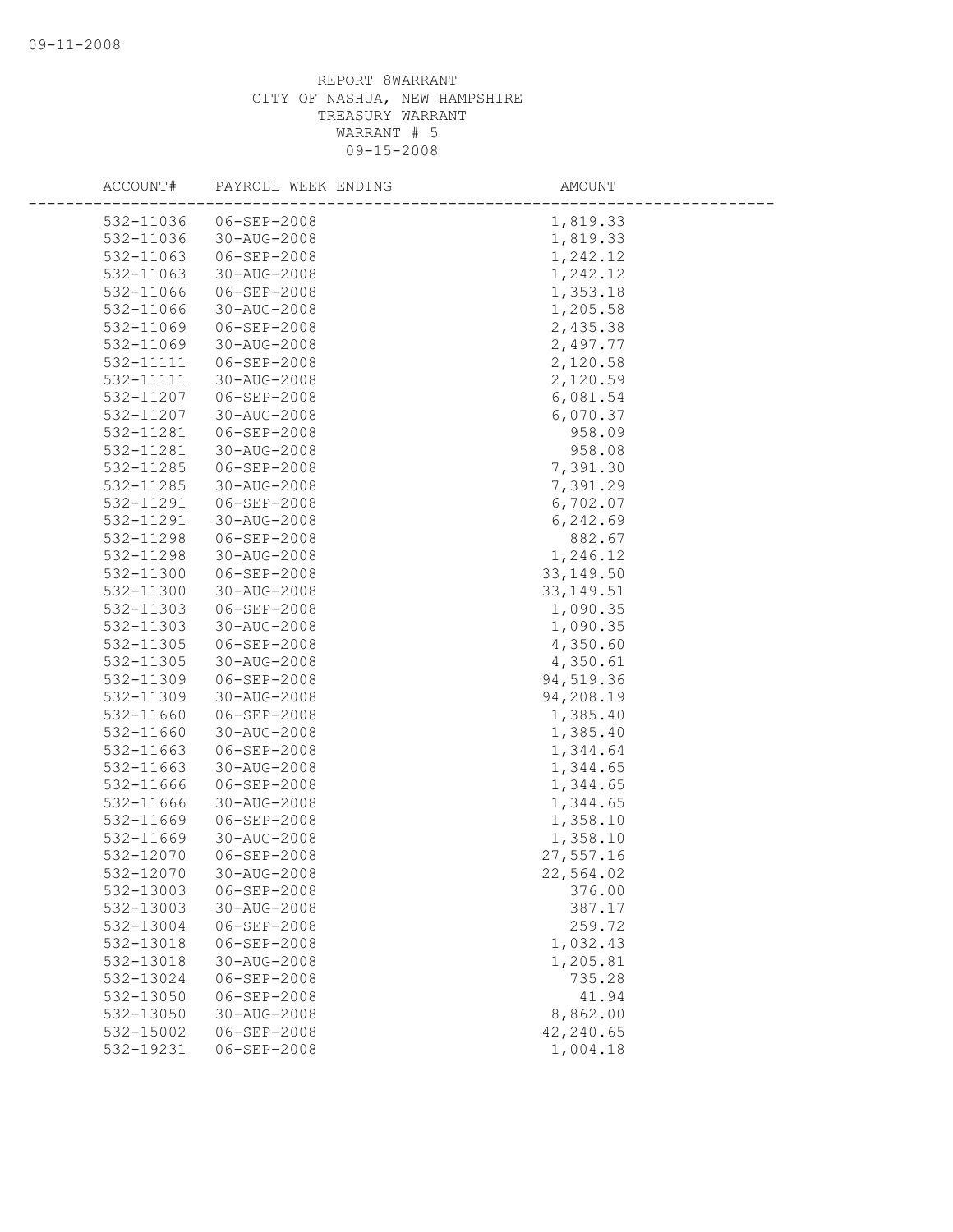|           | ACCOUNT#               | PAYROLL WEEK ENDING              | AMOUNT           |            |
|-----------|------------------------|----------------------------------|------------------|------------|
|           | 532-19231              | 30-AUG-2008                      | 1,004.18         |            |
|           | 532-19232              | $06 - SEP - 2008$                | 1,838.63         |            |
|           | 532-19232              | 30-AUG-2008                      | 1,480.58         |            |
|           | 532-19233              | 06-SEP-2008                      | 2,375.71         |            |
|           | 532-19233              | 30-AUG-2008                      | 2,375.71         |            |
|           | 532-19234              | $06 - SEP - 2008$                | 1,595.52         |            |
|           | 532-19234              | 30-AUG-2008                      | 1,595.52         |            |
|           | 532-46045              | 30-AUG-2008                      |                  |            |
| TOTAL     | 532                    | FIRE DEPARTMENT                  |                  | 461,090.66 |
|           | 535-81023              | 06-SEP-2008                      |                  |            |
|           |                        | 535-81023 30-AUG-2008            | 192.30<br>192.30 |            |
| TOTAL 535 |                        | EMERGENCY MANAGEMENT             |                  | 384.60     |
|           |                        |                                  |                  |            |
|           | 536-11200              | 06-SEP-2008                      | 1,379.75         |            |
|           |                        | 536-11200 30-AUG-2008            | 1,379.75         |            |
|           |                        | 536-13004 06-SEP-2008            | 827.85           |            |
|           | 536-13004              | 30-AUG-2008                      | 827.85           |            |
| TOTAL     | 536                    | CITYWIDE COMMUNICATIONS          |                  | 4,415.20   |
|           |                        |                                  |                  |            |
|           | 541-11024              | 06-SEP-2008                      | 612.76           |            |
|           | 541-11024              | 30-AUG-2008                      | 612.76           |            |
|           | 541-11104              | $06 - SEP - 2008$                | 985.14           |            |
|           | 541-11104              | 30-AUG-2008                      | 985.13           |            |
|           | 541-11240              | 06-SEP-2008                      | 1,449.15         |            |
|           | 541-11240              | 30-AUG-2008                      | 1,449.15         |            |
|           | 541-11346<br>541-11346 | 06-SEP-2008<br>$30 - AUG - 2008$ | 435.31<br>435.31 |            |
| TOTAL     | 541                    | COMMUNITY SERVICES DIVISION      |                  | 6,964.71   |
|           |                        |                                  |                  |            |
|           | 542-11426              | 06-SEP-2008                      | 1,324.89         |            |
|           | 542-11426              | 30-AUG-2008                      | 1,324.88         |            |
|           | 542-11584              | 06-SEP-2008                      | 3,314.99         |            |
|           | 542-11584              | 30-AUG-2008                      | 3,315.01         |            |
|           | 542-12109              | $06 - SEP - 2008$                | 90.00            |            |
|           | 542-12109              | 30-AUG-2008                      | 108.00           |            |
|           |                        |                                  |                  |            |
|           | 542-12582<br>542-12582 | 06-SEP-2008<br>30-AUG-2008       | 842.95<br>842.95 |            |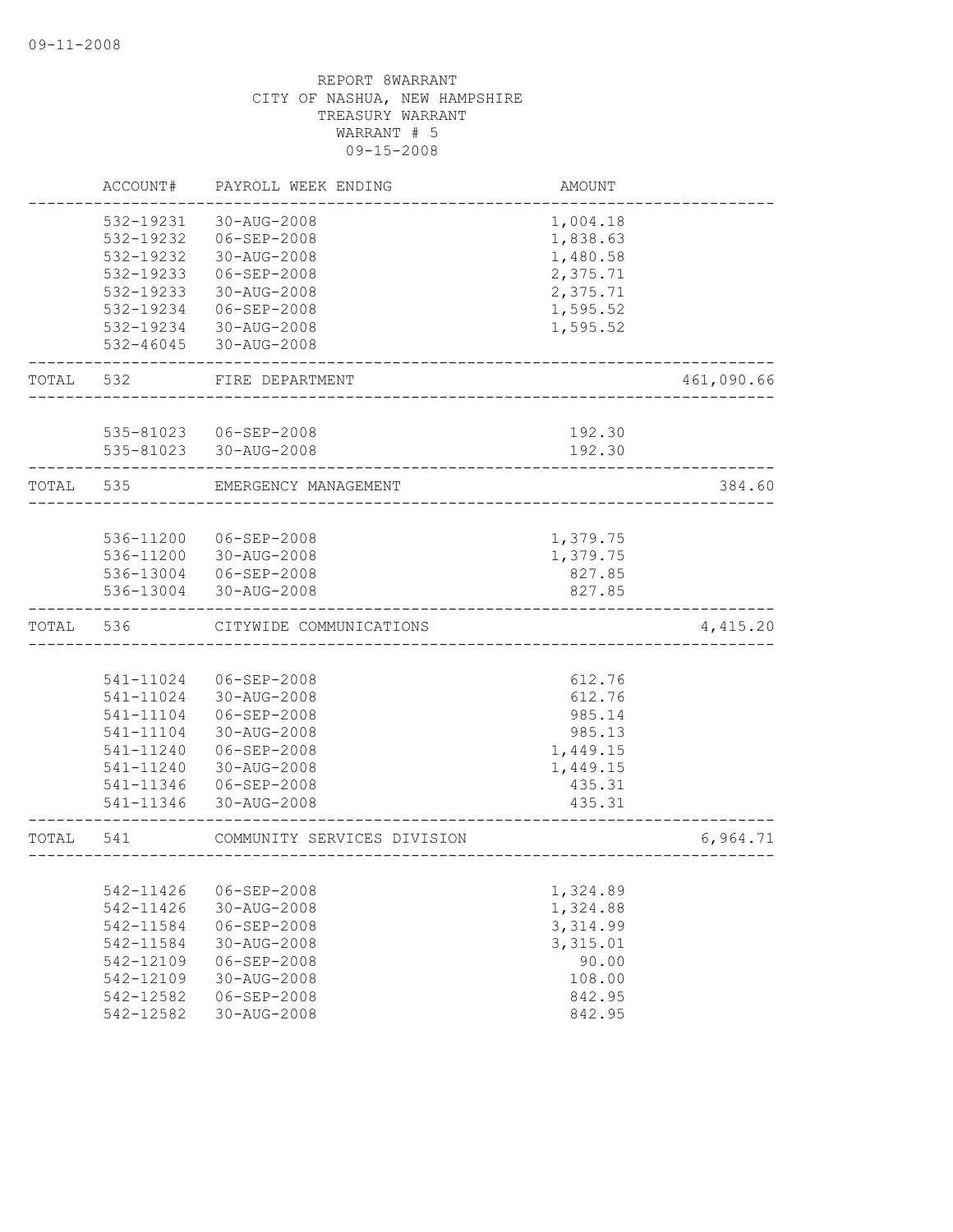|           | ACCOUNT#      | PAYROLL WEEK ENDING                                      | AMOUNT                |           |
|-----------|---------------|----------------------------------------------------------|-----------------------|-----------|
|           |               | TOTAL 542 COMMUNITY HEALTH<br>-------------------------- |                       | 11,163.67 |
|           |               |                                                          |                       |           |
|           | 543-11380     | 06-SEP-2008                                              | 919.00                |           |
|           | 543-11380     | 30-AUG-2008                                              | 919.00                |           |
|           | 543-11438     | 06-SEP-2008                                              | 1,489.36              |           |
|           | 543-11438     | 30-AUG-2008                                              | 1,489.36              |           |
|           | 543-11601     | $06 - SEP - 2008$                                        | 1,219.70              |           |
|           | 543-11601     | 30-AUG-2008                                              | 1,219.71              |           |
|           | 543-11602     | $06 - SEP - 2008$                                        | 858.44                |           |
|           | 543-11602     | 30-AUG-2008                                              | 858.44                |           |
|           | 543-11604     | 06-SEP-2008                                              | 1,474.36              |           |
|           | 543-11604     | 30-AUG-2008                                              | 1,474.36              |           |
|           | 543-11605     | $06 - SEP - 2008$                                        | 929.41                |           |
|           |               | 543-11605 30-AUG-2008                                    | 929.41                |           |
| TOTAL 543 |               | ENVIRONMENTAL HEALTH DEPT.                               |                       | 13,780.55 |
|           |               |                                                          |                       |           |
|           | 544-11008     | 06-SEP-2008                                              | 723.29                |           |
|           | 544-11008     | 30-AUG-2008                                              | 723.28                |           |
|           | 544-11099     | 06-SEP-2008                                              | 2,109.73              |           |
|           | 544-11099     | 30-AUG-2008                                              | 2,109.73              |           |
|           | 544-11112     | 06-SEP-2008                                              | 827.74                |           |
|           | 544-11112     | 30-AUG-2008                                              | 827.74                |           |
|           | 544-11367     | 06-SEP-2008                                              | 810.00                |           |
|           | 544-11367     | 30-AUG-2008                                              | 809.99                |           |
|           | 544-11777     | $06 - SEP - 2008$                                        | 1,252.76              |           |
|           | 544-11777     | 30-AUG-2008                                              | 1,252.76              |           |
|           |               | 544-12101 06-SEP-2008                                    | 271.04                |           |
|           |               | 544-12101 30-AUG-2008                                    | 271.04                |           |
| TOTAL     | 544           | WELFARE ADMINISTRATION                                   | _____________________ | 11,989.10 |
|           |               |                                                          |                       |           |
|           | 551-11008     | $06 - SEP - 2008$                                        | 693.39                |           |
|           |               | 551-11008 30-AUG-2008                                    | 693.38                |           |
|           | 551-11028     | 06-SEP-2008                                              | 531.38                |           |
|           | 551-11028     | 30-AUG-2008                                              | 531.38                |           |
|           | 551-11057     | $06 - SEP - 2008$                                        | 877.89                |           |
|           | 551-11057     | 30-AUG-2008                                              | 877.89                |           |
|           | 551-11094     | 06-SEP-2008                                              | 298.91                |           |
|           | 551-11094     | 30-AUG-2008                                              | 298.91                |           |
|           | 551-11097     | $06 - SEP - 2008$                                        | 1,050.79              |           |
|           | 551-11097     | 30-AUG-2008                                              | 1,050.79              |           |
|           | 551-11208     | $06 - SEP - 2008$                                        | 670.10                |           |
|           | $551 - 11208$ | 30-AUG-2008                                              | 670.09                |           |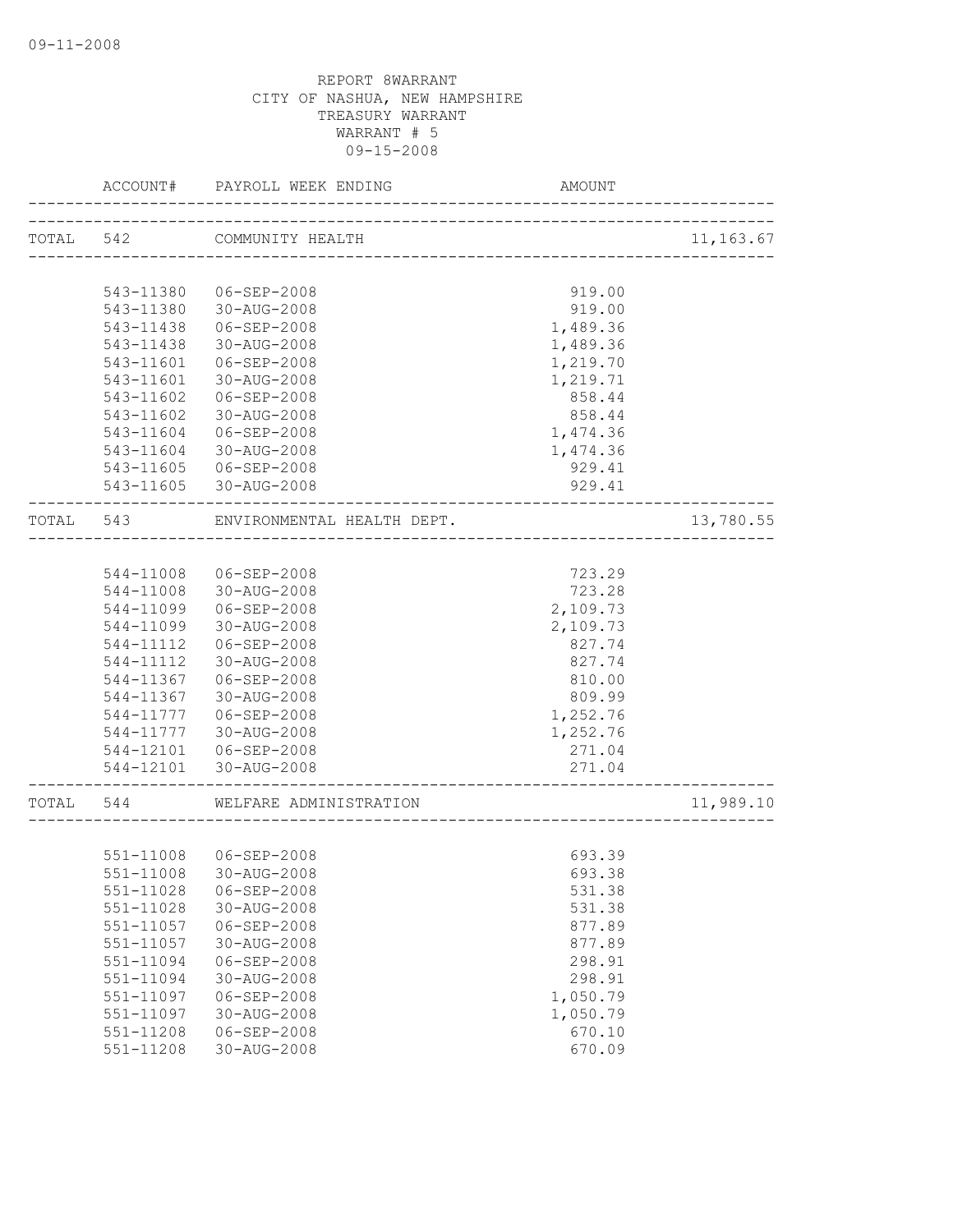|       | ACCOUNT#  | PAYROLL WEEK ENDING            | AMOUNT   |           |
|-------|-----------|--------------------------------|----------|-----------|
|       | 551-11211 | 06-SEP-2008                    | 596.20   |           |
|       | 551-11211 | 30-AUG-2008                    | 596.20   |           |
|       | 551-11212 | 06-SEP-2008                    | 1,408.19 |           |
|       | 551-11212 | 30-AUG-2008                    | 1,408.18 |           |
|       | 551-11249 | 06-SEP-2008                    | 1,359.29 |           |
|       | 551-11249 | 30-AUG-2008                    | 1,359.29 |           |
|       | 551-11273 | 06-SEP-2008                    | 1,640.42 |           |
|       | 551-11273 | 30-AUG-2008                    | 1,640.42 |           |
|       | 551-11435 | 06-SEP-2008                    | 883.38   |           |
|       | 551-11435 | 30-AUG-2008                    | 883.38   |           |
|       | 551-11462 | 06-SEP-2008                    | 1,009.96 |           |
|       | 551-11462 | 30-AUG-2008                    | 1,009.96 |           |
|       | 551-11638 | 06-SEP-2008                    | 1,143.31 |           |
|       | 551-11638 | 30-AUG-2008                    | 1,143.31 |           |
|       | 551-13004 | 06-SEP-2008                    | 281.93   |           |
|       | 551-13004 | 30-AUG-2008                    | 197.02   |           |
| TOTAL | 551       | PUBLIC WORKS DIV & ENGINEERING |          | 24,805.34 |
|       |           |                                |          |           |
|       | 552-11077 | 06-SEP-2008                    | 1,255.86 |           |
|       | 552-11077 | 30-AUG-2008                    | 1,255.86 |           |
|       | 552-11087 | 06-SEP-2008                    | 746.81   |           |
|       | 552-11087 | 30-AUG-2008                    | 746.80   |           |
|       | 552-11143 | 06-SEP-2008                    | 784.00   |           |
|       | 552-11143 | 30-AUG-2008                    | 784.00   |           |
|       | 552-11324 | 06-SEP-2008                    | 4,039.83 |           |
|       | 552-11324 | 30-AUG-2008                    | 4,039.84 |           |
|       | 552-11339 | 06-SEP-2008                    | 2,689.60 |           |
|       | 552-11339 | 30-AUG-2008                    | 2,689.60 |           |
|       | 552-11342 | $06 - SEP - 2008$              | 706.00   |           |
|       | 552-11342 | 30-AUG-2008                    | 639.81   |           |
|       | 552-11343 | 06-SEP-2008                    | 2,352.00 |           |
|       | 552-11343 | 30-AUG-2008                    | 2,367.90 |           |
|       | 552-11407 | 06-SEP-2008                    | 4,909.55 |           |
|       | 552-11407 | 30-AUG-2008                    | 4,858.48 |           |
|       | 552-11492 | 06-SEP-2008                    | 746.80   |           |
|       | 552-11492 | 30-AUG-2008                    | 1,493.60 |           |
|       | 552-11548 | 06-SEP-2008                    | 1,028.00 |           |
|       | 552-11548 | 30-AUG-2008                    | 1,028.01 |           |
|       | 552-11562 | 06-SEP-2008                    | 400.06   |           |
|       | 552-11562 | 30-AUG-2008                    | 400.06   |           |
|       | 552-11580 | 06-SEP-2008                    | 957.28   |           |
|       | 552-11580 | 30-AUG-2008                    | 957.28   |           |
|       | 552-11618 | 06-SEP-2008                    | 638.05   |           |
|       | 552-11618 | 30-AUG-2008                    | 638.05   |           |
|       | 552-11672 | 06-SEP-2008                    | 1,404.69 |           |
|       | 552-11672 | 30-AUG-2008                    | 1,404.69 |           |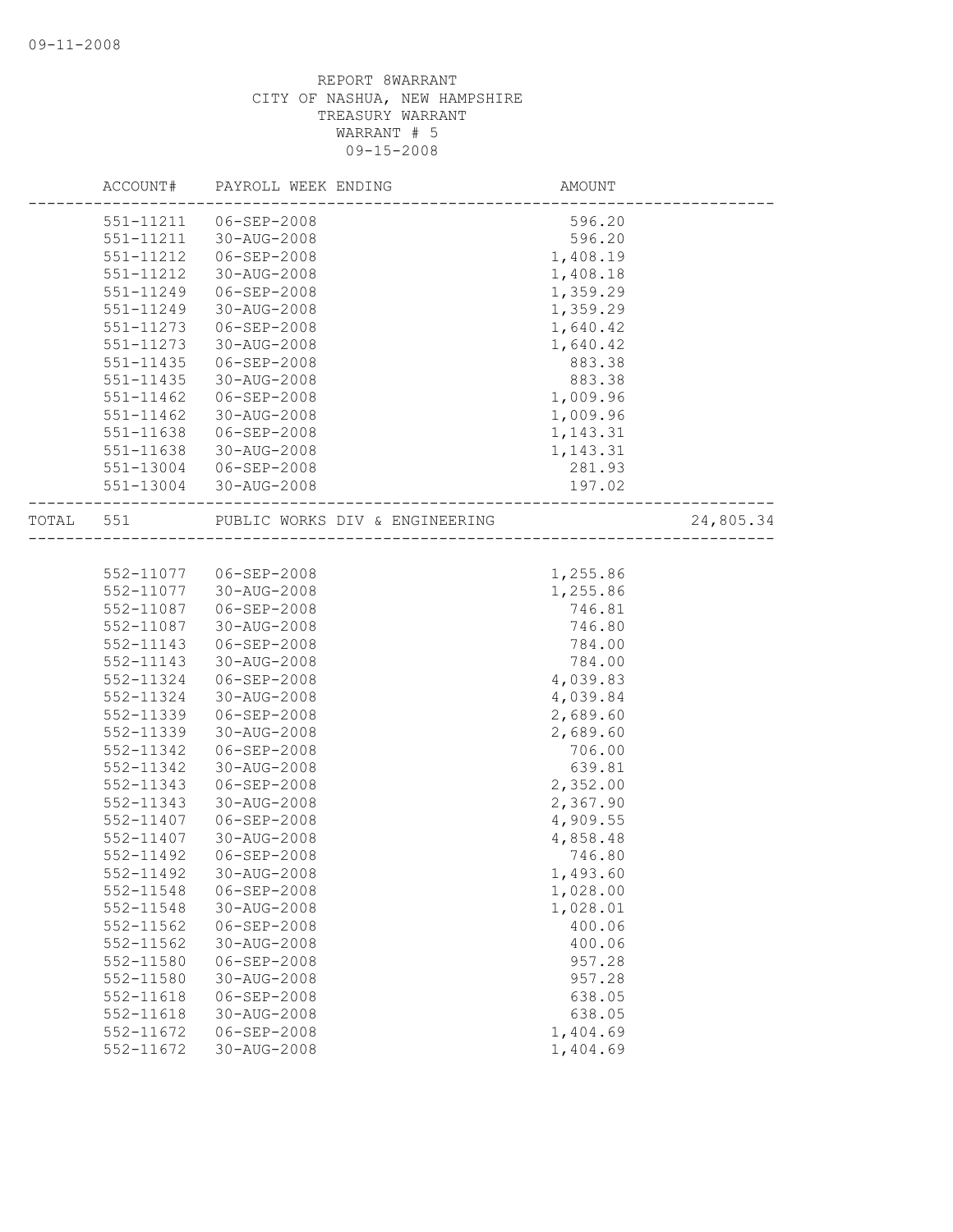|       | ACCOUNT#  | PAYROLL WEEK ENDING  | AMOUNT    |             |
|-------|-----------|----------------------|-----------|-------------|
|       | 552-11750 | 06-SEP-2008          | 743.36    |             |
|       | 552-11750 | 30-AUG-2008          | 722.48    |             |
|       | 552-12156 | 06-SEP-2008          | 1,350.00  |             |
|       | 552-12156 | 30-AUG-2008          | 3,920.00  |             |
|       | 552-12158 | 30-AUG-2008          | 96.00     |             |
|       | 552-12159 | 30-AUG-2008          | 286.25    |             |
|       | 552-12162 | 30-AUG-2008          | 52.50     |             |
|       | 552-12192 | 30-AUG-2008          | 52.50     |             |
|       | 552-13004 | 06-SEP-2008          | 2,769.97  |             |
|       | 552-13004 | 30-AUG-2008          | 3,886.20  |             |
|       | 552-17001 | 30-AUG-2008          | 300.00    |             |
| TOTAL | 552       | PARKS AND RECREATION |           | 60, 141. 77 |
|       |           |                      |           |             |
|       | 553-11041 | 06-SEP-2008          | 1,016.26  |             |
|       | 553-11041 | 30-AUG-2008          | 1,016.26  |             |
|       | 553-11078 | 06-SEP-2008          | 1,367.60  |             |
|       | 553-11078 | 30-AUG-2008          | 1,367.59  |             |
|       | 553-11169 | 06-SEP-2008          | 1,021.61  |             |
|       | 553-11169 | 30-AUG-2008          | 1,021.62  |             |
|       | 553-11192 | 06-SEP-2008          | 931.64    |             |
|       | 553-11192 | 30-AUG-2008          | 931.63    |             |
|       | 553-11279 | 06-SEP-2008          | 5,662.36  |             |
|       | 553-11279 | 30-AUG-2008          | 5,662.36  |             |
|       | 553-11327 | 06-SEP-2008          | 4,050.19  |             |
|       | 553-11327 | 30-AUG-2008          | 4,053.66  |             |
|       | 553-11375 | 06-SEP-2008          | 1,792.88  |             |
|       | 553-11375 | 30-AUG-2008          | 2,072.93  |             |
|       | 553-11465 | 06-SEP-2008          | 2,240.40  |             |
|       | 553-11465 | 30-AUG-2008          | 2,240.40  |             |
|       | 553-11474 | 06-SEP-2008          | 4,208.00  |             |
|       | 553-11474 | 30-AUG-2008          | 4,208.00  |             |
|       | 553-11475 | $06 - SEP - 2008$    | 1,700.53  |             |
|       | 553-11475 | 30-AUG-2008          | 1,704.73  |             |
|       | 553-11630 | $06 - SEP - 2008$    | 1,454.19  |             |
|       | 553-11630 | 30-AUG-2008          | 1,435.21  |             |
|       | 553-11631 | 06-SEP-2008          | 727.20    |             |
|       | 553-11631 | 30-AUG-2008          | 727.20    |             |
|       | 553-11648 | $06 - SEP - 2008$    | 820.54    |             |
|       | 553-11648 | 30-AUG-2008          | 820.54    |             |
|       | 553-11678 | $06 - SEP - 2008$    | 1,622.10  |             |
|       | 553-11678 | 30-AUG-2008          | 1,622.10  |             |
|       | 553-11759 | 06-SEP-2008          | 13,004.88 |             |
|       | 553-11759 | 30-AUG-2008          | 12,322.48 |             |
|       | 553-11771 | $06 - SEP - 2008$    | 1,683.20  |             |
|       | 553-11771 | 30-AUG-2008          | 1,683.20  |             |
|       | 553-12128 | $06 - SEP - 2008$    | 270.85    |             |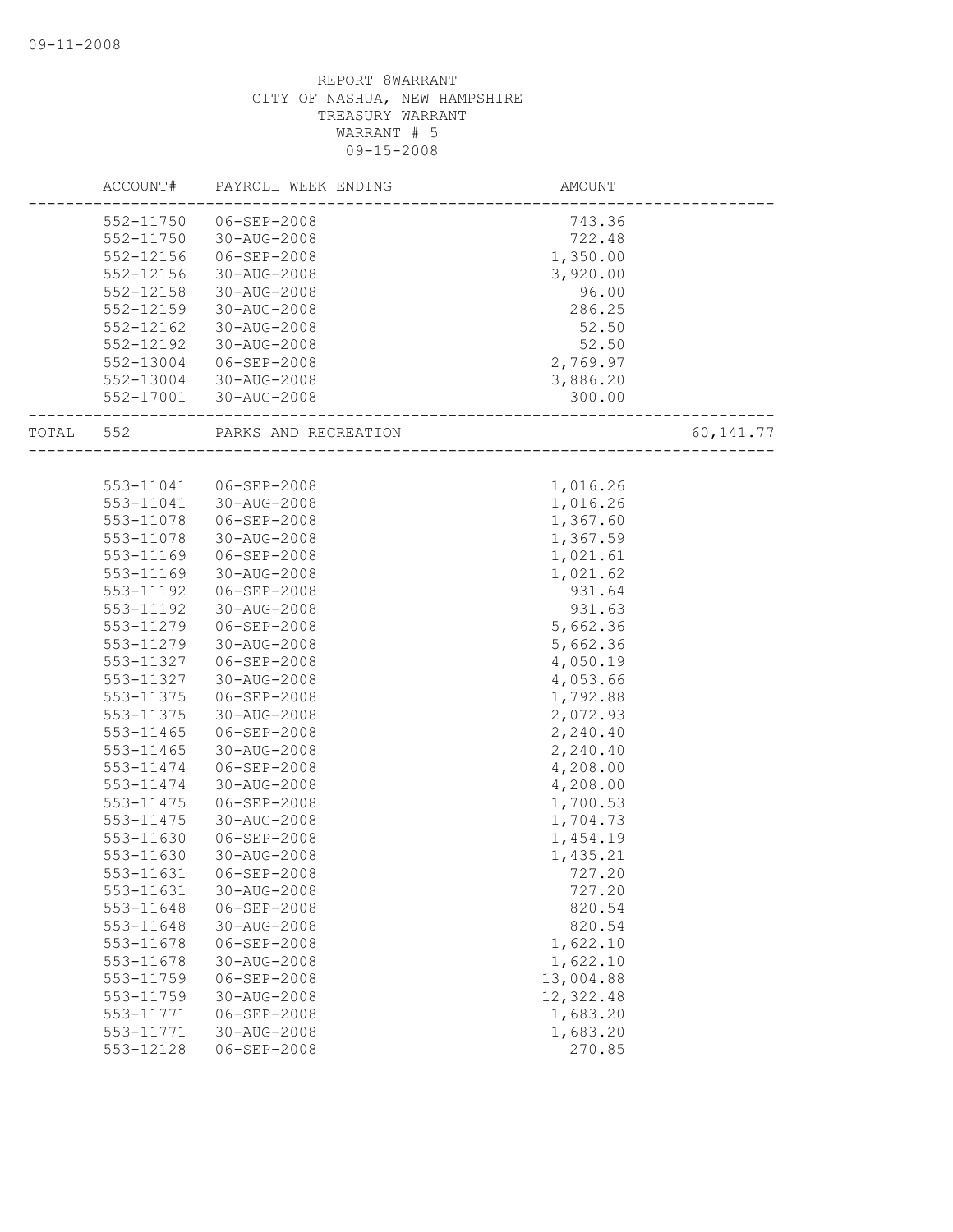|       | ACCOUNT#  | PAYROLL WEEK ENDING   | AMOUNT   |            |
|-------|-----------|-----------------------|----------|------------|
|       |           | 553-12128 30-AUG-2008 | 270.85   |            |
|       |           | 553-13004 06-SEP-2008 | 472.23   |            |
|       |           | 553-13004 30-AUG-2008 | 620.02   |            |
|       |           | 553-17008 30-AUG-2008 | 900.00   |            |
| TOTAL | 553       | STREET DEPARTMENT     |          | 88,727.44  |
|       |           |                       |          |            |
|       | 555-11024 | 06-SEP-2008           | 754.60   |            |
|       | 555-11024 | 30-AUG-2008           | 754.60   |            |
|       | 555-11058 | 06-SEP-2008           | 957.28   |            |
|       | 555-11058 | 30-AUG-2008           | 957.28   |            |
|       | 555-11461 | 06-SEP-2008           | 1,446.40 |            |
|       | 555-11461 | 30-AUG-2008           | 1,446.40 |            |
|       | 555-11505 | 06-SEP-2008           | 1,150.52 |            |
|       | 555-11639 | 06-SEP-2008           | 746.80   |            |
|       | 555-11639 | 30-AUG-2008           | 746.80   |            |
|       | 555-11640 | $06 - SEP - 2008$     | 695.60   |            |
|       | 555-11640 | 30-AUG-2008           | 705.84   |            |
|       | 555-11738 | 06-SEP-2008           | 1,760.00 |            |
|       | 555-11738 | 30-AUG-2008           | 1,760.00 |            |
|       | 555-11745 | $06 - SEP - 2008$     | 738.80   |            |
|       | 555-11745 | 30-AUG-2008           | 738.80   |            |
|       | 555-11746 | 06-SEP-2008           | 1,106.97 |            |
|       | 555-11746 | 30-AUG-2008           | 1,106.97 |            |
|       | 555-13004 | 06-SEP-2008           | 297.00   |            |
|       | 555-13004 | 30-AUG-2008           | 1,043.02 |            |
|       | 555-13068 | 06-SEP-2008           | 231.00   |            |
|       | 555-13068 | 30-AUG-2008           | 231.00   |            |
|       | 555-17008 | 06-SEP-2008           | 900.00   |            |
| TOTAL | 555       | TRAFFIC DEPARTMENT    |          | 20, 275.68 |
|       |           |                       |          |            |
|       | 557-11161 | 06-SEP-2008           | 746.80   |            |
|       | 557-11161 | 30-AUG-2008           | 746.80   |            |
|       | 557-17008 | 06-SEP-2008           | 900.00   |            |
| TOTAL | 557       | PARKING LOTS          |          | 2,393.60   |
|       |           |                       |          |            |
|       | 561-11345 | $06 - SEP - 2008$     | 1,339.68 |            |
|       | 561-11345 | 30-AUG-2008           | 1,339.68 |            |
|       | 561-11651 | 06-SEP-2008           | 835.74   |            |
|       | 561-11651 | 30-AUG-2008           | 835.74   |            |
|       | 561-11658 | $06 - SEP - 2008$     | 1,014.70 |            |
|       | 561-11658 | 30-AUG-2008           | 1,014.70 |            |
|       | 561-12153 | $06 - SEP - 2008$     | 640.00   |            |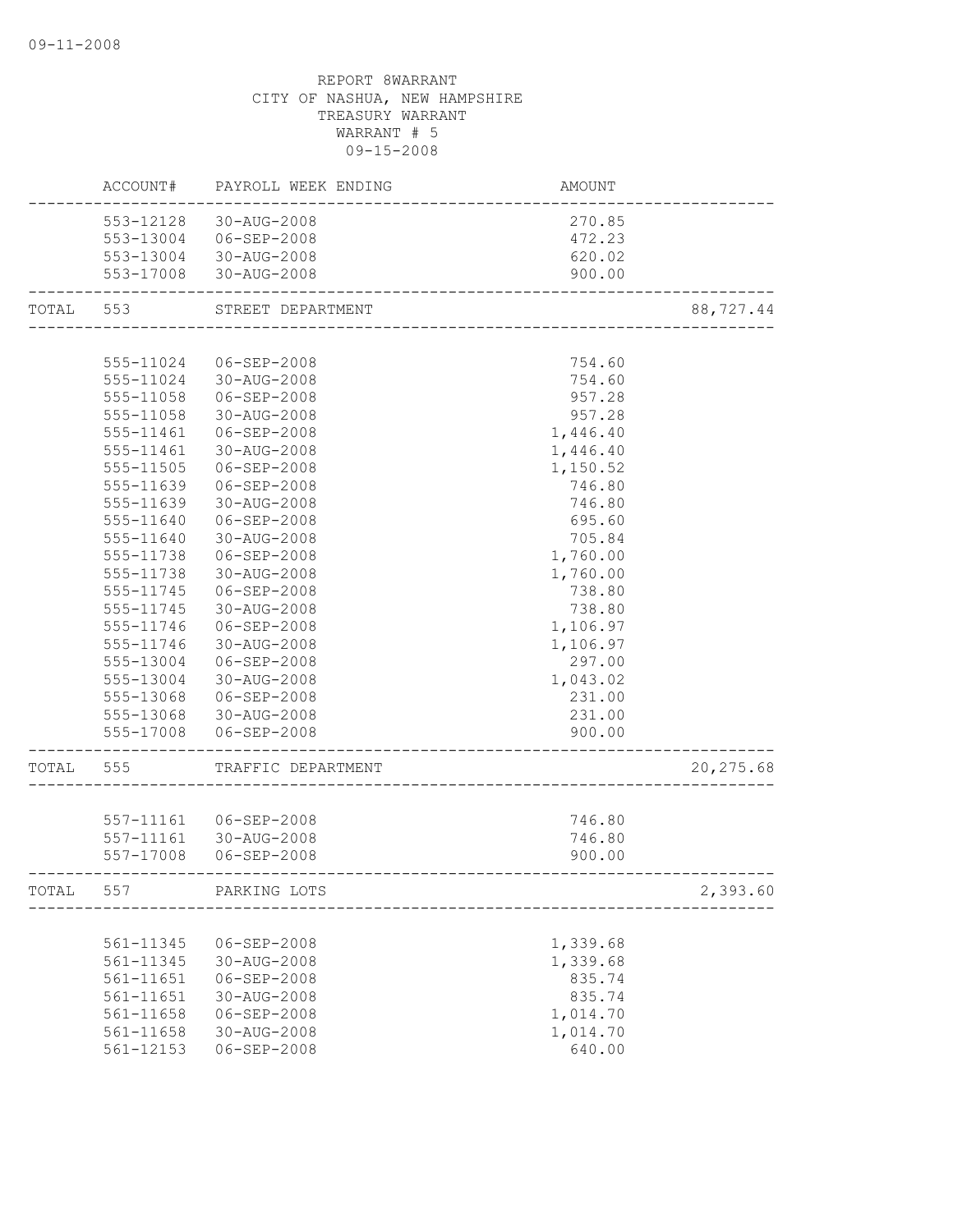|           |                        | ACCOUNT# PAYROLL WEEK ENDING | AMOUNT                    |           |
|-----------|------------------------|------------------------------|---------------------------|-----------|
|           |                        | 561-12153 30-AUG-2008        | 720.00                    |           |
|           |                        | 561-13004 06-SEP-2008        | 75.36                     |           |
| TOTAL 561 |                        | EDGEWOOD CEMETERY            |                           | 7,815.60  |
|           |                        |                              |                           |           |
|           | 563-11345              | 06-SEP-2008                  | 1,126.63                  |           |
|           |                        | 563-11345 30-AUG-2008        | 1,126.64                  |           |
|           |                        | 563-11651  06-SEP-2008       | 744.15                    |           |
|           |                        | 563-11651 30-AUG-2008        | 744.15                    |           |
|           |                        | 563-11657 06-SEP-2008        | 929.81                    |           |
|           |                        | 563-11657 30-AUG-2008        | 929.81                    |           |
|           |                        | 563-12153 06-SEP-2008        | 160.00                    |           |
|           |                        | 563-12153 30-AUG-2008        | 800.00                    |           |
|           | TOTAL 563              | WOODLAWN CEMETERY            | _________________________ | 6,561.19  |
|           |                        |                              |                           |           |
|           |                        | 571-11174 06-SEP-2008        | 867.76                    |           |
|           |                        | 571-11174 30-AUG-2008        | 867.77                    |           |
|           |                        | 571-11237 06-SEP-2008        | 1,941.85                  |           |
|           |                        | 571-11237 30-AUG-2008        | 1,941.85                  |           |
| TOTAL 571 |                        | COMMUNITY DEVELOPMENT        |                           | 5,619.23  |
|           |                        |                              |                           |           |
|           |                        | 572-11024 06-SEP-2008        | 634.61                    |           |
|           |                        | 572-11024 30-AUG-2008        | 634.62                    |           |
|           | 572-11215              | 06-SEP-2008                  | 3,644.95                  |           |
|           | 572-11215              | 30-AUG-2008                  | 3,644.95                  |           |
|           | 572-11238              | 06-SEP-2008                  | 841.39                    |           |
|           | 572-11238              | 30-AUG-2008                  | 841.38                    |           |
|           | 572-11450              | $06 - SEP - 2008$            | 1,670.35                  |           |
|           | 572-11450              | 30-AUG-2008                  | 1,670.34                  |           |
|           | 572-11522              | 06-SEP-2008                  | 816.64                    |           |
|           | 572-11522              | 30-AUG-2008                  | 816.64                    |           |
|           | 572-11525              | 06-SEP-2008                  | 1,007.85                  |           |
|           | 572-11525              | 30-AUG-2008                  | 1,007.85                  |           |
|           | 572-58005              | 06-SEP-2008                  | 200.00                    |           |
|           | 572-58005              | 30-AUG-2008                  | 100.00                    |           |
|           | 572-98045<br>572-98046 | 30-AUG-2008<br>06-SEP-2008   | 100.00<br>100.00          |           |
| TOTAL     | 572                    | PLANNING DEPARTMENT          |                           | 17,731.57 |
|           |                        |                              |                           |           |
|           | 575-11032              | 06-SEP-2008                  | 696.76                    |           |
|           | 575-11032              | 30-AUG-2008                  | 696.76                    |           |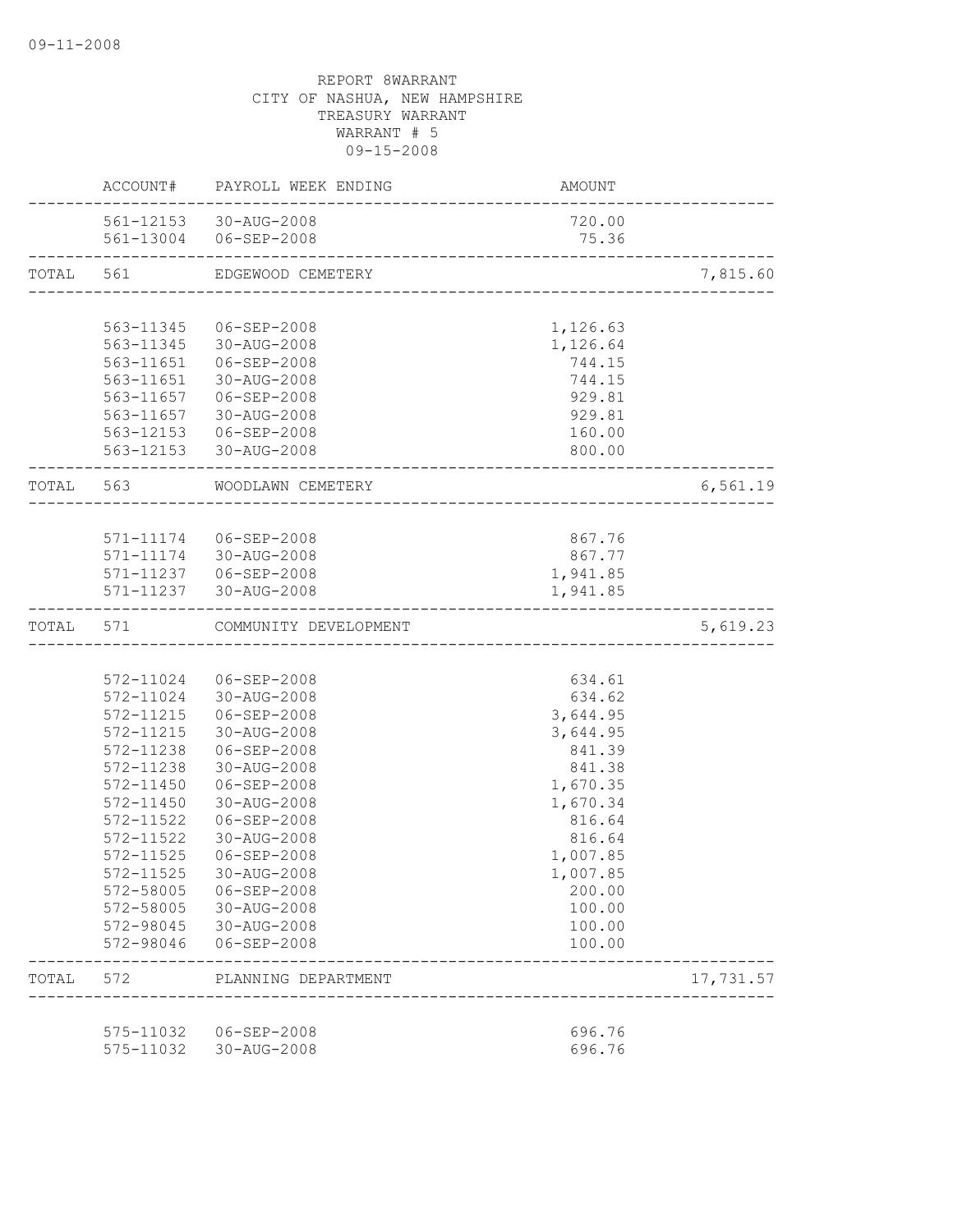|       | ACCOUNT#  | PAYROLL WEEK ENDING   | AMOUNT    |           |
|-------|-----------|-----------------------|-----------|-----------|
|       | 575-11042 | 06-SEP-2008           | 1,367.76  |           |
|       | 575-11042 | 30-AUG-2008           | 1,367.76  |           |
|       | 575-11062 | 06-SEP-2008           | 604.76    |           |
|       | 575-11062 | 30-AUG-2008           | 604.76    |           |
|       | 575-11189 | 06-SEP-2008           | 1,062.06  |           |
|       | 575-11189 | 30-AUG-2008           | 1,062.06  |           |
|       | 575-11246 | 06-SEP-2008           | 1,885.71  |           |
|       | 575-11246 | 30-AUG-2008           | 1,508.57  |           |
|       | 575-11387 | $06 - SEP - 2008$     | 5,755.11  |           |
|       | 575-11387 | 30-AUG-2008           | 5,755.10  |           |
|       | 575-11393 | 06-SEP-2008           | 3,004.38  |           |
|       | 575-11393 | 30-AUG-2008           | 2,312.34  |           |
|       | 575-11400 | 06-SEP-2008           | 7,409.15  |           |
|       | 575-11400 | 30-AUG-2008           | 7,409.17  |           |
|       | 575-11401 | 06-SEP-2008           | 3,996.68  |           |
|       | 575-11401 | 30-AUG-2008           | 3,996.68  |           |
|       | 575-11403 | 06-SEP-2008           | 833.85    |           |
|       | 575-11403 | 30-AUG-2008           | 833.86    |           |
|       | 575-11404 | 06-SEP-2008           | 751.38    |           |
|       | 575-11404 | $30 - AUG - 2008$     | 751.38    |           |
|       | 575-11627 | 06-SEP-2008           | 589.06    |           |
|       | 575-11627 | 30-AUG-2008           | 589.06    |           |
|       | 575-12076 | 06-SEP-2008           | 440.02    |           |
|       | 575-12076 | 30-AUG-2008           | 1,023.94  |           |
|       | 575-12087 | 06-SEP-2008           | 487.89    |           |
|       | 575-12087 | 30-AUG-2008           | 487.89    |           |
|       | 575-12090 | $06 - SEP - 2008$     | 1,157.59  |           |
|       | 575-12090 | 30-AUG-2008           | 1,157.61  |           |
|       | 575-12114 | 06-SEP-2008           | 2,043.30  |           |
|       | 575-12114 | 30-AUG-2008           | 2, 152.32 |           |
|       | 575-13004 | 06-SEP-2008           | 182.08    |           |
| TOTAL | 575       | PUBLIC LIBRARIES      |           | 63,976.80 |
|       |           |                       |           |           |
|       |           | 576-11059 06-SEP-2008 | 1,252.76  |           |
|       | 576-11059 | 30-AUG-2008           | 1,252.76  |           |
|       | 576-11139 | $06 - SEP - 2008$     | 213.72    |           |
|       | 576-11139 | 30-AUG-2008           |           |           |
|       | 576-11221 | 06-SEP-2008           | 1,038.98  |           |
|       | 576-11221 | 30-AUG-2008           | 1,038.98  |           |
|       | 576-11315 | $06 - SEP - 2008$     | 1,294.19  |           |
|       | 576-11315 | 30-AUG-2008           | 1,294.20  |           |
|       | 576-11361 | 06-SEP-2008           | 4,070.37  |           |
|       | 576-11361 | 30-AUG-2008           | 2,986.20  |           |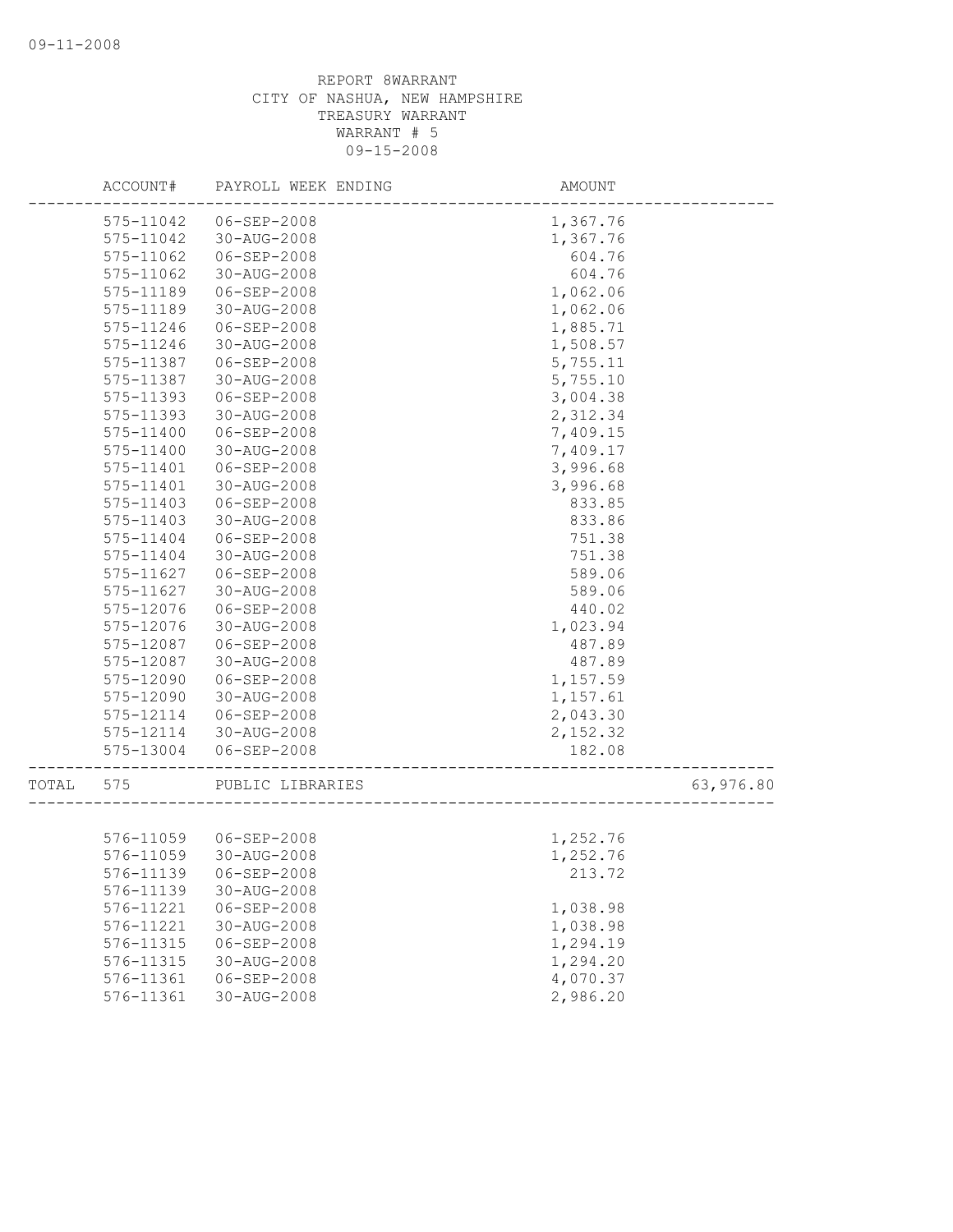|                  | ACCOUNT# PAYROLL WEEK ENDING                    | AMOUNT       |           |
|------------------|-------------------------------------------------|--------------|-----------|
|                  | TOTAL 576 BUILDING DEPARTMENT                   |              | 14,442.16 |
|                  |                                                 |              |           |
|                  | 577-11067 06-SEP-2008                           | 1,139.44     |           |
|                  |                                                 | 1,139.43     |           |
|                  | 577-11067 30-AUG-2008<br>577-11183  06-SEP-2008 | 2,002.48     |           |
|                  | 577-11183 30-AUG-2008                           | 2,002.48     |           |
| ---------------- | TOTAL 577 CODE ENFORCEMENT                      |              | 6,283.83  |
|                  |                                                 |              |           |
|                  |                                                 |              |           |
| 581-11012        | 06-SEP-2008                                     | 4,089.42     |           |
| 581-11075        | 06-SEP-2008                                     | 4,228.08     |           |
| 581-11081        | 06-SEP-2008                                     | 2,110.70     |           |
| 581-11162        | 06-SEP-2008                                     | 52,053.62    |           |
| 581-11162        | 30-AUG-2008                                     | 52,258.63    |           |
| 581-11204        | 06-SEP-2008                                     | 11,044.78    |           |
| 581-11204        | 30-AUG-2008                                     | 11,022.00    |           |
| 581-11298        | 06-SEP-2008                                     | 915.84       |           |
| 581-11348        | 06-SEP-2008                                     | 77,169.88    |           |
| 581-11366        | 06-SEP-2008                                     | 49,488.15    |           |
| 581-11366        | 30-AUG-2008                                     | 48, 348.93   |           |
| 581-11396        | 06-SEP-2008                                     | 38,490.60    |           |
| 581-11408        | 06-SEP-2008                                     | 14,048.88    |           |
| 581-11408        | 30-AUG-2008                                     | 13,898.27    |           |
| 581-11486        | 06-SEP-2008                                     | 40,773.17    |           |
| 581-11515        | 06-SEP-2008                                     | 2,807.35     |           |
| 581-11570        | 06-SEP-2008                                     | 93,016.49    |           |
| 581-11572        | 06-SEP-2008                                     | 98,682.72    |           |
| 581-11579        | 06-SEP-2008                                     | 35,904.72    |           |
| 581-11628        | 06-SEP-2008                                     | 731.08       |           |
| 581-11628        | 30-AUG-2008                                     | 731.08       |           |
| 581-11675        | 06-SEP-2008                                     | 5,769.23     |           |
| 581-11709        | $06 - SEP - 2008$                               | 5,957.21     |           |
| 581-11711        | 06-SEP-2008                                     | 2,576.95     |           |
| 581-11726        | 06-SEP-2008                                     | 1,603,458.53 |           |
|                  | 581-11800 06-SEP-2008                           | 38,400.41    |           |
| 581-11801        | 06-SEP-2008                                     | 14,789.90    |           |
| 581-11801        | 30-AUG-2008                                     | 385.00       |           |
| 581-11802        | 06-SEP-2008                                     | 13,729.97    |           |
| 581-11803        | 06-SEP-2008                                     | 14, 157. 11  |           |
| 581-11803        | 30-AUG-2008                                     | 419.37       |           |
| 581-11805        | 06-SEP-2008                                     | 21, 134.88   |           |
| 581-11812        | 06-SEP-2008                                     | 2,504.85     |           |
| 581-11830        | $06 - SEP - 2008$                               | 3,882.58     |           |
| 581-11850        | 06-SEP-2008                                     | 2,178.96     |           |
| 581-11850        | 30-AUG-2008                                     | 1,945.50     |           |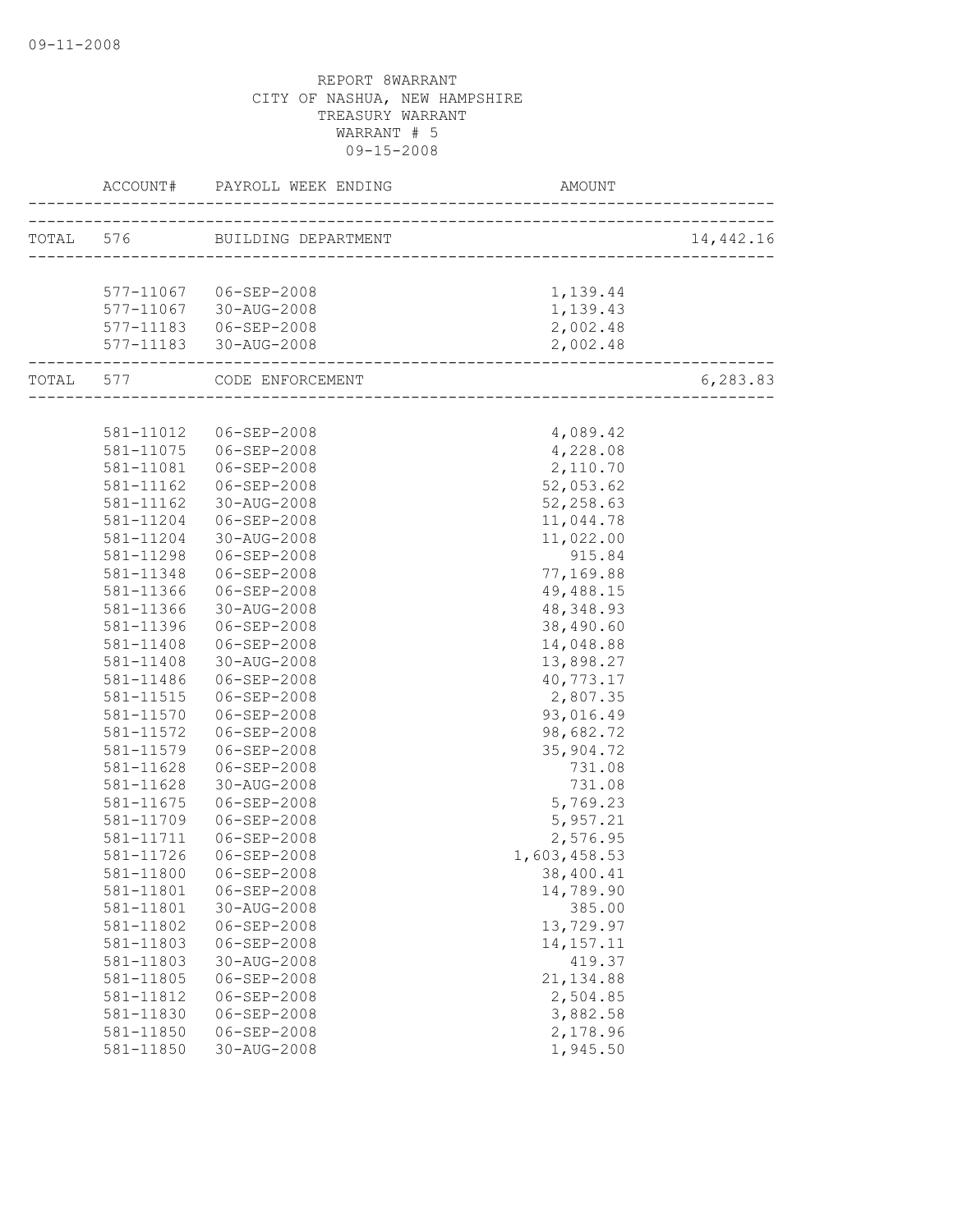| ACCOUNT#      | PAYROLL WEEK ENDING | AMOUNT      |
|---------------|---------------------|-------------|
| 581-11860     | 06-SEP-2008         | 17,326.38   |
| 581-12006     | $06 - SEP - 2008$   | 1,500.00    |
| 581-12021     | 06-SEP-2008         | 1,080.00    |
| 581-12060     | 06-SEP-2008         | 2,369.90    |
| 581-12060     | 30-AUG-2008         | 1,614.42    |
| 581-12061     | 30-AUG-2008         |             |
| 581-12078     | 06-SEP-2008         | 1,032.24    |
| 581-12078     | 30-AUG-2008         | 87.50       |
| 581-12081     | 06-SEP-2008         | 732.06      |
| 581-12087     | $06 - SEP - 2008$   | 1,054.88    |
| 581-12087     | 30-AUG-2008         | 1,478.44    |
| 581-12111     | 06-SEP-2008         | 108,600.47  |
| 581-12111     | 30-AUG-2008         | 85,501.45   |
| 581-12112     | $06 - SEP - 2008$   | 8,514.70    |
| 581-12112     | 30-AUG-2008         | 5,575.96    |
| 581-12126     | 06-SEP-2008         | 7,108.74    |
| 581-12126     | 30-AUG-2008         | 4,700.89    |
| 581-12135     | $06 - SEP - 2008$   | 2,956.70    |
| 581-12135     | 30-AUG-2008         | 1,833.52    |
| 581-12136     | 06-SEP-2008         | 372.76      |
| 581-12136     | 30-AUG-2008         | 368.40      |
| 581-12138     | 06-SEP-2008         | 271.94      |
| 581-12138     | 30-AUG-2008         | 515.14      |
| 581-12141     | 06-SEP-2008         | 124.00      |
| $581 - 12153$ | 06-SEP-2008         | 795.00      |
| 581-12153     | 30-AUG-2008         | 1,629.50    |
| 581-12181     | $06 - SEP - 2008$   | 548.06      |
| 581-12198     | $06 - SEP - 2008$   | 16,689.25   |
| 581-12201     | 06-SEP-2008         | 11,083.33   |
| 581-12201     | 30-AUG-2008         | 3,834.78    |
| 581-13004     | 06-SEP-2008         | 14,990.53   |
| 581-13004     | 30-AUG-2008         | 377.77      |
| 581-13021     | 06-SEP-2008         | 1,486.45    |
| 581-13021     | 30-AUG-2008         | 1,674.51    |
| 581-13032     | 06-SEP-2008         | 1,149.52    |
| 581-13032     | 30-AUG-2008         | 2,021.41    |
| 581-13120     | 06-SEP-2008         | 1,803.63    |
| 581-13120     | 30-AUG-2008         | 1,587.18    |
| 581-13133     | $06 - SEP - 2008$   | 1,829.50    |
| 581-13133     | 30-AUG-2008         | 16.25       |
| 581-13137     | $06 - SEP - 2008$   | 520.00      |
| 581-13137     | 30-AUG-2008         | 485.00      |
| 581-17004     | 06-SEP-2008         | 1,571.30    |
| 581-17008     | 06-SEP-2008         | 7,334.80    |
| 581-17010     | $06 - SEP - 2008$   | 15,774.00   |
| 581-18008     | 06-SEP-2008         |             |
| 581-19000     | $06 - SEP - 2008$   | $-3,309.70$ |
| 581-19210     | 06-SEP-2008         | 136, 114.95 |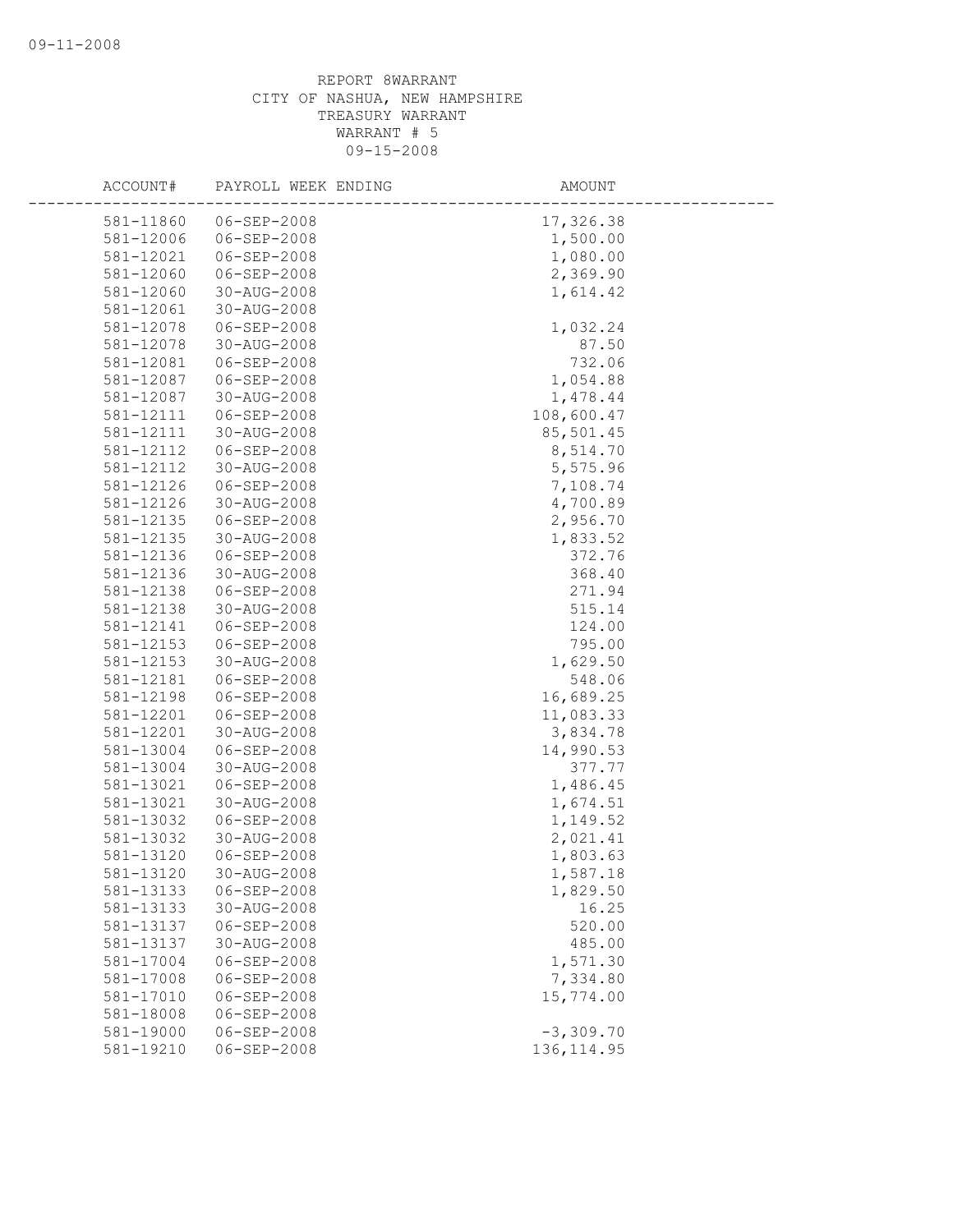| TOTAL | 581                                     | SCHOOL DEPARTMENT                                                  |                                 | 2,898,969.40 |
|-------|-----------------------------------------|--------------------------------------------------------------------|---------------------------------|--------------|
|       | 581-19210<br>581-19230<br>$581 - 19240$ | $30 - \text{AUG} - 2008$<br>$06 - SEP - 2008$<br>$06 - SEP - 2008$ | 32,628.55<br>8,046.50<br>462.00 |              |
|       | ACCOUNT#                                | PAYROLL WEEK ENDING                                                | AMOUNT                          |              |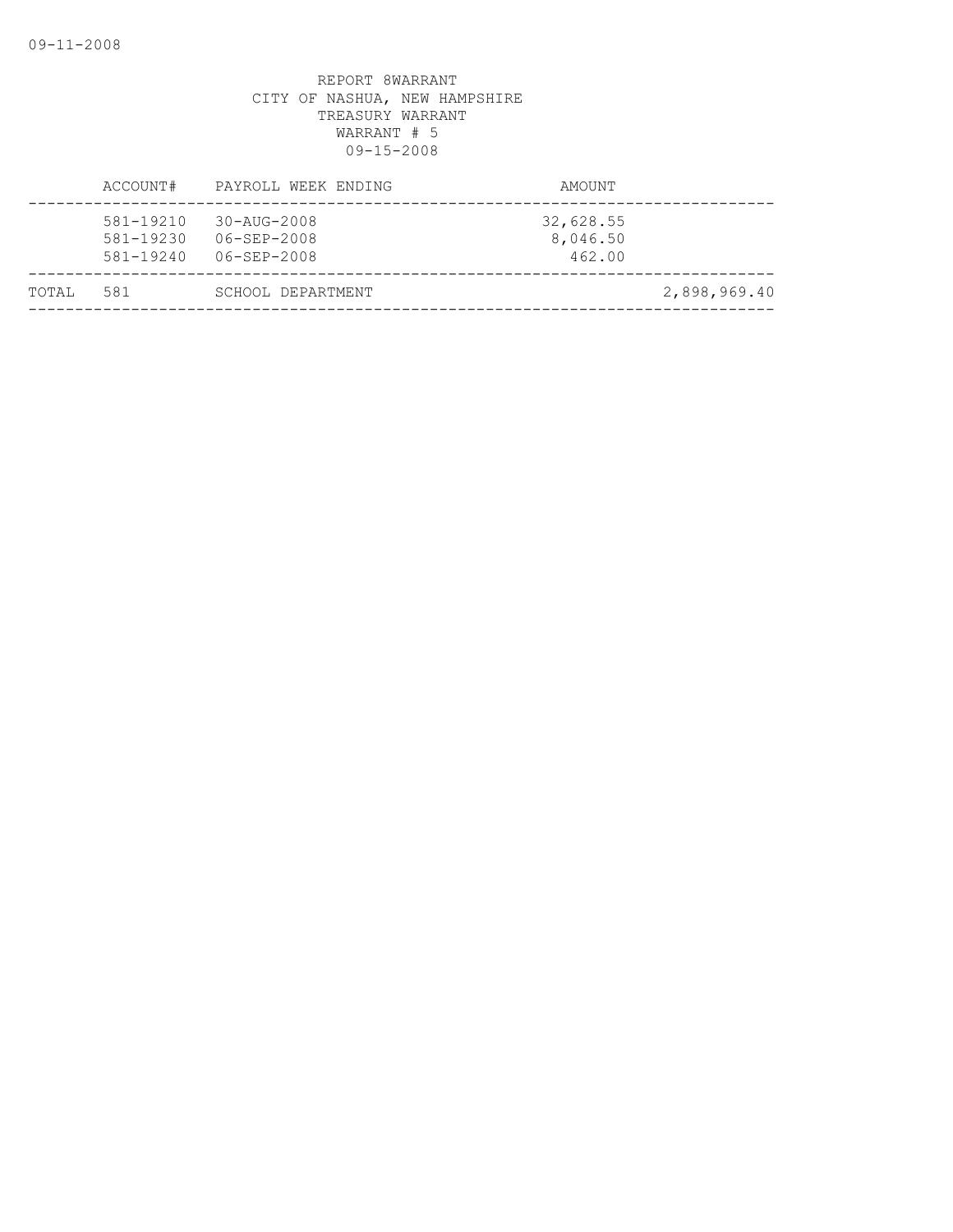|            | ACCOUNT# PAYROLL WEEK ENDING |  | AMOUNT |
|------------|------------------------------|--|--------|
|            |                              |  |        |
| ТОТАЈ, 952 |                              |  |        |
|            |                              |  |        |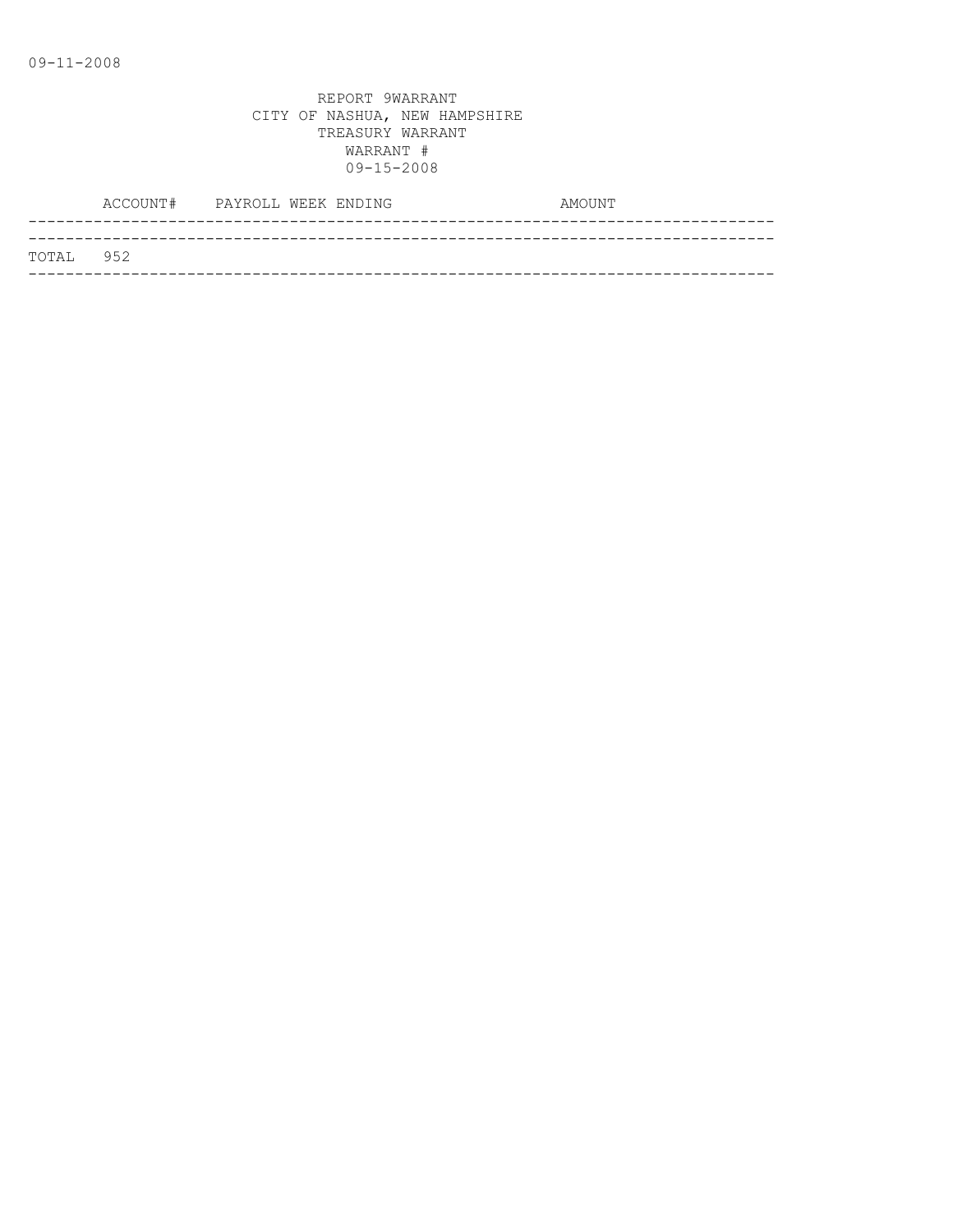| ACCOUNT#               | PAYROLL WEEK ENDING        | <b>AMOUNT</b>        |  |
|------------------------|----------------------------|----------------------|--|
| 801-11008              | 06-SEP-2008                | 576.29               |  |
| 801-11008              | 30-AUG-2008                | 576.29               |  |
| 801-11028              | 06-SEP-2008                | 59.04                |  |
| 801-11028              | 30-AUG-2008                | 59.04                |  |
| 801-11094              | 06-SEP-2008                | 99.64                |  |
| 801-11094              | 30-AUG-2008                | 99.64                |  |
| 801-11193              | 06-SEP-2008                | 976.79               |  |
| 801-11193              | 30-AUG-2008                | 976.79               |  |
| 801-11208              | 06-SEP-2008                | 143.59               |  |
| 801-11208              | 30-AUG-2008                | 143.59               |  |
| 801-11211              | 06-SEP-2008                | 66.24                |  |
| 801-11211              | 30-AUG-2008                | 66.24                |  |
| 801-11222              | 06-SEP-2008                | 205.14               |  |
| 801-11222              | 30-AUG-2008                | 205.14               |  |
| 801-11249              | $06 - SEP - 2008$          | 194.19               |  |
| 801-11249              | 30-AUG-2008                | 194.19               |  |
| 801-11271              | 06-SEP-2008                | 1,117.44             |  |
| 801-11271              | 30-AUG-2008                | 1, 117.43            |  |
| 801-11276              | 06-SEP-2008                | 4,002.40             |  |
| 801-11276              | 30-AUG-2008                | 4,002.41             |  |
| 801-11383              | 06-SEP-2008                | 867.76               |  |
| 801-11383              | 30-AUG-2008                | 867.77               |  |
| 801-11435              | 06-SEP-2008                | 265.01               |  |
| 801-11435              | 30-AUG-2008                | 265.01               |  |
| 801-11595              | 06-SEP-2008                | 5,236.00             |  |
| 801-11595              | 06-SEP-2008                | 3,710.00             |  |
| 801-11595              | 30-AUG-2008                | 5,227.60             |  |
| 801-11595              | 30-AUG-2008                | 3,710.00             |  |
| 801-11596              | 06-SEP-2008                | 3,136.00             |  |
| 801-11596              | 30-AUG-2008                | 3,244.37             |  |
| 801-11598              | 06-SEP-2008                | 776.80               |  |
| 801-11598              | 30-AUG-2008                | 776.80               |  |
| 801-11599<br>801-11599 | 06-SEP-2008<br>06-SEP-2008 | 1,062.92             |  |
| 801-11599              | 30-AUG-2008                | 1,062.92<br>1,062.92 |  |
| 801-11599              | 30-AUG-2008                | 1,062.92             |  |
| 801-11606              | 06-SEP-2008                | 691.54               |  |
| 801-11606              | 30-AUG-2008                | 691.54               |  |
| 801-11647              | 06-SEP-2008                | 1,442.84             |  |
| 801-11647              | 30-AUG-2008                | 1,442.84             |  |
| 801-12128              | $06 - SEP - 2008$          | 277.64               |  |
| 801-12128              | 30-AUG-2008                | 277.64               |  |
| 801-12584              | 06-SEP-2008                | $-104.00$            |  |
| 801-12584              | 30-AUG-2008                | 104.00               |  |
| 801-12594              | 06-SEP-2008                | 4,839.25             |  |
| 801-12594              | 30-AUG-2008                | 4,056.00             |  |
| 801-13004              | 06-SEP-2008                | 2,554.86             |  |
| 801-13004              | $06 - SEP - 2008$          | 4,029.47             |  |
|                        |                            |                      |  |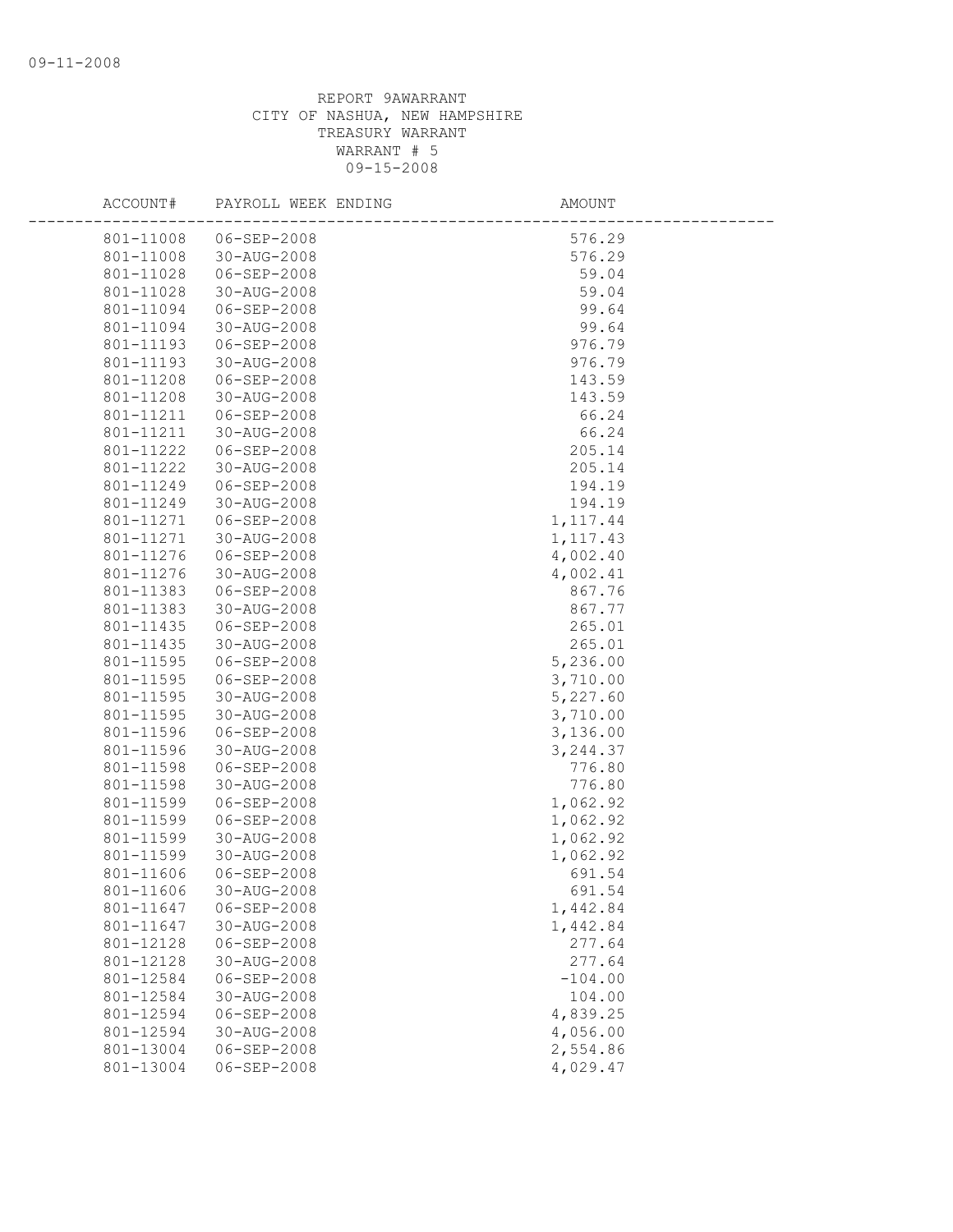|       | ACCOUNT#  | PAYROLL WEEK ENDING   | <b>AMOUNT</b> |           |
|-------|-----------|-----------------------|---------------|-----------|
|       |           | 801-13004 06-SEP-2008 | 1,130.76      |           |
|       |           | 801-13004 30-AUG-2008 | 1,758.35      |           |
|       | 801-13004 | 30-AUG-2008           | 347.67        |           |
|       | 801-13004 | 30-AUG-2008           | 300.11        |           |
|       | 801-17008 | 06-SEP-2008           | 900.00        |           |
|       | 801-59236 | 06-SEP-2008           | 397.88        |           |
|       | 801-59236 | 30-AUG-2008           | 397.88        |           |
|       | 801-59237 | 06-SEP-2008           | 375.25        |           |
|       | 801-59237 | 30-AUG-2008           | 375.26        |           |
|       | 801-59240 | 06-SEP-2008           | 136.42        |           |
|       |           | 801-59240 30-AUG-2008 | 136.42        |           |
| TOTAL | 801       | SOLID WASTE DISPOSAL  |               | 73,775.94 |
|       |           |                       |               |           |
|       | 802-11028 | 06-SEP-2008           | 401.48        |           |
|       | 802-11028 | 06-SEP-2008           | 188.93        |           |
|       | 802-11028 | 30-AUG-2008           | 401.48        |           |
|       | 802-11028 | 30-AUG-2008           | 188.93        |           |
|       | 802-11064 | 06-SEP-2008           | 136.42        |           |
|       | 802-11064 | 06-SEP-2008           | 136.42        |           |
|       | 802-11064 | 30-AUG-2008           | 136.42        |           |
|       | 802-11064 | 30-AUG-2008           | 136.42        |           |
|       | 802-11091 | 06-SEP-2008           | 1,075.15      |           |
|       | 802-11091 | 30-AUG-2008           | 1,075.15      |           |
|       | 802-11092 | 06-SEP-2008           | 730.80        |           |
|       | 802-11092 | 30-AUG-2008           | 735.20        |           |
|       | 802-11094 | 06-SEP-2008           | 298.89        |           |
|       | 802-11094 | $06 - SEP - 2008$     | 298.91        |           |
|       | 802-11094 | 30-AUG-2008           | 298.89        |           |
|       | 802-11094 | 30-AUG-2008           | 298.91        |           |
|       | 802-11096 | 06-SEP-2008           | 915.17        |           |
|       | 802-11096 | 30-AUG-2008           | 915.17        |           |
|       | 802-11102 | 06-SEP-2008           | 885.14        |           |
|       | 802-11102 | 30-AUG-2008           | 885.14        |           |
|       | 802-11105 | 06-SEP-2008           | 1,022.84      |           |
|       | 802-11105 | 30-AUG-2008           | 1,022.84      |           |
|       | 802-11155 | 06-SEP-2008           | 1,001.60      |           |
|       | 802-11155 | 30-AUG-2008           | 1,001.60      |           |
|       | 802-11157 | 06-SEP-2008           | 313.60        |           |
|       | 802-11157 | 30-AUG-2008           | 313.60        |           |
|       | 802-11158 | $06 - SEP - 2008$     | 1,713.60      |           |
|       | 802-11158 | 30-AUG-2008           | 1,683.20      |           |
|       | 802-11208 | $06 - SEP - 2008$     | 95.73         |           |
|       | 802-11208 | 06-SEP-2008           | 47.86         |           |
|       | 802-11208 | 30-AUG-2008           | 95.73         |           |
|       | 802-11208 | 30-AUG-2008           | 47.86         |           |
|       | 802-11211 | 06-SEP-2008           | 264.98        |           |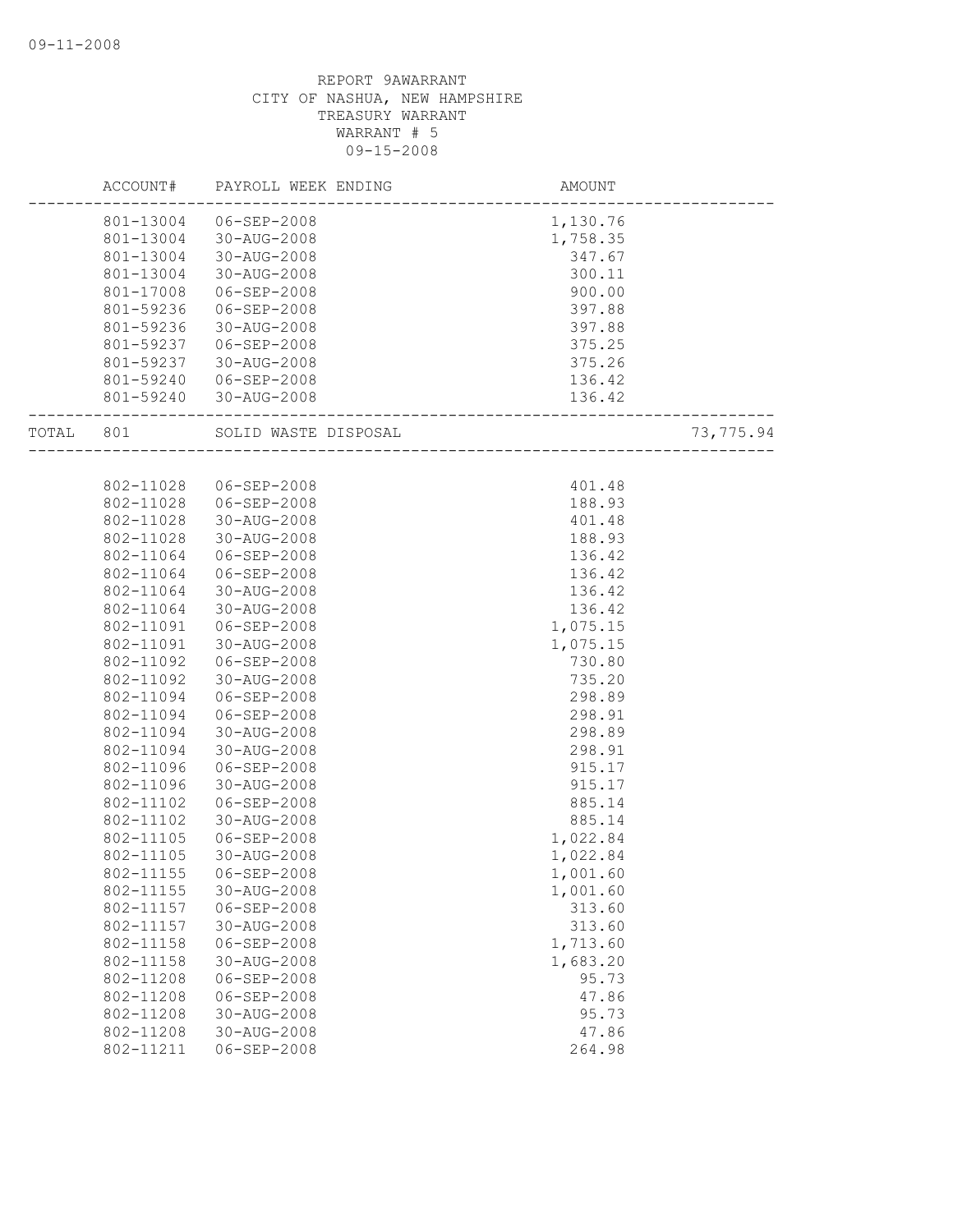| ACCOUNT#               | PAYROLL WEEK ENDING        | AMOUNT               |
|------------------------|----------------------------|----------------------|
| 802-11211              | 06-SEP-2008                | 397.47               |
| 802-11211              | 30-AUG-2008                | 264.98               |
| 802-11211              | 30-AUG-2008                | 397.46               |
| 802-11222              | 06-SEP-2008                | 205.14               |
| 802-11222              | 30-AUG-2008                | 205.14               |
| 802-11249              | 06-SEP-2008                | 194.19               |
| 802-11249              | 06-SEP-2008                | 194.19               |
| 802-11249              | 30-AUG-2008                | 194.19               |
| 802-11249              | 30-AUG-2008                | 194.19               |
| 802-11260              | 06-SEP-2008                | 1,760.00             |
| 802-11260              | 30-AUG-2008                | 1,760.00             |
| 802-11270              | 06-SEP-2008                | 1,060.46             |
| 802-11270              | 30-AUG-2008                | 1,060.46             |
| 802-11333              | 06-SEP-2008                | 1,042.05             |
| 802-11333              | 30-AUG-2008                | 1,042.05             |
| 802-11435              | 06-SEP-2008                | 441.69               |
| 802-11435              | 06-SEP-2008                | 176.68               |
| 802-11435              | 30-AUG-2008                | 441.69               |
| 802-11435              | 30-AUG-2008                | 176.68               |
| 802-11480              | 06-SEP-2008                | 3,524.49             |
| 802-11480              | 30-AUG-2008                | 3,524.49             |
| 802-11513              | 06-SEP-2008                | 6, 101.85            |
| 802-11513              | 30-AUG-2008                | 5,938.40<br>2,642.40 |
| 802-11514<br>802-11514 | 06-SEP-2008<br>30-AUG-2008 | 2,644.80             |
| 802-11681              | 06-SEP-2008                | 305.96               |
| 802-11681              | 06-SEP-2008                | 1,223.86             |
| 802-11681              | 30-AUG-2008                | 305.96               |
| 802-11681              | 30-AUG-2008                | 1,223.86             |
| 802-11693              | 06-SEP-2008                | 1,172.39             |
| 802-11693              | 30-AUG-2008                | 1,172.39             |
| 802-11763              | 06-SEP-2008                | 173.55               |
| 802-11763              | 06-SEP-2008                | 694.21               |
| 802-11763              | 30-AUG-2008                | 173.55               |
| 802-11763              | 30-AUG-2008                | 694.22               |
| 802-11764              | 06-SEP-2008                | 1,150.52             |
| 802-11764              | 30-AUG-2008                | 1,150.52             |
| 802-12154              | 30-AUG-2008                | 792.00               |
| 802-13004              | 06-SEP-2008                | 729.12               |
| 802-13004              | $06 - SEP - 2008$          | 4,019.19             |
| 802-13004              | $30 - AUG - 2008$          | 671.34               |
| 802-13004              | 30-AUG-2008                | 1,322.98             |
| 802-59236              | 06-SEP-2008                | 397.88               |
| 802-59236              | 30-AUG-2008                | 397.88               |
| 802-59237              | 06-SEP-2008                | 1,093.43             |
| 802-59237              | $30 - AUG - 2008$          | 1,093.43             |
|                        |                            |                      |